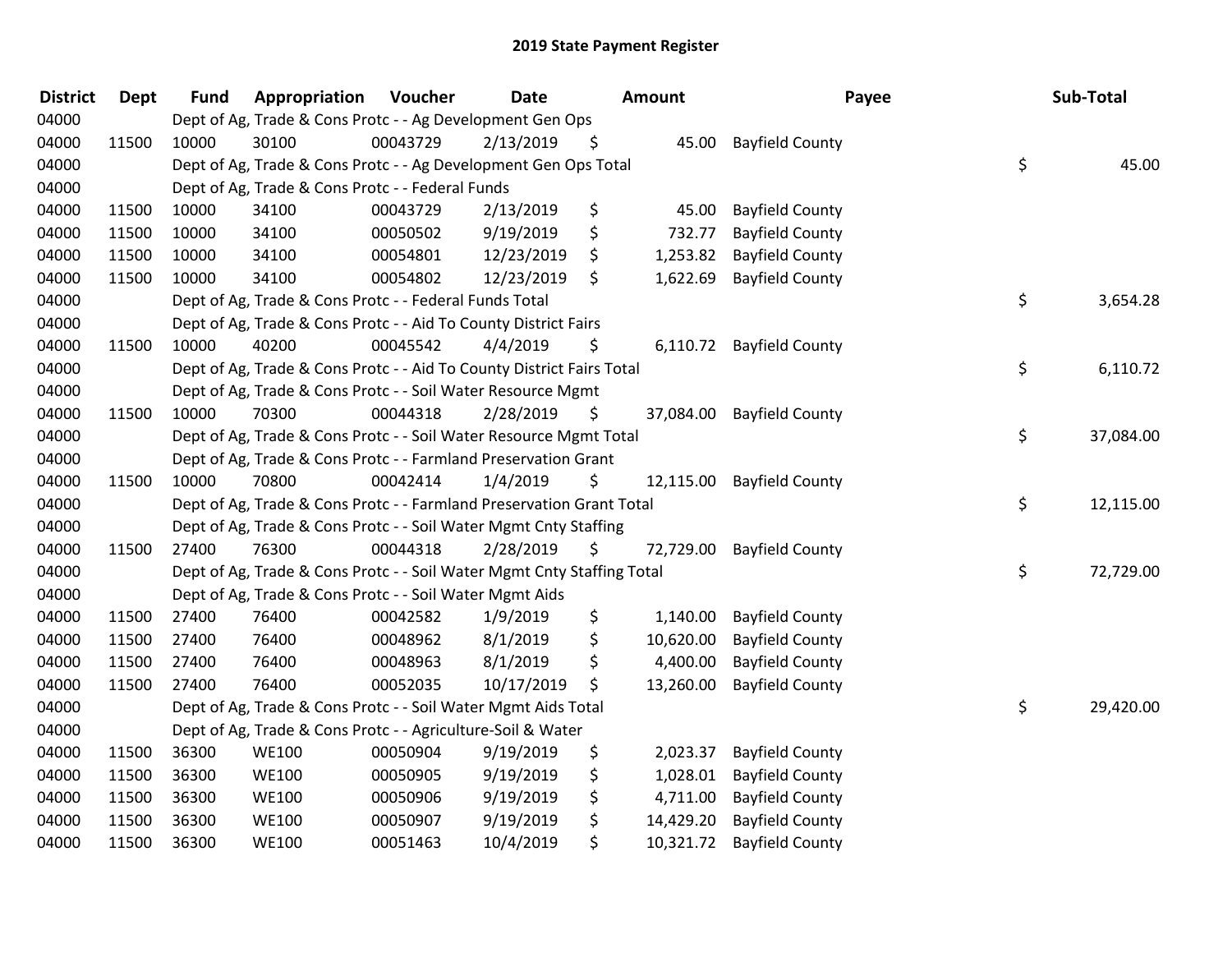| <b>District</b> | Dept  | <b>Fund</b> | Appropriation                                                       | Voucher  | Date       | <b>Amount</b>   | Payee                     | Sub-Total       |
|-----------------|-------|-------------|---------------------------------------------------------------------|----------|------------|-----------------|---------------------------|-----------------|
| 04000           | 11500 | 36300       | <b>WE100</b>                                                        | 00051464 | 10/4/2019  | \$<br>1,169.92  | <b>Bayfield County</b>    |                 |
| 04000           | 11500 | 36300       | <b>WE100</b>                                                        | 00054071 | 12/5/2019  | \$<br>4,276.90  | <b>Bayfield County</b>    |                 |
| 04000           | 11500 | 36300       | <b>WE100</b>                                                        | 00054072 | 12/5/2019  | \$<br>1,700.13  | <b>Bayfield County</b>    |                 |
| 04000           | 11500 | 36300       | <b>WE100</b>                                                        | 00054583 | 12/20/2019 | \$<br>3,000.00  | <b>Bayfield County</b>    |                 |
| 04000           |       |             | Dept of Ag, Trade & Cons Protc - - Agriculture-Soil & Water Total   |          |            |                 |                           | \$<br>42,660.25 |
| 04000           |       |             | Dept of Safety & Prof Services - - General Program Operations       |          |            |                 |                           |                 |
| 04000           | 16500 | 10000       | 12100                                                               | 00033466 | 12/4/2019  | \$<br>6.00      | <b>Bayfield County</b>    |                 |
| 04000           |       |             | Dept of Safety & Prof Services - - General Program Operations Total |          |            |                 |                           | \$<br>6.00      |
| 04000           |       |             | Dept of Safety & Prof Services - - Powts Replacement Rehab          |          |            |                 |                           |                 |
| 04000           | 16500 | 10000       | 23600                                                               | 00032272 | 8/22/2019  | \$<br>3,466.00  | <b>Bayfield County</b>    |                 |
| 04000           |       |             | Dept of Safety & Prof Services - - Powts Replacement Rehab Total    |          |            |                 |                           | \$<br>3,466.00  |
| 04000           |       |             | Dept of Natural Resources - - GPO-State Funds                       |          |            |                 |                           |                 |
| 04000           | 37000 | 10000       | 40100                                                               | 00327372 | 6/14/2019  | \$              | 3,367.83 Bayfield County  |                 |
| 04000           |       |             | Dept of Natural Resources - - GPO-State Funds Total                 |          |            |                 |                           | \$<br>3,367.83  |
| 04000           |       |             | Dept of Natural Resources - - GPO-Federal Funds                     |          |            |                 |                           |                 |
| 04000           | 37000 | 10000       | 44100                                                               | 00372340 | 12/3/2019  | \$<br>8,000.00  | <b>Bayfield County</b>    |                 |
| 04000           |       |             | Dept of Natural Resources - - GPO-Federal Funds Total               |          |            |                 |                           | \$<br>8,000.00  |
| 04000           |       |             | Dept of Natural Resources - - Gen Program Ops-State Funds           |          |            |                 |                           |                 |
| 04000           | 37000 | 21200       | 16100                                                               | 00340140 | 7/19/2019  | \$<br>12,000.00 | <b>Bayfield County</b>    |                 |
| 04000           |       |             | Dept of Natural Resources - - Gen Program Ops-State Funds Total     |          |            |                 |                           | \$<br>12,000.00 |
| 04000           |       |             | Dept of Natural Resources - - Forestry - Management Of Natio        |          |            |                 |                           |                 |
| 04000           | 37000 | 21200       | 20700                                                               | 00298620 | 3/1/2019   | \$              | 18,052.95 Bayfield County |                 |
| 04000           | 37000 | 21200       | 20700                                                               | 00366969 | 11/15/2019 | \$<br>23,462.67 | <b>Bayfield County</b>    |                 |
| 04000           |       |             | Dept of Natural Resources - - Forestry - Management Of Natio Total  |          |            |                 |                           | \$<br>41,515.62 |
| 04000           |       |             | Dept of Natural Resources - - General Program Operations --         |          |            |                 |                           |                 |
| 04000           | 37000 | 21200       | 25400                                                               | 00306783 | 3/21/2019  | \$<br>210.00    | <b>Bayfield County</b>    |                 |
| 04000           | 37000 | 21200       | 25400                                                               | 00306784 | 3/21/2019  | \$<br>390.00    | <b>Bayfield County</b>    |                 |
| 04000           | 37000 | 21200       | 25400                                                               | 00309123 | 4/4/2019   | \$<br>30.00     | <b>Bayfield County</b>    |                 |
| 04000           | 37000 | 21200       | 25400                                                               | 00342005 | 7/18/2019  | \$<br>180.00    | <b>Bayfield County</b>    |                 |
| 04000           | 37000 | 21200       | 25400                                                               | 00342007 | 7/18/2019  | \$<br>480.00    | <b>Bayfield County</b>    |                 |
| 04000           |       |             | Dept of Natural Resources - - General Program Operations -- Total   |          |            |                 |                           | \$<br>1,290.00  |
| 04000           |       |             | Dept of Natural Resources - - GPO -Federal Funds                    |          |            |                 |                           |                 |
| 04000           | 37000 | 21200       | 38100                                                               | 00307323 | 3/27/2019  | \$<br>3,543.32  | <b>Bayfield County</b>    |                 |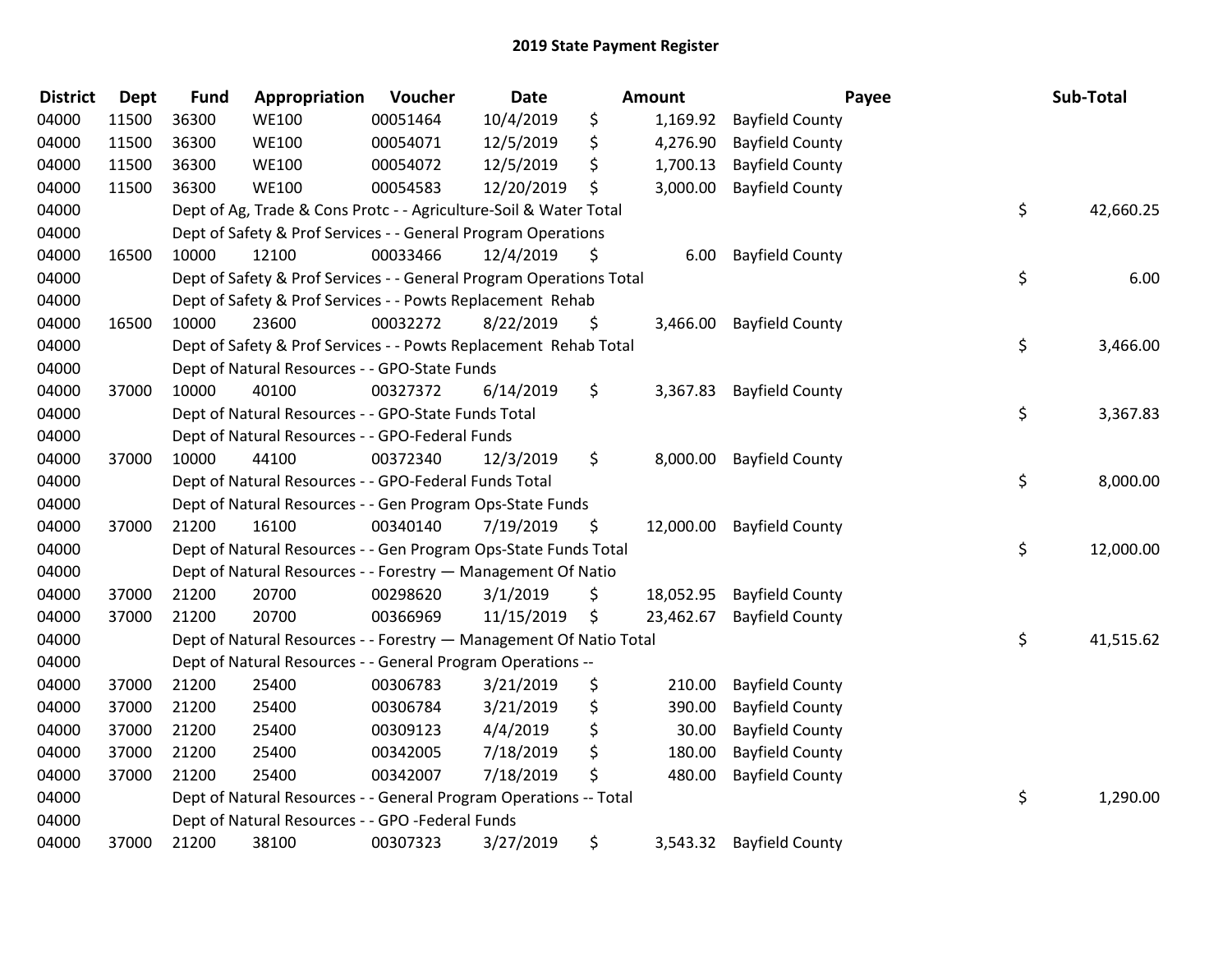| <b>District</b> | <b>Dept</b> | <b>Fund</b> | Appropriation                                                      | Voucher  | <b>Date</b> | Amount          | Payee                     | Sub-Total       |
|-----------------|-------------|-------------|--------------------------------------------------------------------|----------|-------------|-----------------|---------------------------|-----------------|
| 04000           |             |             | Dept of Natural Resources - - GPO -Federal Funds Total             |          |             |                 |                           | \$<br>3,543.32  |
| 04000           |             |             | Dept of Natural Resources - - Enf A - Boating Enforcement          |          |             |                 |                           |                 |
| 04000           | 37000       | 21200       | 55000                                                              | 00307323 | 3/27/2019   | \$              | 6,672.61 Bayfield County  |                 |
| 04000           |             |             | Dept of Natural Resources - - Enf A - Boating Enforcement Total    |          |             |                 |                           | \$<br>6,672.61  |
| 04000           |             |             | Dept of Natural Resources - - Enf A - Atv & Utv Enforcement        |          |             |                 |                           |                 |
| 04000           | 37000       | 21200       | 55100                                                              | 00359072 | 9/18/2019   | \$              | 24,983.44 Bayfield County |                 |
| 04000           |             |             | Dept of Natural Resources - - Enf A - Atv & Utv Enforcement Total  |          |             |                 |                           | \$<br>24,983.44 |
| 04000           |             |             | Dept of Natural Resources - - Enf A - Snow Enforcement             |          |             |                 |                           |                 |
| 04000           | 37000       | 21200       | 55200                                                              | 00359282 | 9/18/2019   | \$              | 13,735.05 Bayfield County |                 |
| 04000           |             |             | Dept of Natural Resources - - Enf A - Snow Enforcement Total       |          |             |                 |                           | \$<br>13,735.05 |
| 04000           |             |             | Dept of Natural Resources - - Wildlife Damage Claims & Abat        |          |             |                 |                           |                 |
| 04000           | 37000       | 21200       | 55300                                                              | 00303512 | 3/29/2019   | \$<br>12,177.89 | <b>Bayfield County</b>    |                 |
| 04000           | 37000       | 21200       | 55300                                                              | 00329182 | 6/14/2019   | \$<br>4,841.46  | <b>Bayfield County</b>    |                 |
| 04000           | 37000       | 21200       | 55300                                                              | 00356095 | 9/25/2019   | \$<br>5,380.90  | <b>Bayfield County</b>    |                 |
| 04000           | 37000       | 21200       | 55300                                                              | 00375020 | 12/18/2019  | \$<br>7,350.84  | <b>Bayfield County</b>    |                 |
| 04000           |             |             | Dept of Natural Resources - - Wildlife Damage Claims & Abat Total  |          |             |                 |                           | \$<br>29,751.09 |
| 04000           |             |             | Dept of Natural Resources - - Resource Aids - Forest Grants        |          |             |                 |                           |                 |
| 04000           | 37000       | 21200       | 55700                                                              | 00357530 | 9/13/2019   | \$              | 13,695.69 Bayfield County |                 |
| 04000           |             |             | Dept of Natural Resources - - Resource Aids - Forest Grants Total  |          |             |                 |                           | \$<br>13,695.69 |
| 04000           |             |             | Dept of Natural Resources - - Resaids - County Cons Aids           |          |             |                 |                           |                 |
| 04000           | 37000       | 21200       | 56300                                                              | 00298534 | 2/14/2019   | \$<br>6,369.00  | <b>Bayfield County</b>    |                 |
| 04000           | 37000       | 21200       | 56300                                                              | 00346047 | 8/2/2019    | \$<br>4,235.45  | <b>Bayfield County</b>    |                 |
| 04000           |             |             | Dept of Natural Resources - - Resaids - County Cons Aids Total     |          |             |                 |                           | \$<br>10,604.45 |
| 04000           |             |             | Dept of Natural Resources - - Ra- Fish, WI & Forestry              |          |             |                 |                           |                 |
| 04000           | 37000       | 21200       | 56400                                                              | 00301401 | 2/28/2019   | \$<br>8,057.47  | <b>Bayfield County</b>    |                 |
| 04000           |             |             | Dept of Natural Resources - - Ra- Fish, WI & Forestry Total        |          |             |                 |                           | \$<br>8,057.47  |
| 04000           |             |             | Dept of Natural Resources - - Resaids - Forest CropInd & Mfl       |          |             |                 |                           |                 |
| 04000           | 37000       | 21200       | 56600                                                              | 00359779 | 9/23/2019   | \$              | 32,108.04 Bayfield County |                 |
| 04000           |             |             | Dept of Natural Resources - - Resaids - Forest CropInd & Mfl Total |          |             |                 |                           | \$<br>32,108.04 |
| 04000           |             |             | Dept of Natural Resources - - Ra- Suppl Snow Trail Aids            |          |             |                 |                           |                 |
| 04000           | 37000       | 21200       | 56900                                                              | 00375639 | 12/9/2019   | \$<br>11,165.09 | <b>Bayfield County</b>    |                 |
| 04000           |             |             | Dept of Natural Resources - - Ra- Suppl Snow Trail Aids Total      |          |             |                 |                           | \$<br>11,165.09 |
| 04000           |             |             | Dept of Natural Resources - - Resaids - Cnty Forst & Admin         |          |             |                 |                           |                 |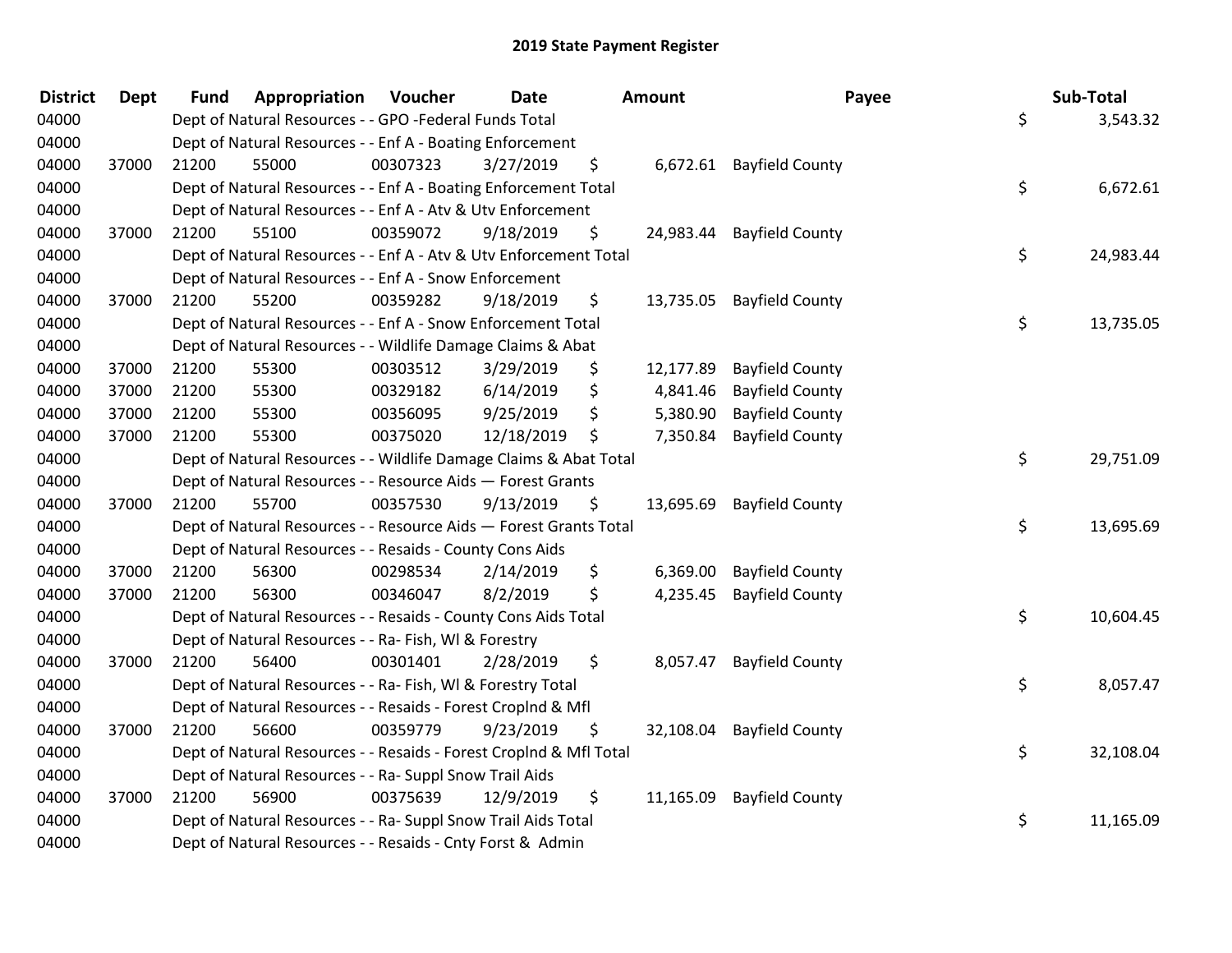| <b>District</b> | <b>Dept</b> | <b>Fund</b> | Appropriation                                                      | Voucher  | <b>Date</b> |      | <b>Amount</b> |                        | Payee | Sub-Total  |
|-----------------|-------------|-------------|--------------------------------------------------------------------|----------|-------------|------|---------------|------------------------|-------|------------|
| 04000           | 37000       | 21200       | 57200                                                              | 00301281 | 3/1/2019    | \$   | 60,704.27     | <b>Bayfield County</b> |       |            |
| 04000           | 37000       | 21200       | 57200                                                              | 00370730 | 11/12/2019  | \$   | 4,375.00      | <b>Bayfield County</b> |       |            |
| 04000           |             |             | Dept of Natural Resources - - Resaids - Cnty Forst & Admin Total   |          |             |      |               |                        | \$    | 65,079.27  |
| 04000           |             |             | Dept of Natural Resources - - Ra- Cnty Snow Trail & Area Aid       |          |             |      |               |                        |       |            |
| 04000           | 37000       | 21200       | 57400                                                              | 00295222 | 2/4/2019    | \$   | 19,339.04     | <b>Bayfield County</b> |       |            |
| 04000           |             |             | Dept of Natural Resources - - Ra- Cnty Snow Trail & Area Aid Total |          |             |      |               |                        | \$    | 19,339.04  |
| 04000           |             |             | Dept of Natural Resources - - Ra- Snowmobile Trail Areas           |          |             |      |               |                        |       |            |
| 04000           | 37000       | 21200       | 57500                                                              | 00330869 | 6/27/2019   | \$   | 38,950.00     | <b>Bayfield County</b> |       |            |
| 04000           | 37000       | 21200       | 57500                                                              | 00351158 | 8/22/2019   | \$   | 65,550.00     | <b>Bayfield County</b> |       |            |
| 04000           | 37000       | 21200       | 57500                                                              | 00359531 | 9/20/2019   | \$   | 65,550.00     | <b>Bayfield County</b> |       |            |
| 04000           | 37000       | 21200       | 57500                                                              | 00360481 | 10/7/2019   | \$   | 32,188.88     | <b>Bayfield County</b> |       |            |
| 04000           |             |             | Dept of Natural Resources - - Ra- Snowmobile Trail Areas Total     |          |             |      |               |                        | \$    | 202,238.88 |
| 04000           |             |             | Dept of Natural Resources - - Ra- Atv Prj Aids, Gas Tax Pymt       |          |             |      |               |                        |       |            |
| 04000           | 37000       | 21200       | 57600                                                              | 00289893 | 1/10/2019   | \$   | 8,336.00      | <b>Bayfield County</b> |       |            |
| 04000           | 37000       | 21200       | 57600                                                              | 00289894 | 1/10/2019   | \$   | 13,604.91     | <b>Bayfield County</b> |       |            |
| 04000           | 37000       | 21200       | 57600                                                              | 00359517 | 9/20/2019   | \$   | 8,856.50      | <b>Bayfield County</b> |       |            |
| 04000           | 37000       | 21200       | 57600                                                              | 00359623 | 9/23/2019   | \$   | 30,362.50     | <b>Bayfield County</b> |       |            |
| 04000           | 37000       | 21200       | 57600                                                              | 00379834 | 12/27/2019  | \$   | 8,362.96      | <b>Bayfield County</b> |       |            |
| 04000           | 37000       | 21200       | 57600                                                              | 00379835 | 12/27/2019  | \$   | 10,994.06     | <b>Bayfield County</b> |       |            |
| 04000           |             |             | Dept of Natural Resources - - Ra- Atv Prj Aids, Gas Tax Pymt Total |          |             |      |               |                        | \$    | 80,516.93  |
| 04000           |             |             | Dept of Natural Resources - - Ra- Atv Project Aids                 |          |             |      |               |                        |       |            |
| 04000           | 37000       | 21200       | 57700                                                              | 00295221 | 2/4/2019    | \$   | 19,339.03     | <b>Bayfield County</b> |       |            |
| 04000           | 37000       | 21200       | 57700                                                              | 00297992 | 2/12/2019   | \$   | 12,500.00     | <b>Bayfield County</b> |       |            |
| 04000           | 37000       | 21200       | 57700                                                              | 00375653 | 12/9/2019   | \$   | 1,791.63      | <b>Bayfield County</b> |       |            |
| 04000           |             |             | Dept of Natural Resources - - Ra- Atv Project Aids Total           |          |             |      |               |                        | \$    | 33,630.66  |
| 04000           |             |             | Dept of Natural Resources - - Resaids - Pymt In Lieu Tax Fed       |          |             |      |               |                        |       |            |
| 04000           | 37000       | 21200       | 58400                                                              | 00364655 | 10/15/2019  | - \$ | 12,874.65     | <b>Bayfield County</b> |       |            |
| 04000           |             |             | Dept of Natural Resources - - Resaids - Pymt In Lieu Tax Fed Total |          |             |      |               |                        | \$    | 12,874.65  |
| 04000           |             |             | Dept of Natural Resources - - Ea - Lake Protection                 |          |             |      |               |                        |       |            |
| 04000           | 37000       | 21200       | 66300                                                              | 00313100 | 4/18/2019   | \$   | 50,000.00     | <b>Bayfield County</b> |       |            |
| 04000           |             |             | Dept of Natural Resources - - Ea - Lake Protection Total           |          |             |      |               |                        | \$    | 50,000.00  |
| 04000           |             |             | Dept of Natural Resources - - Ea - Invasive Aqu & Lake Mon         |          |             |      |               |                        |       |            |
| 04000           | 37000       | 21200       | 67800                                                              | 00290598 | 1/15/2019   | \$   | 10,352.61     | <b>Bayfield County</b> |       |            |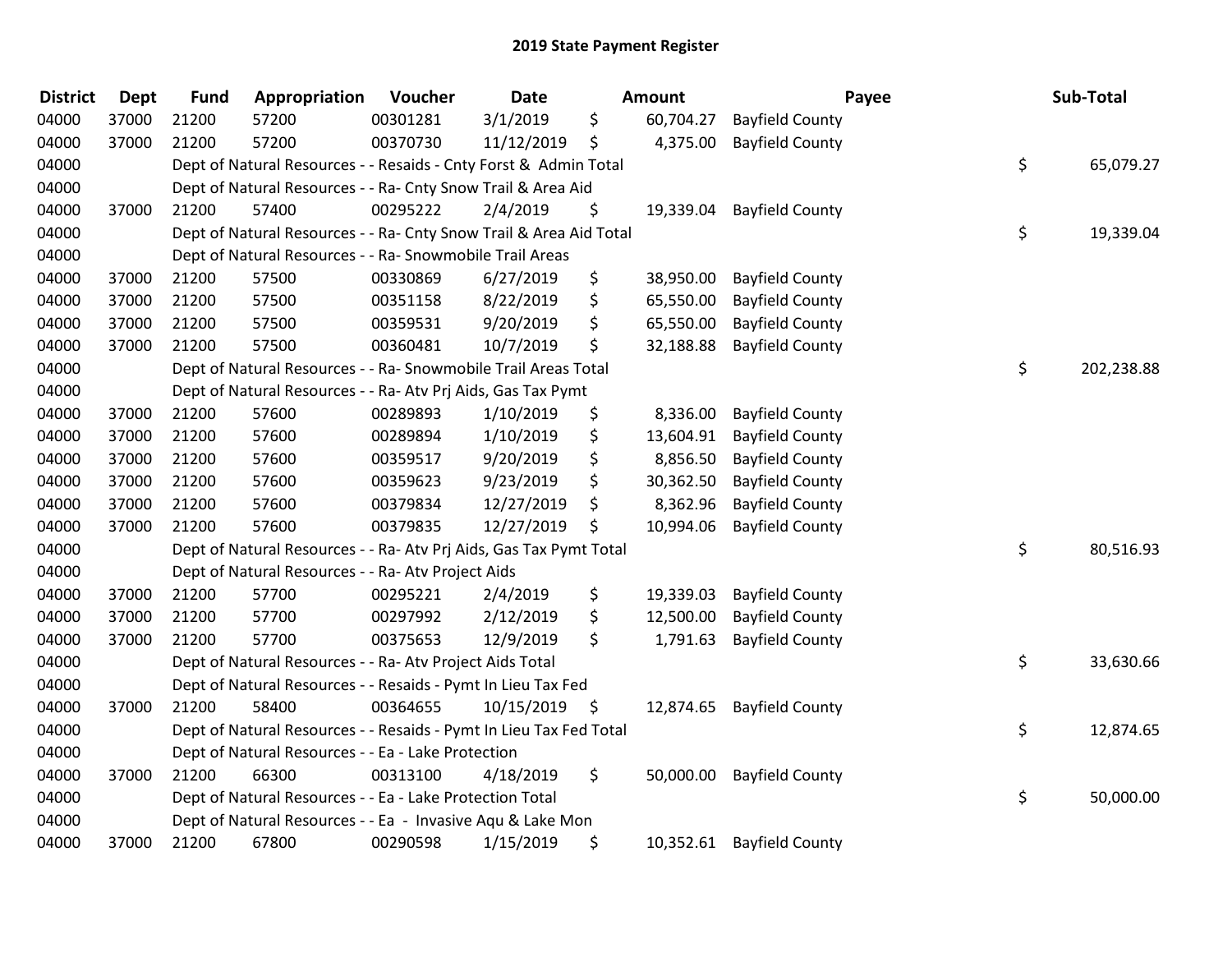| <b>District</b> | <b>Dept</b> | <b>Fund</b> | Appropriation                                                     | Voucher  | <b>Date</b> | Amount           |                           | Payee | Sub-Total  |
|-----------------|-------------|-------------|-------------------------------------------------------------------|----------|-------------|------------------|---------------------------|-------|------------|
| 04000           | 37000       | 21200       | 67800                                                             | 00294327 | 1/30/2019   | \$<br>15,000.00  | <b>Bayfield County</b>    |       |            |
| 04000           | 37000       | 21200       | 67800                                                             | 00295004 | 2/1/2019    | \$<br>5,000.00   | <b>Bayfield County</b>    |       |            |
| 04000           | 37000       | 21200       | 67800                                                             | 00295006 | 2/1/2019    | \$<br>4,000.00   | <b>Bayfield County</b>    |       |            |
| 04000           | 37000       | 21200       | 67800                                                             | 00302914 | 3/5/2019    | \$<br>57,657.84  | <b>Bayfield County</b>    |       |            |
| 04000           |             |             | Dept of Natural Resources - - Ea - Invasive Aqu & Lake Mon Total  |          |             |                  |                           | \$    | 92,010.45  |
| 04000           |             |             | Dept of Natural Resources - - GPO--State Funds                    |          |             |                  |                           |       |            |
| 04000           | 37000       | 21200       | 86100                                                             | 00376720 | 12/13/2019  | \$<br>3.00       | <b>Bayfield County</b>    |       |            |
| 04000           |             |             | Dept of Natural Resources - - GPO--State Funds Total              |          |             |                  |                           | \$    | 3.00       |
| 04000           |             |             | Dept of Natural Resources - - GPO-Environmental Fund              |          |             |                  |                           |       |            |
| 04000           | 37000       | 27400       | 46100                                                             | 00301625 | 3/4/2019    | \$<br>30.00      | <b>Bayfield County</b>    |       |            |
| 04000           |             |             | Dept of Natural Resources - - GPO-Environmental Fund Total        |          |             |                  |                           | \$    | 30.00      |
| 04000           |             |             | Dept of Natural Resources - - Land Acquisition                    |          |             |                  |                           |       |            |
| 04000           | 37000       | 36300       | TA100                                                             | 00288322 | 1/3/2019    | \$<br>22.00      | <b>Bayfield County</b>    |       |            |
| 04000           |             |             | Dept of Natural Resources - - Land Acquisition Total              |          |             |                  |                           | \$    | 22.00      |
| 04000           |             |             | Dept of Natural Resources - - GPO - Sd Water Loan Prog, Fed       |          |             |                  |                           |       |            |
| 04000           | 37000       | 57300       | 48200                                                             | 00297413 | 2/11/2019   | \$<br>21,710.00  | <b>Bayfield County</b>    |       |            |
| 04000           | 37000       | 57300       | 48200                                                             | 00310887 | 4/30/2019   | \$<br>10,960.50  | <b>Bayfield County</b>    |       |            |
| 04000           | 37000       | 57300       | 48200                                                             | 00329768 | 7/5/2019    | \$<br>10,960.50  | <b>Bayfield County</b>    |       |            |
| 04000           | 37000       | 57300       | 48200                                                             | 00373523 | 11/27/2019  | \$<br>10,960.50  | <b>Bayfield County</b>    |       |            |
| 04000           |             |             | Dept of Natural Resources - - GPO - Sd Water Loan Prog, Fed Total |          |             |                  |                           | \$    | 54,591.50  |
| 04000           |             |             | WI Dept of Transportation - - Eldly&Disa Co/Aid Sf                |          |             |                  |                           |       |            |
| 04000           | 39500       | 21100       | 16800                                                             | 00356662 | 3/1/2019    | \$               | 72,389.00 Bayfield County |       |            |
| 04000           |             |             | WI Dept of Transportation - - Eldly&Disa Co/Aid Sf Total          |          |             |                  |                           | \$    | 72,389.00  |
| 04000           |             |             | WI Dept of Transportation - - County Forest Aids                  |          |             |                  |                           |       |            |
| 04000           | 39500       | 21100       | 17000                                                             | 00357927 | 3/8/2019    | \$<br>11,836.26  | <b>Bayfield County</b>    |       |            |
| 04000           |             |             | WI Dept of Transportation - - County Forest Aids Total            |          |             |                  |                           | \$    | 11,836.26  |
| 04000           |             |             | WI Dept of Transportation - - Trans Aids To Co.-Sf                |          |             |                  |                           |       |            |
| 04000           | 39500       | 21100       | 19000                                                             | 00335776 | 1/7/2019    | \$<br>191,186.36 | <b>Bayfield County</b>    |       |            |
| 04000           | 39500       | 21100       | 19000                                                             | 00401101 | 7/1/2019    | \$<br>382,372.72 | <b>Bayfield County</b>    |       |            |
| 04000           | 39500       | 21100       | 19000                                                             | 00443919 | 10/7/2019   | \$<br>191,186.39 | <b>Bayfield County</b>    |       |            |
| 04000           |             |             | WI Dept of Transportation - - Trans Aids To Co.-Sf Total          |          |             |                  |                           | \$    | 764,745.47 |
| 04000           |             |             | WI Dept of Transportation - - Loc Rd Imp Prg St Fd                |          |             |                  |                           |       |            |
| 04000           | 39500       | 21100       | 27800                                                             | 00465033 | 11/29/2019  | \$<br>7,377.63   | <b>Bayfield County</b>    |       |            |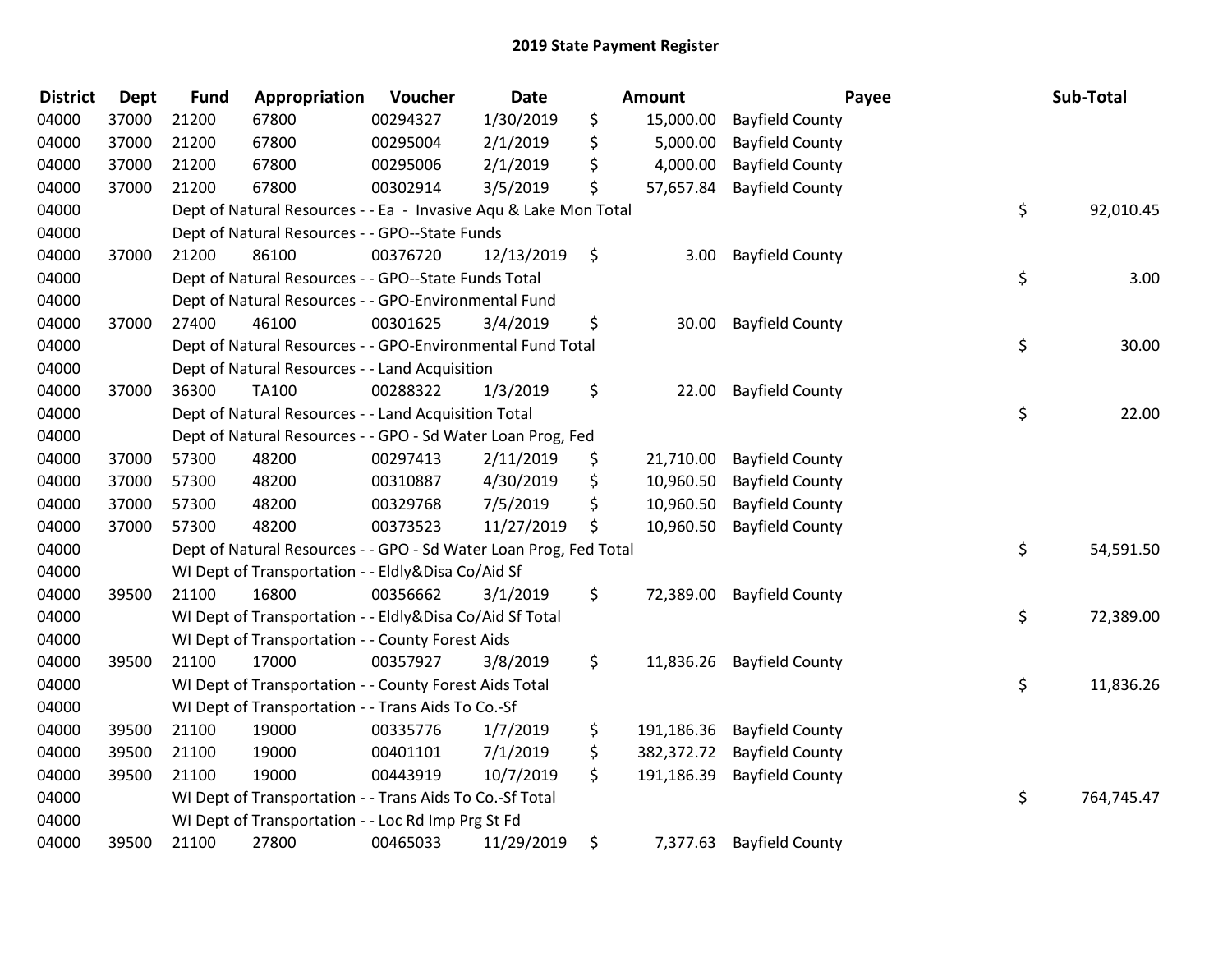| <b>District</b> | <b>Dept</b> | <b>Fund</b> | Appropriation                                            | Voucher  | <b>Date</b> | <b>Amount</b>    | Payee                  | Sub-Total        |
|-----------------|-------------|-------------|----------------------------------------------------------|----------|-------------|------------------|------------------------|------------------|
| 04000           |             |             | WI Dept of Transportation - - Loc Rd Imp Prg St Fd Total |          |             |                  |                        | \$<br>7,377.63   |
| 04000           |             |             | WI Dept of Transportation - - Loc Trns Facl Impffd       |          |             |                  |                        |                  |
| 04000           | 39500       | 21100       | 28600                                                    | 00346705 | 1/29/2019   | \$<br>52,761.96  | <b>Bayfield County</b> |                  |
| 04000           | 39500       | 21100       | 28600                                                    | 00346706 | 1/29/2019   | \$<br>109,485.18 | <b>Bayfield County</b> |                  |
| 04000           | 39500       | 21100       | 28600                                                    | 00388496 | 5/30/2019   | \$<br>14,748.42  | <b>Bayfield County</b> |                  |
| 04000           | 39500       | 21100       | 28600                                                    | 00388497 | 5/30/2019   | \$<br>33,477.62  | <b>Bayfield County</b> |                  |
| 04000           | 39500       | 21100       | 28600                                                    | 00388499 | 5/30/2019   | \$<br>20,345.84  | <b>Bayfield County</b> |                  |
| 04000           | 39500       | 21100       | 28600                                                    | 00388502 | 5/30/2019   | \$<br>29,067.07  | <b>Bayfield County</b> |                  |
| 04000           | 39500       | 21100       | 28600                                                    | 00388505 | 5/30/2019   | \$<br>24,208.71  | <b>Bayfield County</b> |                  |
| 04000           | 39500       | 21100       | 28600                                                    | 00388510 | 5/30/2019   | \$<br>84,541.54  | <b>Bayfield County</b> |                  |
| 04000           | 39500       | 21100       | 28600                                                    | 00388512 | 5/30/2019   | \$<br>90,036.14  | <b>Bayfield County</b> |                  |
| 04000           | 39500       | 21100       | 28600                                                    | 00388515 | 5/30/2019   | \$<br>207,400.86 | <b>Bayfield County</b> |                  |
| 04000           | 39500       | 21100       | 28600                                                    | 00397163 | 6/24/2019   | \$<br>211,625.05 | <b>Bayfield County</b> |                  |
| 04000           | 39500       | 21100       | 28600                                                    | 00463047 | 11/19/2019  | \$<br>14,147.33  | <b>Bayfield County</b> |                  |
| 04000           | 39500       | 21100       | 28600                                                    | 00463048 | 11/19/2019  | \$<br>5,798.37   | <b>Bayfield County</b> |                  |
| 04000           |             |             | WI Dept of Transportation - - Loc Trns Facl Impffd Total |          |             |                  |                        | \$<br>897,644.09 |
| 04000           |             |             | WI Dept of Transportation - - St Hwy Rehab, Sf           |          |             |                  |                        |                  |
| 04000           | 39500       | 21100       | 36300                                                    | 00359383 | 3/29/2019   | \$<br>30.00      | <b>Bayfield County</b> |                  |
| 04000           | 39500       | 21100       | 36300                                                    | 00378370 | 5/29/2019   | \$<br>21.00      | <b>Bayfield County</b> |                  |
| 04000           | 39500       | 21100       | 36300                                                    | 00392222 | 7/5/2019    | \$<br>28.00      | <b>Bayfield County</b> |                  |
| 04000           | 39500       | 21100       | 36300                                                    | 00410992 | 7/10/2019   | \$<br>3,293.16   | <b>Bayfield County</b> |                  |
| 04000           | 39500       | 21100       | 36300                                                    | 00410995 | 7/10/2019   | \$<br>2,582.86   | <b>Bayfield County</b> |                  |
| 04000           | 39500       | 21100       | 36300                                                    | 00424852 | 8/19/2019   | \$<br>37.00      | <b>Bayfield County</b> |                  |
| 04000           | 39500       | 21100       | 36300                                                    | 00445991 | 10/8/2019   | \$<br>5.00       | <b>Bayfield County</b> |                  |
| 04000           | 39500       | 21100       | 36300                                                    | 00464256 | 11/22/2019  | \$<br>8.67       | <b>Bayfield County</b> |                  |
| 04000           |             |             | WI Dept of Transportation - - St Hwy Rehab, Sf Total     |          |             |                  |                        | \$<br>6,005.69   |
| 04000           |             |             | WI Dept of Transportation - - Routine Maint Sf           |          |             |                  |                        |                  |
| 04000           | 39500       | 21100       | 36800                                                    | 00335160 | 1/9/2019    | \$<br>82,903.16  | <b>Bayfield County</b> |                  |
| 04000           | 39500       | 21100       | 36800                                                    | 00339539 | 1/17/2019   | \$<br>111,507.32 | <b>Bayfield County</b> |                  |
| 04000           | 39500       | 21100       | 36800                                                    | 00344447 | 1/23/2019   | \$<br>6,279.22   | <b>Bayfield County</b> |                  |
| 04000           | 39500       | 21100       | 36800                                                    | 00355033 | 2/28/2019   | \$<br>659,559.66 | <b>Bayfield County</b> |                  |
| 04000           | 39500       | 21100       | 36800                                                    | 00361936 | 3/19/2019   | \$<br>85,003.65  | <b>Bayfield County</b> |                  |
| 04000           | 39500       | 21100       | 36800                                                    | 00376254 | 5/17/2019   | \$<br>162,057.66 | <b>Bayfield County</b> |                  |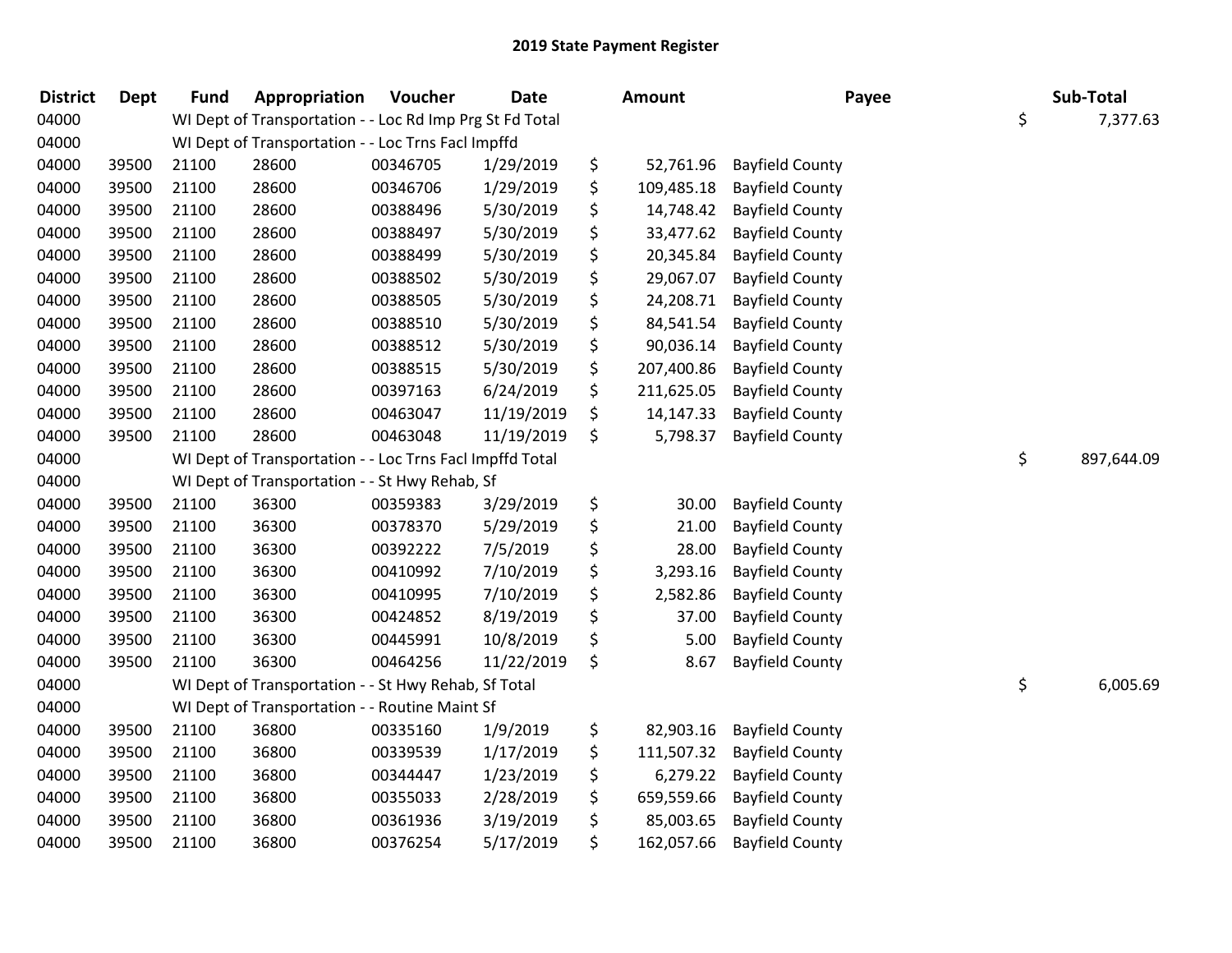| <b>District</b> | <b>Dept</b> | <b>Fund</b> | Appropriation                                                      | Voucher  | Date       | Amount           | Payee                                                                                                         | Sub-Total          |
|-----------------|-------------|-------------|--------------------------------------------------------------------|----------|------------|------------------|---------------------------------------------------------------------------------------------------------------|--------------------|
| 04000           | 39500       | 21100       | 36800                                                              | 00376256 | 5/17/2019  | \$<br>225,934.42 | <b>Bayfield County</b>                                                                                        |                    |
| 04000           | 39500       | 21100       | 36800                                                              | 00391750 | 6/10/2019  | \$<br>130,231.67 | <b>Bayfield County</b>                                                                                        |                    |
| 04000           | 39500       | 21100       | 36800                                                              | 00410992 | 7/10/2019  | \$<br>77,642.86  | <b>Bayfield County</b>                                                                                        |                    |
| 04000           | 39500       | 21100       | 36800                                                              | 00410995 | 7/10/2019  | \$<br>79,032.95  | <b>Bayfield County</b>                                                                                        |                    |
| 04000           | 39500       | 21100       | 36800                                                              | 00431545 | 9/6/2019   | \$<br>34,979.66  | <b>Bayfield County</b>                                                                                        |                    |
| 04000           | 39500       | 21100       | 36800                                                              | 00436558 | 9/23/2019  | \$<br>3,188.10   | <b>Bayfield County</b>                                                                                        |                    |
| 04000           | 39500       | 21100       | 36800                                                              | 00436591 | 9/23/2019  | \$<br>538.06     | <b>Bayfield County</b>                                                                                        |                    |
| 04000           | 39500       | 21100       | 36800                                                              | 00454621 | 10/29/2019 | \$<br>34,604.20  | <b>Bayfield County</b>                                                                                        |                    |
| 04000           | 39500       | 21100       | 36800                                                              | 00454625 | 10/29/2019 | \$<br>52,730.32  | <b>Bayfield County</b>                                                                                        |                    |
| 04000           | 39500       | 21100       | 36800                                                              | 00464234 | 11/22/2019 | \$<br>132,532.33 | <b>Bayfield County</b>                                                                                        |                    |
| 04000           | 39500       | 21100       | 36800                                                              | 00464256 | 11/22/2019 | \$<br>142,180.31 | <b>Bayfield County</b>                                                                                        |                    |
| 04000           | 39500       | 21100       | 36800                                                              | 00472817 | 12/19/2019 | \$<br>50,359.95  | <b>Bayfield County</b>                                                                                        |                    |
| 04000           |             |             | WI Dept of Transportation - - Routine Maint Sf Total               |          |            |                  |                                                                                                               | \$<br>2,071,265.50 |
| 04000           |             |             | Department of Corrections - - Becky Young Community Correcti       |          |            |                  |                                                                                                               |                    |
| 04000           | 41000       | 10000       | 11200                                                              | 00254257 | 1/2/2019   | \$<br>4,140.00   | <b>Bayfield County</b>                                                                                        |                    |
| 04000           | 41000       | 10000       | 11200                                                              | 00261667 | 2/1/2019   | \$<br>3,906.00   | <b>Bayfield County</b>                                                                                        |                    |
| 04000           | 41000       | 10000       | 11200                                                              | 00266118 | 3/6/2019   | \$<br>5,328.00   | <b>Bayfield County</b>                                                                                        |                    |
| 04000           | 41000       | 10000       | 11200                                                              | 00273718 | 4/4/2019   | \$<br>3,852.00   | <b>Bayfield County</b>                                                                                        |                    |
| 04000           | 41000       | 10000       | 11200                                                              | 00280224 | 4/17/2019  | \$<br>4,572.00   | <b>Bayfield County</b>                                                                                        |                    |
| 04000           | 41000       | 10000       | 11200                                                              | 00286300 | 5/15/2019  | \$<br>3,888.00   | <b>Bayfield County</b>                                                                                        |                    |
| 04000           | 41000       | 10000       | 11200                                                              | 00295953 | 7/3/2019   | \$<br>2,484.00   | <b>Bayfield County</b>                                                                                        |                    |
| 04000           | 41000       | 10000       | 11200                                                              | 00297651 | 7/10/2019  | \$<br>2,448.00   | <b>Bayfield County</b>                                                                                        |                    |
| 04000           |             |             | Department of Corrections - - Becky Young Community Correcti Total |          |            |                  |                                                                                                               | \$<br>30,618.00    |
| 04000           |             |             | Department of Corrections - - Corrections Contracts And Agre       |          |            |                  |                                                                                                               |                    |
| 04000           | 41000       | 10000       | 11400                                                              | 00298722 | 7/17/2019  | \$<br>2,367.16   | <b>Bayfield County</b>                                                                                        |                    |
| 04000           | 41000       | 10000       | 11400                                                              | 00307276 | 8/30/2019  | \$<br>1,801.10   | <b>Bayfield County</b>                                                                                        |                    |
| 04000           | 41000       | 10000       | 11400                                                              | 00312669 | 9/27/2019  | \$<br>308.76     | <b>Bayfield County</b>                                                                                        |                    |
| 04000           | 41000       | 10000       | 11400                                                              | 00320008 | 10/29/2019 | \$<br>1,029.20   | <b>Bayfield County</b>                                                                                        |                    |
| 04000           | 41000       | 10000       | 11400                                                              | 00326094 | 11/27/2019 | \$<br>411.68     | <b>Bayfield County</b>                                                                                        |                    |
| 04000           |             |             | Department of Corrections - - Corrections Contracts And Agre Total |          |            |                  |                                                                                                               | \$<br>5,917.90     |
| 04000           |             |             |                                                                    |          |            |                  | Department of Corrections - - Reimbursing Counties For Probation, Extended Supervision And Parole Holds       |                    |
| 04000           | 41000       | 10000       | 11600                                                              | 00320826 | 11/4/2019  | \$               | 7,749.50 Bayfield County                                                                                      |                    |
| 04000           |             |             |                                                                    |          |            |                  | Department of Corrections - - Reimbursing Counties For Probation, Extended Supervision And Parole Holds Total | \$<br>7,749.50     |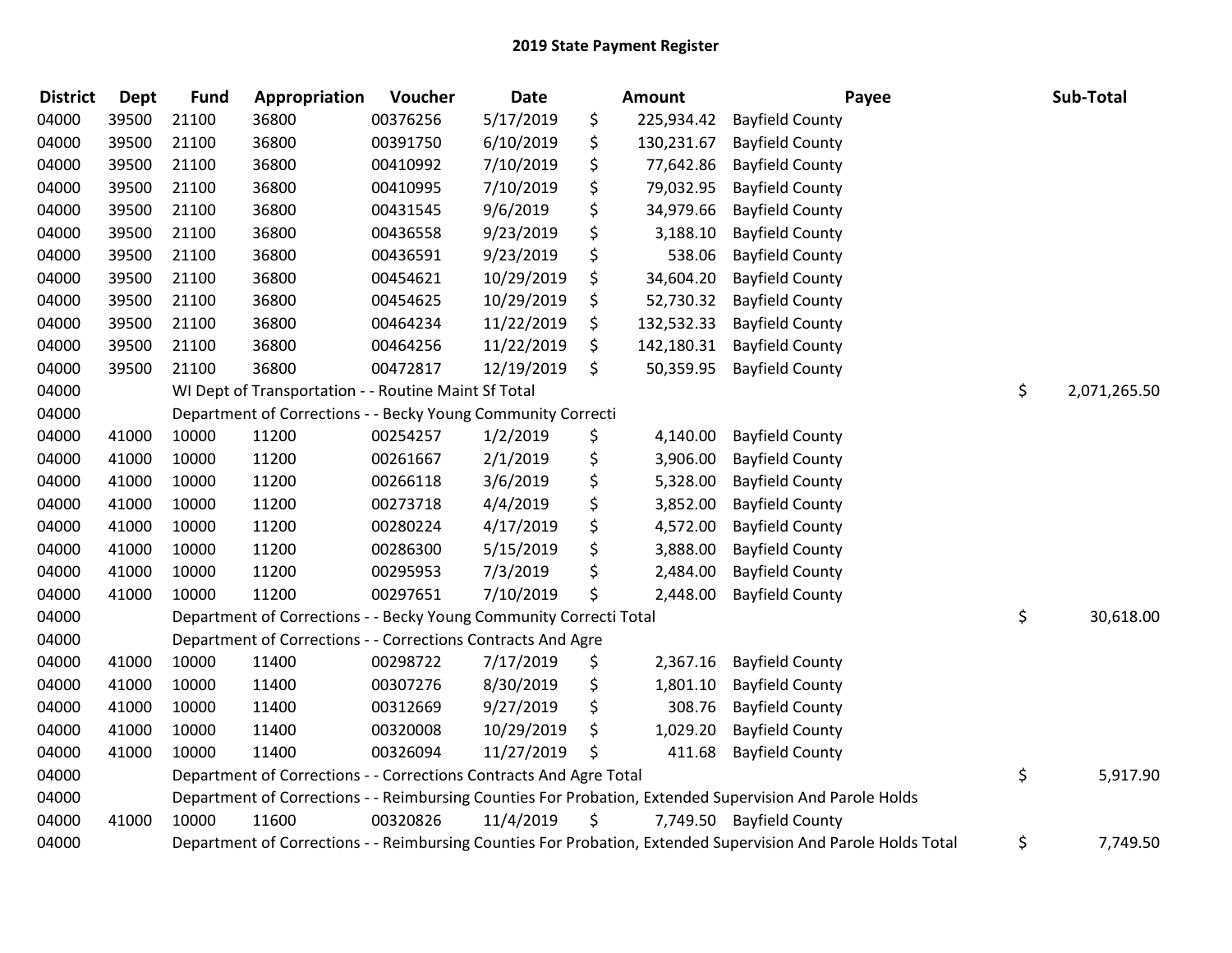| <b>District</b> | <b>Dept</b> | <b>Fund</b> | Appropriation                                                          | Voucher  | Date      | <b>Amount</b>    | Payee                  | Sub-Total          |
|-----------------|-------------|-------------|------------------------------------------------------------------------|----------|-----------|------------------|------------------------|--------------------|
| 04000           |             |             | Department of Corrections - - Probation, Parole And Extended           |          |           |                  |                        |                    |
| 04000           | 41000       | 10000       | 18700                                                                  | 00320826 | 11/4/2019 | \$<br>3,250.50   | <b>Bayfield County</b> |                    |
| 04000           |             |             | Department of Corrections - - Probation, Parole And Extended Total     |          |           |                  |                        | \$<br>3,250.50     |
| 04000           |             |             | Department of Health Services - - State/Federal Aids                   |          |           |                  |                        |                    |
| 04000           | 43500       | 10000       | 00000                                                                  | 90906    | 1/2/2019  | \$<br>123,697.00 | <b>Bayfield County</b> |                    |
| 04000           | 43500       | 10000       | 00000                                                                  | 90907    | 2/1/2019  | \$<br>79,214.00  | <b>Bayfield County</b> |                    |
| 04000           | 43500       | 10000       | 00000                                                                  | 90908    | 2/6/2019  | \$<br>37,611.00  | <b>Bayfield County</b> |                    |
| 04000           | 43500       | 10000       | 00000                                                                  | 90909    | 3/1/2019  | \$<br>75,660.00  | <b>Bayfield County</b> |                    |
| 04000           | 43500       | 10000       | 00000                                                                  | 90910    | 4/1/2019  | \$<br>355,053.00 | <b>Bayfield County</b> |                    |
| 04000           | 43500       | 10000       | 00000                                                                  | 90911    | 5/1/2019  | \$<br>38,254.00  | <b>Bayfield County</b> |                    |
| 04000           | 43500       | 10000       | 00000                                                                  | 90913    | 6/3/2019  | \$<br>436,482.00 | <b>Bayfield County</b> |                    |
| 04000           | 43500       | 10000       | 00000                                                                  | 90914    | 6/17/2019 | \$<br>30,269.00  | <b>Bayfield County</b> |                    |
| 04000           | 43500       | 10000       | 00000                                                                  | 92000    | 7/1/2019  | \$<br>292,050.00 | <b>Bayfield County</b> |                    |
| 04000           | 43500       | 10000       | 00000                                                                  | 92001    | 8/1/2019  | \$<br>266,964.00 | <b>Bayfield County</b> |                    |
| 04000           | 43500       | 10000       | 00000                                                                  | 92002    | 9/3/2019  | \$<br>245,567.00 | <b>Bayfield County</b> |                    |
| 04000           | 43500       | 10000       | 00000                                                                  | 92003    | 10/1/2019 | \$<br>295,542.00 | <b>Bayfield County</b> |                    |
| 04000           | 43500       | 10000       | 00000                                                                  | 92004    | 11/1/2019 | \$<br>180,165.00 | <b>Bayfield County</b> |                    |
| 04000           | 43500       | 10000       | 00000                                                                  | 92005    | 12/2/2019 | \$<br>181,532.00 | <b>Bayfield County</b> |                    |
| 04000           |             |             | Department of Health Services - - State/Federal Aids Total             |          |           |                  |                        | \$<br>2,638,060.00 |
| 04000           |             |             | Department of Health Services - - Emergency Dispatcher Cardiopul       |          |           |                  |                        |                    |
| 04000           | 43500       | 10000       | 18500                                                                  | 00304667 | 8/23/2019 | \$<br>7,834.34   | <b>Bayfield County</b> |                    |
| 04000           |             |             | Department of Health Services - - Emergency Dispatcher Cardiopul Total |          |           |                  |                        | \$<br>7,834.34     |
| 04000           |             |             | Department of Health Services - - General Program Operations           |          |           |                  |                        |                    |
| 04000           | 43500       | 10000       | 40100                                                                  | 00265148 | 2/20/2019 | \$<br>1.00       | <b>Bayfield County</b> |                    |
| 04000           | 43500       | 10000       | 40100                                                                  | 00265149 | 2/20/2019 | \$<br>15.00      | <b>Bayfield County</b> |                    |
| 04000           | 43500       | 10000       | 40100                                                                  | 00269773 | 3/13/2019 | \$<br>4.50       | <b>Bayfield County</b> |                    |
| 04000           | 43500       | 10000       | 40100                                                                  | 00314504 | 10/2/2019 | \$<br>1.50       | <b>Bayfield County</b> |                    |
| 04000           |             |             | Department of Health Services - - General Program Operations Total     |          |           |                  |                        | \$<br>22.00        |
| 04000           |             |             | Department of Health Services - - Medical Assistance State Admin       |          |           |                  |                        |                    |
| 04000           | 43500       | 10000       | 44000                                                                  | 00265148 | 2/20/2019 | \$<br>1.00       | <b>Bayfield County</b> |                    |
| 04000           | 43500       | 10000       | 44000                                                                  | 00265149 | 2/20/2019 | \$<br>15.00      | <b>Bayfield County</b> |                    |
| 04000           | 43500       | 10000       | 44000                                                                  | 00269773 | 3/13/2019 | \$<br>4.50       | <b>Bayfield County</b> |                    |
| 04000           | 43500       | 10000       | 44000                                                                  | 00314504 | 10/2/2019 | \$<br>1.50       | <b>Bayfield County</b> |                    |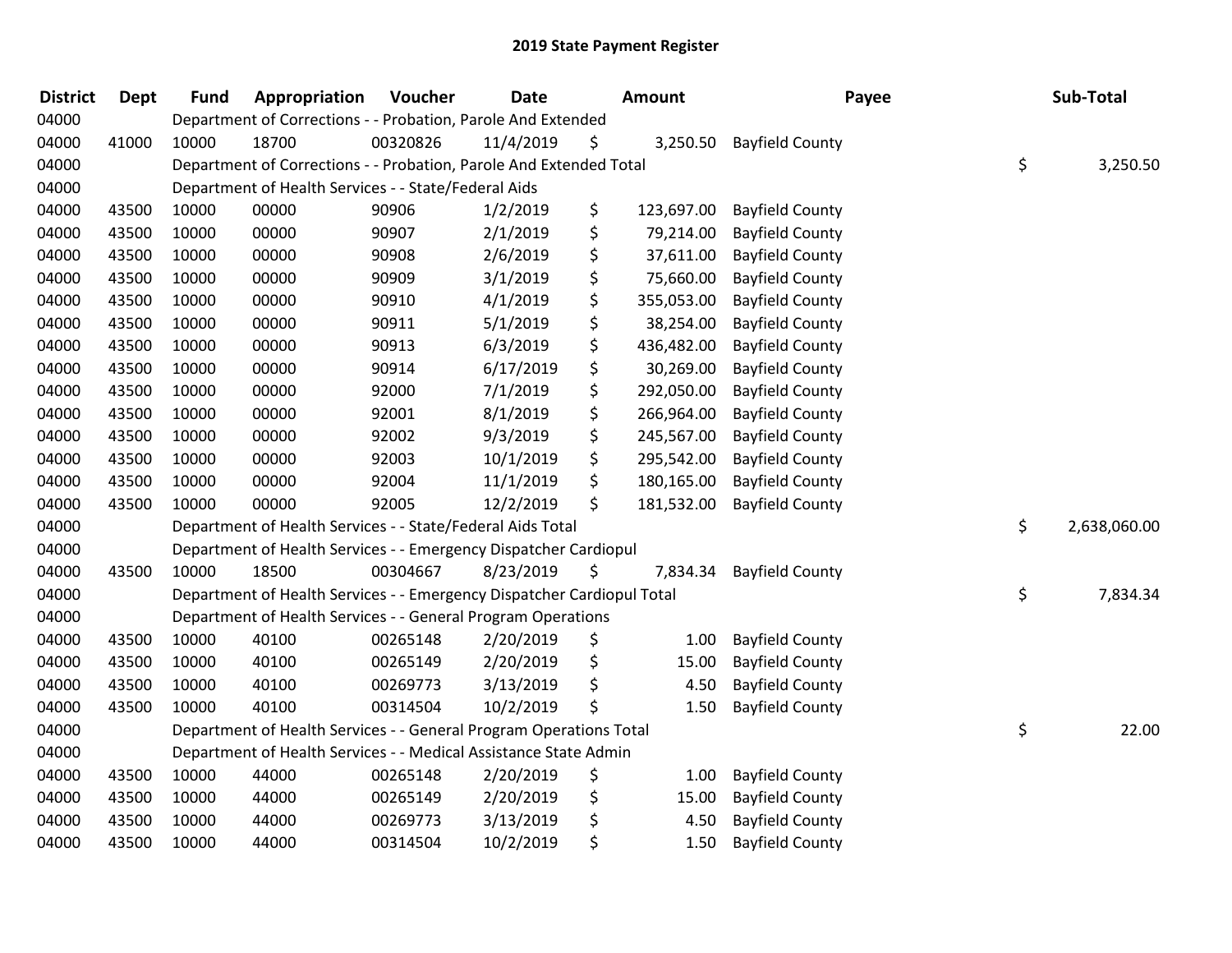| <b>District</b> | <b>Dept</b> | <b>Fund</b> | Appropriation                                                          | Voucher  | <b>Date</b> | <b>Amount</b>    | Payee                     | Sub-Total       |
|-----------------|-------------|-------------|------------------------------------------------------------------------|----------|-------------|------------------|---------------------------|-----------------|
| 04000           |             |             | Department of Health Services - - Medical Assistance State Admin Total |          |             |                  |                           | \$<br>22.00     |
| 04000           |             |             | Dept of Children and Families - - Tribal High Cost And Guard Pay       |          |             |                  |                           |                 |
| 04000           | 43700       | 10000       | 16900                                                                  | 00057686 | 7/16/2019   | \$               | 40,582.71 Bayfield County |                 |
| 04000           |             |             | Dept of Children and Families - - Tribal High Cost And Guard Pay Total |          |             |                  |                           | \$<br>40,582.71 |
| 04000           |             |             | Dept of Children and Families - - Fees For Administrative Servic       |          |             |                  |                           |                 |
| 04000           | 43700       | 10000       | 23100                                                                  | 00049832 | 2/5/2019    | \$<br>5.00       | <b>Bayfield County</b>    |                 |
| 04000           | 43700       | 10000       | 23100                                                                  | 00054451 | 4/30/2019   | \$<br>15.00      | <b>Bayfield County</b>    |                 |
| 04000           | 43700       | 10000       | 23100                                                                  | 00058374 | 7/26/2019   | \$<br>10.00      | <b>Bayfield County</b>    |                 |
| 04000           | 43700       | 10000       | 23100                                                                  | 00062264 | 10/31/2019  | \$<br>15.00      | <b>Bayfield County</b>    |                 |
| 04000           |             |             | Dept of Children and Families - - Fees For Administrative Servic Total |          |             |                  |                           | \$<br>45.00     |
| 04000           |             |             | Dept of Children and Families - - General Aids                         |          |             |                  |                           |                 |
| 04000           | 43700       | 10000       | 99000                                                                  | 00048501 | 1/7/2019    | \$<br>2,354.76   | <b>Bayfield County</b>    |                 |
| 04000           | 43700       | 10000       | 99000                                                                  | 00049388 | 2/1/2019    | \$<br>63,303.19  | <b>Bayfield County</b>    |                 |
| 04000           | 43700       | 10000       | 99000                                                                  | 00049468 | 2/5/2019    | \$<br>3,135.60   | <b>Bayfield County</b>    |                 |
| 04000           | 43700       | 10000       | 99000                                                                  | 00049627 | 2/5/2019    | \$<br>262.08     | <b>Bayfield County</b>    |                 |
| 04000           | 43700       | 10000       | 99000                                                                  | 00049699 | 2/5/2019    | \$<br>8.00       | <b>Bayfield County</b>    |                 |
| 04000           | 43700       | 10000       | 99000                                                                  | 00050900 | 3/5/2019    | \$<br>72,804.96  | <b>Bayfield County</b>    |                 |
| 04000           | 43700       | 10000       | 99000                                                                  | 00051908 | 3/22/2019   | \$<br>1,332.87   | <b>Bayfield County</b>    |                 |
| 04000           | 43700       | 10000       | 99000                                                                  | 00052790 | 4/4/2019    | \$<br>18,385.80  | <b>Bayfield County</b>    |                 |
| 04000           | 43700       | 10000       | 99000                                                                  | 00052837 | 4/5/2019    | \$<br>36,846.56  | <b>Bayfield County</b>    |                 |
| 04000           | 43700       | 10000       | 99000                                                                  | 00053262 | 4/16/2019   | \$<br>12,141.00  | <b>Bayfield County</b>    |                 |
| 04000           | 43700       | 10000       | 99000                                                                  | 00053972 | 4/30/2019   | \$<br>1.00       | <b>Bayfield County</b>    |                 |
| 04000           | 43700       | 10000       | 99000                                                                  | 00054589 | 5/2/2019    | \$<br>59,951.99  | <b>Bayfield County</b>    |                 |
| 04000           | 43700       | 10000       | 99000                                                                  | 00054642 | 5/6/2019    | \$<br>37,486.26  | <b>Bayfield County</b>    |                 |
| 04000           | 43700       | 10000       | 99000                                                                  | 00056071 | 6/5/2019    | \$<br>4,297.50   | <b>Bayfield County</b>    |                 |
| 04000           | 43700       | 10000       | 99000                                                                  | 00057289 | 7/3/2019    | \$<br>976.00     | <b>Bayfield County</b>    |                 |
| 04000           | 43700       | 10000       | 99000                                                                  | 00057341 | 7/5/2019    | \$<br>1,944.97   | <b>Bayfield County</b>    |                 |
| 04000           | 43700       | 10000       | 99000                                                                  | 00057797 | 7/16/2019   | \$<br>20.00      | <b>Bayfield County</b>    |                 |
| 04000           | 43700       | 10000       | 99000                                                                  | 00058448 | 7/30/2019   | \$<br>43,654.61  | <b>Bayfield County</b>    |                 |
| 04000           | 43700       | 10000       | 99000                                                                  | 00058661 | 8/6/2019    | \$<br>5,825.00   | <b>Bayfield County</b>    |                 |
| 04000           | 43700       | 10000       | 99000                                                                  | 00059866 | 9/5/2019    | \$<br>1,155.53   | <b>Bayfield County</b>    |                 |
| 04000           | 43700       | 10000       | 99000                                                                  | 00059867 | 9/5/2019    | \$<br>533.03     | <b>Bayfield County</b>    |                 |
| 04000           | 43700       | 10000       | 99000                                                                  | 00060453 | 9/24/2019   | \$<br>272,068.89 | <b>Bayfield County</b>    |                 |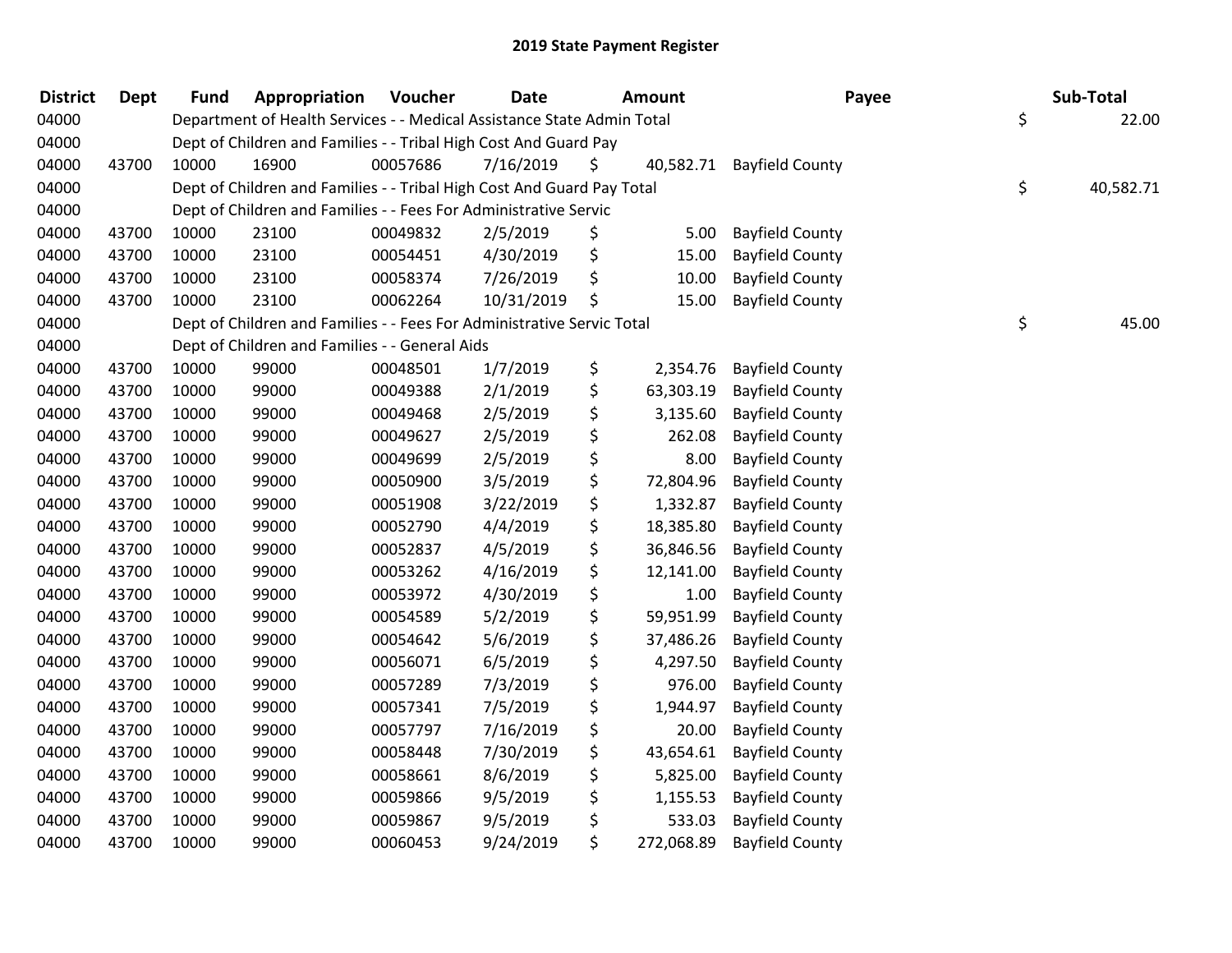| <b>District</b> | <b>Dept</b> | <b>Fund</b> | Appropriation                                                         | Voucher  | <b>Date</b> |    | <b>Amount</b> |                        | Payee | Sub-Total  |
|-----------------|-------------|-------------|-----------------------------------------------------------------------|----------|-------------|----|---------------|------------------------|-------|------------|
| 04000           | 43700       | 10000       | 99000                                                                 | 00060708 | 9/27/2019   | \$ | 218.00        | <b>Bayfield County</b> |       |            |
| 04000           | 43700       | 10000       | 99000                                                                 | 00060709 | 9/27/2019   | \$ | 156.74        | <b>Bayfield County</b> |       |            |
| 04000           | 43700       | 10000       | 99000                                                                 | 00061138 | 10/7/2019   | \$ | 2,652.50      | <b>Bayfield County</b> |       |            |
| 04000           | 43700       | 10000       | 99000                                                                 | 00061947 | 10/30/2019  | \$ | 49,430.89     | <b>Bayfield County</b> |       |            |
| 04000           | 43700       | 10000       | 99000                                                                 | 00062358 | 11/5/2019   | \$ | 2,009.45      | <b>Bayfield County</b> |       |            |
| 04000           | 43700       | 10000       | 99000                                                                 | 00062521 | 11/8/2019   | \$ | 6,070.02      | <b>Bayfield County</b> |       |            |
| 04000           | 43700       | 10000       | 99000                                                                 | 00063531 | 12/5/2019   | \$ | 1,687.00      | <b>Bayfield County</b> |       |            |
| 04000           | 43700       | 10000       | 99000                                                                 | 00063608 | 12/5/2019   | \$ | 288.53        | <b>Bayfield County</b> |       |            |
| 04000           |             |             | Dept of Children and Families - - General Aids Total                  |          |             |    |               |                        | \$    | 701,002.73 |
| 04000           |             |             | Dept of Workforce Development - - Ui Admin Fed                        |          |             |    |               |                        |       |            |
| 04000           | 44500       | 10000       | 15100                                                                 | 00204012 | 1/3/2019    | \$ | 5.00          | <b>Bayfield County</b> |       |            |
| 04000           | 44500       | 10000       | 15100                                                                 | 00208751 | 2/4/2019    | \$ | 15.00         | <b>Bayfield County</b> |       |            |
| 04000           | 44500       | 10000       | 15100                                                                 | 00213451 | 3/4/2019    | \$ | 5.00          | <b>Bayfield County</b> |       |            |
| 04000           | 44500       | 10000       | 15100                                                                 | 00218384 | 4/2/2019    | \$ | 5.00          | <b>Bayfield County</b> |       |            |
| 04000           | 44500       | 10000       | 15100                                                                 | 00223342 | 5/2/2019    | \$ | 10.00         | <b>Bayfield County</b> |       |            |
| 04000           | 44500       | 10000       | 15100                                                                 | 00228628 | 6/4/2019    | \$ | 5.00          | <b>Bayfield County</b> |       |            |
| 04000           | 44500       | 10000       | 15100                                                                 | 00233313 | 7/2/2019    | \$ | 10.00         | <b>Bayfield County</b> |       |            |
| 04000           | 44500       | 10000       | 15100                                                                 | 00238684 | 8/2/2019    | \$ | 10.00         | <b>Bayfield County</b> |       |            |
| 04000           | 44500       | 10000       | 15100                                                                 | 00244388 | 9/4/2019    | \$ | 10.00         | <b>Bayfield County</b> |       |            |
| 04000           | 44500       | 10000       | 15100                                                                 | 00249226 | 10/2/2019   | \$ | 10.00         | <b>Bayfield County</b> |       |            |
| 04000           | 44500       | 10000       | 15100                                                                 | 00255612 | 11/4/2019   | \$ | 20.00         | <b>Bayfield County</b> |       |            |
| 04000           | 44500       | 10000       | 15100                                                                 | 00261174 | 12/3/2019   | \$ | 5.00          | <b>Bayfield County</b> |       |            |
| 04000           |             |             | Dept of Workforce Development - - Ui Admin Fed Total                  |          |             |    |               |                        | \$    | 110.00     |
| 04000           |             |             | Dept of Workforce Development - - Wc Ops Uninsured Emplyr Admin       |          |             |    |               |                        |       |            |
| 04000           | 44500       | 22700       | 17700                                                                 | 00213622 | 3/5/2019    | \$ | 10.00         | <b>Bayfield County</b> |       |            |
| 04000           | 44500       | 22700       | 17700                                                                 | 00213631 | 3/5/2019    | Ś  | 5.00          | <b>Bayfield County</b> |       |            |
| 04000           |             |             | Dept of Workforce Development - - Wc Ops Uninsured Emplyr Admin Total |          |             |    |               |                        | \$    | 15.00      |
| 04000           |             |             | Department of Justice - - Legal Expenses                              |          |             |    |               |                        |       |            |
| 04000           | 45500       | 10000       | 10400                                                                 | 00075595 | 11/29/2019  | \$ | 84.00         | <b>Bayfield County</b> |       |            |
| 04000           |             |             | Department of Justice - - Legal Expenses Total                        |          |             |    |               |                        | \$    | 84.00      |
| 04000           |             |             | Department of Justice - - Crime Laboratories, Dna                     |          |             |    |               |                        |       |            |
| 04000           | 45500       | 10000       | 22100                                                                 | 00068518 | 7/19/2019   | \$ | 780.00        | <b>Bayfield County</b> |       |            |
| 04000           |             |             | Department of Justice - - Crime Laboratories, Dna Total               |          |             |    |               |                        | \$    | 780.00     |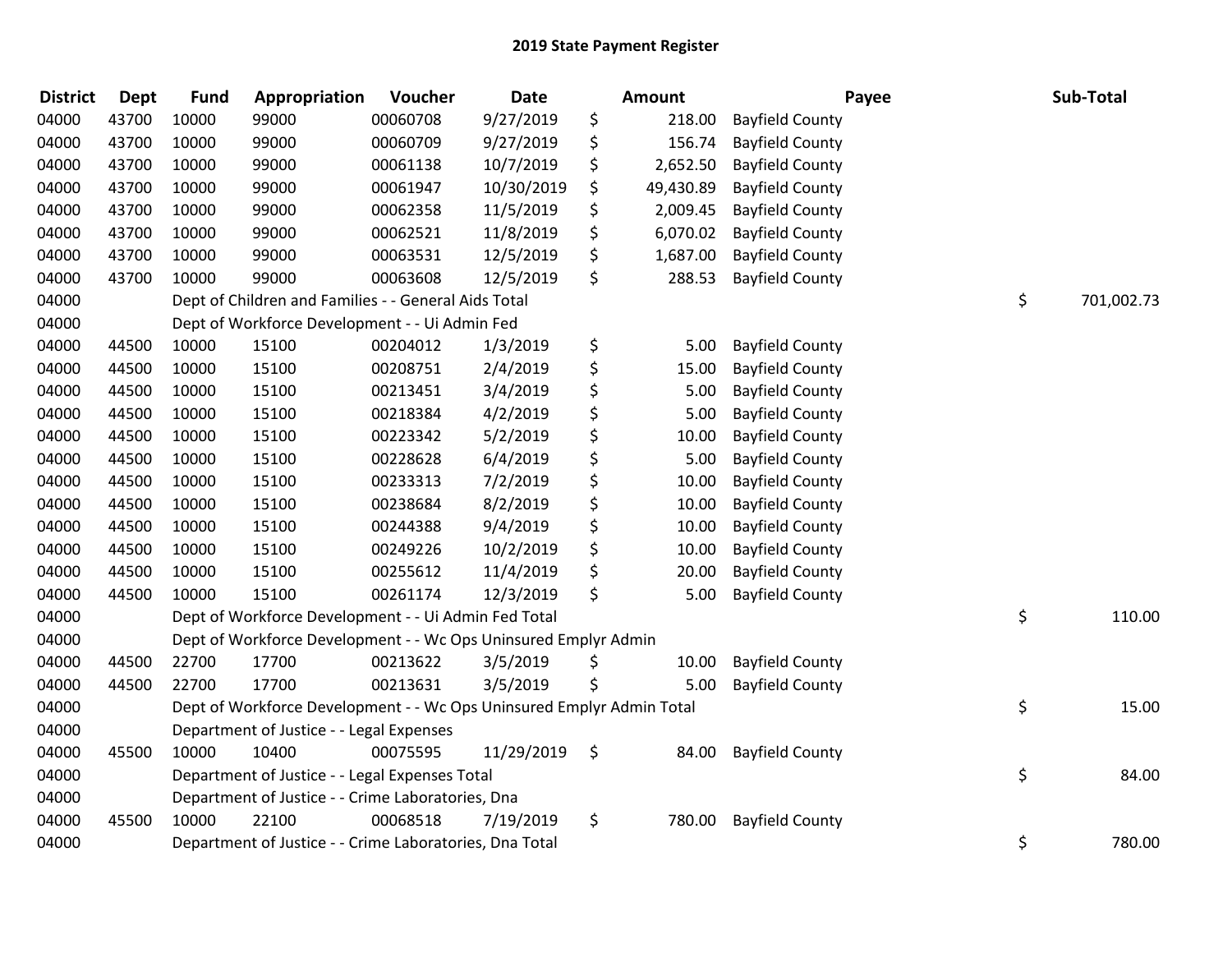| <b>District</b> | <b>Dept</b> | <b>Fund</b> | Appropriation                                                         | Voucher  | <b>Date</b> | Amount          | Payee                  | Sub-Total       |
|-----------------|-------------|-------------|-----------------------------------------------------------------------|----------|-------------|-----------------|------------------------|-----------------|
| 04000           |             |             | Department of Justice - - Law Enforcement Train, Local                |          |             |                 |                        |                 |
| 04000           | 45500       | 10000       | 23100                                                                 | 00070267 | 8/22/2019   | \$<br>2,888.02  | <b>Bayfield County</b> |                 |
| 04000           | 45500       | 10000       | 23100                                                                 | 00072394 | 10/9/2019   | \$<br>4,800.00  | <b>Bayfield County</b> |                 |
| 04000           |             |             | Department of Justice - - Law Enforcement Train, Local Total          |          |             |                 |                        | \$<br>7,688.02  |
| 04000           |             |             | Department of Justice - - Federal Aid, State Operations               |          |             |                 |                        |                 |
| 04000           | 45500       | 10000       | 24100                                                                 | 00075686 | 11/29/2019  | \$<br>247.86    | <b>Bayfield County</b> |                 |
| 04000           |             |             | Department of Justice - - Federal Aid, State Operations Total         |          |             |                 |                        | \$<br>247.86    |
| 04000           |             |             | Department of Justice - - Federal Aid, Local Assistance               |          |             |                 |                        |                 |
| 04000           | 45500       | 10000       | 25100                                                                 | 00058873 | 2/1/2019    | \$<br>34,218.63 | <b>Bayfield County</b> |                 |
| 04000           | 45500       | 10000       | 25100                                                                 | 00063880 | 4/29/2019   | \$<br>808.04    | <b>Bayfield County</b> |                 |
| 04000           | 45500       | 10000       | 25100                                                                 | 00065168 | 5/23/2019   | \$<br>5,859.82  | <b>Bayfield County</b> |                 |
| 04000           | 45500       | 10000       | 25100                                                                 | 00069192 | 8/5/2019    | \$<br>4,601.84  | <b>Bayfield County</b> |                 |
| 04000           | 45500       | 10000       | 25100                                                                 | 00073414 | 10/28/2019  | \$<br>23,349.05 | <b>Bayfield County</b> |                 |
| 04000           |             |             | Department of Justice - - Federal Aid, Local Assistance Total         |          |             |                 |                        | \$<br>68,837.38 |
| 04000           |             |             | Department of Justice - - Crime Victim Witness Assist                 |          |             |                 |                        |                 |
| 04000           | 45500       | 10000       | 53200                                                                 | 00068303 | 7/18/2019   | \$<br>12,068.86 | <b>Bayfield County</b> |                 |
| 04000           |             |             | Department of Justice - - Crime Victim Witness Assist Total           |          |             |                 |                        | \$<br>12,068.86 |
| 04000           |             |             | Department of Justice - - County Reimb Victim-Witness                 |          |             |                 |                        |                 |
| 04000           | 45500       | 10000       | 53900                                                                 | 00060544 | 2/28/2019   | \$<br>12,516.62 | <b>Bayfield County</b> |                 |
| 04000           |             |             | Department of Justice - - County Reimb Victim-Witness Total           |          |             |                 |                        | \$<br>12,516.62 |
| 04000           |             |             | Department of Military Affairs - - Disaster Recovery Aid              |          |             |                 |                        |                 |
| 04000           | 46500       | 10000       | 30500                                                                 | 00061435 | 5/30/2019   | \$<br>2,435.10  | <b>Bayfield County</b> |                 |
| 04000           | 46500       | 10000       | 30500                                                                 | 00063038 | 6/25/2019   | \$<br>11,132.63 | <b>Bayfield County</b> |                 |
| 04000           | 46500       | 10000       | 30500                                                                 | 00064609 | 7/30/2019   | \$<br>1,469.41  | <b>Bayfield County</b> |                 |
| 04000           | 46500       | 10000       | 30500                                                                 | 00067332 | 9/27/2019   | \$<br>1,678.85  | <b>Bayfield County</b> |                 |
| 04000           | 46500       | 10000       | 30500                                                                 | 00070369 | 12/9/2019   | \$<br>8,109.94  | <b>Bayfield County</b> |                 |
| 04000           |             |             | Department of Military Affairs - - Disaster Recovery Aid Total        |          |             |                 |                        | \$<br>24,825.93 |
| 04000           |             |             | Department of Military Affairs - - Emergency Response Equipment       |          |             |                 |                        |                 |
| 04000           | 46500       | 10000       | 30800                                                                 | 00055410 | 1/25/2019   | \$<br>4,846.00  | <b>Bayfield County</b> |                 |
| 04000           |             |             | Department of Military Affairs - - Emergency Response Equipment Total |          |             |                 |                        | \$<br>4,846.00  |
| 04000           |             |             | Department of Military Affairs - - Federal Aid, Local Assistance      |          |             |                 |                        |                 |
| 04000           | 46500       | 10000       | 34200                                                                 | 00055517 | 1/31/2019   | \$<br>20,216.95 | <b>Bayfield County</b> |                 |
| 04000           | 46500       | 10000       | 34200                                                                 | 00061435 | 5/30/2019   | \$<br>81,406.34 | <b>Bayfield County</b> |                 |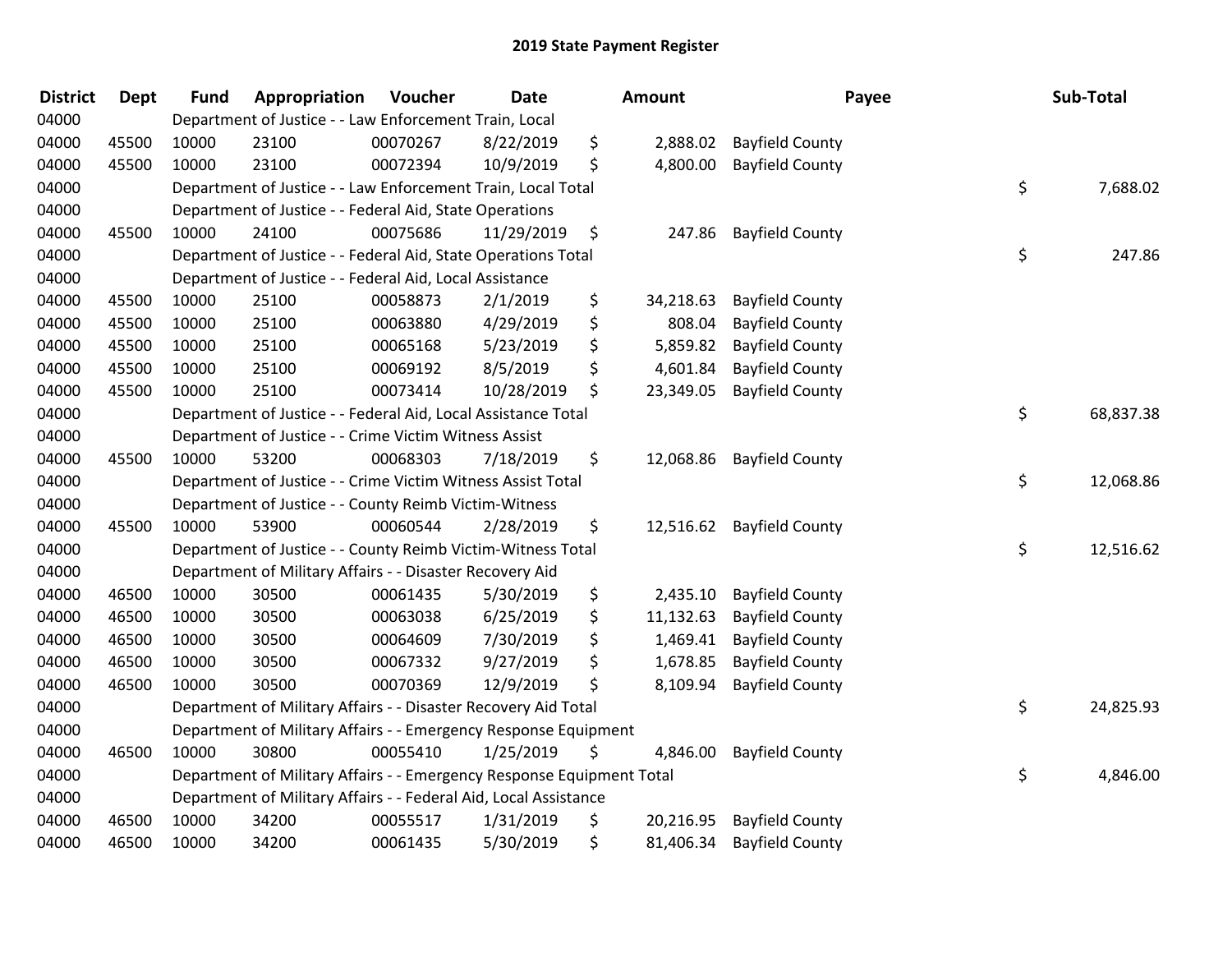| <b>District</b> | <b>Dept</b> | <b>Fund</b> | Appropriation                                                           | Voucher  | Date       | <b>Amount</b>   | Payee                  | Sub-Total        |
|-----------------|-------------|-------------|-------------------------------------------------------------------------|----------|------------|-----------------|------------------------|------------------|
| 04000           | 46500       | 10000       | 34200                                                                   | 00064609 | 7/30/2019  | \$<br>8,816.46  | <b>Bayfield County</b> |                  |
| 04000           | 46500       | 10000       | 34200                                                                   | 00065796 | 8/26/2019  | \$<br>916.20    | <b>Bayfield County</b> |                  |
| 04000           | 46500       | 10000       | 34200                                                                   | 00066703 | 9/16/2019  | \$<br>3,555.58  | <b>Bayfield County</b> |                  |
| 04000           | 46500       | 10000       | 34200                                                                   | 00067332 | 9/27/2019  | \$<br>10,073.11 | <b>Bayfield County</b> |                  |
| 04000           | 46500       | 10000       | 34200                                                                   | 00070369 | 12/9/2019  | \$<br>48,659.60 | <b>Bayfield County</b> |                  |
| 04000           |             |             | Department of Military Affairs - - Federal Aid, Local Assistance Total  |          |            |                 |                        | \$<br>173,644.24 |
| 04000           |             |             | Department of Military Affairs - - St Emerg Response Bd Grant Pif       |          |            |                 |                        |                  |
| 04000           | 46500       | 27200       | 36400                                                                   | 00055459 | 1/31/2019  | \$<br>2,332.98  | <b>Bayfield County</b> |                  |
| 04000           |             |             | Department of Military Affairs - - St Emerg Response Bd Grant Pif Total |          |            |                 |                        | \$<br>2,332.98   |
| 04000           |             |             | Department of Veterans Affairs - - Grants To Counties                   |          |            |                 |                        |                  |
| 04000           | 48500       | 15200       | 12700                                                                   | 00060666 | 2/22/2019  | \$<br>850.00    | <b>Bayfield County</b> |                  |
| 04000           |             |             | Department of Veterans Affairs - - Grants To Counties Total             |          |            |                 |                        | \$<br>850.00     |
| 04000           |             |             | Department of Veterans Affairs - - County Grants                        |          |            |                 |                        |                  |
| 04000           | 48500       | 58200       | 26700                                                                   | 00060666 | 2/22/2019  | \$<br>3,825.00  | <b>Bayfield County</b> |                  |
| 04000           |             |             | Department of Veterans Affairs - - County Grants Total                  |          |            |                 |                        | \$<br>3,825.00   |
| 04000           |             |             | Department of Veterans Affairs - - Veterans Transportation Grant        |          |            |                 |                        |                  |
| 04000           | 48500       | 58200       | 28000                                                                   | 00074084 | 12/10/2019 | \$<br>2,166.02  | <b>Bayfield County</b> |                  |
| 04000           |             |             | Department of Veterans Affairs - - Veterans Transportation Grant Total  |          |            |                 |                        | \$<br>2,166.02   |
| 04000           |             |             | Department of Veterans Affairs - - County Grants                        |          |            |                 |                        |                  |
| 04000           | 48500       | 58300       | 37000                                                                   | 00060666 | 2/22/2019  | \$<br>3,825.00  | <b>Bayfield County</b> |                  |
| 04000           |             |             | Department of Veterans Affairs - - County Grants Total                  |          |            |                 |                        | \$<br>3,825.00   |
| 04000           |             |             | Department of Administration - - Gifts, Grants And Bequests             |          |            |                 |                        |                  |
| 04000           | 50500       | 10000       | 13100                                                                   | 00111181 | 11/8/2019  | \$<br>164.00    | <b>Bayfield County</b> |                  |
| 04000           |             |             | Department of Administration - - Gifts, Grants And Bequests Total       |          |            |                 |                        | \$<br>164.00     |
| 04000           |             |             | Department of Administration - - Federal Aid                            |          |            |                 |                        |                  |
| 04000           | 50500       | 10000       | 14200                                                                   | 00111935 | 11/12/2019 | \$<br>7,932.00  | <b>Bayfield County</b> |                  |
| 04000           |             |             | Department of Administration - - Federal Aid Total                      |          |            |                 |                        | \$<br>7,932.00   |
| 04000           |             |             | Department of Administration - - Federal Aid, Local Assistance          |          |            |                 |                        |                  |
| 04000           | 50500       | 10000       | 15500                                                                   | 00096020 | 1/28/2019  | \$<br>1,583.00  | <b>Bayfield County</b> |                  |
| 04000           | 50500       | 10000       | 15500                                                                   | 00098047 | 2/28/2019  | \$<br>1,491.00  | <b>Bayfield County</b> |                  |
| 04000           | 50500       | 10000       | 15500                                                                   | 00099620 | 3/28/2019  | \$<br>945.00    | <b>Bayfield County</b> |                  |
| 04000           | 50500       | 10000       | 15500                                                                   | 00101614 | 4/29/2019  | \$<br>5,010.00  | <b>Bayfield County</b> |                  |
| 04000           |             |             | Department of Administration - - Federal Aid, Local Assistance Total    |          |            |                 |                        | \$<br>9,029.00   |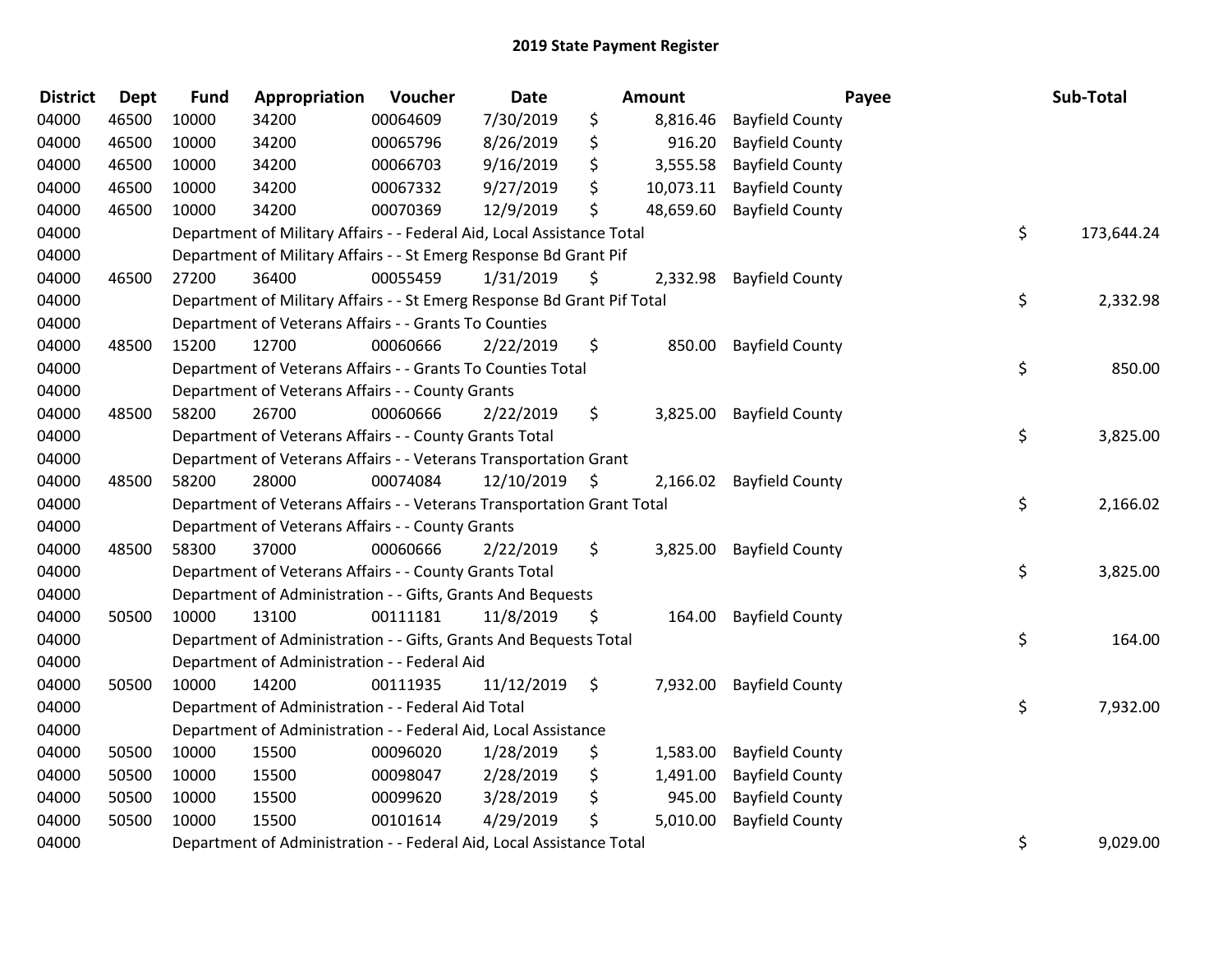| <b>District</b> | Dept  | <b>Fund</b> | Appropriation                                                         | Voucher  | Date       | Amount          | Payee                  | Sub-Total        |
|-----------------|-------|-------------|-----------------------------------------------------------------------|----------|------------|-----------------|------------------------|------------------|
| 04000           |       |             | Department of Administration - - Low-Income Assistance Grants         |          |            |                 |                        |                  |
| 04000           | 50500 | 23500       | 37100                                                                 | 00096020 | 1/28/2019  | \$<br>1,800.00  | <b>Bayfield County</b> |                  |
| 04000           | 50500 | 23500       | 37100                                                                 | 00098047 | 2/28/2019  | \$<br>859.00    | <b>Bayfield County</b> |                  |
| 04000           | 50500 | 23500       | 37100                                                                 | 00099620 | 3/28/2019  | \$<br>1,007.00  | <b>Bayfield County</b> |                  |
| 04000           | 50500 | 23500       | 37100                                                                 | 00101614 | 4/29/2019  | \$<br>90.00     | <b>Bayfield County</b> |                  |
| 04000           | 50500 | 23500       | 37100                                                                 | 00103192 | 5/28/2019  | \$<br>86.00     | <b>Bayfield County</b> |                  |
| 04000           | 50500 | 23500       | 37100                                                                 | 00104998 | 7/1/2019   | \$<br>75.00     | <b>Bayfield County</b> |                  |
| 04000           | 50500 | 23500       | 37100                                                                 | 00106465 | 7/30/2019  | \$<br>52.00     | <b>Bayfield County</b> |                  |
| 04000           | 50500 | 23500       | 37100                                                                 | 00111603 | 10/29/2019 | \$<br>1,532.00  | <b>Bayfield County</b> |                  |
| 04000           | 50500 | 23500       | 37100                                                                 | 00113461 | 12/2/2019  | \$<br>6,257.00  | <b>Bayfield County</b> |                  |
| 04000           | 50500 | 23500       | 37100                                                                 | 00114412 | 12/17/2019 | \$<br>6,504.00  | <b>Bayfield County</b> |                  |
| 04000           |       |             | Department of Administration - - Low-Income Assistance Grants Total   |          |            |                 |                        | \$<br>18,262.00  |
| 04000           |       |             | Department of Administration - - Land Information Program; Loca       |          |            |                 |                        |                  |
| 04000           | 50500 | 26900       | 17300                                                                 | 00095038 | 1/17/2019  | \$<br>1,000.00  | <b>Bayfield County</b> |                  |
| 04000           | 50500 | 26900       | 17300                                                                 | 00097401 | 2/26/2019  | \$<br>63,704.00 | <b>Bayfield County</b> |                  |
| 04000           | 50500 | 26900       | 17300                                                                 | 00099599 | 3/28/2019  | \$<br>25,000.00 | <b>Bayfield County</b> |                  |
| 04000           | 50500 | 26900       | 17300                                                                 | 00100452 | 4/15/2019  | \$<br>25,000.00 | <b>Bayfield County</b> |                  |
| 04000           |       |             | Department of Administration - - Land Information Program; Loca Total |          |            |                 |                        | \$<br>114,704.00 |
| 04000           |       |             | Commissioners of Public Lands - - Federal Aid -- Flood Control        |          |            |                 |                        |                  |
| 04000           | 50700 | 10000       | 13000                                                                 | 00002653 | 9/10/2019  | \$<br>1,125.60  | <b>Bayfield County</b> |                  |
| 04000           |       |             | Commissioners of Public Lands - - Federal Aid -- Flood Control Total  |          |            |                 |                        | \$<br>1,125.60   |
| 04000           |       |             | Elections Commission - - 2018 Hava Election Security                  |          |            |                 |                        |                  |
| 04000           | 51000 | 22000       | 18200                                                                 | 00003002 | 12/13/2019 | \$<br>700.00    | <b>Bayfield County</b> |                  |
| 04000           |       |             | Elections Commission - - 2018 Hava Election Security Total            |          |            |                 |                        | \$<br>700.00     |
| 04000           |       |             | Public Defender Board - - Transcript, Discovery And Int               |          |            |                 |                        |                  |
| 04000           | 55000 | 10000       | 10600                                                                 | 00174912 | 1/3/2019   | \$<br>172.40    | <b>Bayfield County</b> |                  |
| 04000           | 55000 | 10000       | 10600                                                                 | 00186165 | 3/7/2019   | \$<br>265.40    | <b>Bayfield County</b> |                  |
| 04000           | 55000 | 10000       | 10600                                                                 | 00191544 | 4/18/2019  | \$<br>237.80    | <b>Bayfield County</b> |                  |
| 04000           | 55000 | 10000       | 10600                                                                 | 00197377 | 5/30/2019  | \$<br>10.00     | <b>Bayfield County</b> |                  |
| 04000           | 55000 | 10000       | 10600                                                                 | 00200677 | 6/12/2019  | \$<br>396.20    | <b>Bayfield County</b> |                  |
| 04000           | 55000 | 10000       | 10600                                                                 | 00206452 | 7/19/2019  | \$<br>279.20    | <b>Bayfield County</b> |                  |
| 04000           | 55000 | 10000       | 10600                                                                 | 00210157 | 8/20/2019  | \$<br>5.00      | <b>Bayfield County</b> |                  |
| 04000           | 55000 | 10000       | 10600                                                                 | 00213841 | 9/16/2019  | \$<br>232.60    | <b>Bayfield County</b> |                  |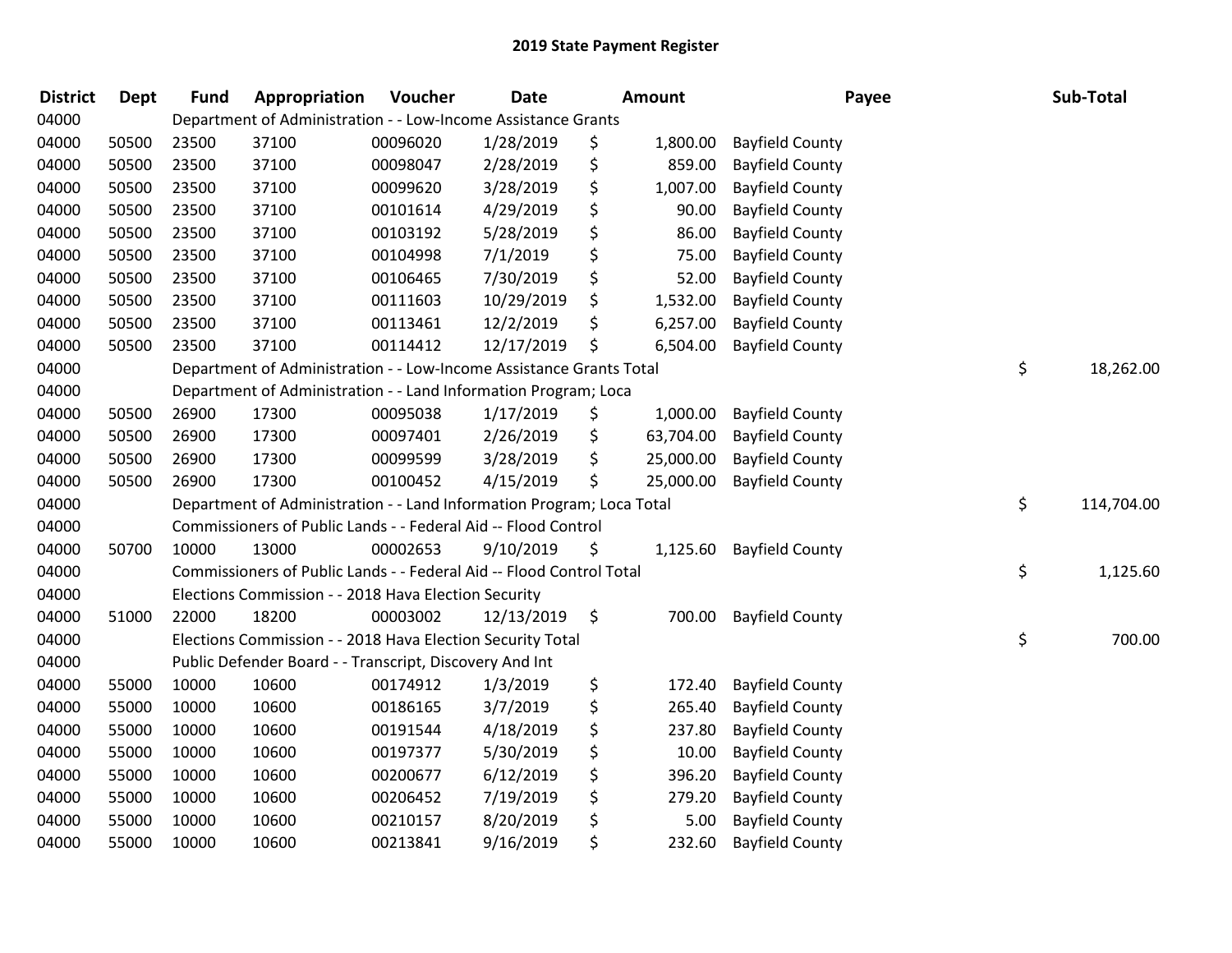| <b>District</b> | <b>Dept</b> | <b>Fund</b> | Appropriation                                                    | Voucher  | <b>Date</b> | <b>Amount</b>   | Payee                  | Sub-Total       |
|-----------------|-------------|-------------|------------------------------------------------------------------|----------|-------------|-----------------|------------------------|-----------------|
| 04000           | 55000       | 10000       | 10600                                                            | 00223604 | 11/25/2019  | \$<br>54.60     | <b>Bayfield County</b> |                 |
| 04000           | 55000       | 10000       | 10600                                                            | 00227591 | 12/23/2019  | \$<br>105.00    | <b>Bayfield County</b> |                 |
| 04000           |             |             | Public Defender Board - - Transcript, Discovery And Int Total    |          |             |                 |                        | \$<br>1,758.20  |
| 04000           |             |             | Department of Revenue - - Warrants and Satisfactions             |          |             |                 |                        |                 |
| 04000           | 56600       | 10000       | 10100                                                            | 00127311 | 3/21/2019   | \$<br>210.50    | <b>Bayfield County</b> |                 |
| 04000           | 56600       | 10000       | 10100                                                            | 00128586 | 4/5/2019    | \$<br>10.00     | <b>Bayfield County</b> |                 |
| 04000           | 56600       | 10000       | 10100                                                            | 00140915 | 7/19/2019   | \$<br>210.50    | <b>Bayfield County</b> |                 |
| 04000           | 56600       | 10000       | 10100                                                            | 00146330 | 9/25/2019   | \$<br>78.50     | <b>Bayfield County</b> |                 |
| 04000           | 56600       | 10000       | 10100                                                            | 00146331 | 9/25/2019   | \$<br>84.00     | <b>Bayfield County</b> |                 |
| 04000           | 56600       | 10000       | 10100                                                            | 00148037 | 10/9/2019   | \$<br>25.00     | <b>Bayfield County</b> |                 |
| 04000           | 56600       | 10000       | 10100                                                            | 00148038 | 10/9/2019   | \$<br>73.00     | <b>Bayfield County</b> |                 |
| 04000           | 56600       | 10000       | 10100                                                            | 00150624 | 11/20/2019  | \$<br>10.00     | <b>Bayfield County</b> |                 |
| 04000           | 56600       | 10000       | 10100                                                            | 00151829 | 12/4/2019   | \$<br>235.00    | <b>Bayfield County</b> |                 |
| 04000           | 56600       | 10000       | 10100                                                            | 00153674 | 12/9/2019   | \$<br>240.00    | <b>Bayfield County</b> |                 |
| 04000           |             |             | Department of Revenue - - Warrants and Satisfactions Total       |          |             |                 |                        | \$<br>1,176.50  |
| 04000           |             |             | Circuit Courts - - Circuit Court Costs                           |          |             |                 |                        |                 |
| 04000           | 62500       | 10000       | 10500                                                            | 00001207 | 1/17/2019   | \$<br>26,637.00 | <b>Bayfield County</b> |                 |
| 04000           | 62500       | 10000       | 10500                                                            | 00001418 | 7/5/2019    | \$<br>2,302.00  | <b>Bayfield County</b> |                 |
| 04000           | 62500       | 10000       | 10500                                                            | 00001517 | 8/1/2019    | \$<br>45,831.00 | <b>Bayfield County</b> |                 |
| 04000           |             |             | Circuit Courts - - Circuit Court Costs Total                     |          |             |                 |                        | \$<br>74,770.00 |
| 04000           |             |             | Supreme Court - - Federal Aid                                    |          |             |                 |                        |                 |
| 04000           | 68000       | 10000       | 24100                                                            | 00005708 | 5/3/2019    | \$<br>181.56    | <b>Bayfield County</b> |                 |
| 04000           |             |             | Supreme Court - - Federal Aid Total                              |          |             |                 |                        | \$<br>181.56    |
| 04000           |             |             | Shared Revenue and Tax Relief - - County And Municipal Aid       |          |             |                 |                        |                 |
| 04000           | 83500       | 10000       | 10500                                                            | 00048353 | 7/22/2019   | \$<br>7,797.02  | <b>Bayfield County</b> |                 |
| 04000           | 83500       | 10000       | 10500                                                            | 00052642 | 11/18/2019  | \$<br>44,183.13 | <b>Bayfield County</b> |                 |
| 04000           |             |             | Shared Revenue and Tax Relief - - County And Municipal Aid Total |          |             |                 |                        | \$<br>51,980.15 |
| 04000           |             |             | Shared Revenue and Tax Relief - - Exempt Computer Aid            |          |             |                 |                        |                 |
| 04000           | 83500       | 10000       | 10900                                                            | 00045373 | 7/22/2019   | \$<br>1,036.14  | <b>Bayfield County</b> |                 |
| 04000           |             |             | Shared Revenue and Tax Relief - - Exempt Computer Aid Total      |          |             |                 |                        | \$<br>1,036.14  |
| 04000           |             |             | Shared Revenue and Tax Relief - - Utility Aid                    |          |             |                 |                        |                 |
| 04000           | 83500       | 10000       | 11000                                                            | 00048353 | 7/22/2019   | \$<br>6,346.82  | <b>Bayfield County</b> |                 |
| 04000           | 83500       | 10000       | 11000                                                            | 00052642 | 11/18/2019  | \$<br>37,601.12 | <b>Bayfield County</b> |                 |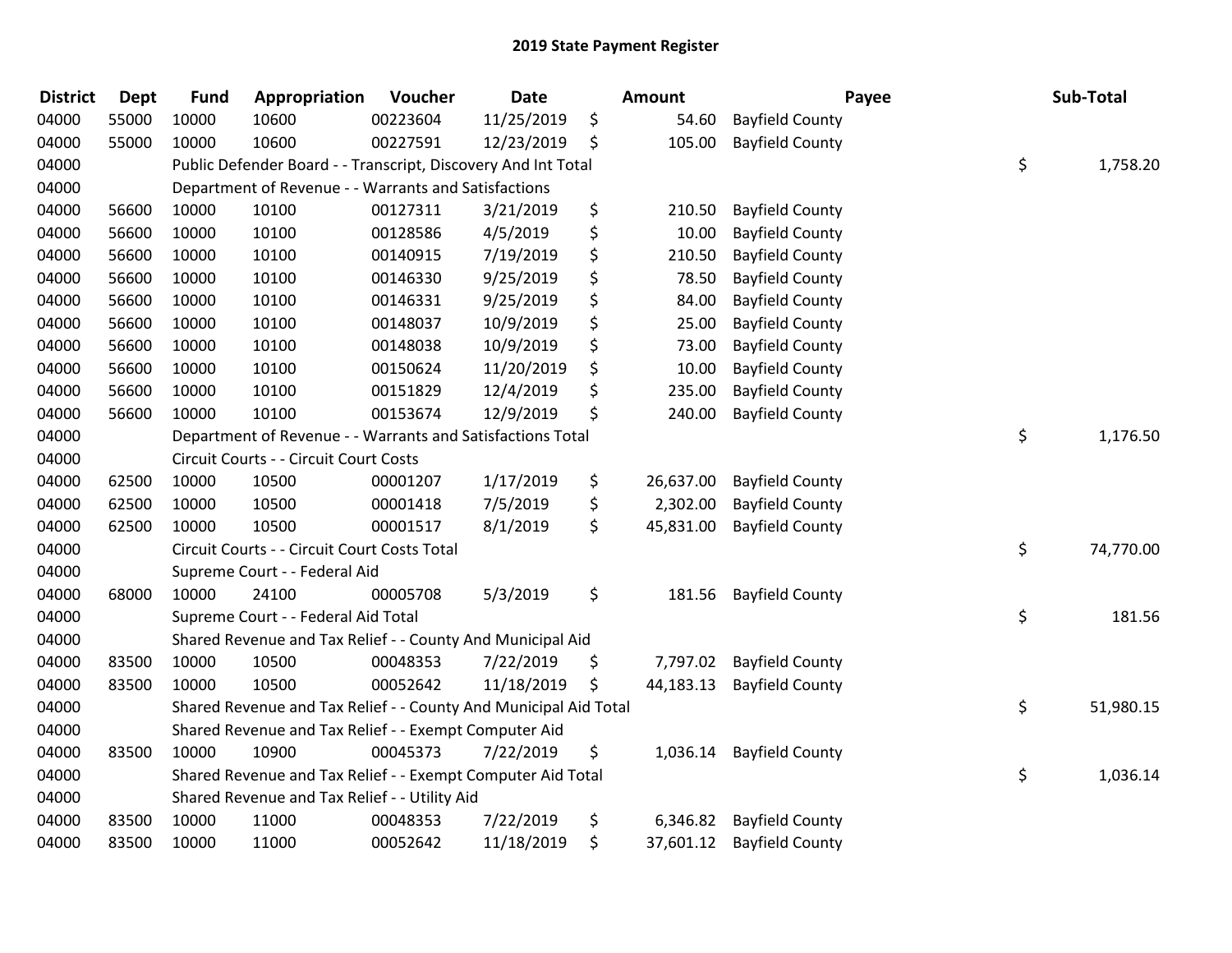| <b>District</b> | <b>Dept</b> | <b>Fund</b> | Appropriation                                                         | <b>Voucher</b> | Date      |    | <b>Amount</b> | Payee                  | Sub-Total     |
|-----------------|-------------|-------------|-----------------------------------------------------------------------|----------------|-----------|----|---------------|------------------------|---------------|
| 04000           |             |             | Shared Revenue and Tax Relief - - Utility Aid Total                   |                |           |    |               |                        | 43,947.94     |
| 04000           |             |             | Shared Revenue and Tax Relief - - Personal Property Aid               |                |           |    |               |                        |               |
| 04000           | 83500       | 10000       | 11100                                                                 | 00039896       | 5/6/2019  | S. | 12,299.28     | <b>Bayfield County</b> |               |
| 04000           |             |             | Shared Revenue and Tax Relief - - Personal Property Aid Total         |                |           |    |               |                        | 12,299.28     |
| 04000           |             |             | Shared Revenue and Tax Relief - - School Lvy Tx/First Dollar Cr       |                |           |    |               |                        |               |
| 04000           | 83500       | 10000       | 30200                                                                 | 00045219       | 7/22/2019 | S. | 3,688,447.30  | <b>Bayfield County</b> |               |
| 04000           | 83500       | 10000       | 30200                                                                 | 00048103       | 7/22/2019 | S. | 719,245.65    | <b>Bayfield County</b> |               |
| 04000           |             |             | Shared Revenue and Tax Relief - - School Lvy Tx/First Dollar Cr Total |                |           |    |               |                        | 4,407,692.95  |
| 04000           |             |             | Shared Revenue and Tax Relief - - Lottery & Gaming Credit             |                |           |    |               |                        |               |
| 04000           | 83500       | 52100       | 36300                                                                 | 00038589       | 3/25/2019 | S. | 714,842.53    | <b>Bayfield County</b> |               |
| 04000           |             |             | Shared Revenue and Tax Relief - - Lottery & Gaming Credit Total       |                |           |    |               |                        | 714,842.53    |
| 04000 Total     |             |             |                                                                       |                |           |    |               |                        | 14,084,749.41 |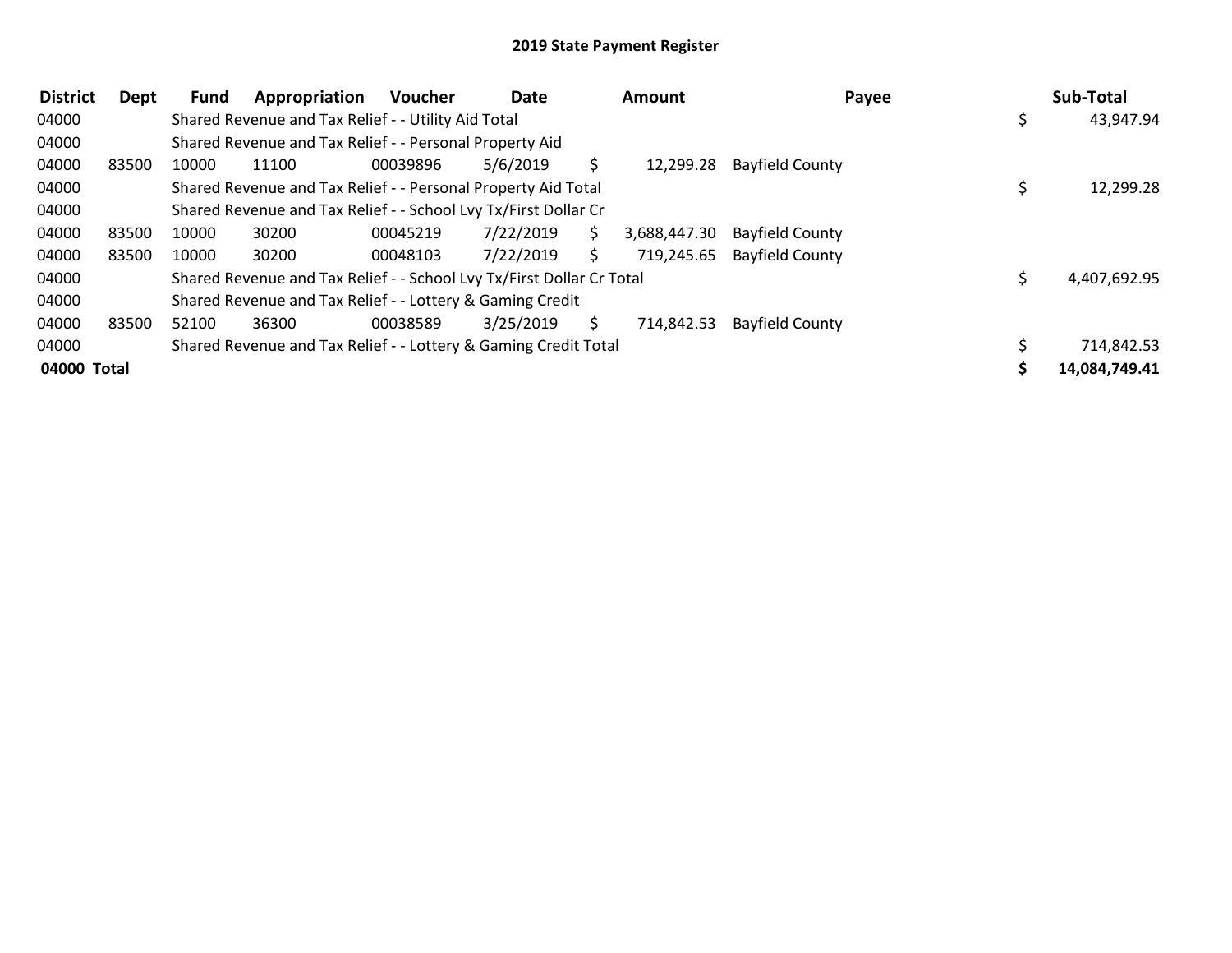| <b>District</b> | <b>Dept</b> | <b>Fund</b> | Appropriation                                                      | Voucher  | <b>Date</b> | <b>Amount</b> | Payee                       | Sub-Total        |
|-----------------|-------------|-------------|--------------------------------------------------------------------|----------|-------------|---------------|-----------------------------|------------------|
| 04002           |             |             | Dept of Safety & Prof Services - - Fire Dues Distribution          |          |             |               |                             |                  |
| 04002           | 16500       | 10000       | 22500                                                              | 00030879 | 7/17/2019   | \$            | 2,790.12 Town Of Barksdale  |                  |
| 04002           |             |             | Dept of Safety & Prof Services - - Fire Dues Distribution Total    |          |             |               |                             | \$<br>2,790.12   |
| 04002           |             |             | Dept of Natural Resources - - Aids In Lieu Of Taxes - Gener        |          |             |               |                             |                  |
| 04002           | 37000       | 10000       | 50300                                                              | 00294920 | 2/1/2019    | \$            | 1,393.71 Town Of Barksdale  |                  |
| 04002           | 37000       | 10000       | 50300                                                              | 00314775 | 4/19/2019   | \$            | 8.90 Town Of Barksdale      |                  |
| 04002           |             |             | Dept of Natural Resources - - Aids In Lieu Of Taxes - Gener Total  |          |             |               |                             | \$<br>1,402.61   |
| 04002           |             |             | Dept of Natural Resources - - Gen Program Ops-State Funds          |          |             |               |                             |                  |
| 04002           | 37000       | 21200       | 16100                                                              | 00325652 | 6/20/2019   | \$            | 954.45 Town Of Barksdale    |                  |
| 04002           |             |             | Dept of Natural Resources - - Gen Program Ops-State Funds Total    |          |             |               |                             | \$<br>954.45     |
| 04002           |             |             | Dept of Natural Resources - - Resaids - Cnty Forst, Cl & Mfl       |          |             |               |                             |                  |
| 04002           | 37000       | 21200       | 57100                                                              | 00332193 | 6/21/2019   | \$            | 213.68 Town Of Barksdale    |                  |
| 04002           |             |             | Dept of Natural Resources - - Resaids - Cnty Forst, CI & Mfl Total |          |             |               |                             | \$<br>213.68     |
| 04002           |             |             | Dept of Natural Resources - - Resaids - Pymt In Lieu Tax Fed       |          |             |               |                             |                  |
| 04002           | 37000       | 21200       | 58400                                                              | 00364690 | 10/15/2019  | \$            | 25,114.58 Town Of Barksdale |                  |
| 04002           |             |             | Dept of Natural Resources - - Resaids - Pymt In Lieu Tax Fed Total |          |             |               |                             | \$<br>25,114.58  |
| 04002           |             |             | WI Dept of Transportation - - Trns Aids To Mnc.-Sf                 |          |             |               |                             |                  |
| 04002           | 39500       | 21100       | 19100                                                              | 00335915 | 1/7/2019    | \$            | 44,507.07 Town Of Barksdale |                  |
| 04002           | 39500       | 21100       | 19100                                                              | 00363231 | 4/1/2019    | \$            | 44,507.07 Town Of Barksdale |                  |
| 04002           | 39500       | 21100       | 19100                                                              | 00401240 | 7/1/2019    | \$            | 44,507.07 Town Of Barksdale |                  |
| 04002           | 39500       | 21100       | 19100                                                              | 00444058 | 10/7/2019   | \$            | 44,507.07 Town Of Barksdale |                  |
| 04002           |             |             | WI Dept of Transportation - - Trns Aids To Mnc.-Sf Total           |          |             |               |                             | \$<br>178,028.28 |
| 04002           |             |             | Shared Revenue and Tax Relief - - County And Municipal Aid         |          |             |               |                             |                  |
| 04002           | 83500       | 10000       | 10500                                                              | 00048325 | 7/22/2019   | \$            | 5,910.35 Town Of Barksdale  |                  |
| 04002           | 83500       | 10000       | 10500                                                              | 00052614 | 11/18/2019  | \$            | 33,491.96 Town Of Barksdale |                  |
| 04002           |             |             | Shared Revenue and Tax Relief - - County And Municipal Aid Total   |          |             |               |                             | \$<br>39,402.31  |
| 04002           |             |             | Shared Revenue and Tax Relief - - Exempt Computer Aid              |          |             |               |                             |                  |
| 04002           | 83500       | 10000       | 10900                                                              | 00045510 | 7/22/2019   | \$            | 9.35 Town Of Barksdale      |                  |
| 04002           |             |             | Shared Revenue and Tax Relief - - Exempt Computer Aid Total        |          |             |               |                             | \$<br>9.35       |
| 04002           |             |             | Shared Revenue and Tax Relief - - Utility Aid                      |          |             |               |                             |                  |
| 04002           | 83500       | 10000       | 11000                                                              | 00048325 | 7/22/2019   | \$            | 58.02 Town Of Barksdale     |                  |
| 04002           | 83500       | 10000       | 11000                                                              | 00052614 | 11/18/2019  | \$<br>316.18  | <b>Town Of Barksdale</b>    |                  |
| 04002           |             |             | Shared Revenue and Tax Relief - - Utility Aid Total                |          |             |               |                             | \$<br>374.20     |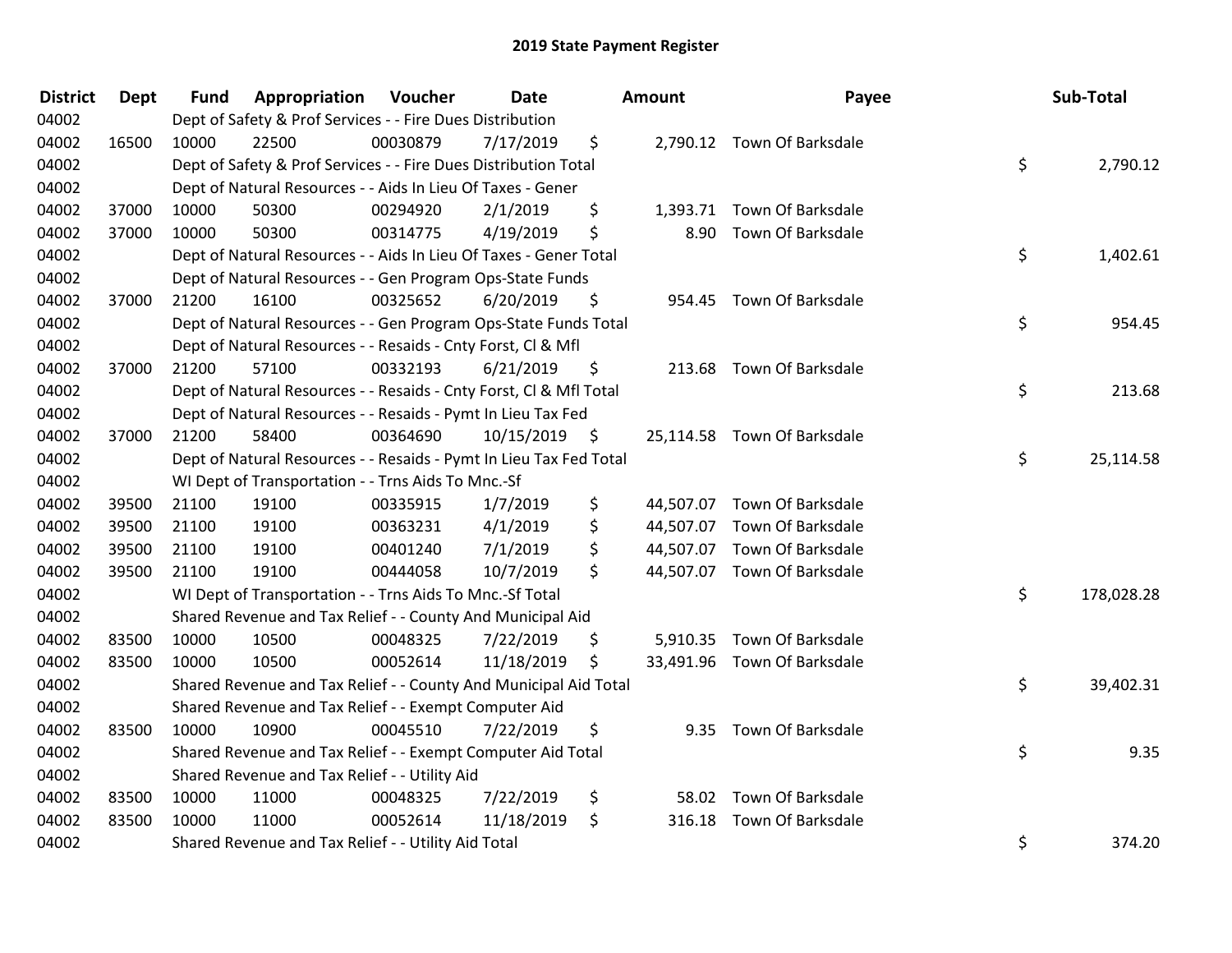| <b>District</b> | Dept  | Fund  | Appropriation                                                 | <b>Voucher</b> | Date     | Amount | Payee             | Sub-Total  |
|-----------------|-------|-------|---------------------------------------------------------------|----------------|----------|--------|-------------------|------------|
| 04002           |       |       | Shared Revenue and Tax Relief - - Personal Property Aid       |                |          |        |                   |            |
| 04002           | 83500 | 10000 | 11100                                                         | 00040034       | 5/6/2019 | 547.97 | Town Of Barksdale |            |
| 04002           |       |       | Shared Revenue and Tax Relief - - Personal Property Aid Total |                |          |        |                   | 547.97     |
| 04002 Total     |       |       |                                                               |                |          |        |                   | 248,837.55 |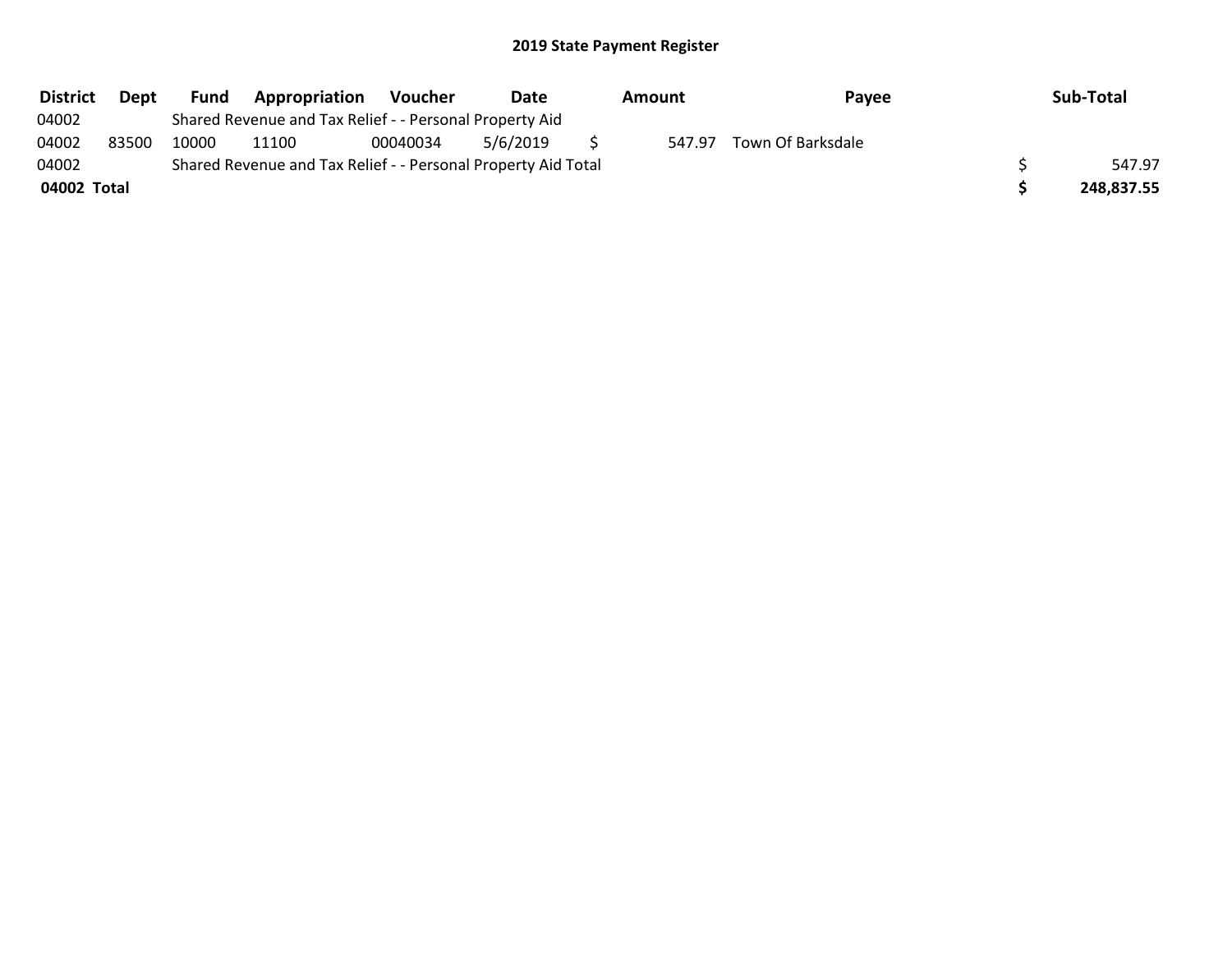| <b>District</b> | <b>Dept</b> | <b>Fund</b> | Appropriation                                                      | Voucher  | Date       | Amount          | Payee                     | Sub-Total       |
|-----------------|-------------|-------------|--------------------------------------------------------------------|----------|------------|-----------------|---------------------------|-----------------|
| 04004           |             |             | Dept of Safety & Prof Services - - Fire Dues Distribution          |          |            |                 |                           |                 |
| 04004           | 16500       | 10000       | 22500                                                              | 00030307 | 7/16/2019  | \$<br>7,585.39  | Barnes, Town of           |                 |
| 04004           |             |             | Dept of Safety & Prof Services - - Fire Dues Distribution Total    |          |            |                 |                           | \$<br>7,585.39  |
| 04004           |             |             | Dept of Natural Resources - - Aids In Lieu Of Taxes - Gener        |          |            |                 |                           |                 |
| 04004           | 37000       | 10000       | 50300                                                              | 00314204 | 4/19/2019  | \$<br>28.34     | Barnes, Town of           |                 |
| 04004           |             |             | Dept of Natural Resources - - Aids In Lieu Of Taxes - Gener Total  |          |            |                 |                           | \$<br>28.34     |
| 04004           |             |             | Dept of Natural Resources - - General Program Operations --        |          |            |                 |                           |                 |
| 04004           | 37000       | 21200       | 25400                                                              | 00301342 | 3/13/2019  | \$<br>126.00    | Barnes, Town of           |                 |
| 04004           | 37000       | 21200       | 25400                                                              | 00321032 | 6/7/2019   | \$<br>116.00    | Barnes, Town of           |                 |
| 04004           |             |             | Dept of Natural Resources - - General Program Operations -- Total  |          |            |                 |                           | \$<br>242.00    |
| 04004           |             |             | Dept of Natural Resources - - Resaids - Cnty Forst, Cl & Mfl       |          |            |                 |                           |                 |
| 04004           | 37000       | 21200       | 57100                                                              | 00332194 | 6/21/2019  | \$              | 15,725.76 Barnes, Town of |                 |
| 04004           |             |             | Dept of Natural Resources - - Resaids - Cnty Forst, Cl & Mfl Total |          |            |                 |                           | \$<br>15,725.76 |
| 04004           |             |             | Dept of Natural Resources - - Aids In Lieu Of Taxes - Sum S        |          |            |                 |                           |                 |
| 04004           | 37000       | 21200       | 57900                                                              | 00314203 | 4/19/2019  | \$<br>18.21     | Barnes, Town of           |                 |
| 04004           | 37000       | 21200       | 57900                                                              | 00314205 | 4/19/2019  | \$<br>50.66     | Barnes, Town of           |                 |
| 04004           |             |             | Dept of Natural Resources - - Aids In Lieu Of Taxes - Sum S Total  |          |            |                 |                           | \$<br>68.87     |
| 04004           |             |             | Dept of Natural Resources - - Ea - Invasive Aqu & Lake Mon         |          |            |                 |                           |                 |
| 04004           | 37000       | 21200       | 67800                                                              | 00288490 | 1/7/2019   | \$<br>4,062.30  | Barnes, Town of           |                 |
| 04004           | 37000       | 21200       | 67800                                                              | 00294459 | 2/1/2019   | \$<br>5,000.00  | Barnes, Town of           |                 |
| 04004           | 37000       | 21200       | 67800                                                              | 00378068 | 12/20/2019 | \$<br>15,000.00 | Barnes, Town of           |                 |
| 04004           |             |             | Dept of Natural Resources - - Ea - Invasive Aqu & Lake Mon Total   |          |            |                 |                           | \$<br>24,062.30 |
| 04004           |             |             | Dept of Natural Resources - - Equipment Pool Operations            |          |            |                 |                           |                 |
| 04004           | 37000       | 21200       | 89300                                                              | 00287893 | 1/4/2019   | \$<br>149.47    | Barnes, Town of           |                 |
| 04004           | 37000       | 21200       | 89300                                                              | 00287894 | 1/3/2019   | \$<br>396.92    | Barnes, Town of           |                 |
| 04004           | 37000       | 21200       | 89300                                                              | 00287895 | 1/4/2019   | \$<br>770.95    | Barnes, Town of           |                 |
| 04004           | 37000       | 21200       | 89300                                                              | 00291100 | 1/17/2019  | \$<br>138.53    | Barnes, Town of           |                 |
| 04004           | 37000       | 21200       | 89300                                                              | 00309245 | 4/10/2019  | \$<br>299.52    | Barnes, Town of           |                 |
| 04004           | 37000       | 21200       | 89300                                                              | 00322002 | 6/14/2019  | \$<br>307.70    | Barnes, Town of           |                 |
| 04004           | 37000       | 21200       | 89300                                                              | 00322004 | 6/14/2019  | \$<br>95.92     | Barnes, Town of           |                 |
| 04004           | 37000       | 21200       | 89300                                                              | 00377660 | 12/17/2019 | \$<br>192.19    | Barnes, Town of           |                 |
| 04004           | 37000       | 21200       | 89300                                                              | 00377661 | 12/17/2019 | \$<br>810.76    | Barnes, Town of           |                 |
| 04004           | 37000       | 21200       | 89300                                                              | 00378317 | 12/20/2019 | \$<br>288.09    | Barnes, Town of           |                 |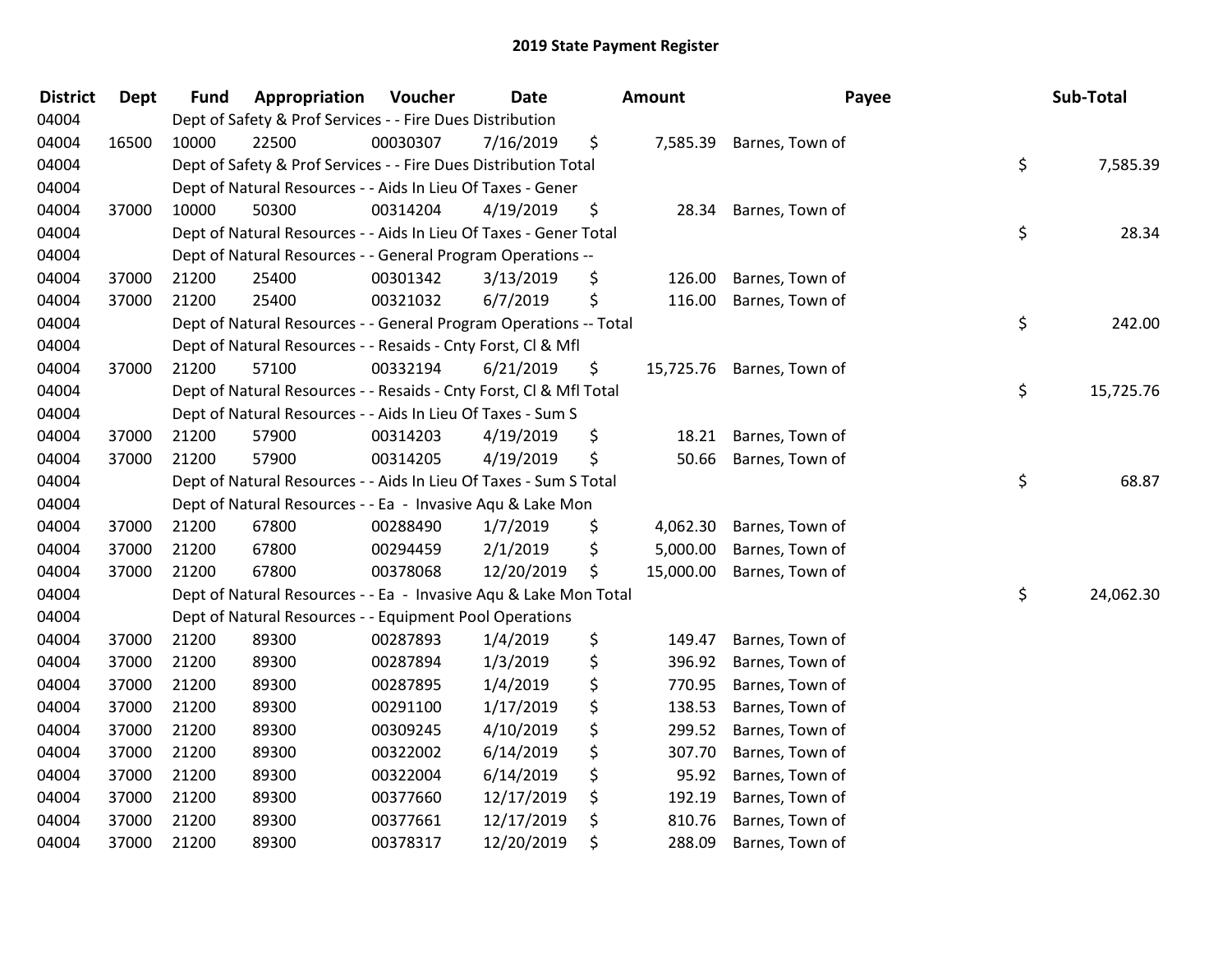| <b>District</b> | Dept  | <b>Fund</b> | Appropriation                                                                   | Voucher   | <b>Date</b> |      | <b>Amount</b> |                          | Payee | Sub-Total  |
|-----------------|-------|-------------|---------------------------------------------------------------------------------|-----------|-------------|------|---------------|--------------------------|-------|------------|
| 04004           | 37000 | 21200       | 89300                                                                           | 00378326  | 12/20/2019  | \$   | 300.35        | Barnes, Town of          |       |            |
| 04004           | 37000 | 21200       | 89300                                                                           | 00378327  | 12/20/2019  | \$   | 209.97        | Barnes, Town of          |       |            |
| 04004           | 37000 | 21200       | 89300                                                                           | 00378328  | 12/20/2019  | \$   | 303.37        | Barnes, Town of          |       |            |
| 04004           | 37000 | 21200       | 89300                                                                           | 00378329  | 12/20/2019  | \$   | 464.23        | Barnes, Town of          |       |            |
| 04004           |       |             | Dept of Natural Resources - - Equipment Pool Operations Total                   |           |             |      |               |                          | \$    | 4,727.97   |
| 04004           |       |             | Dept of Natural Resources - - Fin Asst For Responsible Units                    |           |             |      |               |                          |       |            |
| 04004           | 37000 | 27400       | 67000                                                                           | 00322756  | 5/22/2019   | \$   |               | 3,987.78 Barnes, Town of |       |            |
| 04004           |       |             | Dept of Natural Resources - - Fin Asst For Responsible Units Total              |           |             |      |               |                          | \$    | 3,987.78   |
| 04004           |       |             | Dept of Natural Resources - - Land Acquisition                                  |           |             |      |               |                          |       |            |
| 04004           | 37000 | 36300       | <b>TA100</b>                                                                    | 00379838  | 12/30/2019  | \$   | 25,000.00     | Barnes, Town of          |       |            |
| 04004           |       |             | Dept of Natural Resources - - Land Acquisition Total                            |           |             |      |               |                          | \$    | 25,000.00  |
| 04004           |       |             | WI Dept of Transportation - - Trns Aids To Mnc.-Sf                              |           |             |      |               |                          |       |            |
| 04004           | 39500 | 21100       | 19100                                                                           | 00335916  | 1/7/2019    | \$   | 88,207.85     | Barnes, Town of          |       |            |
| 04004           | 39500 | 21100       | 19100                                                                           | 00363232  | 4/1/2019    | \$   | 88,207.85     | Barnes, Town of          |       |            |
| 04004           | 39500 | 21100       | 19100                                                                           | 00401241  | 7/1/2019    | \$   | 88,207.85     | Barnes, Town of          |       |            |
| 04004           | 39500 | 21100       | 19100                                                                           | 00444059  | 10/7/2019   | \$   | 88,207.86     | Barnes, Town of          |       |            |
| 04004           |       |             | WI Dept of Transportation - - Trns Aids To Mnc.-Sf Total                        |           |             |      |               |                          | \$    | 352,831.41 |
| 04004           |       |             | Department of Health Services - - Emergency Medical Services, Ai                |           |             |      |               |                          |       |            |
| 04004           | 43500 | 10000       | 11900                                                                           | 00307849  | 9/5/2019    | \$   |               | 5,110.71 Barnes, Town of |       |            |
| 04004           |       |             | Department of Health Services - - Emergency Medical Services, Ai Total          |           |             |      |               |                          | \$    | 5,110.71   |
| 04004           |       |             | Department of Health Services - - Prepaid Medical Transport Reimbursement       |           |             |      |               |                          |       |            |
| 04004           | 43500 | 10000       | 16300                                                                           | AMBULANCE | 11/18/2019  | - \$ | 2,000.00      | Barnes, Town of          |       |            |
| 04004           |       |             | Department of Health Services - - Prepaid Medical Transport Reimbursement Total |           |             |      |               |                          | \$    | 2,000.00   |
| 04004           |       |             | Department of Military Affairs - - Disaster Recovery Aid                        |           |             |      |               |                          |       |            |
| 04004           | 46500 | 10000       | 30500                                                                           | 00065984  | 8/29/2019   | \$   | 1,706.98      | Barnes, Town of          |       |            |
| 04004           | 46500 | 10000       | 30500                                                                           | 00066984  | 9/19/2019   | \$   | 4,677.33      | Barnes, Town of          |       |            |
| 04004           | 46500 | 10000       | 30500                                                                           | 00069012  | 11/5/2019   | \$   | 5,784.49      | Barnes, Town of          |       |            |
| 04004           |       |             | Department of Military Affairs - - Disaster Recovery Aid Total                  |           |             |      |               |                          | \$    | 12,168.80  |
| 04004           |       |             | Department of Military Affairs - - Federal Aid, Local Assistance                |           |             |      |               |                          |       |            |
| 04004           | 46500 | 10000       | 34200                                                                           | 00061812  | 6/6/2019    | \$   | 10,241.88     | Barnes, Town of          |       |            |
| 04004           | 46500 | 10000       | 34200                                                                           | 00066984  | 9/19/2019   | \$   | 28,063.94     | Barnes, Town of          |       |            |
| 04004           | 46500 | 10000       | 34200                                                                           | 00069012  | 11/5/2019   | \$   | 34,706.93     | Barnes, Town of          |       |            |
| 04004           |       |             | Department of Military Affairs - - Federal Aid, Local Assistance Total          |           |             |      |               |                          | \$    | 73,012.75  |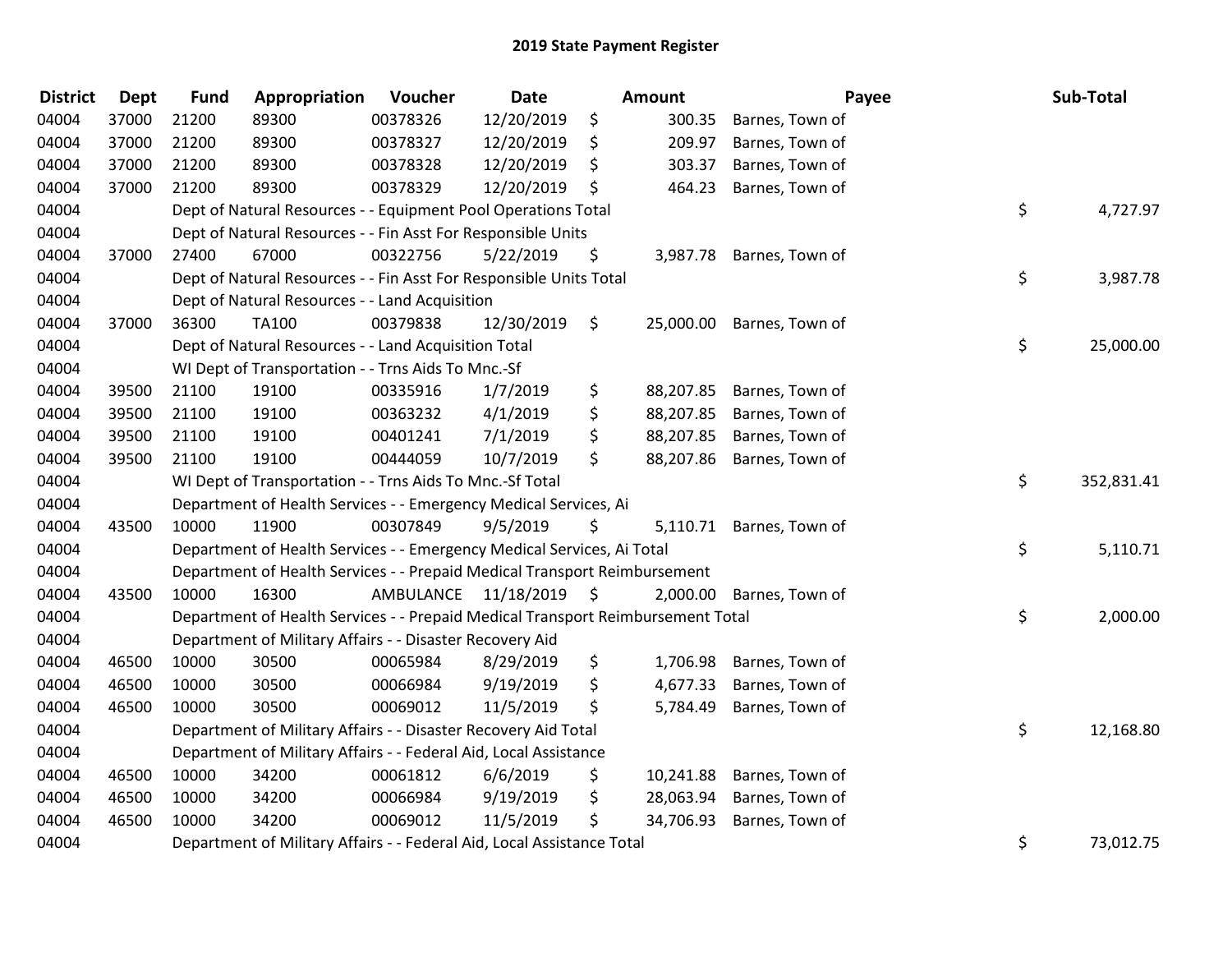| <b>District</b> | Dept  | <b>Fund</b> | Appropriation                                                       | Voucher  | Date       |     | <b>Amount</b> | Payee           | Sub-Total       |
|-----------------|-------|-------------|---------------------------------------------------------------------|----------|------------|-----|---------------|-----------------|-----------------|
| 04004           |       |             | Elections Commission - - 2018 Hava Election Security                |          |            |     |               |                 |                 |
| 04004           | 51000 | 22000       | 18200                                                               | 00002057 | 10/7/2019  | \$. | 1,100.00      | Barnes, Town of |                 |
| 04004           |       |             | Elections Commission - - 2018 Hava Election Security Total          |          |            |     |               |                 | \$<br>1,100.00  |
| 04004           |       |             | Shared Revenue and Tax Relief - - County And Municipal Aid          |          |            |     |               |                 |                 |
| 04004           | 83500 | 10000       | 10500                                                               | 00048326 | 7/22/2019  | \$  | 1,804.59      | Barnes, Town of |                 |
| 04004           | 83500 | 10000       | 10500                                                               | 00052615 | 11/18/2019 | S.  | 8,225.99      | Barnes, Town of |                 |
| 04004           |       |             | Shared Revenue and Tax Relief - - County And Municipal Aid Total    |          |            |     |               |                 | \$<br>10,030.58 |
| 04004           |       |             | Shared Revenue and Tax Relief - - Exempt Computer Aid               |          |            |     |               |                 |                 |
| 04004           | 83500 | 10000       | 10900                                                               | 00045511 | 7/22/2019  | \$  | 13.51         | Barnes, Town of |                 |
| 04004           |       |             | Shared Revenue and Tax Relief - - Exempt Computer Aid Total         |          |            |     |               |                 | \$<br>13.51     |
| 04004           |       |             | Shared Revenue and Tax Relief - - Utility Aid                       |          |            |     |               |                 |                 |
| 04004           | 83500 | 10000       | 11000                                                               | 00048326 | 7/22/2019  | \$  | 9.05          | Barnes, Town of |                 |
| 04004           | 83500 | 10000       | 11000                                                               | 00052615 | 11/18/2019 | \$  | 50.07         | Barnes, Town of |                 |
| 04004           |       |             | Shared Revenue and Tax Relief - - Utility Aid Total                 |          |            |     |               |                 | \$<br>59.12     |
| 04004           |       |             | Shared Revenue and Tax Relief - - Personal Property Aid             |          |            |     |               |                 |                 |
| 04004           | 83500 | 10000       | 11100                                                               | 00040035 | 5/6/2019   | \$  | 188.82        | Barnes, Town of |                 |
| 04004           |       |             | Shared Revenue and Tax Relief - - Personal Property Aid Total       |          |            |     |               |                 | \$<br>188.82    |
| 04004           |       |             | Shared Revenue and Tax Relief - - Payments For Municipal Svcs       |          |            |     |               |                 |                 |
| 04004           | 83500 | 10000       | 50100                                                               | 00037879 | 1/31/2019  | S.  | 210.11        | Barnes, Town of |                 |
| 04004           |       |             | Shared Revenue and Tax Relief - - Payments For Municipal Svcs Total |          |            |     |               |                 | \$<br>210.11    |
| 04004 Total     |       |             |                                                                     |          |            |     |               |                 | 538,154.22      |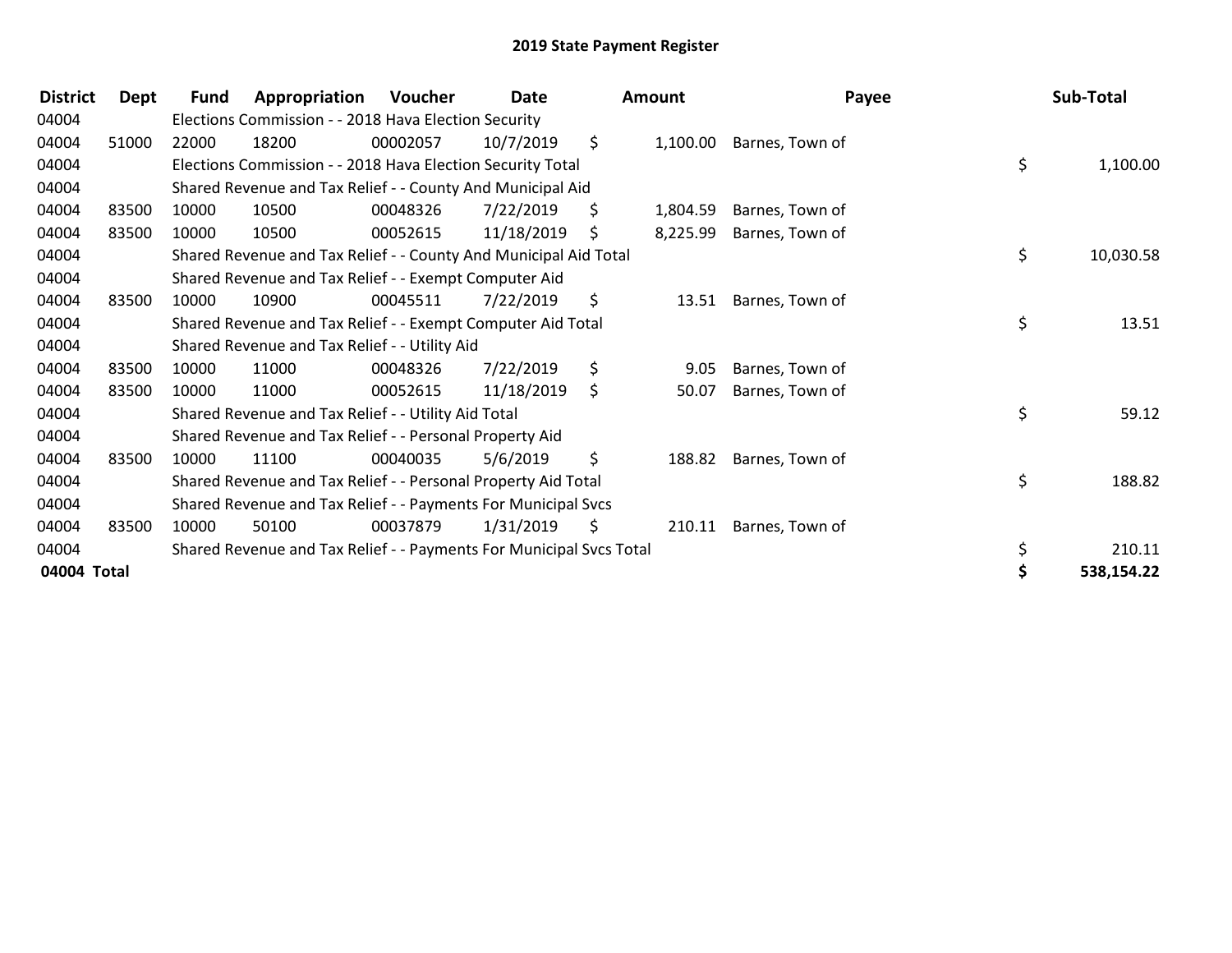| <b>District</b> | <b>Dept</b> | <b>Fund</b> | Appropriation                                                      | Voucher  | <b>Date</b> | Amount          | Payee                      | Sub-Total        |
|-----------------|-------------|-------------|--------------------------------------------------------------------|----------|-------------|-----------------|----------------------------|------------------|
| 04006           |             |             | Dept of Safety & Prof Services - - Fire Dues Distribution          |          |             |                 |                            |                  |
| 04006           | 16500       | 10000       | 22500                                                              | 00030522 | 7/16/2019   | \$              | 4,960.77 Town Of Bayfield  |                  |
| 04006           |             |             | Dept of Safety & Prof Services - - Fire Dues Distribution Total    |          |             |                 |                            | \$<br>4,960.77   |
| 04006           |             |             | Dept of Natural Resources - - Aids In Lieu Of Taxes - Gener        |          |             |                 |                            |                  |
| 04006           | 37000       | 10000       | 50300                                                              | 00294815 | 2/1/2019    | \$<br>27,305.97 | Town Of Bayfield           |                  |
| 04006           | 37000       | 10000       | 50300                                                              | 00294816 | 2/1/2019    | \$<br>8,164.08  | Town Of Bayfield           |                  |
| 04006           | 37000       | 10000       | 50300                                                              | 00294817 | 2/1/2019    | \$<br>18,148.21 | Town Of Bayfield           |                  |
| 04006           | 37000       | 10000       | 50300                                                              | 00313437 | 4/19/2019   | \$<br>85.54     | Town Of Bayfield           |                  |
| 04006           |             |             | Dept of Natural Resources - - Aids In Lieu Of Taxes - Gener Total  |          |             |                 |                            | \$<br>53,703.80  |
| 04006           |             |             | Dept of Natural Resources - - Resaids - Cnty Forst, CI & Mfl       |          |             |                 |                            |                  |
| 04006           | 37000       | 21200       | 57100                                                              | 00332195 | 6/21/2019   | \$              | 10,551.85 Town Of Bayfield |                  |
| 04006           |             |             | Dept of Natural Resources - - Resaids - Cnty Forst, CI & Mfl Total |          |             |                 |                            | \$<br>10,551.85  |
| 04006           |             |             | Dept of Natural Resources - - Aids In Lieu Of Taxes - Sum S        |          |             |                 |                            |                  |
| 04006           | 37000       | 21200       | 57900                                                              | 00313435 | 4/19/2019   | \$<br>1.33      | Town Of Bayfield           |                  |
| 04006           | 37000       | 21200       | 57900                                                              | 00313436 | 4/19/2019   | \$<br>528.36    | Town Of Bayfield           |                  |
| 04006           |             |             | Dept of Natural Resources - - Aids In Lieu Of Taxes - Sum S Total  |          |             |                 |                            | \$<br>529.69     |
| 04006           |             |             | WI Dept of Transportation - - Trns Aids To Mnc.-Sf                 |          |             |                 |                            |                  |
| 04006           | 39500       | 21100       | 19100                                                              | 00335917 | 1/7/2019    | \$<br>43,569.38 | Town Of Bayfield           |                  |
| 04006           | 39500       | 21100       | 19100                                                              | 00363233 | 4/1/2019    | \$<br>43,569.38 | Town Of Bayfield           |                  |
| 04006           | 39500       | 21100       | 19100                                                              | 00401242 | 7/1/2019    | \$<br>43,569.38 | Town Of Bayfield           |                  |
| 04006           | 39500       | 21100       | 19100                                                              | 00444060 | 10/7/2019   | \$              | 43,569.41 Town Of Bayfield |                  |
| 04006           |             |             | WI Dept of Transportation - - Trns Aids To Mnc.-Sf Total           |          |             |                 |                            | \$<br>174,277.55 |
| 04006           |             |             | WI Dept of Transportation - - Loc Rd Imp Prg St Fd                 |          |             |                 |                            |                  |
| 04006           | 39500       | 21100       | 27800                                                              | 00461577 | 11/14/2019  | \$              | 21,900.67 Town Of Bayfield |                  |
| 04006           |             |             | WI Dept of Transportation - - Loc Rd Imp Prg St Fd Total           |          |             |                 |                            | \$<br>21,900.67  |
| 04006           |             |             | WI Dept of Transportation - - Veh Insp, Trf EnfSf                  |          |             |                 |                            |                  |
| 04006           | 39500       | 21100       | 56400                                                              | 00428199 | 9/20/2019   | \$              | 225.00 Town Of Bayfield    |                  |
| 04006           |             |             | WI Dept of Transportation - - Veh Insp, Trf Enf Sf Total           |          |             |                 |                            | \$<br>225.00     |
| 04006           |             |             | Elections Commission - - 2018 Hava Election Security               |          |             |                 |                            |                  |
| 04006           | 51000       | 22000       | 18200                                                              | 00002774 | 11/20/2019  | \$              | 600.00 Town Of Bayfield    |                  |
| 04006           |             |             | Elections Commission - - 2018 Hava Election Security Total         |          |             |                 |                            | \$<br>600.00     |
| 04006           |             |             | Shared Revenue and Tax Relief - - County And Municipal Aid         |          |             |                 |                            |                  |
| 04006           | 83500       | 10000       | 10500                                                              | 00048327 | 7/22/2019   | \$              | 2,426.89 Town Of Bayfield  |                  |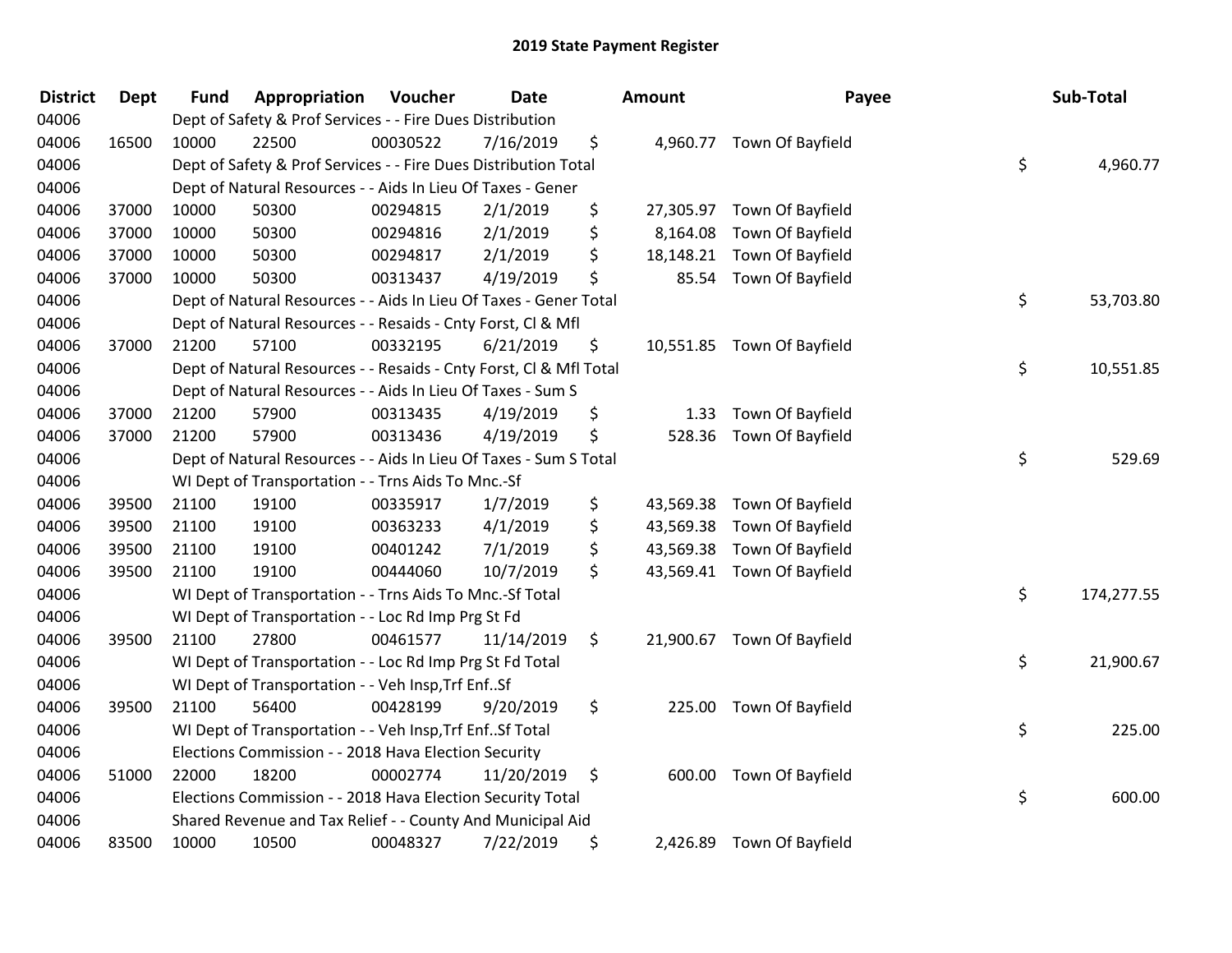| <b>District</b> | Dept  | <b>Fund</b> | Appropriation                                                       | <b>Voucher</b> | Date       |    | Amount    | Payee            | Sub-Total       |
|-----------------|-------|-------------|---------------------------------------------------------------------|----------------|------------|----|-----------|------------------|-----------------|
| 04006           | 83500 | 10000       | 10500                                                               | 00052616       | 11/18/2019 | S. | 13,752.35 | Town Of Bayfield |                 |
| 04006           |       |             | Shared Revenue and Tax Relief - - County And Municipal Aid Total    |                |            |    |           |                  | \$<br>16,179.24 |
| 04006           |       |             | Shared Revenue and Tax Relief - - Exempt Computer Aid               |                |            |    |           |                  |                 |
| 04006           | 83500 | 10000       | 10900                                                               | 00045512       | 7/22/2019  | S. | 55.08     | Town Of Bayfield |                 |
| 04006           |       |             | Shared Revenue and Tax Relief - - Exempt Computer Aid Total         |                |            |    |           |                  | \$<br>55.08     |
| 04006           |       |             | Shared Revenue and Tax Relief - - Utility Aid                       |                |            |    |           |                  |                 |
| 04006           | 83500 | 10000       | 11000                                                               | 00048327       | 7/22/2019  | S. | 0.36      | Town Of Bayfield |                 |
| 04006           | 83500 | 10000       | 11000                                                               | 00052616       | 11/18/2019 | -S | 7.93      | Town Of Bayfield |                 |
| 04006           |       |             | Shared Revenue and Tax Relief - - Utility Aid Total                 |                |            |    |           |                  | \$<br>8.29      |
| 04006           |       |             | Shared Revenue and Tax Relief - - Personal Property Aid             |                |            |    |           |                  |                 |
| 04006           | 83500 | 10000       | 11100                                                               | 00040036       | 5/6/2019   | S. | 1,065.25  | Town Of Bayfield |                 |
| 04006           |       |             | Shared Revenue and Tax Relief - - Personal Property Aid Total       |                |            |    |           |                  | \$<br>1,065.25  |
| 04006           |       |             | Shared Revenue and Tax Relief - - Payments For Municipal Svcs       |                |            |    |           |                  |                 |
| 04006           | 83500 | 10000       | 50100                                                               | 00037721       | 1/31/2019  | S. | 1,708.78  | Town Of Bayfield |                 |
| 04006           |       |             | Shared Revenue and Tax Relief - - Payments For Municipal Svcs Total |                |            |    |           |                  | 1,708.78        |
| 04006 Total     |       |             |                                                                     |                |            |    |           |                  | 285,765.97      |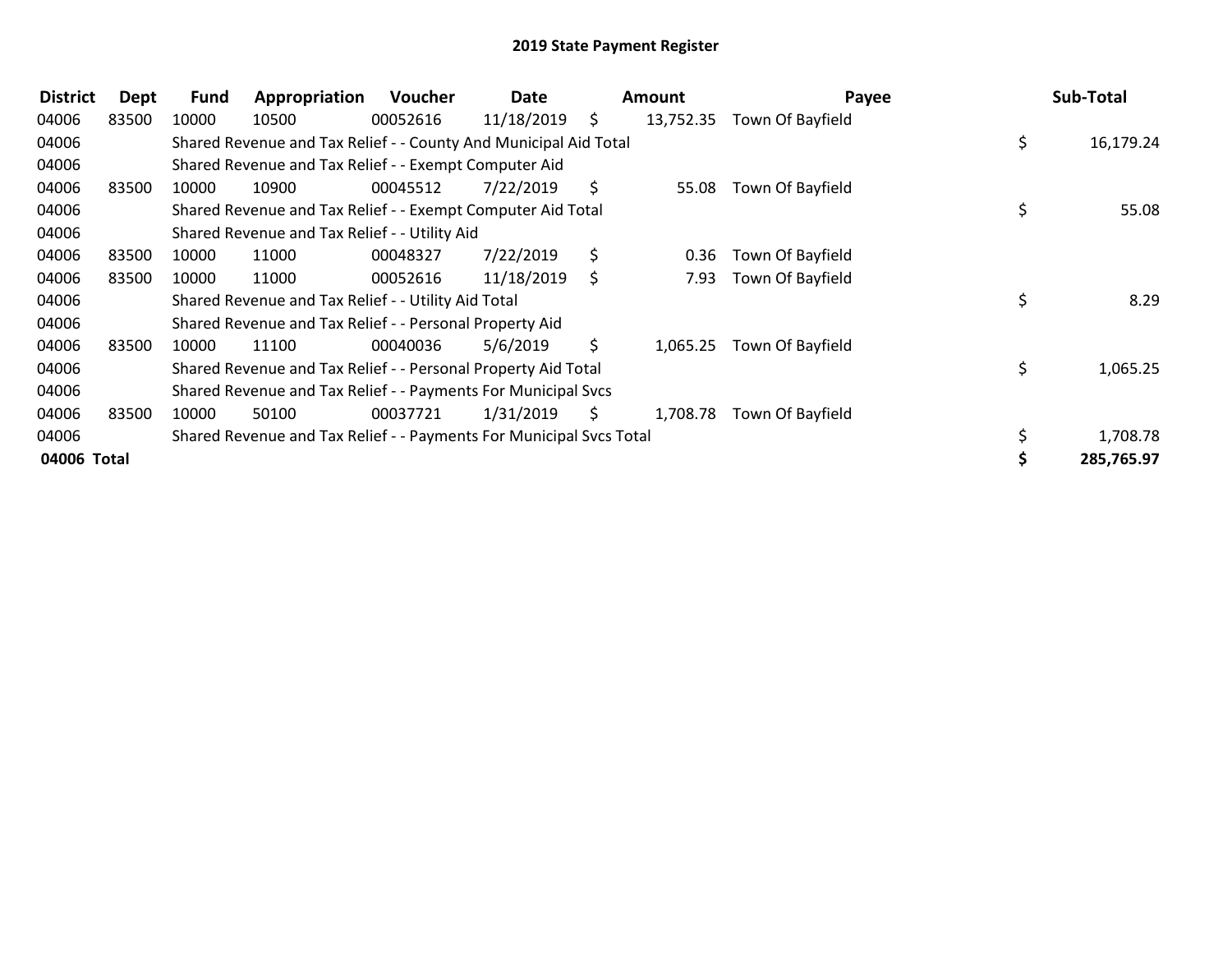| <b>District</b> | <b>Dept</b> | <b>Fund</b> | Appropriation                                                      | Voucher  | <b>Date</b> | <b>Amount</b>   | Payee                     | Sub-Total        |
|-----------------|-------------|-------------|--------------------------------------------------------------------|----------|-------------|-----------------|---------------------------|------------------|
| 04008           |             |             | Dept of Safety & Prof Services - - Fire Dues Distribution          |          |             |                 |                           |                  |
| 04008           | 16500       | 10000       | 22500                                                              | 00030901 | 7/17/2019   | \$              | 2,730.97 Town of Bayview  |                  |
| 04008           |             |             | Dept of Safety & Prof Services - - Fire Dues Distribution Total    |          |             |                 |                           | \$<br>2,730.97   |
| 04008           |             |             | Dept of Natural Resources - - Aids In Lieu Of Taxes - Gener        |          |             |                 |                           |                  |
| 04008           | 37000       | 10000       | 50300                                                              | 00294810 | 2/1/2019    | \$              | 13,757.30 Town of Bayview |                  |
| 04008           | 37000       | 10000       | 50300                                                              | 00313384 | 4/19/2019   | \$              | 471.79 Town of Bayview    |                  |
| 04008           |             |             | Dept of Natural Resources - - Aids In Lieu Of Taxes - Gener Total  |          |             |                 |                           | \$<br>14,229.09  |
| 04008           |             |             | Dept of Natural Resources - - Resaids - Cnty Forst, Cl & Mfl       |          |             |                 |                           |                  |
| 04008           | 37000       | 21200       | 57100                                                              | 00332196 | 6/21/2019   | \$              | 4,282.21 Town of Bayview  |                  |
| 04008           |             |             | Dept of Natural Resources - - Resaids - Cnty Forst, CI & Mfl Total |          |             |                 |                           | \$<br>4,282.21   |
| 04008           |             |             | Dept of Natural Resources - - Aids In Lieu Of Taxes - Sum S        |          |             |                 |                           |                  |
| 04008           | 37000       | 21200       | 57900                                                              | 00313385 | 4/19/2019   | \$              | 19.33 Town of Bayview     |                  |
| 04008           |             |             | Dept of Natural Resources - - Aids In Lieu Of Taxes - Sum S Total  |          |             |                 |                           | \$<br>19.33      |
| 04008           |             |             | Dept of Natural Resources - - Resaids - Pymt In Lieu Tax Fed       |          |             |                 |                           |                  |
| 04008           | 37000       | 21200       | 58400                                                              | 00364691 | 10/15/2019  | \$<br>2,370.05  | Town of Bayview           |                  |
| 04008           |             |             | Dept of Natural Resources - - Resaids - Pymt In Lieu Tax Fed Total |          |             |                 |                           | \$<br>2,370.05   |
| 04008           |             |             | WI Dept of Transportation - - Trns Aids To Mnc.-Sf                 |          |             |                 |                           |                  |
| 04008           | 39500       | 21100       | 19100                                                              | 00335918 | 1/7/2019    | \$<br>41,634.29 | Town of Bayview           |                  |
| 04008           | 39500       | 21100       | 19100                                                              | 00363234 | 4/1/2019    | \$<br>41,634.29 | Town of Bayview           |                  |
| 04008           | 39500       | 21100       | 19100                                                              | 00401243 | 7/1/2019    | \$<br>41,634.29 | Town of Bayview           |                  |
| 04008           | 39500       | 21100       | 19100                                                              | 00444061 | 10/7/2019   | \$              | 41,634.32 Town of Bayview |                  |
| 04008           |             |             | WI Dept of Transportation - - Trns Aids To Mnc.-Sf Total           |          |             |                 |                           | \$<br>166,537.19 |
| 04008           |             |             | WI Dept of Transportation - - Loc Rd Imp Prg St Fd                 |          |             |                 |                           |                  |
| 04008           | 39500       | 21100       | 27800                                                              | 00420732 | 8/6/2019    | \$              | 33,562.50 Town of Bayview |                  |
| 04008           |             |             | WI Dept of Transportation - - Loc Rd Imp Prg St Fd Total           |          |             |                 |                           | \$<br>33,562.50  |
| 04008           |             |             | Department of Administration - - Federal Aid                       |          |             |                 |                           |                  |
| 04008           | 50500       | 10000       | 14200                                                              | 00096395 | 2/14/2019   | \$              | 7,018.81 Town of Bayview  |                  |
| 04008           | 50500       | 10000       | 14200                                                              | 00102729 | 6/5/2019    | \$<br>560.44    | Town of Bayview           |                  |
| 04008           | 50500       | 10000       | 14200                                                              | 00107500 | 8/28/2019   | \$              | 19,420.75 Town of Bayview |                  |
| 04008           |             |             | Department of Administration - - Federal Aid Total                 |          |             |                 |                           | \$<br>27,000.00  |
| 04008           |             |             | Shared Revenue and Tax Relief - - County And Municipal Aid         |          |             |                 |                           |                  |
| 04008           | 83500       | 10000       | 10500                                                              | 00048328 | 7/22/2019   | \$<br>1,017.87  | Town of Bayview           |                  |
| 04008           | 83500       | 10000       | 10500                                                              | 00052617 | 11/18/2019  | \$              | 5,767.92 Town of Bayview  |                  |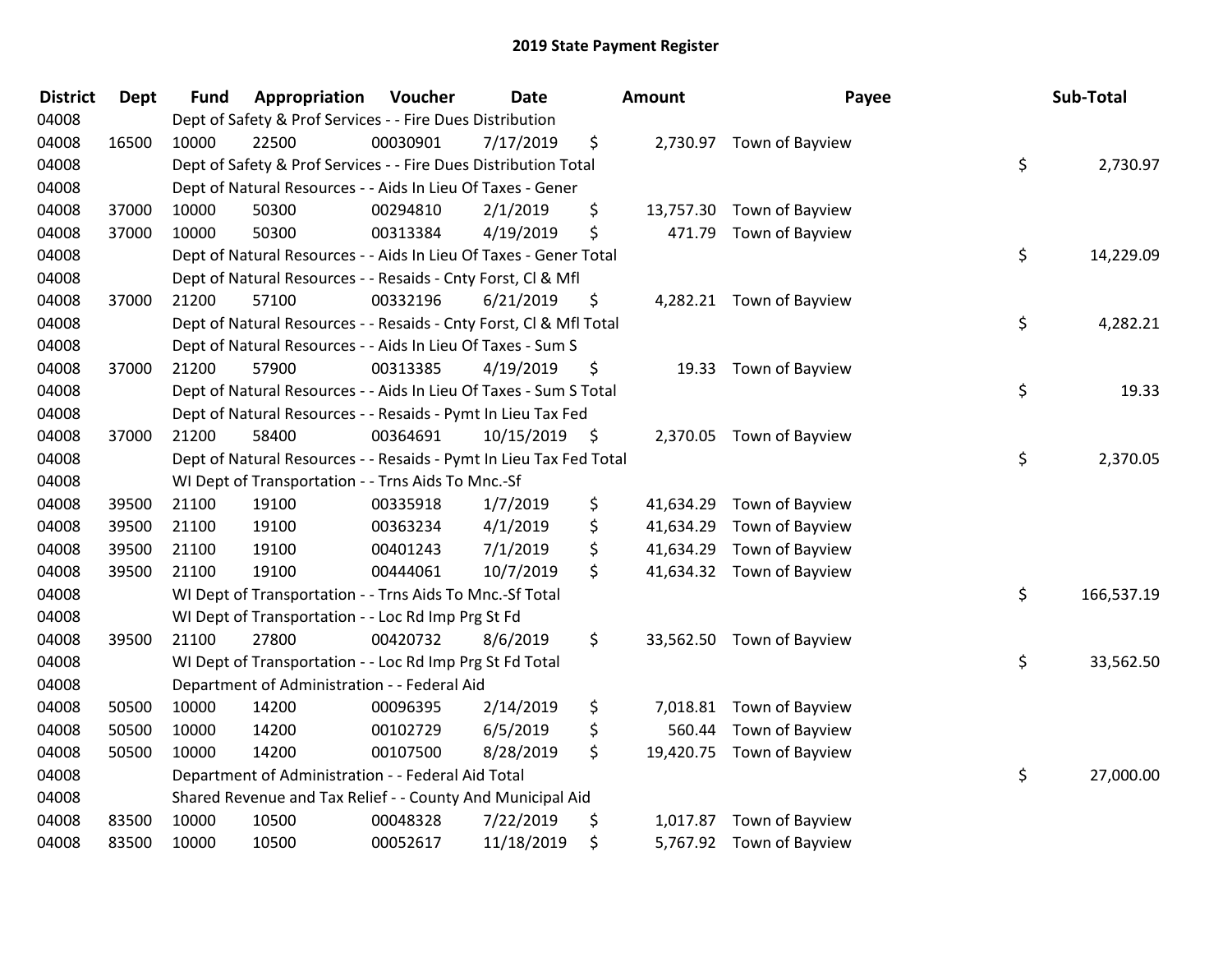| <b>District</b> | Dept  | <b>Fund</b> | Appropriation                                                    | <b>Voucher</b> | Date      | <b>Amount</b> |        | Payee                | Sub-Total  |
|-----------------|-------|-------------|------------------------------------------------------------------|----------------|-----------|---------------|--------|----------------------|------------|
| 04008           |       |             | Shared Revenue and Tax Relief - - County And Municipal Aid Total |                |           |               |        |                      | 6,785.79   |
| 04008           |       |             | Shared Revenue and Tax Relief - - Exempt Computer Aid            |                |           |               |        |                      |            |
| 04008           | 83500 | 10000       | 10900                                                            | 00045513       | 7/22/2019 |               |        | 4.16 Town of Bayview |            |
| 04008           |       |             | Shared Revenue and Tax Relief - - Exempt Computer Aid Total      |                |           |               |        |                      | 4.16       |
| 04008           |       |             | Shared Revenue and Tax Relief - - Personal Property Aid          |                |           |               |        |                      |            |
| 04008           | 83500 | 10000       | 11100                                                            | 00040037       | 5/6/2019  |               | 122.27 | Town of Bayview      |            |
| 04008           |       |             | Shared Revenue and Tax Relief - - Personal Property Aid Total    |                |           |               |        |                      | 122.27     |
| 04008 Total     |       |             |                                                                  |                |           |               |        |                      | 257,643.56 |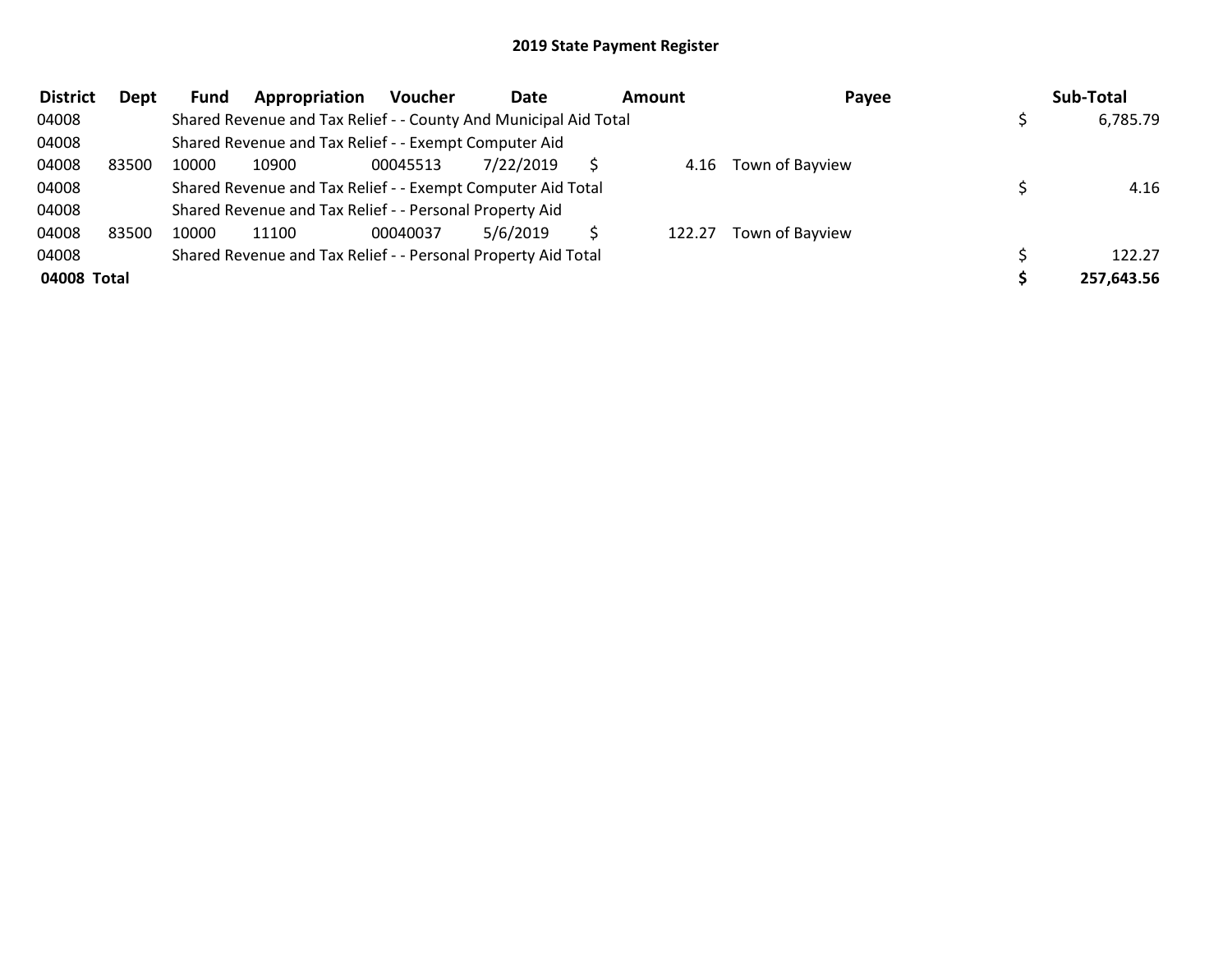| <b>District</b> | <b>Dept</b> | <b>Fund</b> | Appropriation                                                          | Voucher  | Date       |      | <b>Amount</b> |                        | Payee | Sub-Total        |
|-----------------|-------------|-------------|------------------------------------------------------------------------|----------|------------|------|---------------|------------------------|-------|------------------|
| 04010           |             |             | Dept of Safety & Prof Services - - Fire Dues Distribution              |          |            |      |               |                        |       |                  |
| 04010           | 16500       | 10000       | 22500                                                                  | 00030927 | 7/17/2019  | \$   |               | 2,634.39 Town Of Bell  |       |                  |
| 04010           |             |             | Dept of Safety & Prof Services - - Fire Dues Distribution Total        |          |            |      |               |                        |       | \$<br>2,634.39   |
| 04010           |             |             | Dept of Natural Resources - - Aids In Lieu Of Taxes - Gener            |          |            |      |               |                        |       |                  |
| 04010           | 37000       | 10000       | 50300                                                                  | 00294802 | 2/1/2019   | \$   |               | 18,607.01 Town Of Bell |       |                  |
| 04010           | 37000       | 10000       | 50300                                                                  | 00294803 | 2/1/2019   | \$   |               | 650.53 Town Of Bell    |       |                  |
| 04010           |             |             | Dept of Natural Resources - - Aids In Lieu Of Taxes - Gener Total      |          |            |      |               |                        |       | \$<br>19,257.54  |
| 04010           |             |             | Dept of Natural Resources - - Resaids - Cnty Forst, Cl & Mfl           |          |            |      |               |                        |       |                  |
| 04010           | 37000       | 21200       | 57100                                                                  | 00332197 | 6/21/2019  | \$   |               | 5,051.18 Town Of Bell  |       |                  |
| 04010           |             |             | Dept of Natural Resources - - Resaids - Cnty Forst, Cl & Mfl Total     |          |            |      |               |                        |       | \$<br>5,051.18   |
| 04010           |             |             | Dept of Natural Resources - - Aids In Lieu Of Taxes - Sum S            |          |            |      |               |                        |       |                  |
| 04010           | 37000       | 21200       | 57900                                                                  | 00313273 | 4/19/2019  | \$   |               | 35.20 Town Of Bell     |       |                  |
| 04010           | 37000       | 21200       | 57900                                                                  | 00313274 | 4/19/2019  | \$   |               | 3.37 Town Of Bell      |       |                  |
| 04010           |             |             | Dept of Natural Resources - - Aids In Lieu Of Taxes - Sum S Total      |          |            |      |               |                        |       | \$<br>38.57      |
| 04010           |             |             | Dept of Natural Resources - - Resaids - Pymt In Lieu Tax Fed           |          |            |      |               |                        |       |                  |
| 04010           | 37000       | 21200       | 58400                                                                  | 00364692 | 10/23/2019 | - \$ |               | 7,165.82 Town Of Bell  |       |                  |
| 04010           |             |             | Dept of Natural Resources - - Resaids - Pymt In Lieu Tax Fed Total     |          |            |      |               |                        |       | \$<br>7,165.82   |
| 04010           |             |             | Dept of Natural Resources - - Fin Asst For Responsible Units           |          |            |      |               |                        |       |                  |
| 04010           | 37000       | 27400       | 67000                                                                  | 00323238 | 5/22/2019  | \$   |               | 1,707.71 Town Of Bell  |       |                  |
| 04010           |             |             | Dept of Natural Resources - - Fin Asst For Responsible Units Total     |          |            |      |               |                        |       | \$<br>1,707.71   |
| 04010           |             |             | WI Dept of Transportation - - Trns Aids To Mnc.-Sf                     |          |            |      |               |                        |       |                  |
| 04010           | 39500       | 21100       | 19100                                                                  | 00335919 | 1/7/2019   | \$   |               | 47,332.06 Town Of Bell |       |                  |
| 04010           | 39500       | 21100       | 19100                                                                  | 00363235 | 4/1/2019   | \$   |               | 47,332.06 Town Of Bell |       |                  |
| 04010           | 39500       | 21100       | 19100                                                                  | 00401244 | 7/1/2019   | \$   |               | 47,332.06 Town Of Bell |       |                  |
| 04010           | 39500       | 21100       | 19100                                                                  | 00444062 | 10/7/2019  | \$   |               | 47,332.07 Town Of Bell |       |                  |
| 04010           |             |             | WI Dept of Transportation - - Trns Aids To Mnc.-Sf Total               |          |            |      |               |                        |       | \$<br>189,328.25 |
| 04010           |             |             | Department of Military Affairs - - Disaster Recovery Aid               |          |            |      |               |                        |       |                  |
| 04010           | 46500       | 10000       | 30500                                                                  | 00058806 | 4/5/2019   | \$   |               | 1,387.87 Town Of Bell  |       |                  |
| 04010           |             |             | Department of Military Affairs - - Disaster Recovery Aid Total         |          |            |      |               |                        |       | \$<br>1,387.87   |
| 04010           |             |             | Department of Military Affairs - - Federal Aid, Local Assistance       |          |            |      |               |                        |       |                  |
| 04010           | 46500       | 10000       | 34200                                                                  | 00058806 | 4/5/2019   | \$   | 8,327.23      | Town Of Bell           |       |                  |
| 04010           | 46500       | 10000       | 34200                                                                  | 00069218 | 11/8/2019  | \$   |               | 81,196.90 Town Of Bell |       |                  |
| 04010           |             |             | Department of Military Affairs - - Federal Aid, Local Assistance Total |          |            |      |               |                        |       | \$<br>89,524.13  |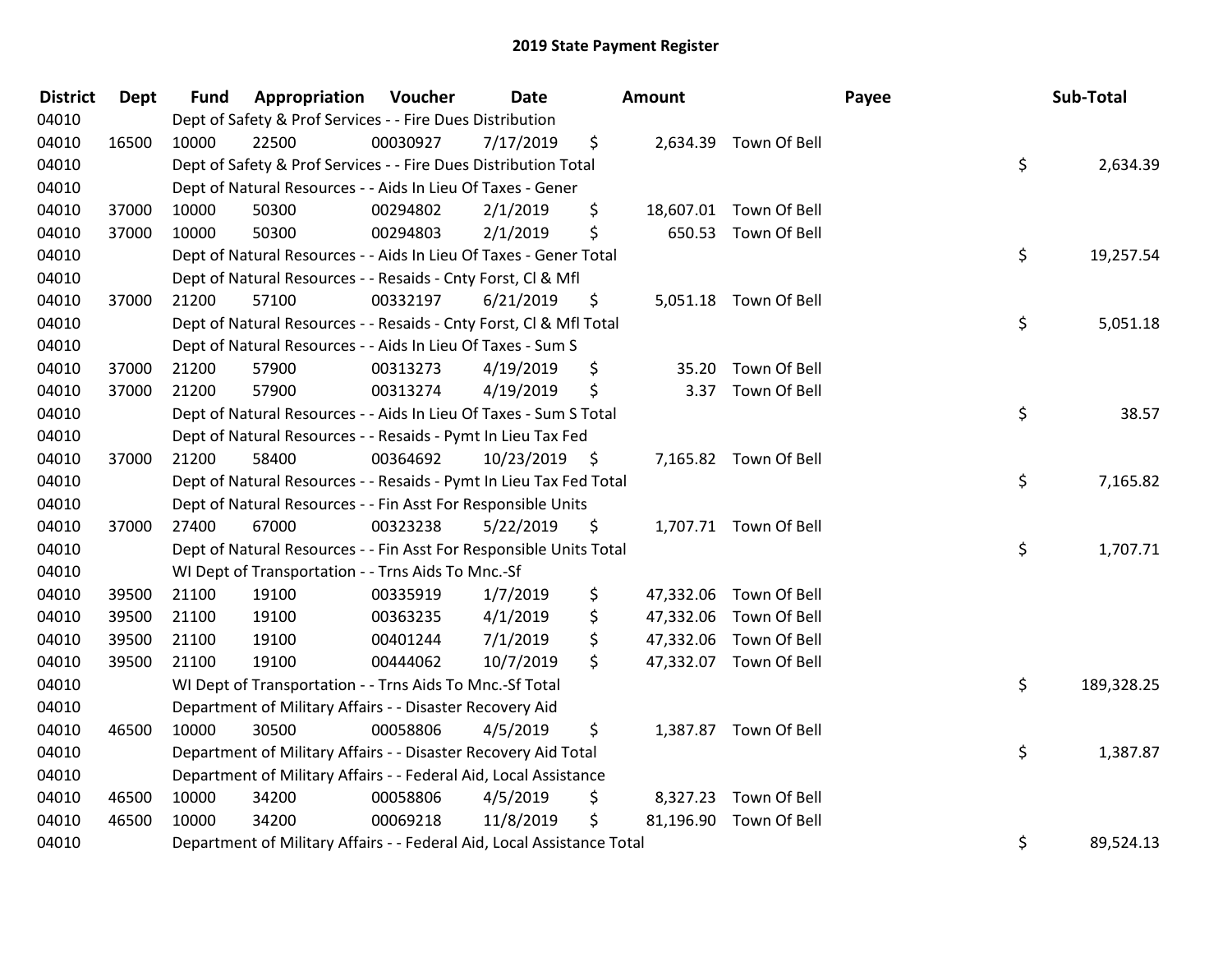| <b>District</b> | Dept  | <b>Fund</b> | Appropriation                                                    | Voucher  | Date       |     | <b>Amount</b> |              | Payee | Sub-Total  |
|-----------------|-------|-------------|------------------------------------------------------------------|----------|------------|-----|---------------|--------------|-------|------------|
| 04010           |       |             | Elections Commission - - 2018 Hava Election Security             |          |            |     |               |              |       |            |
| 04010           | 51000 | 22000       | 18200                                                            | 00002357 | 11/8/2019  | \$. | 1,200.00      | Town Of Bell |       |            |
| 04010           |       |             | Elections Commission - - 2018 Hava Election Security Total       |          |            |     |               |              | \$    | 1,200.00   |
| 04010           |       |             | Shared Revenue and Tax Relief - - County And Municipal Aid       |          |            |     |               |              |       |            |
| 04010           | 83500 | 10000       | 10500                                                            | 00048329 | 7/22/2019  | \$  | 970.26        | Town Of Bell |       |            |
| 04010           | 83500 | 10000       | 10500                                                            | 00052618 | 11/18/2019 | S.  | 5,498.14      | Town Of Bell |       |            |
| 04010           |       |             | Shared Revenue and Tax Relief - - County And Municipal Aid Total |          |            |     |               |              | \$    | 6,468.40   |
| 04010           |       |             | Shared Revenue and Tax Relief - - Exempt Computer Aid            |          |            |     |               |              |       |            |
| 04010           | 83500 | 10000       | 10900                                                            | 00045514 | 7/22/2019  | \$  | 9.35          | Town Of Bell |       |            |
| 04010           |       |             | Shared Revenue and Tax Relief - - Exempt Computer Aid Total      |          |            |     |               |              | \$    | 9.35       |
| 04010           |       |             | Shared Revenue and Tax Relief - - Utility Aid                    |          |            |     |               |              |       |            |
| 04010           | 83500 | 10000       | 11000                                                            | 00048329 | 7/22/2019  | \$  | 128.89        | Town Of Bell |       |            |
| 04010           | 83500 | 10000       | 11000                                                            | 00052618 | 11/18/2019 | Ŝ.  | 726.05        | Town Of Bell |       |            |
| 04010           |       |             | Shared Revenue and Tax Relief - - Utility Aid Total              |          |            |     |               |              | \$    | 854.94     |
| 04010           |       |             | Shared Revenue and Tax Relief - - Personal Property Aid          |          |            |     |               |              |       |            |
| 04010           | 83500 | 10000       | 11100                                                            | 00040038 | 5/6/2019   | \$  | 317.51        | Town Of Bell |       |            |
| 04010           |       |             | Shared Revenue and Tax Relief - - Personal Property Aid Total    |          |            |     |               |              | \$    | 317.51     |
| 04010 Total     |       |             |                                                                  |          |            |     |               |              |       | 324,945.66 |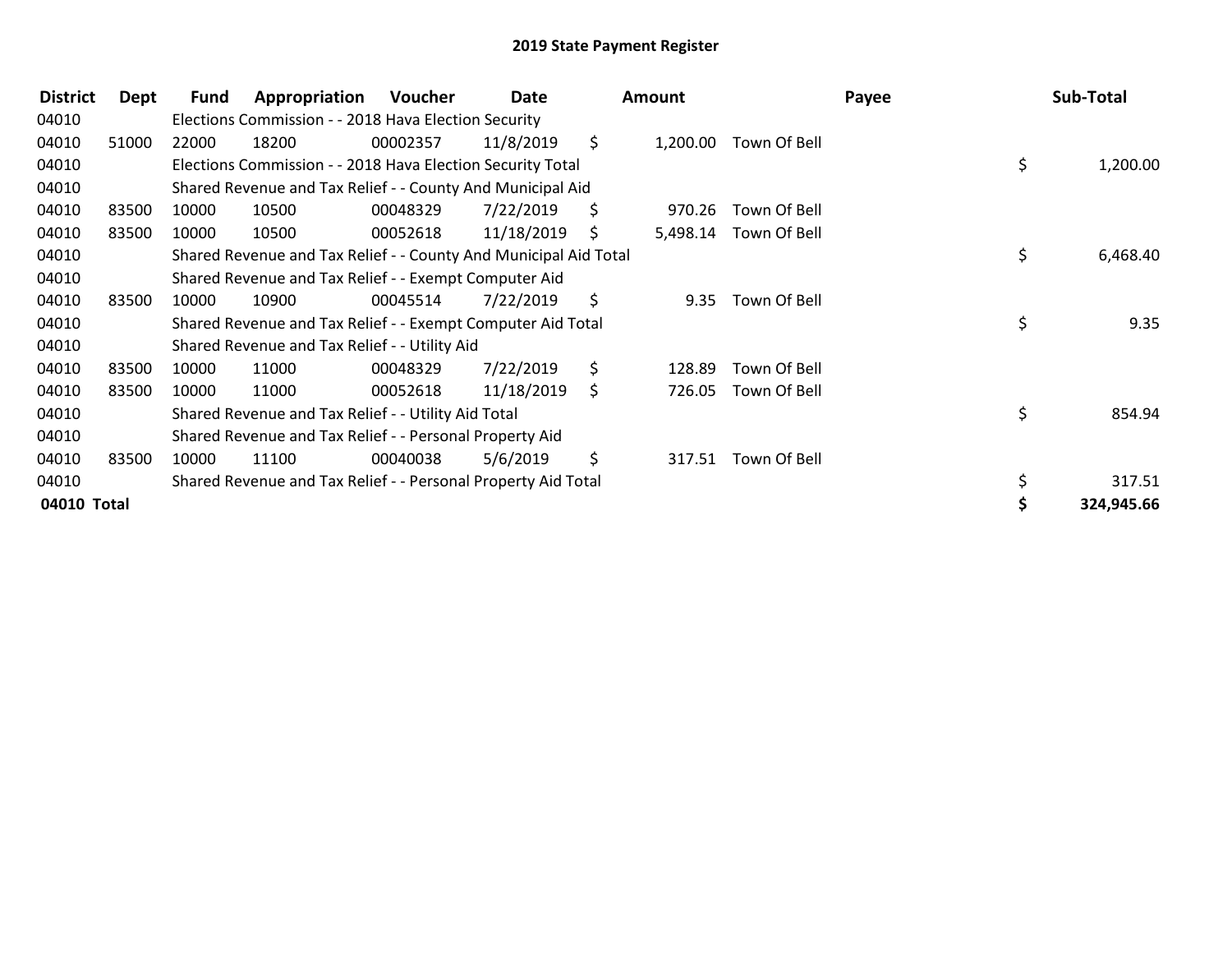| <b>District</b> | Dept  | <b>Fund</b> | <b>Appropriation Voucher</b>                                              |          | Date      | <b>Amount</b>   |                        | Payee | Sub-Total  |
|-----------------|-------|-------------|---------------------------------------------------------------------------|----------|-----------|-----------------|------------------------|-------|------------|
| 04012           |       |             | Dept of Safety & Prof Services - - Fire Dues Distribution                 |          |           |                 |                        |       |            |
| 04012           | 16500 | 10000       | 22500                                                                     | 00030474 | 7/16/2019 | \$              | 5,352.30 Town Of Cable |       |            |
| 04012           |       |             | Dept of Safety & Prof Services - - Fire Dues Distribution Total           |          |           |                 |                        | \$    | 5,352.30   |
| 04012           |       |             | Dept of Natural Resources - - Aids In Lieu Of Taxes - Gener               |          |           |                 |                        |       |            |
| 04012           | 37000 | 10000       | 50300                                                                     | 00294914 | 2/1/2019  | \$<br>1,043.49  | Town Of Cable          |       |            |
| 04012           | 37000 | 10000       | 50300                                                                     | 00314726 | 4/19/2019 | \$<br>426.97    | Town Of Cable          |       |            |
| 04012           | 37000 | 10000       | 50300                                                                     | 00314729 | 4/19/2019 | \$<br>9.84      | Town Of Cable          |       |            |
| 04012           |       |             | Dept of Natural Resources - - Aids In Lieu Of Taxes - Gener Total         |          |           |                 |                        | \$    | 1,480.30   |
| 04012           |       |             | Dept of Natural Resources - - General Program Operations --               |          |           |                 |                        |       |            |
| 04012           | 37000 | 21200       | 25400                                                                     | 00286777 | 1/9/2019  | \$              | 6,000.00 Town Of Cable |       |            |
| 04012           |       |             | Dept of Natural Resources - - General Program Operations -- Total         |          |           |                 |                        | \$    | 6,000.00   |
| 04012           |       |             | Dept of Natural Resources - - Resaids - Cnty Forst, Cl & Mfl              |          |           |                 |                        |       |            |
| 04012           | 37000 | 21200       | 57100                                                                     | 00332198 | 6/21/2019 | \$              | 2,744.18 Town Of Cable |       |            |
| 04012           |       |             | Dept of Natural Resources - - Resaids - Cnty Forst, Cl & Mfl Total        |          |           |                 |                        | \$    | 2,744.18   |
| 04012           |       |             | Dept of Natural Resources - - Aids In Lieu Of Taxes - Sum S               |          |           |                 |                        |       |            |
| 04012           | 37000 | 21200       | 57900                                                                     | 00314725 | 4/19/2019 | \$<br>0.98      | Town Of Cable          |       |            |
| 04012           | 37000 | 21200       | 57900                                                                     | 00314727 | 4/19/2019 | \$<br>4.53      | Town Of Cable          |       |            |
| 04012           | 37000 | 21200       | 57900                                                                     | 00314728 | 4/19/2019 | \$<br>293.86    | Town Of Cable          |       |            |
| 04012           |       |             | Dept of Natural Resources - - Aids In Lieu Of Taxes - Sum S Total         |          |           |                 |                        | \$    | 299.37     |
| 04012           |       |             | Dept of Natural Resources - - Ea - Invasive Aqu & Lake Mon                |          |           |                 |                        |       |            |
| 04012           | 37000 | 21200       | 67800                                                                     | 00294509 | 2/1/2019  | \$<br>3,000.00  | Town Of Cable          |       |            |
| 04012           | 37000 | 21200       | 67800                                                                     | 00375731 | 12/6/2019 | \$              | 8,760.93 Town Of Cable |       |            |
| 04012           |       |             | Dept of Natural Resources - - Ea - Invasive Aqu & Lake Mon Total          |          |           |                 |                        | \$    | 11,760.93  |
| 04012           |       |             | Dept of Natural Resources - - Fin Asst For Responsible Units              |          |           |                 |                        |       |            |
| 04012           | 37000 | 27400       | 67000                                                                     | 00323115 | 5/22/2019 | \$              | 4,724.67 Town Of Cable |       |            |
| 04012           |       |             | Dept of Natural Resources - - Fin Asst For Responsible Units Total        |          |           |                 |                        | \$    | 4,724.67   |
| 04012           |       |             | WI Dept of Transportation - - Trns Aids To Mnc.-Sf                        |          |           |                 |                        |       |            |
| 04012           | 39500 | 21100       | 19100                                                                     | 00335920 | 1/7/2019  | \$<br>46,304.79 | Town Of Cable          |       |            |
| 04012           | 39500 | 21100       | 19100                                                                     | 00363236 | 4/1/2019  | \$<br>46,304.79 | Town Of Cable          |       |            |
| 04012           | 39500 | 21100       | 19100                                                                     | 00401245 | 7/1/2019  | \$<br>46,304.79 | Town Of Cable          |       |            |
| 04012           | 39500 | 21100       | 19100                                                                     | 00444063 | 10/7/2019 | \$<br>46,304.80 | Town Of Cable          |       |            |
| 04012           |       |             | WI Dept of Transportation - - Trns Aids To Mnc.-Sf Total                  |          |           |                 |                        | \$    | 185,219.17 |
| 04012           |       |             | Department of Health Services - - Prepaid Medical Transport Reimbursement |          |           |                 |                        |       |            |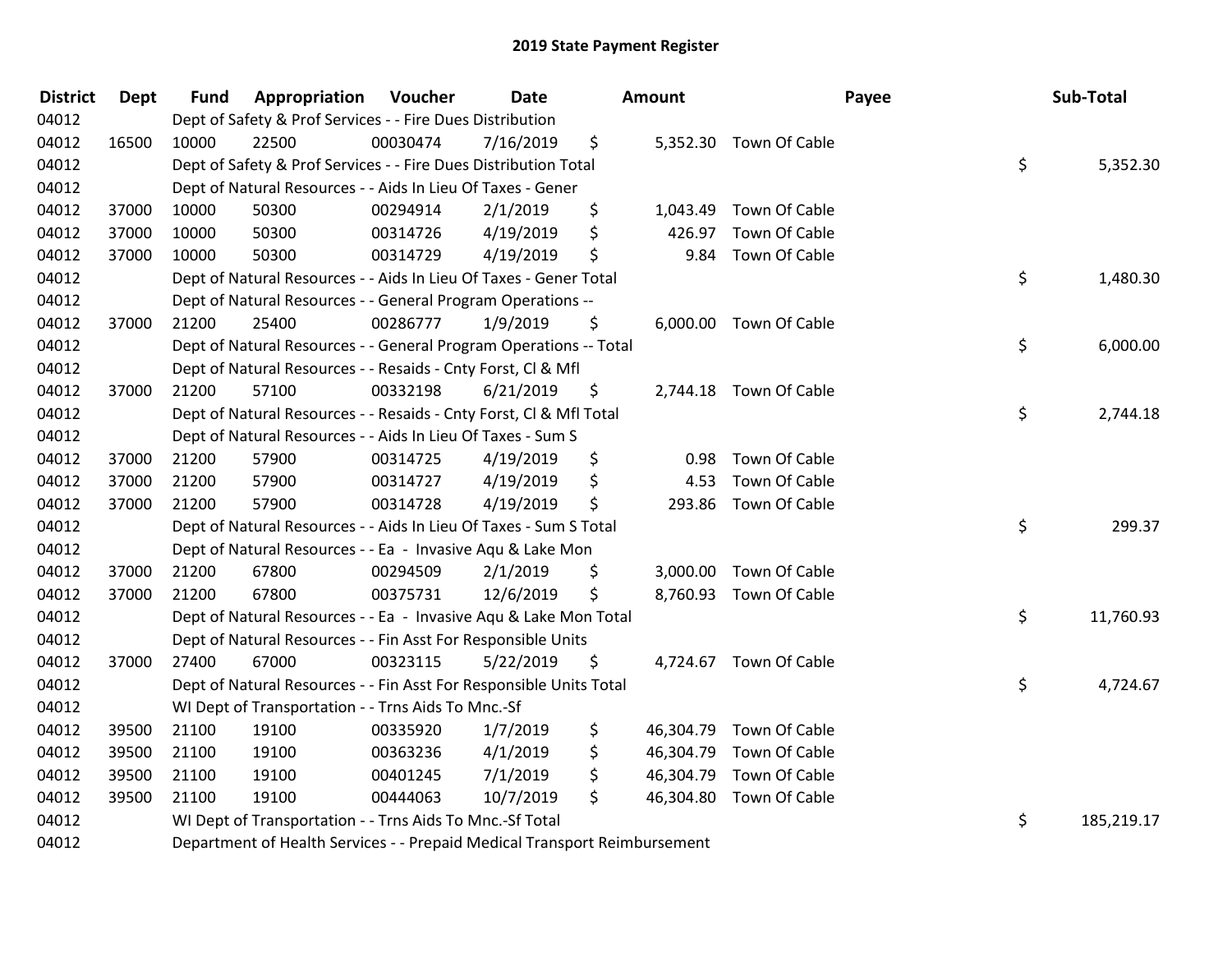| <b>District</b> | Dept  | <b>Fund</b> | Appropriation                                                                   | Voucher   | Date       |      | <b>Amount</b> |                         | Payee | Sub-Total  |
|-----------------|-------|-------------|---------------------------------------------------------------------------------|-----------|------------|------|---------------|-------------------------|-------|------------|
| 04012           | 43500 | 10000       | 16300                                                                           | AMBULANCE | 11/18/2019 | \$   |               | 17,672.68 Town Of Cable |       |            |
| 04012           |       |             | Department of Health Services - - Prepaid Medical Transport Reimbursement Total |           |            |      |               |                         | \$    | 17,672.68  |
| 04012           |       |             | Elections Commission - - 2018 Hava Election Security                            |           |            |      |               |                         |       |            |
| 04012           | 51000 | 22000       | 18200                                                                           | 00002437  | 11/13/2019 | - \$ | 1,200.00      | Town Of Cable           |       |            |
| 04012           |       |             | Elections Commission - - 2018 Hava Election Security Total                      |           |            |      |               |                         | \$    | 1,200.00   |
| 04012           |       |             | Shared Revenue and Tax Relief - - County And Municipal Aid                      |           |            |      |               |                         |       |            |
| 04012           | 83500 | 10000       | 10500                                                                           | 00048330  | 7/22/2019  | S    | 3,118.71      | Town Of Cable           |       |            |
| 04012           |       |             | Shared Revenue and Tax Relief - - County And Municipal Aid Total                |           |            |      |               |                         | \$    | 3,118.71   |
| 04012           |       |             | Shared Revenue and Tax Relief - - Exempt Computer Aid                           |           |            |      |               |                         |       |            |
| 04012           | 83500 | 10000       | 10900                                                                           | 00045515  | 7/22/2019  | \$   | 57.16         | Town Of Cable           |       |            |
| 04012           |       |             | Shared Revenue and Tax Relief - - Exempt Computer Aid Total                     |           |            |      |               |                         | \$    | 57.16      |
| 04012           |       |             | Shared Revenue and Tax Relief - - Utility Aid                                   |           |            |      |               |                         |       |            |
| 04012           | 83500 | 10000       | 11000                                                                           | 00048330  | 7/22/2019  | \$   | 19.58         | Town Of Cable           |       |            |
| 04012           | 83500 | 10000       | 11000                                                                           | 00052619  | 11/18/2019 | \$   | 238.47        | Town Of Cable           |       |            |
| 04012           |       |             | Shared Revenue and Tax Relief - - Utility Aid Total                             |           |            |      |               |                         | \$    | 258.05     |
| 04012           |       |             | Shared Revenue and Tax Relief - - Personal Property Aid                         |           |            |      |               |                         |       |            |
| 04012           | 83500 | 10000       | 11100                                                                           | 00040039  | 5/6/2019   | \$   | 1,464.16      | Town Of Cable           |       |            |
| 04012           |       |             | Shared Revenue and Tax Relief - - Personal Property Aid Total                   |           |            |      |               |                         |       | 1,464.16   |
| 04012 Total     |       |             |                                                                                 |           |            |      |               |                         |       | 241,351.68 |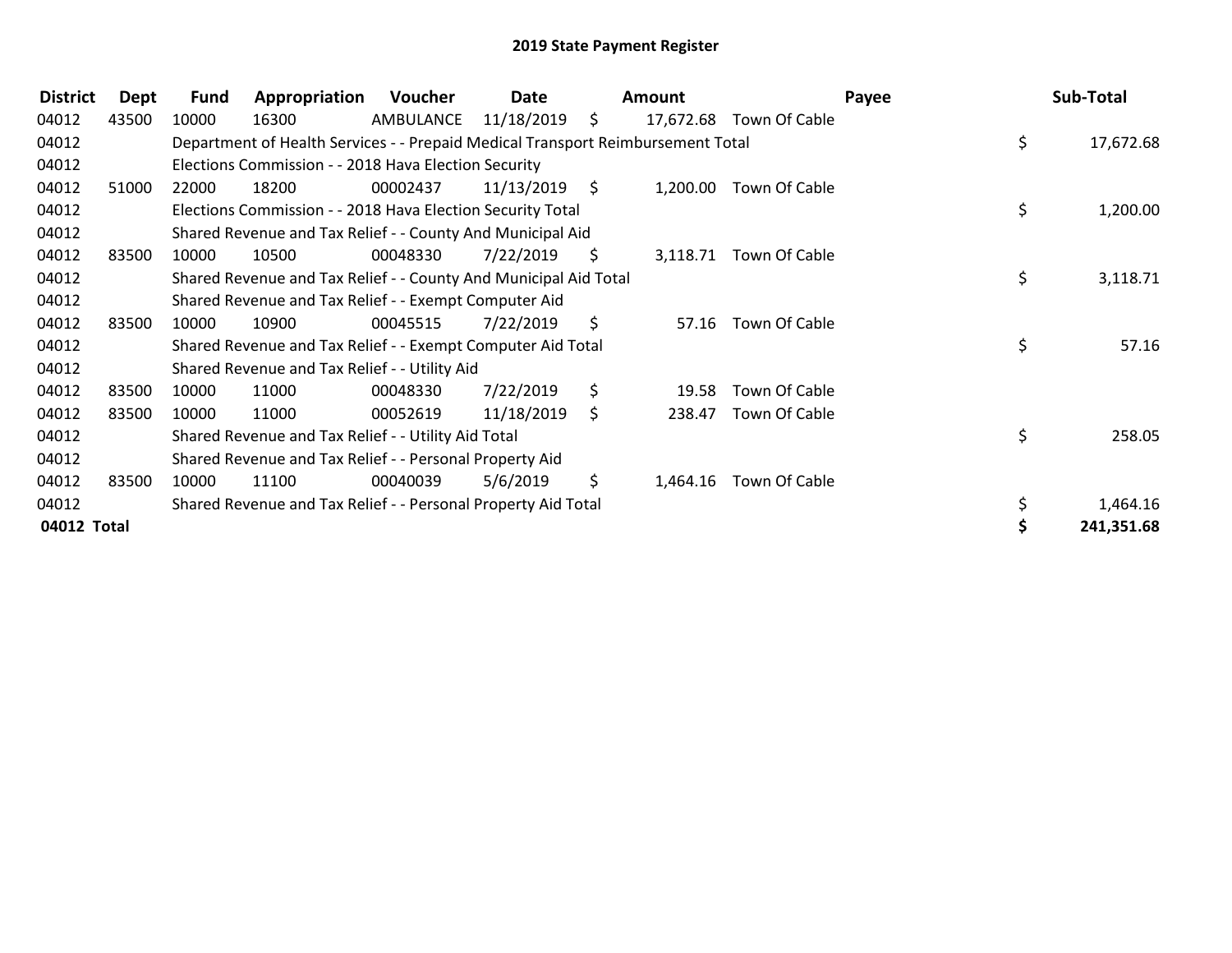| <b>District</b> | <b>Dept</b> | <b>Fund</b> | <b>Appropriation Voucher</b>                                                    |                         | Date       |      | Amount   | Payee                    | Sub-Total        |
|-----------------|-------------|-------------|---------------------------------------------------------------------------------|-------------------------|------------|------|----------|--------------------------|------------------|
| 04014           |             |             | Dept of Safety & Prof Services - - Fire Dues Distribution                       |                         |            |      |          |                          |                  |
| 04014           | 16500       | 10000       | 22500                                                                           | 00031205                | 7/17/2019  | \$   |          | 1,728.20 Town Of Clover  |                  |
| 04014           |             |             | Dept of Safety & Prof Services - - Fire Dues Distribution Total                 |                         |            |      |          |                          | \$<br>1,728.20   |
| 04014           |             |             | Dept of Natural Resources - - Aids In Lieu Of Taxes - Gener                     |                         |            |      |          |                          |                  |
| 04014           | 37000       | 10000       | 50300                                                                           | 00294923                | 2/1/2019   | \$   |          | 12,371.91 Town Of Clover |                  |
| 04014           | 37000       | 10000       | 50300                                                                           | 00294924                | 2/1/2019   | \$   | 3,728.53 | Town Of Clover           |                  |
| 04014           | 37000       | 10000       | 50300                                                                           | 00314863                | 4/19/2019  | \$   | 646.88   | Town Of Clover           |                  |
| 04014           | 37000       | 10000       | 50300                                                                           | 00314864                | 4/19/2019  | \$   | 93.19    | Town Of Clover           |                  |
| 04014           |             |             | Dept of Natural Resources - - Aids In Lieu Of Taxes - Gener Total               |                         |            |      |          |                          | \$<br>16,840.51  |
| 04014           |             |             | Dept of Natural Resources - - Resaids - Cnty Forst, Cl & Mfl                    |                         |            |      |          |                          |                  |
| 04014           | 37000       | 21200       | 57100                                                                           | 00332199                | 6/21/2019  | \$   |          | 2,913.76 Town Of Clover  |                  |
| 04014           |             |             | Dept of Natural Resources - - Resaids - Cnty Forst, Cl & Mfl Total              |                         |            |      |          |                          | \$<br>2,913.76   |
| 04014           |             |             | Dept of Natural Resources - - Resaids - Pymt In Lieu Tax Fed                    |                         |            |      |          |                          |                  |
| 04014           | 37000       | 21200       | 58400                                                                           | 00364693                | 10/15/2019 | - \$ |          | 9,666.86 Town Of Clover  |                  |
| 04014           |             |             | Dept of Natural Resources - - Resaids - Pymt In Lieu Tax Fed Total              |                         |            |      |          |                          | \$<br>9,666.86   |
| 04014           |             |             | Dept of Natural Resources - - Fin Asst For Responsible Units                    |                         |            |      |          |                          |                  |
| 04014           | 37000       | 27400       | 67000                                                                           | 00323449                | 5/22/2019  | \$   |          | 1,529.11 Town Of Clover  |                  |
| 04014           |             |             | Dept of Natural Resources - - Fin Asst For Responsible Units Total              |                         |            |      |          |                          | \$<br>1,529.11   |
| 04014           |             |             | WI Dept of Transportation - - Trns Aids To Mnc.-Sf                              |                         |            |      |          |                          |                  |
| 04014           | 39500       | 21100       | 19100                                                                           | 00335921                | 1/7/2019   | \$   |          | 46,800.51 Town Of Clover |                  |
| 04014           | 39500       | 21100       | 19100                                                                           | 00363237                | 4/1/2019   | \$   |          | 46,800.51 Town Of Clover |                  |
| 04014           | 39500       | 21100       | 19100                                                                           | 00401246                | 7/1/2019   | \$   |          | 46,800.51 Town Of Clover |                  |
| 04014           | 39500       | 21100       | 19100                                                                           | 00444064                | 10/7/2019  | \$   |          | 46,800.51 Town Of Clover |                  |
| 04014           |             |             | WI Dept of Transportation - - Trns Aids To Mnc.-Sf Total                        |                         |            |      |          |                          | \$<br>187,202.04 |
| 04014           |             |             | Department of Health Services - - Emergency Medical Services, Ai                |                         |            |      |          |                          |                  |
| 04014           | 43500       | 10000       | 11900                                                                           | 00308014                | 9/4/2019   | \$   |          | 5,291.97 Town Of Clover  |                  |
| 04014           |             |             | Department of Health Services - - Emergency Medical Services, Ai Total          |                         |            |      |          |                          | \$<br>5,291.97   |
| 04014           |             |             | Department of Health Services - - Prepaid Medical Transport Reimbursement       |                         |            |      |          |                          |                  |
| 04014           | 43500       | 10000       | 16300                                                                           | AMBULANCE 11/18/2019 \$ |            |      |          | 2,000.00 Town Of Clover  |                  |
| 04014           |             |             | Department of Health Services - - Prepaid Medical Transport Reimbursement Total |                         |            |      |          |                          | \$<br>2,000.00   |
| 04014           |             |             | Department of Military Affairs - - Disaster Recovery Aid                        |                         |            |      |          |                          |                  |
| 04014           | 46500       | 10000       | 30500                                                                           | 00060973                | 5/23/2019  | \$   |          | 1,876.56 Town Of Clover  |                  |
| 04014           |             |             | Department of Military Affairs - - Disaster Recovery Aid Total                  |                         |            |      |          |                          | \$<br>1,876.56   |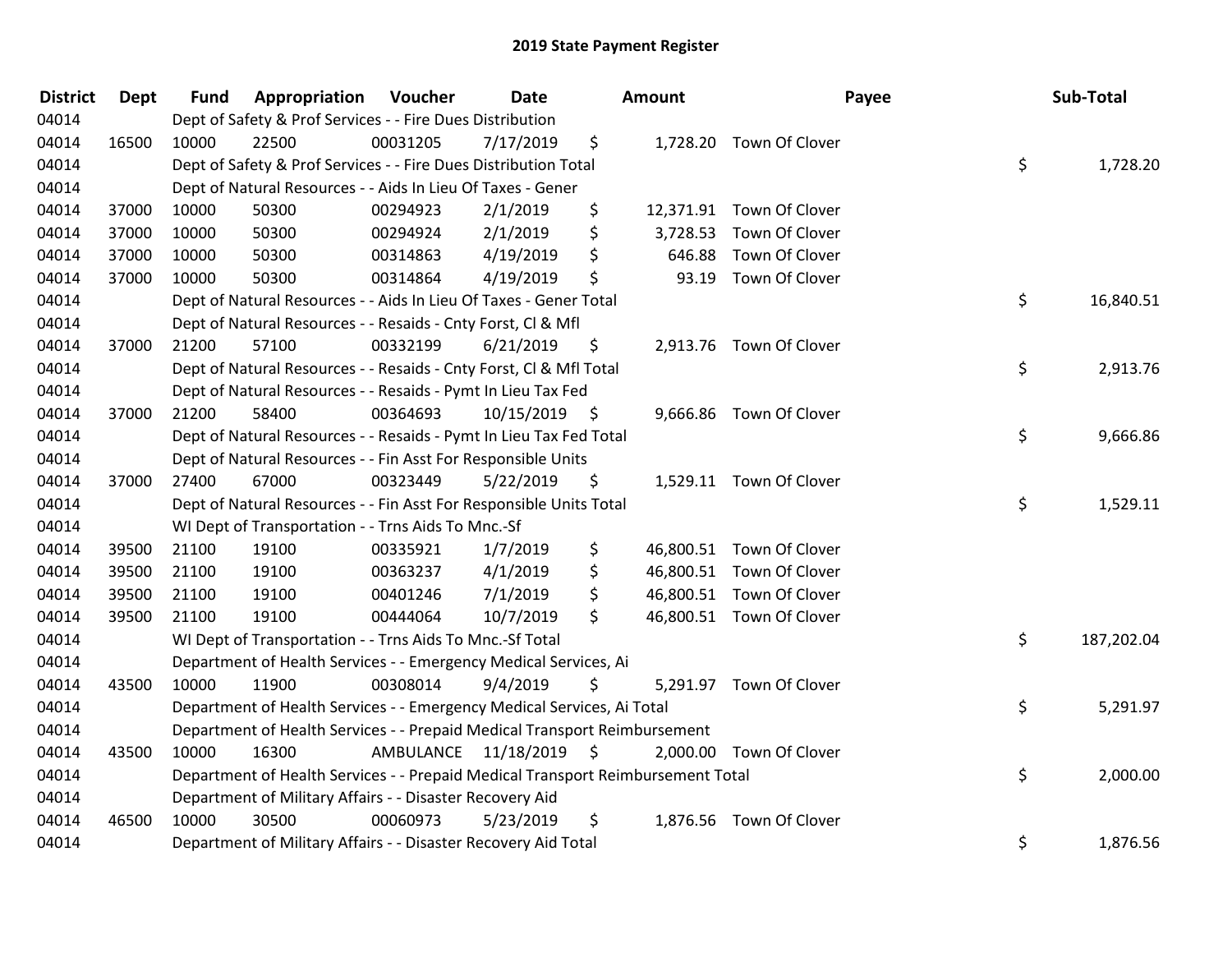| <b>District</b> | Dept  | Fund  | Appropriation                                                          | Voucher  | Date       |     | <b>Amount</b> | Payee          | Sub-Total       |
|-----------------|-------|-------|------------------------------------------------------------------------|----------|------------|-----|---------------|----------------|-----------------|
| 04014           |       |       | Department of Military Affairs - - Federal Aid, Local Assistance       |          |            |     |               |                |                 |
| 04014           | 46500 | 10000 | 34200                                                                  | 00060973 | 5/23/2019  | \$. | 11,259.32     | Town Of Clover |                 |
| 04014           |       |       | Department of Military Affairs - - Federal Aid, Local Assistance Total |          |            |     |               |                | \$<br>11,259.32 |
| 04014           |       |       | Shared Revenue and Tax Relief - - County And Municipal Aid             |          |            |     |               |                |                 |
| 04014           | 83500 | 10000 | 10500                                                                  | 00048331 | 7/22/2019  | S.  | 897.29        | Town Of Clover |                 |
| 04014           | 83500 | 10000 | 10500                                                                  | 00052620 | 11/18/2019 | \$  | 3,084.66      | Town Of Clover |                 |
| 04014           |       |       | Shared Revenue and Tax Relief - - County And Municipal Aid Total       |          |            |     |               |                | \$<br>3,981.95  |
| 04014           |       |       | Shared Revenue and Tax Relief - - Exempt Computer Aid                  |          |            |     |               |                |                 |
| 04014           | 83500 | 10000 | 10900                                                                  | 00045516 | 7/22/2019  | S.  | 1.03          | Town Of Clover |                 |
| 04014           |       |       | Shared Revenue and Tax Relief - - Exempt Computer Aid Total            |          |            |     |               |                | \$<br>1.03      |
| 04014           |       |       | Shared Revenue and Tax Relief - - Utility Aid                          |          |            |     |               |                |                 |
| 04014           | 83500 | 10000 | 11000                                                                  | 00048331 | 7/22/2019  | \$  | 325.03        | Town Of Clover |                 |
| 04014           | 83500 | 10000 | 11000                                                                  | 00052620 | 11/18/2019 | \$  | 1,888.15      | Town Of Clover |                 |
| 04014           |       |       | Shared Revenue and Tax Relief - - Utility Aid Total                    |          |            |     |               |                | \$<br>2,213.18  |
| 04014           |       |       | Shared Revenue and Tax Relief - - Personal Property Aid                |          |            |     |               |                |                 |
| 04014           | 83500 | 10000 | 11100                                                                  | 00040040 | 5/6/2019   | \$  | 66.95         | Town Of Clover |                 |
| 04014           |       |       | Shared Revenue and Tax Relief - - Personal Property Aid Total          |          |            |     |               |                | 66.95           |
| 04014 Total     |       |       |                                                                        |          |            |     |               |                | 246,571.44      |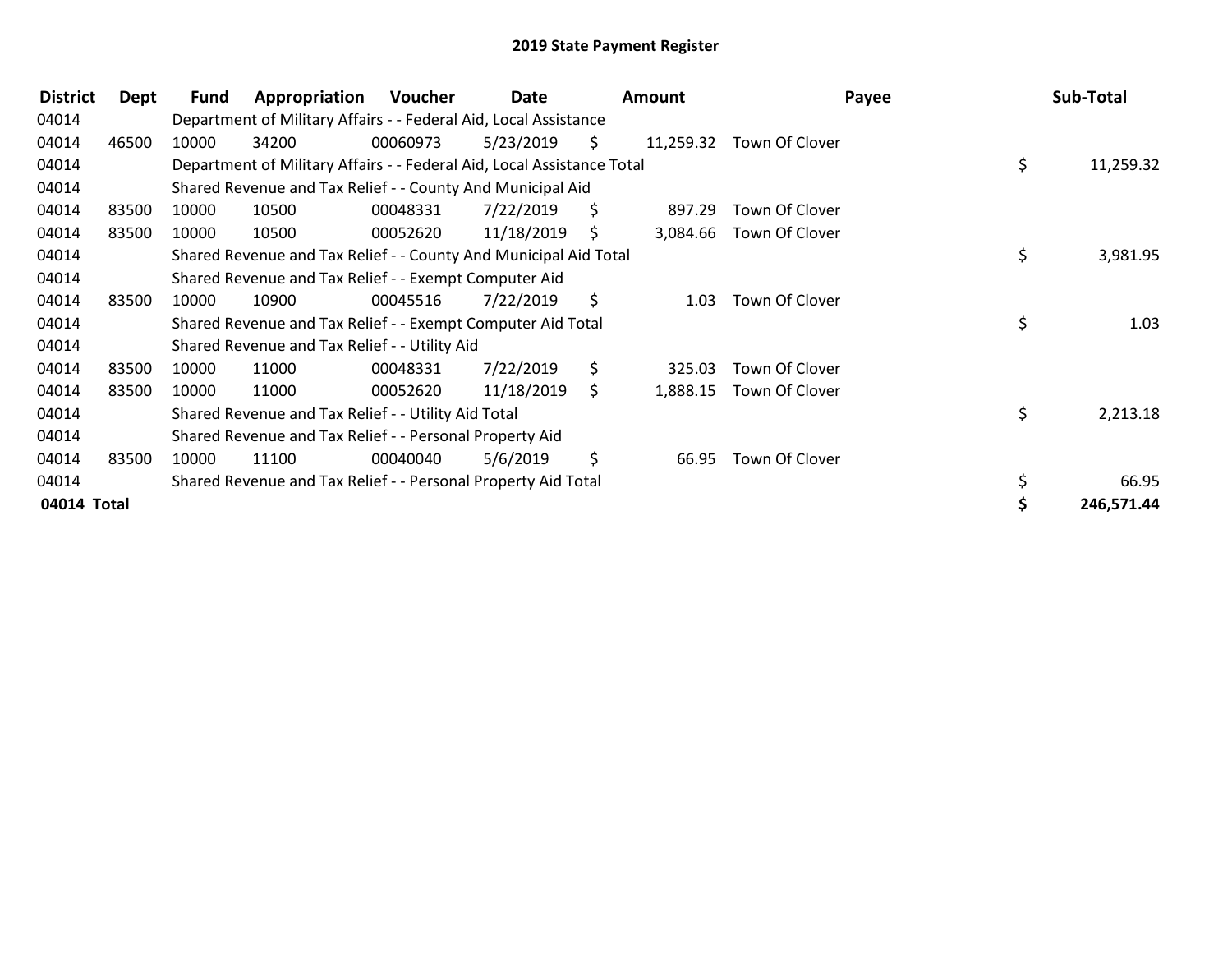| <b>District</b> | <b>Dept</b> | <b>Fund</b> | <b>Appropriation Voucher</b>                                           |          | <b>Date</b>     | <b>Amount</b> |                          | Payee | Sub-Total  |
|-----------------|-------------|-------------|------------------------------------------------------------------------|----------|-----------------|---------------|--------------------------|-------|------------|
| 04016           |             |             | Dept of Safety & Prof Services - - Fire Dues Distribution              |          |                 |               |                          |       |            |
| 04016           | 16500       | 10000       | 22500                                                                  | 00031068 | 7/17/2019       | \$            | 2,158.48 Town Of Delta   |       |            |
| 04016           |             |             | Dept of Safety & Prof Services - - Fire Dues Distribution Total        |          |                 |               |                          | \$    | 2,158.48   |
| 04016           |             |             | Dept of Natural Resources - - Aids In Lieu Of Taxes - Gener            |          |                 |               |                          |       |            |
| 04016           | 37000       | 10000       | 50300                                                                  | 00294862 | 2/1/2019        | \$            | 6,169.30 Town Of Delta   |       |            |
| 04016           | 37000       | 10000       | 50300                                                                  | 00294863 | 2/1/2019        | \$            | 15,719.80 Town Of Delta  |       |            |
| 04016           | 37000       | 10000       | 50300                                                                  | 00314272 | 4/19/2019       | \$            | 2,360.64 Town Of Delta   |       |            |
| 04016           |             |             | Dept of Natural Resources - - Aids In Lieu Of Taxes - Gener Total      |          |                 |               |                          | \$    | 24,249.74  |
| 04016           |             |             | Dept of Natural Resources - - Resaids - Cnty Forst, Cl & Mfl           |          |                 |               |                          |       |            |
| 04016           | 37000       | 21200       | 57100                                                                  | 00332200 | 6/21/2019       | \$            | 422.75 Town Of Delta     |       |            |
| 04016           |             |             | Dept of Natural Resources - - Resaids - Cnty Forst, CI & Mfl Total     |          |                 |               |                          | \$    | 422.75     |
| 04016           |             |             | Dept of Natural Resources - - Aids In Lieu Of Taxes - Sum S            |          |                 |               |                          |       |            |
| 04016           | 37000       | 21200       | 57900                                                                  | 00314271 | 4/19/2019       | \$            | 185.46 Town Of Delta     |       |            |
| 04016           |             |             | Dept of Natural Resources - - Aids In Lieu Of Taxes - Sum S Total      |          |                 |               |                          | \$    | 185.46     |
| 04016           |             |             | Dept of Natural Resources - - Resaids - Pymt In Lieu Tax Fed           |          |                 |               |                          |       |            |
| 04016           | 37000       | 21200       | 58400                                                                  | 00364694 | $10/15/2019$ \$ |               | 41,304.31 Town Of Delta  |       |            |
| 04016           |             |             | Dept of Natural Resources - - Resaids - Pymt In Lieu Tax Fed Total     |          |                 |               |                          | \$    | 41,304.31  |
| 04016           |             |             | Dept of Natural Resources - - Fin Asst For Responsible Units           |          |                 |               |                          |       |            |
| 04016           | 37000       | 27400       | 67000                                                                  | 00323068 | 5/22/2019       | \$            | 981.08 Town Of Delta     |       |            |
| 04016           |             |             | Dept of Natural Resources - - Fin Asst For Responsible Units Total     |          |                 |               |                          | \$    | 981.08     |
| 04016           |             |             | WI Dept of Transportation - - Trns Aids To Mnc.-Sf                     |          |                 |               |                          |       |            |
| 04016           | 39500       | 21100       | 19100                                                                  | 00335922 | 1/7/2019        | \$            | 41,269.97 Town Of Delta  |       |            |
| 04016           | 39500       | 21100       | 19100                                                                  | 00363238 | 4/1/2019        | \$            | 41,269.97 Town Of Delta  |       |            |
| 04016           | 39500       | 21100       | 19100                                                                  | 00401247 | 7/1/2019        | \$            | 41,269.97 Town Of Delta  |       |            |
| 04016           | 39500       | 21100       | 19100                                                                  | 00444065 | 10/7/2019       | \$            | 41,269.99 Town Of Delta  |       |            |
| 04016           |             |             | WI Dept of Transportation - - Trns Aids To Mnc.-Sf Total               |          |                 |               |                          | \$    | 165,079.90 |
| 04016           |             |             | Department of Military Affairs - - Disaster Recovery Aid               |          |                 |               |                          |       |            |
| 04016           | 46500       | 10000       | 30500                                                                  | 00065972 | 8/29/2019       | \$            | 18,444.69 Town Of Delta  |       |            |
| 04016           |             |             | Department of Military Affairs - - Disaster Recovery Aid Total         |          |                 |               |                          | \$    | 18,444.69  |
| 04016           |             |             | Department of Military Affairs - - Federal Aid, Local Assistance       |          |                 |               |                          |       |            |
| 04016           | 46500       | 10000       | 34200                                                                  | 00065972 | 8/29/2019       | \$            | 110,668.15 Town Of Delta |       |            |
| 04016           |             |             | Department of Military Affairs - - Federal Aid, Local Assistance Total |          |                 |               |                          | \$    | 110,668.15 |
| 04016           |             |             | Shared Revenue and Tax Relief - - County And Municipal Aid             |          |                 |               |                          |       |            |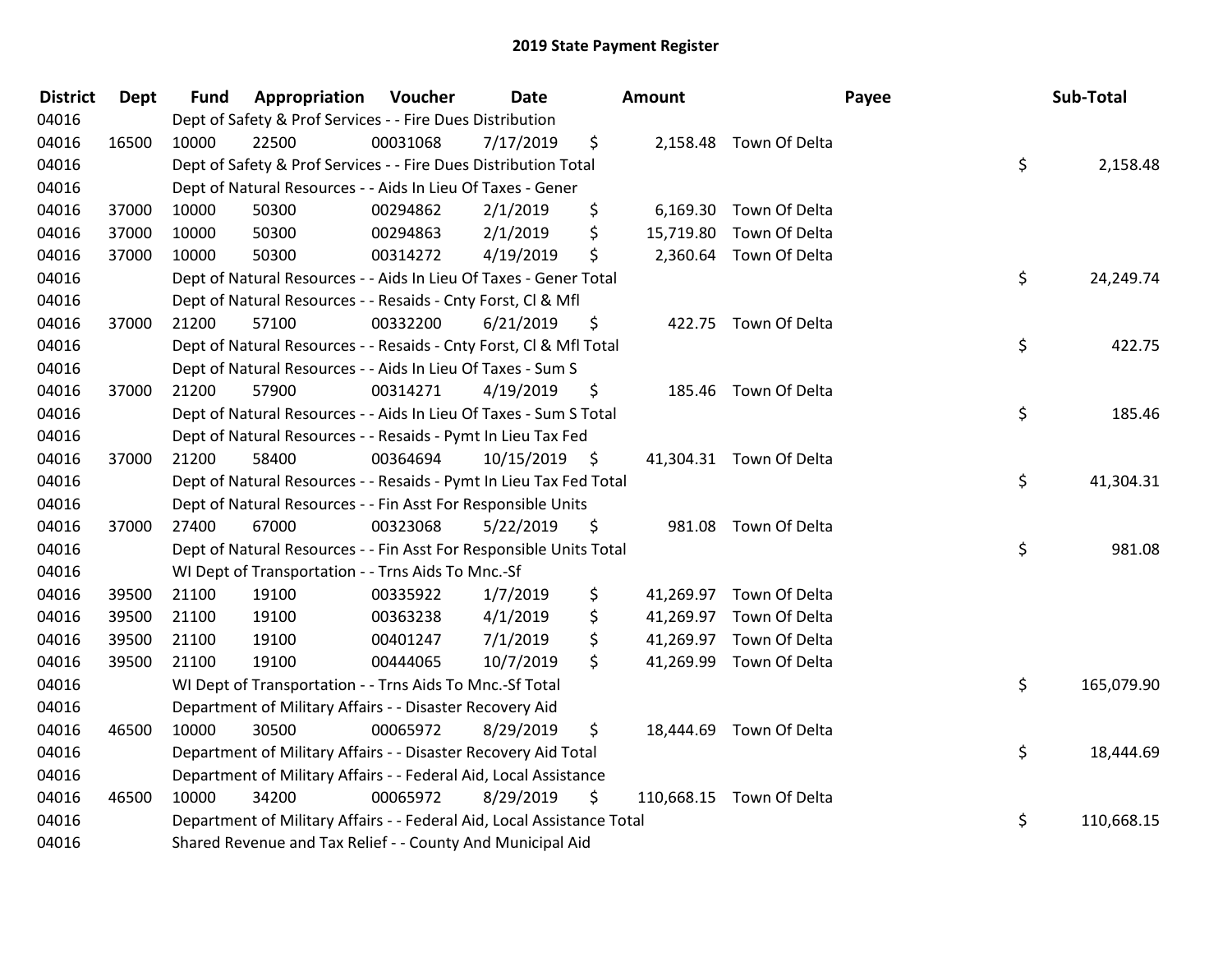| <b>District</b> | Dept  | Fund  | Appropriation                                                    | <b>Voucher</b> | <b>Date</b> | Amount   |               | Payee | Sub-Total  |
|-----------------|-------|-------|------------------------------------------------------------------|----------------|-------------|----------|---------------|-------|------------|
| 04016           | 83500 | 10000 | 10500                                                            | 00048332       | 7/22/2019   | 911.93   | Town Of Delta |       |            |
| 04016           | 83500 | 10000 | 10500                                                            | 00052621       | 11/18/2019  | 5,167.62 | Town Of Delta |       |            |
| 04016           |       |       | Shared Revenue and Tax Relief - - County And Municipal Aid Total |                |             |          |               |       | 6,079.55   |
| 04016           |       |       | Shared Revenue and Tax Relief - - Personal Property Aid          |                |             |          |               |       |            |
| 04016           | 83500 | 10000 | 11100                                                            | 00040041       | 5/6/2019    | 3.65     | Town Of Delta |       |            |
| 04016           |       |       | Shared Revenue and Tax Relief - - Personal Property Aid Total    |                |             |          |               |       | 3.65       |
| 04016 Total     |       |       |                                                                  |                |             |          |               |       | 369,577.76 |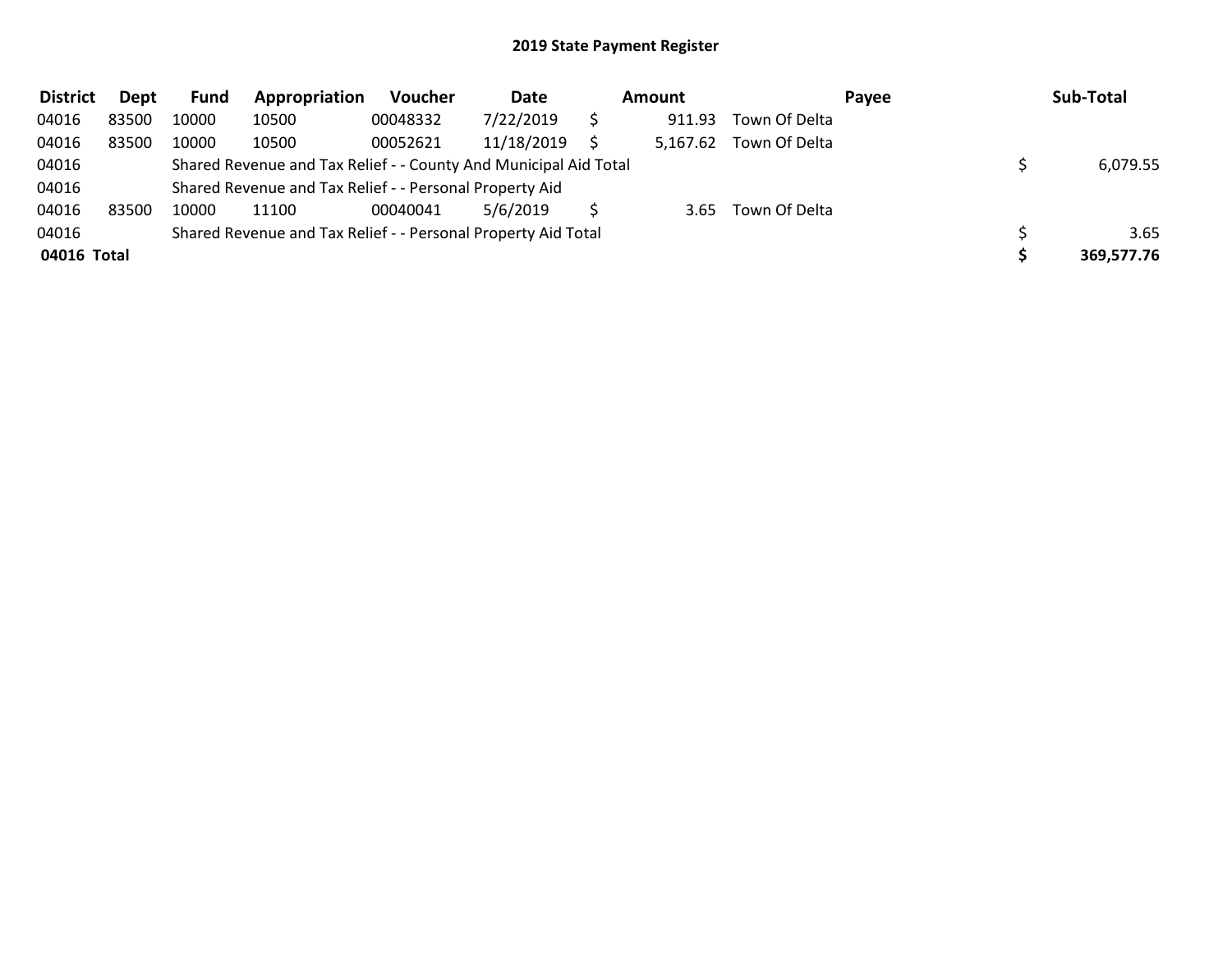| <b>District</b> | <b>Dept</b> | <b>Fund</b> | Appropriation                                                      | Voucher  | Date       | Amount       | Payee                       | Sub-Total        |
|-----------------|-------------|-------------|--------------------------------------------------------------------|----------|------------|--------------|-----------------------------|------------------|
| 04018           |             |             | Dept of Safety & Prof Services - - Fire Dues Distribution          |          |            |              |                             |                  |
| 04018           | 16500       | 10000       | 22500                                                              | 00030525 | 7/16/2019  | \$           | 4,941.33 Town Of Drummond   |                  |
| 04018           |             |             | Dept of Safety & Prof Services - - Fire Dues Distribution Total    |          |            |              |                             | \$<br>4,941.33   |
| 04018           |             |             | Dept of Natural Resources - - Resaids - Fire Suppress Grant        |          |            |              |                             |                  |
| 04018           | 37000       | 21200       | 54500                                                              | 00310955 | 4/12/2019  | \$           | 9,450.00 Town Of Drummond   |                  |
| 04018           |             |             | Dept of Natural Resources - - Resaids - Fire Suppress Grant Total  |          |            |              |                             | \$<br>9,450.00   |
| 04018           |             |             | Dept of Natural Resources - - Resaids - Cnty Forst, Cl & Mfl       |          |            |              |                             |                  |
| 04018           | 37000       | 21200       | 57100                                                              | 00332201 | 6/21/2019  | \$           | 312.31 Town Of Drummond     |                  |
| 04018           |             |             | Dept of Natural Resources - - Resaids - Cnty Forst, Cl & Mfl Total |          |            |              |                             | \$<br>312.31     |
| 04018           |             |             | Dept of Natural Resources - - Aids In Lieu Of Taxes - Sum S        |          |            |              |                             |                  |
| 04018           | 37000       | 21200       | 57900                                                              | 00314288 | 4/19/2019  | \$           | 15.40 Town Of Drummond      |                  |
| 04018           |             |             | Dept of Natural Resources - - Aids In Lieu Of Taxes - Sum S Total  |          |            |              |                             | \$<br>15.40      |
| 04018           |             |             | Dept of Natural Resources - - Resaids - Pymt In Lieu Tax Fed       |          |            |              |                             |                  |
| 04018           | 37000       | 21200       | 58400                                                              | 00364695 | 10/15/2019 | \$           | 149,131.61 Town Of Drummond |                  |
| 04018           |             |             | Dept of Natural Resources - - Resaids - Pymt In Lieu Tax Fed Total |          |            |              |                             | \$<br>149,131.61 |
| 04018           |             |             | Dept of Natural Resources - - Fin Asst For Responsible Units       |          |            |              |                             |                  |
| 04018           | 37000       | 27400       | 67000                                                              | 00323539 | 5/22/2019  | \$           | 370.88 Town Of Drummond     |                  |
| 04018           |             |             | Dept of Natural Resources - - Fin Asst For Responsible Units Total |          |            |              |                             | \$<br>370.88     |
| 04018           |             |             | WI Dept of Transportation - - Trns Aids To Mnc.-Sf                 |          |            |              |                             |                  |
| 04018           | 39500       | 21100       | 19100                                                              | 00335923 | 1/7/2019   | \$           | 86,147.34 Town Of Drummond  |                  |
| 04018           | 39500       | 21100       | 19100                                                              | 00363239 | 4/1/2019   | \$           | 86,147.34 Town Of Drummond  |                  |
| 04018           | 39500       | 21100       | 19100                                                              | 00401248 | 7/1/2019   | \$           | 86,147.34 Town Of Drummond  |                  |
| 04018           | 39500       | 21100       | 19100                                                              | 00444066 | 10/7/2019  | \$           | 86,147.34 Town Of Drummond  |                  |
| 04018           |             |             | WI Dept of Transportation - - Trns Aids To Mnc.-Sf Total           |          |            |              |                             | \$<br>344,589.36 |
| 04018           |             |             | Elections Commission - - 2018 Hava Election Security               |          |            |              |                             |                  |
| 04018           | 51000       | 22000       | 18200                                                              | 00002925 | 11/26/2019 | \$<br>300.00 | Town Of Drummond            |                  |
| 04018           |             |             | Elections Commission - - 2018 Hava Election Security Total         |          |            |              |                             | \$<br>300.00     |
| 04018           |             |             | Shared Revenue and Tax Relief - - County And Municipal Aid         |          |            |              |                             |                  |
| 04018           | 83500       | 10000       | 10500                                                              | 00048333 | 7/22/2019  | \$           | 1,776.24 Town Of Drummond   |                  |
| 04018           | 83500       | 10000       | 10500                                                              | 00052622 | 11/18/2019 | \$           | 10,065.37 Town Of Drummond  |                  |
| 04018           |             |             | Shared Revenue and Tax Relief - - County And Municipal Aid Total   |          |            |              |                             | \$<br>11,841.61  |
| 04018           |             |             | Shared Revenue and Tax Relief - - Exempt Computer Aid              |          |            |              |                             |                  |
| 04018           | 83500       | 10000       | 10900                                                              | 00045517 | 7/22/2019  | \$           | 84.18 Town Of Drummond      |                  |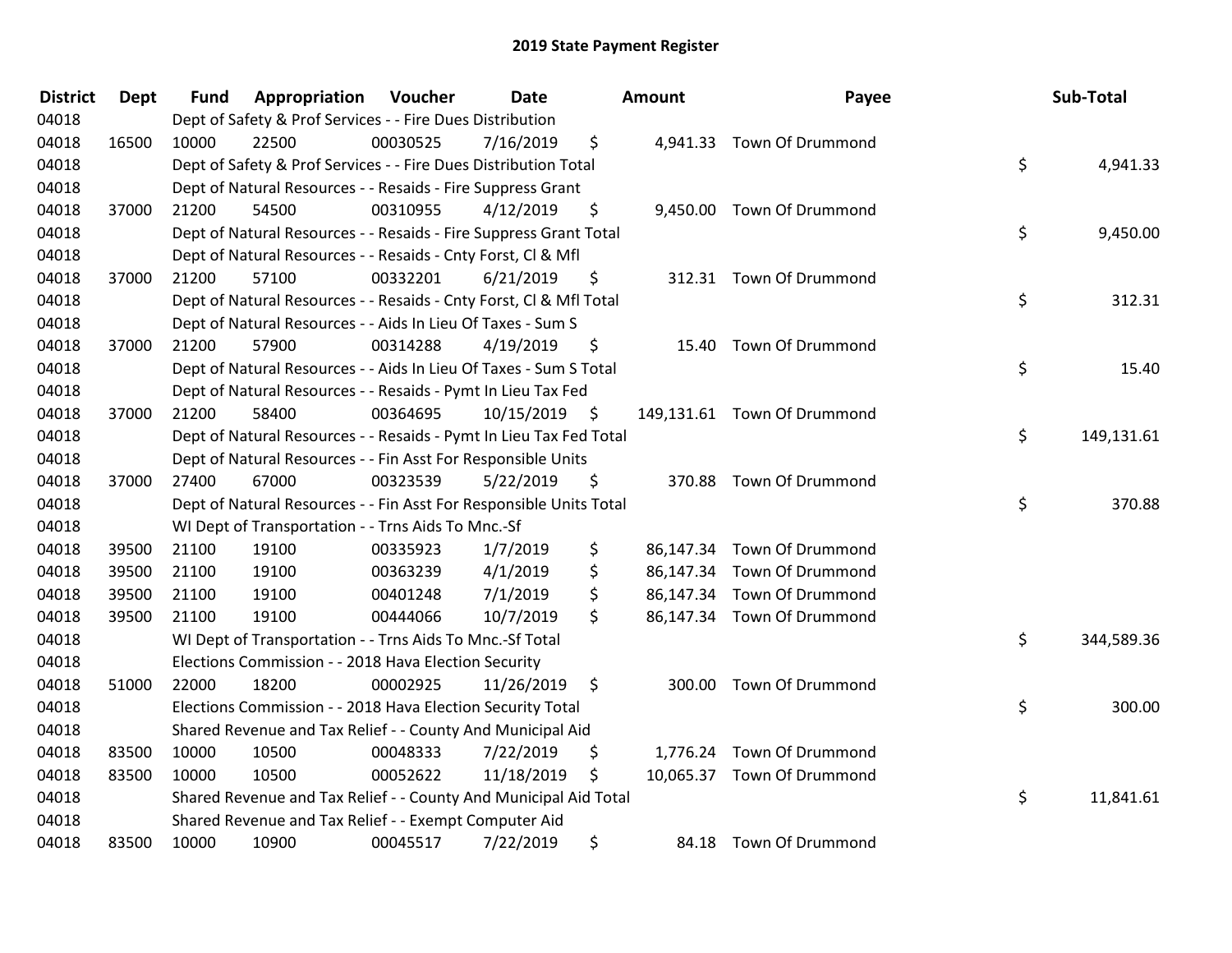| <b>District</b> | Dept  | <b>Fund</b> | Appropriation                                                       | Voucher  | Date       |    | <b>Amount</b> | Payee                  |   | Sub-Total  |
|-----------------|-------|-------------|---------------------------------------------------------------------|----------|------------|----|---------------|------------------------|---|------------|
| 04018           |       |             | Shared Revenue and Tax Relief - - Exempt Computer Aid Total         |          |            |    |               |                        | Ş | 84.18      |
| 04018           |       |             | Shared Revenue and Tax Relief - - Utility Aid                       |          |            |    |               |                        |   |            |
| 04018           | 83500 | 10000       | 11000                                                               | 00048333 | 7/22/2019  |    | 8.87          | Town Of Drummond       |   |            |
| 04018           | 83500 | 10000       | 11000                                                               | 00052622 | 11/18/2019 |    |               | 49.41 Town Of Drummond |   |            |
| 04018           |       |             | Shared Revenue and Tax Relief - - Utility Aid Total                 |          |            |    |               |                        |   | 58.28      |
| 04018           |       |             | Shared Revenue and Tax Relief - - Personal Property Aid             |          |            |    |               |                        |   |            |
| 04018           | 83500 | 10000       | 11100                                                               | 00040042 | 5/6/2019   |    | 176.81        | Town Of Drummond       |   |            |
| 04018           |       |             | Shared Revenue and Tax Relief - - Personal Property Aid Total       |          |            |    |               |                        |   | 176.81     |
| 04018           |       |             | Shared Revenue and Tax Relief - - Payments For Municipal Svcs       |          |            |    |               |                        |   |            |
| 04018           | 83500 | 10000       | 50100                                                               | 00037897 | 1/31/2019  | S. | 2,619.58      | Town Of Drummond       |   |            |
| 04018           |       |             | Shared Revenue and Tax Relief - - Payments For Municipal Svcs Total |          |            |    |               |                        |   | 2,619.58   |
| 04018 Total     |       |             |                                                                     |          |            |    |               |                        |   | 523,891.35 |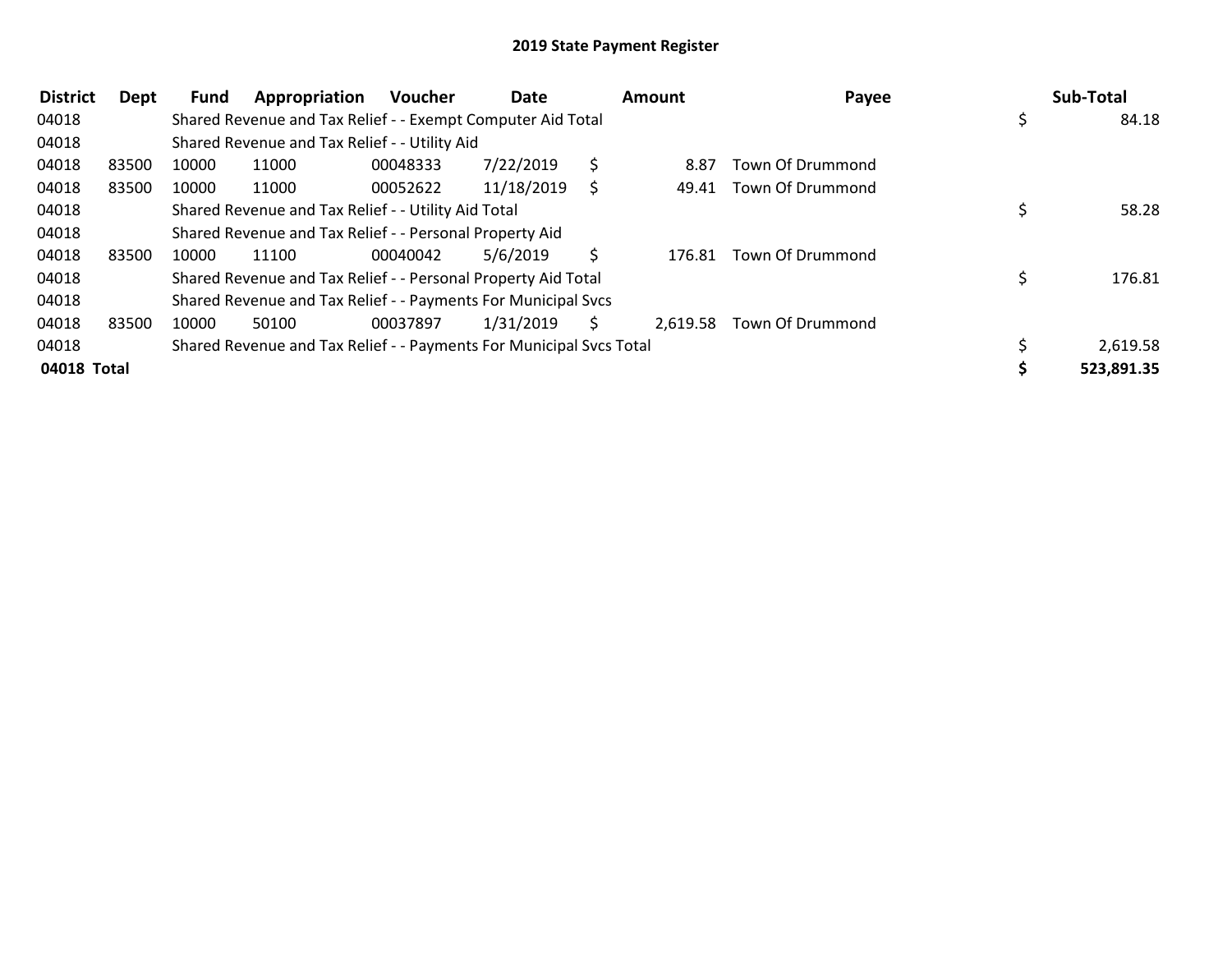| <b>District</b> | <b>Dept</b> | <b>Fund</b> | Appropriation                                                          | Voucher  | Date       |    | <b>Amount</b> |                           | Payee | Sub-Total  |
|-----------------|-------------|-------------|------------------------------------------------------------------------|----------|------------|----|---------------|---------------------------|-------|------------|
| 04020           |             |             | Dept of Safety & Prof Services - - Fire Dues Distribution              |          |            |    |               |                           |       |            |
| 04020           | 16500       | 10000       | 22500                                                                  | 00030867 | 7/16/2019  | \$ |               | 2,829.88 Town Of Eileen   |       |            |
| 04020           |             |             | Dept of Safety & Prof Services - - Fire Dues Distribution Total        |          |            |    |               |                           | \$    | 2,829.88   |
| 04020           |             |             | Dept of Natural Resources - - Aids In Lieu Of Taxes - Gener            |          |            |    |               |                           |       |            |
| 04020           | 37000       | 10000       | 50300                                                                  | 00294839 | 1/31/2019  | \$ |               | 14,105.00 Town Of Eileen  |       |            |
| 04020           | 37000       | 10000       | 50300                                                                  | 00313854 | 4/19/2019  | \$ |               | 218.66 Town Of Eileen     |       |            |
| 04020           |             |             | Dept of Natural Resources - - Aids In Lieu Of Taxes - Gener Total      |          |            |    |               |                           | \$    | 14,323.66  |
| 04020           |             |             | Dept of Natural Resources - - Resaids - Cnty Forst, CI & Mfl           |          |            |    |               |                           |       |            |
| 04020           | 37000       | 21200       | 57100                                                                  | 00332202 | 6/21/2019  | \$ |               | 62.20 Town Of Eileen      |       |            |
| 04020           |             |             | Dept of Natural Resources - - Resaids - Cnty Forst, Cl & Mfl Total     |          |            |    |               |                           | \$    | 62.20      |
| 04020           |             |             | Dept of Natural Resources - - Aids In Lieu Of Taxes - Sum S            |          |            |    |               |                           |       |            |
| 04020           | 37000       | 21200       | 57900                                                                  | 00313855 | 4/19/2019  | \$ |               | 1.00 Town Of Eileen       |       |            |
| 04020           |             |             | Dept of Natural Resources - - Aids In Lieu Of Taxes - Sum S Total      |          |            |    |               |                           | \$    | 1.00       |
| 04020           |             |             | Dept of Natural Resources - - Resaids - Pymt In Lieu Tax Fed           |          |            |    |               |                           |       |            |
| 04020           | 37000       | 21200       | 58400                                                                  | 00364696 | 10/15/2019 | -Ş | 334.29        | Town Of Eileen            |       |            |
| 04020           |             |             | Dept of Natural Resources - - Resaids - Pymt In Lieu Tax Fed Total     |          |            |    |               |                           | \$    | 334.29     |
| 04020           |             |             | WI Dept of Transportation - - Trns Aids To Mnc.-Sf                     |          |            |    |               |                           |       |            |
| 04020           | 39500       | 21100       | 19100                                                                  | 00335924 | 1/7/2019   | \$ |               | 25,735.50 Town Of Eileen  |       |            |
| 04020           | 39500       | 21100       | 19100                                                                  | 00363240 | 4/1/2019   | \$ |               | 25,735.50 Town Of Eileen  |       |            |
| 04020           | 39500       | 21100       | 19100                                                                  | 00401249 | 7/1/2019   | \$ |               | 25,735.50 Town Of Eileen  |       |            |
| 04020           | 39500       | 21100       | 19100                                                                  | 00444067 | 10/7/2019  | \$ |               | 25,735.51 Town Of Eileen  |       |            |
| 04020           |             |             | WI Dept of Transportation - - Trns Aids To Mnc.-Sf Total               |          |            |    |               |                           | \$    | 102,942.01 |
| 04020           |             |             | Department of Military Affairs - - Disaster Recovery Aid               |          |            |    |               |                           |       |            |
| 04020           | 46500       | 10000       | 30500                                                                  | 00060572 | 5/15/2019  | \$ |               | 739.01 Town Of Eileen     |       |            |
| 04020           | 46500       | 10000       | 30500                                                                  | 00066687 | 9/19/2019  | \$ | 20,473.47     | Town Of Eileen            |       |            |
| 04020           | 46500       | 10000       | 30500                                                                  | 00068618 | 10/24/2019 | \$ |               | 7,729.78 Town Of Eileen   |       |            |
| 04020           |             |             | Department of Military Affairs - - Disaster Recovery Aid Total         |          |            |    |               |                           | \$    | 28,942.26  |
| 04020           |             |             | Department of Military Affairs - - Federal Aid, Local Assistance       |          |            |    |               |                           |       |            |
| 04020           | 46500       | 10000       | 34200                                                                  | 00060572 | 5/15/2019  | \$ | 4,434.08      | Town Of Eileen            |       |            |
| 04020           | 46500       | 10000       | 34200                                                                  | 00066687 | 9/19/2019  | \$ |               | 169,219.49 Town Of Eileen |       |            |
| 04020           |             |             | Department of Military Affairs - - Federal Aid, Local Assistance Total |          |            |    |               |                           | \$    | 173,653.57 |
| 04020           |             |             | Elections Commission - - General Program Ops, GPR                      |          |            |    |               |                           |       |            |
| 04020           | 51000       | 10000       | 10100                                                                  | 00001526 | 1/25/2019  | \$ |               | 73.94 Town Of Eileen      |       |            |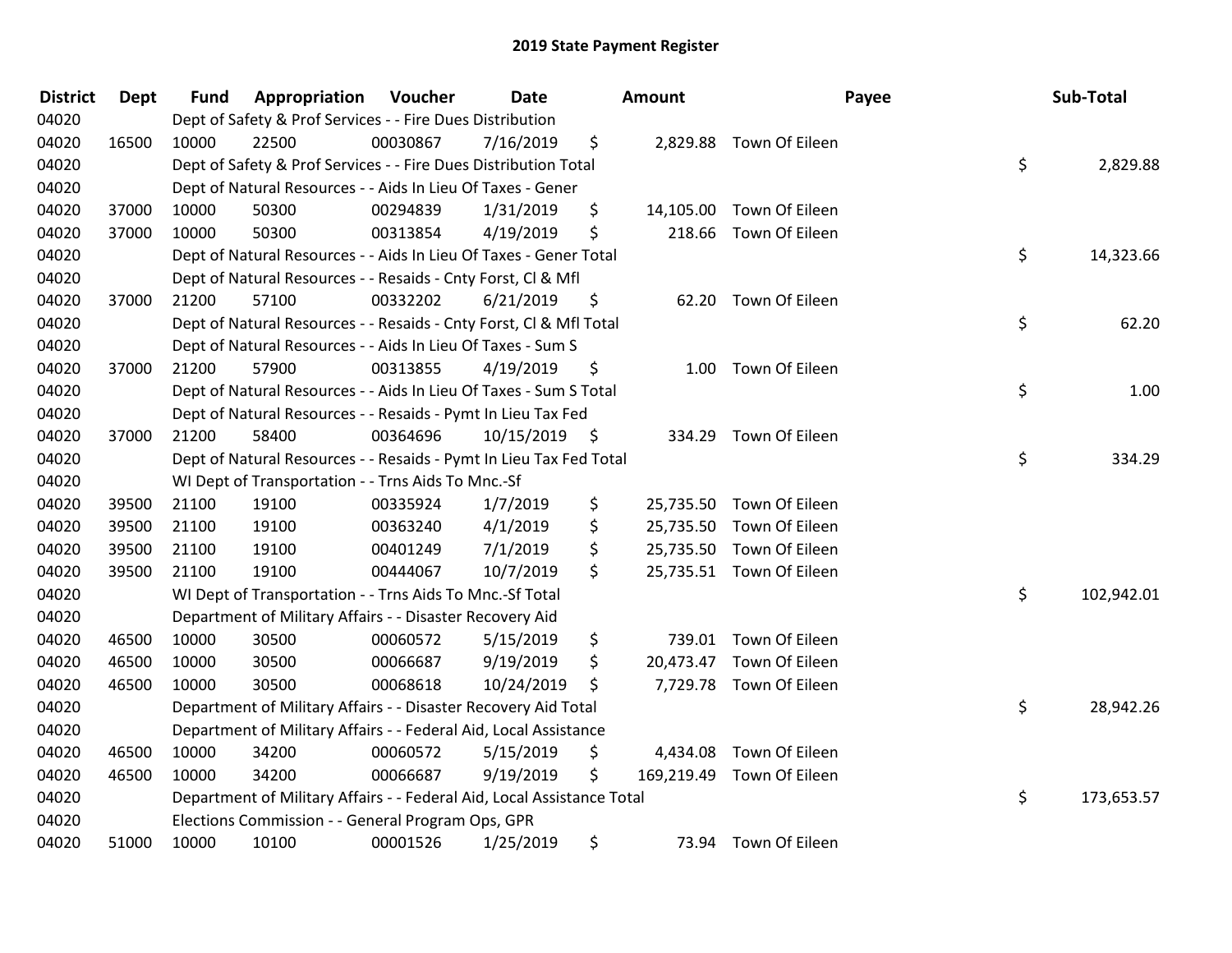| <b>District</b> | Dept  | <b>Fund</b> | Appropriation                                                    | <b>Voucher</b> | Date       |    | <b>Amount</b> |                | Payee | Sub-Total   |
|-----------------|-------|-------------|------------------------------------------------------------------|----------------|------------|----|---------------|----------------|-------|-------------|
| 04020           |       |             | Elections Commission - - General Program Ops, GPR Total          |                |            |    |               |                |       | \$<br>73.94 |
| 04020           |       |             | Shared Revenue and Tax Relief - - County And Municipal Aid       |                |            |    |               |                |       |             |
| 04020           | 83500 | 10000       | 10500                                                            | 00048334       | 7/22/2019  | S. | 7.147.69      | Town Of Eileen |       |             |
| 04020           | 83500 | 10000       | 10500                                                            | 00052623       | 11/18/2019 | S  | 40,503.57     | Town Of Eileen |       |             |
| 04020           |       |             | Shared Revenue and Tax Relief - - County And Municipal Aid Total |                |            |    |               |                |       | 47,651.26   |
| 04020           |       |             | Shared Revenue and Tax Relief - - Exempt Computer Aid            |                |            |    |               |                |       |             |
| 04020           | 83500 | 10000       | 10900                                                            | 00045518       | 7/22/2019  |    | 4.16          | Town Of Eileen |       |             |
| 04020           |       |             | Shared Revenue and Tax Relief - - Exempt Computer Aid Total      |                |            |    |               |                |       | 4.16        |
| 04020           |       |             | Shared Revenue and Tax Relief - - Personal Property Aid          |                |            |    |               |                |       |             |
| 04020           | 83500 | 10000       | 11100                                                            | 00040043       | 5/6/2019   | S. | 2,359.84      | Town Of Eileen |       |             |
| 04020           |       |             | Shared Revenue and Tax Relief - - Personal Property Aid Total    |                |            |    |               |                |       | 2,359.84    |
| 04020 Total     |       |             |                                                                  |                |            |    |               |                |       | 373,178.07  |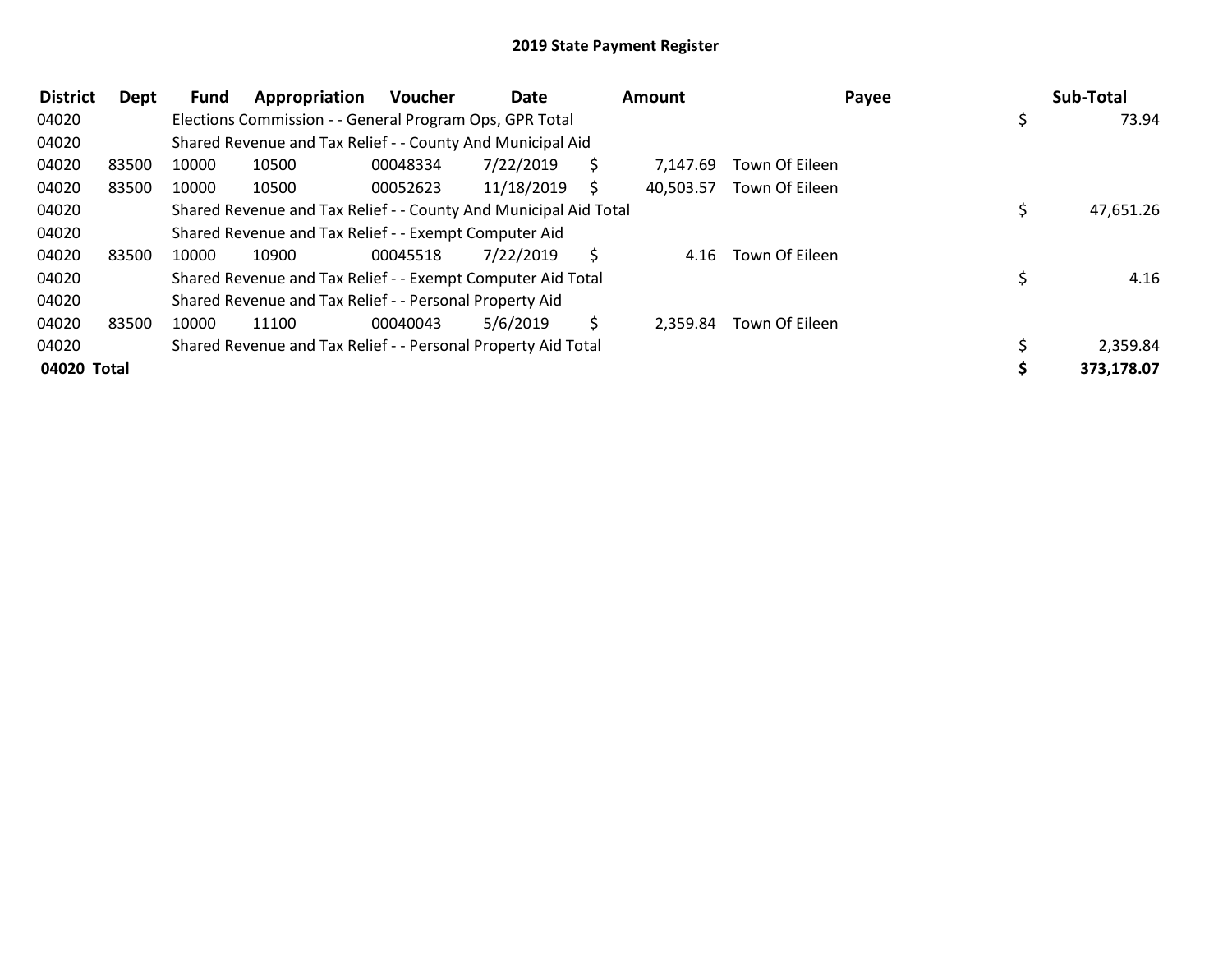| <b>District</b> | <b>Dept</b> | <b>Fund</b> | Appropriation                                                      | Voucher  | Date       |      | <b>Amount</b> | Payee                        | Sub-Total        |
|-----------------|-------------|-------------|--------------------------------------------------------------------|----------|------------|------|---------------|------------------------------|------------------|
| 04021           |             |             | Dept of Safety & Prof Services - - Fire Dues Distribution          |          |            |      |               |                              |                  |
| 04021           | 16500       | 10000       | 22500                                                              | 00030792 | 7/17/2019  | \$   |               | 3,122.80 Town Of Grand View  |                  |
| 04021           |             |             | Dept of Safety & Prof Services - - Fire Dues Distribution Total    |          |            |      |               |                              | \$<br>3,122.80   |
| 04021           |             |             | Dept of Natural Resources - - Aids In Lieu Of Taxes - Gener        |          |            |      |               |                              |                  |
| 04021           | 37000       | 10000       | 50300                                                              | 00294892 | 2/1/2019   | \$   |               | 476.51 Town Of Grand View    |                  |
| 04021           | 37000       | 10000       | 50300                                                              | 00294893 | 2/1/2019   | \$   |               | 16,527.37 Town Of Grand View |                  |
| 04021           | 37000       | 10000       | 50300                                                              | 00294894 | 2/1/2019   | \$   |               | 3,071.87 Town Of Grand View  |                  |
| 04021           | 37000       | 10000       | 50300                                                              | 00314503 | 4/19/2019  | \$   | 20.00         | Town Of Grand View           |                  |
| 04021           | 37000       | 10000       | 50300                                                              | 00314504 | 4/19/2019  | \$   |               | 2,242.72 Town Of Grand View  |                  |
| 04021           |             |             | Dept of Natural Resources - - Aids In Lieu Of Taxes - Gener Total  |          |            |      |               |                              | \$<br>22,338.47  |
| 04021           |             |             | Dept of Natural Resources - - Resaids - Cnty Forst, Cl & Mfl       |          |            |      |               |                              |                  |
| 04021           | 37000       | 21200       | 57100                                                              | 00332203 | 6/21/2019  | \$   |               | 545.62 Town Of Grand View    |                  |
| 04021           |             |             | Dept of Natural Resources - - Resaids - Cnty Forst, CI & Mfl Total |          |            |      |               |                              | \$<br>545.62     |
| 04021           |             |             | Dept of Natural Resources - - Aids In Lieu Of Taxes - Sum S        |          |            |      |               |                              |                  |
| 04021           | 37000       | 21200       | 57900                                                              | 00314501 | 4/19/2019  | \$   | 0.04          | Town Of Grand View           |                  |
| 04021           | 37000       | 21200       | 57900                                                              | 00314502 | 4/19/2019  | \$   | 35.20         | Town Of Grand View           |                  |
| 04021           |             |             | Dept of Natural Resources - - Aids In Lieu Of Taxes - Sum S Total  |          |            |      |               |                              | \$<br>35.24      |
| 04021           |             |             | Dept of Natural Resources - - Resaids - Pymt In Lieu Tax Fed       |          |            |      |               |                              |                  |
| 04021           | 37000       | 21200       | 58400                                                              | 00364697 | 10/15/2019 | - \$ |               | 64,969.73 Town Of Grand View |                  |
| 04021           |             |             | Dept of Natural Resources - - Resaids - Pymt In Lieu Tax Fed Total |          |            |      |               |                              | \$<br>64,969.73  |
| 04021           |             |             | Dept of Natural Resources - - Fin Asst For Responsible Units       |          |            |      |               |                              |                  |
| 04021           | 37000       | 27400       | 67000                                                              | 00323489 | 5/22/2019  | \$   |               | 3,140.47 Town Of Grand View  |                  |
| 04021           |             |             | Dept of Natural Resources - - Fin Asst For Responsible Units Total |          |            |      |               |                              | \$<br>3,140.47   |
| 04021           |             |             | WI Dept of Transportation - - Trns Aids To Mnc.-Sf                 |          |            |      |               |                              |                  |
| 04021           | 39500       | 21100       | 19100                                                              | 00335925 | 1/7/2019   | \$   |               | 57,079.18 Town Of Grand View |                  |
| 04021           | 39500       | 21100       | 19100                                                              | 00363241 | 4/1/2019   | \$   |               | 57,079.18 Town Of Grand View |                  |
| 04021           | 39500       | 21100       | 19100                                                              | 00401250 | 7/1/2019   | \$   |               | 57,079.18 Town Of Grand View |                  |
| 04021           | 39500       | 21100       | 19100                                                              | 00444068 | 10/7/2019  | \$   |               | 57,079.19 Town Of Grand View |                  |
| 04021           |             |             | WI Dept of Transportation - - Trns Aids To Mnc.-Sf Total           |          |            |      |               |                              | \$<br>228,316.73 |
| 04021           |             |             | WI Dept of Transportation - - Dept Mgt & Oper St Fd                |          |            |      |               |                              |                  |
| 04021           | 39500       | 21100       | 46100                                                              | 00413350 | 7/18/2019  | \$   |               | 1,738.91 Town Of Grand View  |                  |
| 04021           |             |             | WI Dept of Transportation - - Dept Mgt & Oper St Fd Total          |          |            |      |               |                              | \$<br>1,738.91   |
| 04021           |             |             | Department of Military Affairs - - Federal Aid, Local Assistance   |          |            |      |               |                              |                  |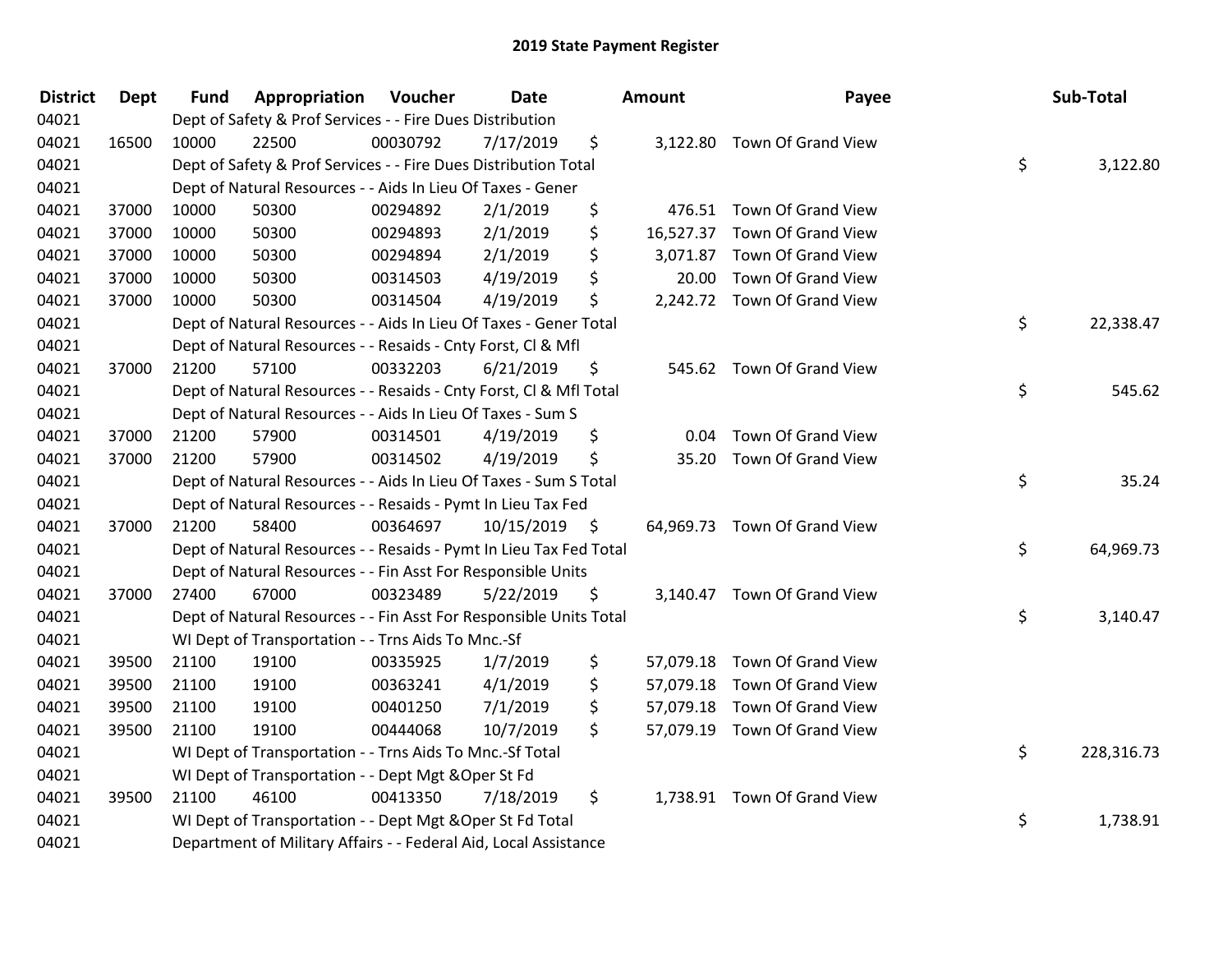| <b>District</b> | Dept  | <b>Fund</b> | Appropriation                                                          | Voucher  | Date       |     | Amount     | Payee              | Sub-Total        |
|-----------------|-------|-------------|------------------------------------------------------------------------|----------|------------|-----|------------|--------------------|------------------|
| 04021           | 46500 | 10000       | 34200                                                                  | 00060640 | 5/15/2019  | \$. | 307,376.36 | Town Of Grand View |                  |
| 04021           |       |             | Department of Military Affairs - - Federal Aid, Local Assistance Total |          |            |     |            |                    | \$<br>307,376.36 |
| 04021           |       |             | Shared Revenue and Tax Relief - - County And Municipal Aid             |          |            |     |            |                    |                  |
| 04021           | 83500 | 10000       | 10500                                                                  | 00048335 | 7/22/2019  | S.  | 1,779.14   | Town Of Grand View |                  |
| 04021           | 83500 | 10000       | 10500                                                                  | 00052624 | 11/18/2019 | S.  | 10,081.80  | Town Of Grand View |                  |
| 04021           |       |             | Shared Revenue and Tax Relief - - County And Municipal Aid Total       |          |            |     |            |                    | \$<br>11,860.94  |
| 04021           |       |             | Shared Revenue and Tax Relief - - Exempt Computer Aid                  |          |            |     |            |                    |                  |
| 04021           | 83500 | 10000       | 10900                                                                  | 00045519 | 7/22/2019  | S.  | 4.16       | Town Of Grand View |                  |
| 04021           |       |             | Shared Revenue and Tax Relief - - Exempt Computer Aid Total            |          |            |     |            |                    | \$<br>4.16       |
| 04021           |       |             | Shared Revenue and Tax Relief - - Utility Aid                          |          |            |     |            |                    |                  |
| 04021           | 83500 | 10000       | 11000                                                                  | 00048335 | 7/22/2019  | \$  | 42.12      | Town Of Grand View |                  |
| 04021           | 83500 | 10000       | 11000                                                                  | 00052624 | 11/18/2019 | S.  | 335.78     | Town Of Grand View |                  |
| 04021           |       |             | Shared Revenue and Tax Relief - - Utility Aid Total                    |          |            |     |            |                    | \$<br>377.90     |
| 04021           |       |             | Shared Revenue and Tax Relief - - Personal Property Aid                |          |            |     |            |                    |                  |
| 04021           | 83500 | 10000       | 11100                                                                  | 00040044 | 5/6/2019   | S.  | 63.81      | Town Of Grand View |                  |
| 04021           |       |             | Shared Revenue and Tax Relief - - Personal Property Aid Total          |          |            |     |            |                    | 63.81            |
| 04021 Total     |       |             |                                                                        |          |            |     |            |                    | 643,891.14       |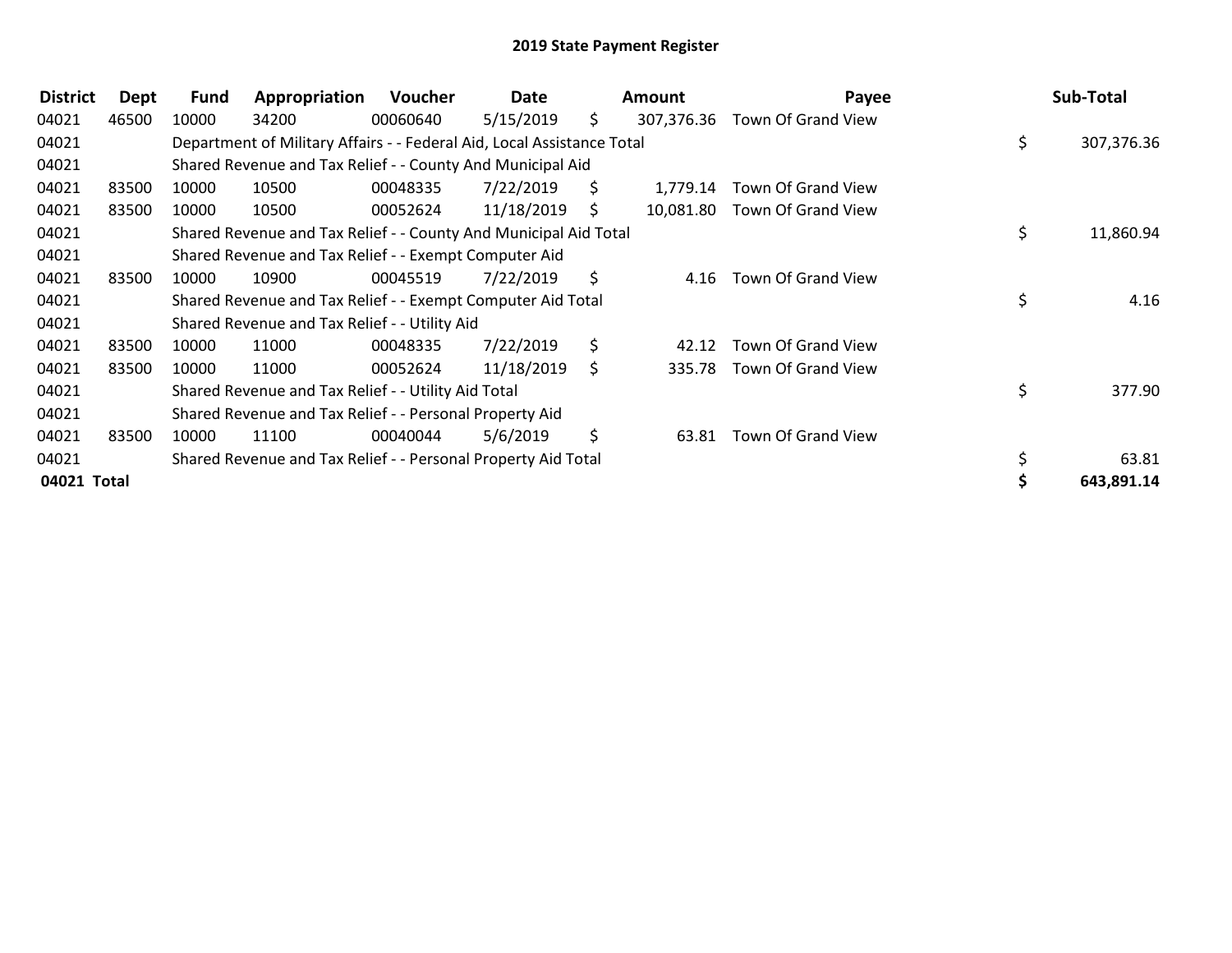| <b>District</b> | <b>Dept</b> | <b>Fund</b> | Appropriation                                                      | Voucher  | <b>Date</b> |     | <b>Amount</b> | Payee                   | Sub-Total        |
|-----------------|-------------|-------------|--------------------------------------------------------------------|----------|-------------|-----|---------------|-------------------------|------------------|
| 04022           |             |             | Dept of Safety & Prof Services - - Fire Dues Distribution          |          |             |     |               |                         |                  |
| 04022           | 16500       | 10000       | 22500                                                              | 00031087 | 7/17/2019   | \$  |               | 2,117.27 Town Of Hughes |                  |
| 04022           |             |             | Dept of Safety & Prof Services - - Fire Dues Distribution Total    |          |             |     |               |                         | \$<br>2,117.27   |
| 04022           |             |             | Dept of Natural Resources - - Aids In Lieu Of Taxes - Gener        |          |             |     |               |                         |                  |
| 04022           | 37000       | 10000       | 50300                                                              | 00294877 | 2/1/2019    | \$  |               | 2,171.60 Town Of Hughes |                  |
| 04022           |             |             | Dept of Natural Resources - - Aids In Lieu Of Taxes - Gener Total  |          |             |     |               |                         | \$<br>2,171.60   |
| 04022           |             |             | Dept of Natural Resources - - Resaids - Cnty Forst, Cl & Mfl       |          |             |     |               |                         |                  |
| 04022           | 37000       | 21200       | 57100                                                              | 00332204 | 6/21/2019   | \$  |               | 7,498.00 Town Of Hughes |                  |
| 04022           |             |             | Dept of Natural Resources - - Resaids - Cnty Forst, Cl & Mfl Total |          |             |     |               |                         | \$<br>7,498.00   |
| 04022           |             |             | Dept of Natural Resources - - Fin Asst For Responsible Units       |          |             |     |               |                         |                  |
| 04022           | 37000       | 27400       | 67000                                                              | 00322699 | 5/22/2019   | \$  |               | 1,989.54 Town Of Hughes |                  |
| 04022           |             |             | Dept of Natural Resources - - Fin Asst For Responsible Units Total |          |             |     |               |                         | \$<br>1,989.54   |
| 04022           |             |             | WI Dept of Transportation - - Trns Aids To Mnc.-Sf                 |          |             |     |               |                         |                  |
| 04022           | 39500       | 21100       | 19100                                                              | 00335926 | 1/7/2019    | \$  | 45,426.83     | Town Of Hughes          |                  |
| 04022           | 39500       | 21100       | 19100                                                              | 00363242 | 4/1/2019    | \$  | 45,426.83     | Town Of Hughes          |                  |
| 04022           | 39500       | 21100       | 19100                                                              | 00401251 | 7/1/2019    | \$  | 45,426.83     | Town Of Hughes          |                  |
| 04022           | 39500       | 21100       | 19100                                                              | 00444069 | 10/7/2019   | \$  | 45,426.85     | Town Of Hughes          |                  |
| 04022           |             |             | WI Dept of Transportation - - Trns Aids To Mnc.-Sf Total           |          |             |     |               |                         | \$<br>181,707.34 |
| 04022           |             |             | Elections Commission - - 2018 Hava Election Security               |          |             |     |               |                         |                  |
| 04022           | 51000       | 22000       | 18200                                                              | 00002948 | 11/27/2019  | \$  | 300.00        | Town Of Hughes          |                  |
| 04022           |             |             | Elections Commission - - 2018 Hava Election Security Total         |          |             |     |               |                         | \$<br>300.00     |
| 04022           |             |             | Shared Revenue and Tax Relief - - County And Municipal Aid         |          |             |     |               |                         |                  |
| 04022           | 83500       | 10000       | 10500                                                              | 00048336 | 7/22/2019   | \$  | 830.86        | Town Of Hughes          |                  |
| 04022           | 83500       | 10000       | 10500                                                              | 00052625 | 11/18/2019  | \$. |               | 4,708.23 Town Of Hughes |                  |
| 04022           |             |             | Shared Revenue and Tax Relief - - County And Municipal Aid Total   |          |             |     |               |                         | \$<br>5,539.09   |
| 04022           |             |             | Shared Revenue and Tax Relief - - Exempt Computer Aid              |          |             |     |               |                         |                  |
| 04022           | 83500       | 10000       | 10900                                                              | 00045520 | 7/22/2019   | \$  |               | 3.11 Town Of Hughes     |                  |
| 04022           |             |             | Shared Revenue and Tax Relief - - Exempt Computer Aid Total        |          |             |     |               |                         | \$<br>3.11       |
| 04022           |             |             | Shared Revenue and Tax Relief - - Personal Property Aid            |          |             |     |               |                         |                  |
| 04022           | 83500       | 10000       | 11100                                                              | 00040045 | 5/6/2019    | \$  |               | 31.20 Town Of Hughes    |                  |
| 04022           |             |             | Shared Revenue and Tax Relief - - Personal Property Aid Total      |          |             |     |               |                         | \$<br>31.20      |
| 04022 Total     |             |             |                                                                    |          |             |     |               |                         | \$<br>201,357.15 |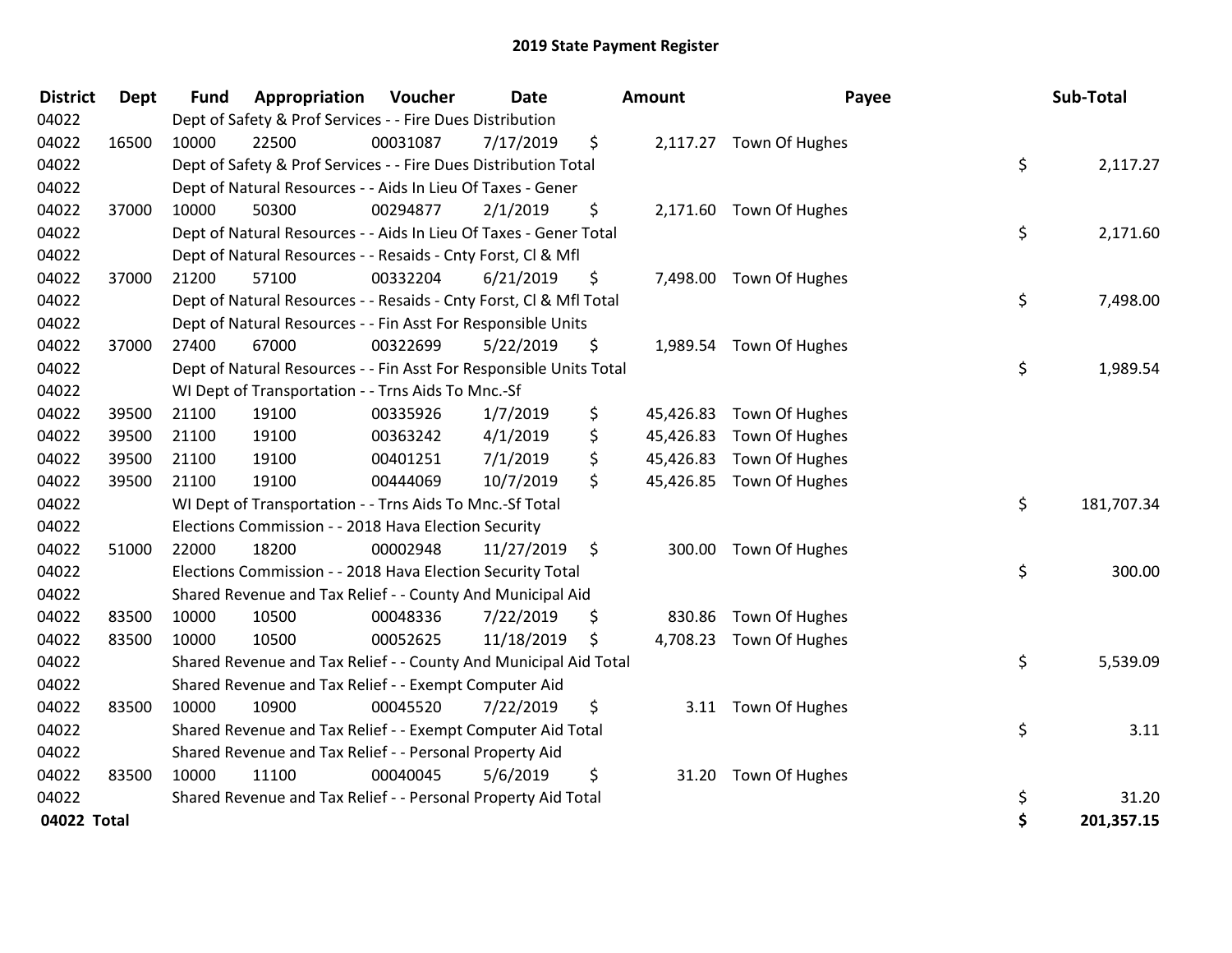| <b>District</b> | <b>Dept</b> | <b>Fund</b> | Appropriation                                                                   | Voucher   | <b>Date</b>     |                     | <b>Amount</b> | Payee                        | Sub-Total        |
|-----------------|-------------|-------------|---------------------------------------------------------------------------------|-----------|-----------------|---------------------|---------------|------------------------------|------------------|
| 04024           |             |             | Dept of Safety & Prof Services - - Fire Dues Distribution                       |           |                 |                     |               |                              |                  |
| 04024           | 16500       | 10000       | 22500                                                                           | 00030495  | 7/15/2019       | \$                  |               | 5,218.22 Town Of Iron River  |                  |
| 04024           |             |             | Dept of Safety & Prof Services - - Fire Dues Distribution Total                 |           |                 |                     |               |                              | \$<br>5,218.22   |
| 04024           |             |             | Dept of Natural Resources - - Aids In Lieu Of Taxes - Gener                     |           |                 |                     |               |                              |                  |
| 04024           | 37000       | 10000       | 50300                                                                           | 00294878  | 1/31/2019       | \$                  |               | 15,312.48 Town Of Iron River |                  |
| 04024           |             |             | Dept of Natural Resources - - Aids In Lieu Of Taxes - Gener Total               |           |                 |                     |               |                              | \$<br>15,312.48  |
| 04024           |             |             | Dept of Natural Resources - - Resaids - Cnty Forst, Cl & Mfl                    |           |                 |                     |               |                              |                  |
| 04024           | 37000       | 21200       | 57100                                                                           | 00332205  | 6/21/2019       | \$                  |               | 1,975.46 Town Of Iron River  |                  |
| 04024           |             |             | Dept of Natural Resources - - Resaids - Cnty Forst, Cl & Mfl Total              |           |                 |                     |               |                              | \$<br>1,975.46   |
| 04024           |             |             | Dept of Natural Resources - - Resaids - Pymt In Lieu Tax Fed                    |           |                 |                     |               |                              |                  |
| 04024           | 37000       | 21200       | 58400                                                                           | 00364698  | $10/15/2019$ \$ |                     |               | 993.80 Town Of Iron River    |                  |
| 04024           |             |             | Dept of Natural Resources - - Resaids - Pymt In Lieu Tax Fed Total              |           |                 |                     |               |                              | \$<br>993.80     |
| 04024           |             |             | Dept of Natural Resources - - Fin Asst For Responsible Units                    |           |                 |                     |               |                              |                  |
| 04024           | 37000       | 27400       | 67000                                                                           | 00323441  | 5/22/2019       | \$                  |               | 5,945.00 Town Of Iron River  |                  |
| 04024           |             |             | Dept of Natural Resources - - Fin Asst For Responsible Units Total              |           |                 |                     |               |                              | \$<br>5,945.00   |
| 04024           |             |             | WI Dept of Transportation - - Hwy Sfty Loc Aid Ffd                              |           |                 |                     |               |                              |                  |
| 04024           | 39500       | 21100       | 18500                                                                           | 00347698  | 1/31/2019       | \$                  |               | 4,000.00 Town Of Iron River  |                  |
| 04024           | 39500       | 21100       | 18500                                                                           | 00411591  | 7/12/2019       | \$                  |               | 4,000.00 Town Of Iron River  |                  |
| 04024           | 39500       | 21100       | 18500                                                                           | 00469370  | 12/10/2019      | \$                  |               | 2,500.00 Town Of Iron River  |                  |
| 04024           |             |             | WI Dept of Transportation - - Hwy Sfty Loc Aid Ffd Total                        |           |                 |                     |               |                              | \$<br>10,500.00  |
| 04024           |             |             | WI Dept of Transportation - - Trns Aids To Mnc.-Sf                              |           |                 |                     |               |                              |                  |
| 04024           | 39500       | 21100       | 19100                                                                           | 00335927  | 1/7/2019        | \$                  |               | 37,214.64 Town Of Iron River |                  |
| 04024           | 39500       | 21100       | 19100                                                                           | 00363243  | 4/1/2019        | \$                  |               | 37,214.64 Town Of Iron River |                  |
| 04024           | 39500       | 21100       | 19100                                                                           | 00401252  | 7/1/2019        | \$                  |               | 37,214.64 Town Of Iron River |                  |
| 04024           | 39500       | 21100       | 19100                                                                           | 00444070  | 10/7/2019       | \$                  |               | 37,214.67 Town Of Iron River |                  |
| 04024           |             |             | WI Dept of Transportation - - Trns Aids To Mnc.-Sf Total                        |           |                 |                     |               |                              | \$<br>148,858.59 |
| 04024           |             |             | Department of Health Services - - Emergency Medical Services, Ai                |           |                 |                     |               |                              |                  |
| 04024           | 43500       | 10000       | 11900                                                                           | 00307918  | 9/4/2019        | \$                  |               | 5,502.73 Town Of Iron River  |                  |
| 04024           |             |             | Department of Health Services - - Emergency Medical Services, Ai Total          |           |                 |                     |               |                              | \$<br>5,502.73   |
| 04024           |             |             | Department of Health Services - - Prepaid Medical Transport Reimbursement       |           |                 |                     |               |                              |                  |
| 04024           | 43500       | 10000       | 16300                                                                           | AMBULANCE | 11/18/2019      | $\ddot{\mathsf{s}}$ |               | 2,000.00 Town Of Iron River  |                  |
| 04024           |             |             | Department of Health Services - - Prepaid Medical Transport Reimbursement Total |           |                 |                     |               |                              | \$<br>2,000.00   |
| 04024           |             |             | Department of Justice - - Law Enforcement Train, Local                          |           |                 |                     |               |                              |                  |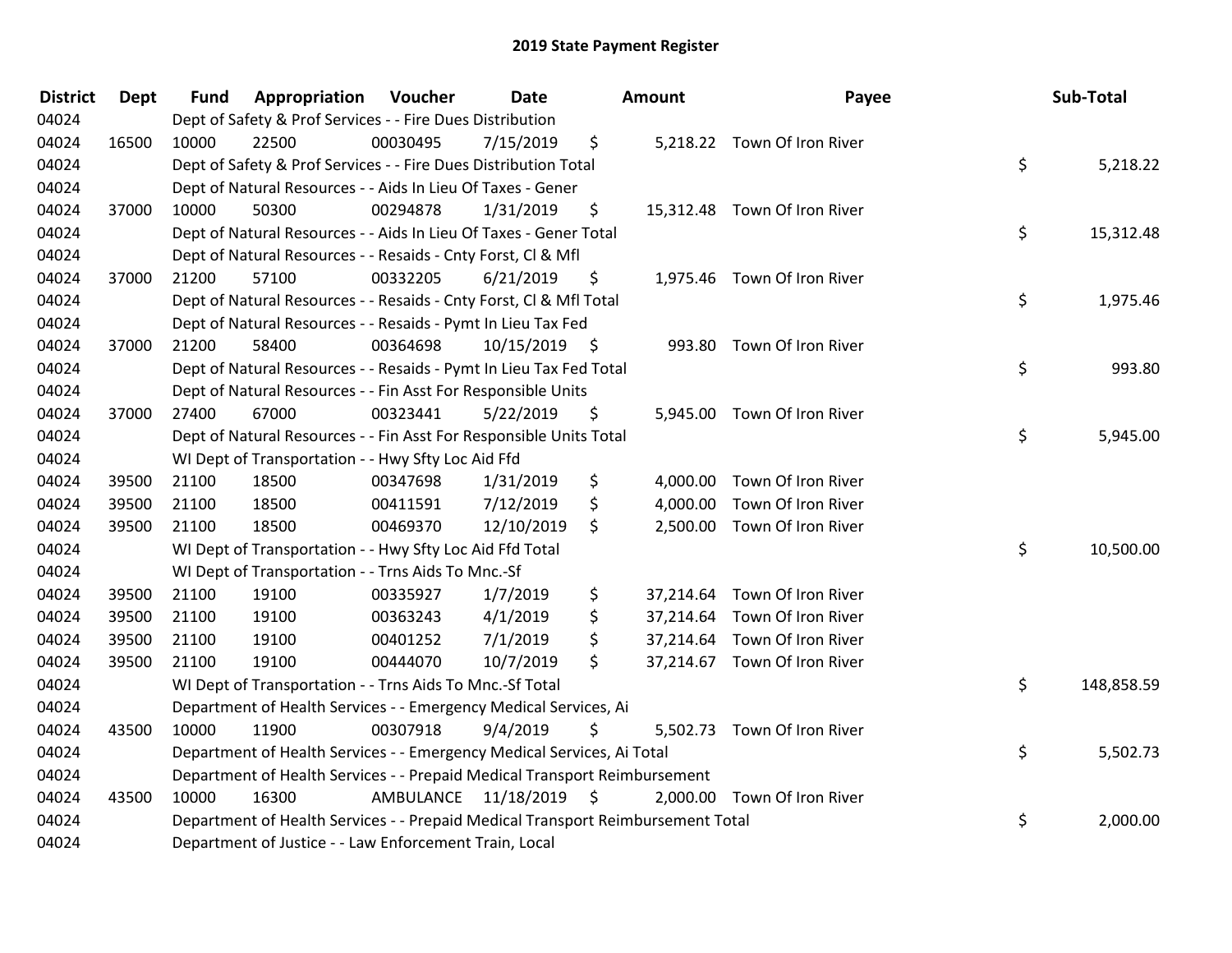| <b>District</b> | <b>Dept</b> | <b>Fund</b> | Appropriation                                                          | Voucher  | <b>Date</b> |                    | Amount   | Payee                        | Sub-Total        |
|-----------------|-------------|-------------|------------------------------------------------------------------------|----------|-------------|--------------------|----------|------------------------------|------------------|
| 04024           | 45500       | 10000       | 23100                                                                  | 00076778 | 12/20/2019  | $\ddot{\varsigma}$ | 320.00   | Town Of Iron River           |                  |
| 04024           |             |             | Department of Justice - - Law Enforcement Train, Local Total           |          |             |                    |          |                              | \$<br>320.00     |
| 04024           |             |             | Department of Military Affairs - - Disaster Recovery Aid               |          |             |                    |          |                              |                  |
| 04024           | 46500       | 10000       | 30500                                                                  | 00058808 | 4/5/2019    | \$                 |          | 837.70 Town Of Iron River    |                  |
| 04024           |             |             | Department of Military Affairs - - Disaster Recovery Aid Total         |          |             |                    |          |                              | \$<br>837.70     |
| 04024           |             |             | Department of Military Affairs - - Federal Aid, Local Assistance       |          |             |                    |          |                              |                  |
| 04024           | 46500       | 10000       | 34200                                                                  | 00058808 | 4/5/2019    | Ŝ.                 |          | 5,026.21 Town Of Iron River  |                  |
| 04024           |             |             | Department of Military Affairs - - Federal Aid, Local Assistance Total |          |             |                    |          |                              | \$<br>5,026.21   |
| 04024           |             |             | Elections Commission - - 2018 Hava Election Security                   |          |             |                    |          |                              |                  |
| 04024           | 51000       | 22000       | 18200                                                                  | 00002104 | 10/15/2019  | - \$               | 1,200.00 | Town Of Iron River           |                  |
| 04024           |             |             | Elections Commission - - 2018 Hava Election Security Total             |          |             |                    |          |                              | \$<br>1,200.00   |
| 04024           |             |             | Shared Revenue and Tax Relief - - County And Municipal Aid             |          |             |                    |          |                              |                  |
| 04024           | 83500       | 10000       | 10500                                                                  | 00048337 | 7/22/2019   | \$                 | 1,740.84 | Town Of Iron River           |                  |
| 04024           | 83500       | 10000       | 10500                                                                  | 00052626 | 11/18/2019  | $\zeta$            |          | 7,864.78 Town Of Iron River  |                  |
| 04024           |             |             | Shared Revenue and Tax Relief - - County And Municipal Aid Total       |          |             |                    |          |                              | \$<br>9,605.62   |
| 04024           |             |             | Shared Revenue and Tax Relief - - Exempt Computer Aid                  |          |             |                    |          |                              |                  |
| 04024           | 83500       | 10000       | 10900                                                                  | 00045521 | 7/22/2019   | \$                 | 398.03   | Town Of Iron River           |                  |
| 04024           |             |             | Shared Revenue and Tax Relief - - Exempt Computer Aid Total            |          |             |                    |          |                              | \$<br>398.03     |
| 04024           |             |             | Shared Revenue and Tax Relief - - Utility Aid                          |          |             |                    |          |                              |                  |
| 04024           | 83500       | 10000       | 11000                                                                  | 00048337 | 7/22/2019   | \$                 | 2,168.99 | Town Of Iron River           |                  |
| 04024           | 83500       | 10000       | 11000                                                                  | 00052626 | 11/18/2019  | \$                 |          | 12,604.62 Town Of Iron River |                  |
| 04024           |             |             | Shared Revenue and Tax Relief - - Utility Aid Total                    |          |             |                    |          |                              | \$<br>14,773.61  |
| 04024           |             |             | Shared Revenue and Tax Relief - - Personal Property Aid                |          |             |                    |          |                              |                  |
| 04024           | 83500       | 10000       | 11100                                                                  | 00040046 | 5/6/2019    | \$                 |          | 1,785.76 Town Of Iron River  |                  |
| 04024           |             |             | Shared Revenue and Tax Relief - - Personal Property Aid Total          |          |             |                    |          |                              | \$<br>1,785.76   |
| 04024           |             |             | Shared Revenue and Tax Relief - - Payments For Municipal Svcs          |          |             |                    |          |                              |                  |
| 04024           | 83500       | 10000       | 50100                                                                  | 00037907 | 1/31/2019   | \$                 |          | 106.15 Town Of Iron River    |                  |
| 04024           |             |             | Shared Revenue and Tax Relief - - Payments For Municipal Svcs Total    |          |             |                    |          |                              | \$<br>106.15     |
| 04024 Total     |             |             |                                                                        |          |             |                    |          |                              | \$<br>230,359.36 |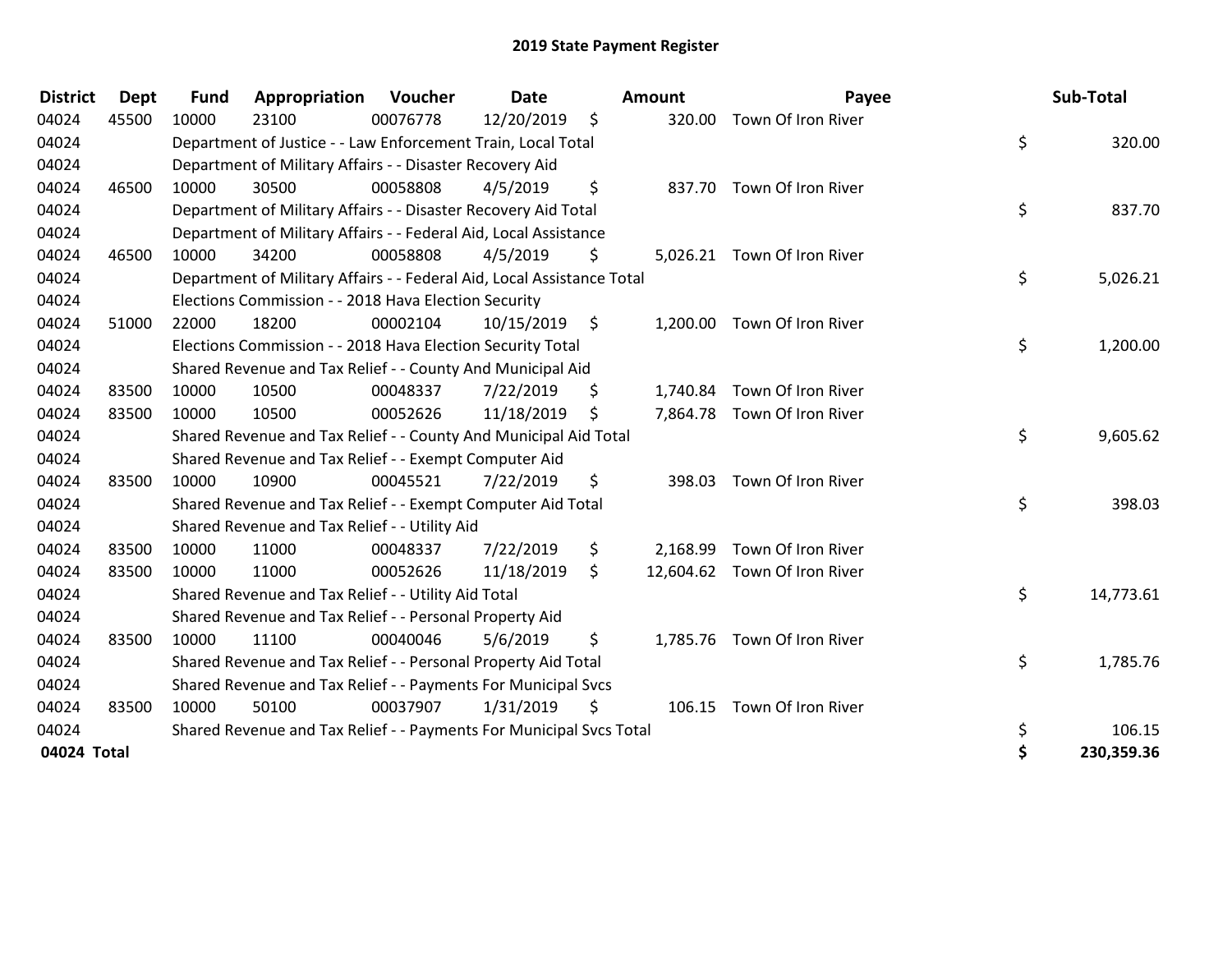| <b>District</b> | <b>Dept</b> | <b>Fund</b> | <b>Appropriation Voucher</b>                                           |          | Date       | Amount         |                         | Payee | Sub-Total |
|-----------------|-------------|-------------|------------------------------------------------------------------------|----------|------------|----------------|-------------------------|-------|-----------|
| 04026           |             |             | Dept of Safety & Prof Services - - Fire Dues Distribution              |          |            |                |                         |       |           |
| 04026           | 16500       | 10000       | 22500                                                                  | 00031328 | 7/18/2019  | \$             | 1,351.54 Town Of Kelly  |       |           |
| 04026           |             |             | Dept of Safety & Prof Services - - Fire Dues Distribution Total        |          |            |                |                         | \$    | 1,351.54  |
| 04026           |             |             | Dept of Natural Resources - - Aids In Lieu Of Taxes - Gener            |          |            |                |                         |       |           |
| 04026           | 37000       | 10000       | 50300                                                                  | 00294811 | 2/1/2019   | \$             | 16,861.70 Town Of Kelly |       |           |
| 04026           |             |             | Dept of Natural Resources - - Aids In Lieu Of Taxes - Gener Total      |          |            |                |                         | \$    | 16,861.70 |
| 04026           |             |             | Dept of Natural Resources - - Resaids - Cnty Forst, Cl & Mfl           |          |            |                |                         |       |           |
| 04026           | 37000       | 21200       | 57100                                                                  | 00332206 | 6/21/2019  | \$             | 478.76 Town Of Kelly    |       |           |
| 04026           |             |             | Dept of Natural Resources - - Resaids - Cnty Forst, CI & Mfl Total     |          |            |                |                         | \$    | 478.76    |
| 04026           |             |             | WI Dept of Transportation - - Trns Aids To Mnc.-Sf                     |          |            |                |                         |       |           |
| 04026           | 39500       | 21100       | 19100                                                                  | 00335928 | 1/7/2019   | \$             | 24,415.58 Town Of Kelly |       |           |
| 04026           | 39500       | 21100       | 19100                                                                  | 00363244 | 4/1/2019   | \$             | 24,415.58 Town Of Kelly |       |           |
| 04026           | 39500       | 21100       | 19100                                                                  | 00401253 | 7/1/2019   | \$             | 24,415.58 Town Of Kelly |       |           |
| 04026           | 39500       | 21100       | 19100                                                                  | 00444071 | 10/7/2019  | \$             | 24,415.58 Town Of Kelly |       |           |
| 04026           |             |             | WI Dept of Transportation - - Trns Aids To Mnc.-Sf Total               |          |            |                |                         | \$    | 97,662.32 |
| 04026           |             |             | Department of Military Affairs - - Disaster Recovery Aid               |          |            |                |                         |       |           |
| 04026           | 46500       | 10000       | 30500                                                                  | 00060566 | 5/15/2019  | \$<br>2,001.20 | Town Of Kelly           |       |           |
| 04026           | 46500       | 10000       | 30500                                                                  | 00068968 | 11/1/2019  | \$             | 8,049.56 Town Of Kelly  |       |           |
| 04026           |             |             | Department of Military Affairs - - Disaster Recovery Aid Total         |          |            |                |                         | \$    | 10,050.76 |
| 04026           |             |             | Department of Military Affairs - - Federal Aid, Local Assistance       |          |            |                |                         |       |           |
| 04026           | 46500       | 10000       | 34200                                                                  | 00068968 | 11/1/2019  | \$             | 48,297.35 Town Of Kelly |       |           |
| 04026           |             |             | Department of Military Affairs - - Federal Aid, Local Assistance Total |          |            |                |                         | \$    | 48,297.35 |
| 04026           |             |             | Elections Commission - - 2018 Hava Election Security                   |          |            |                |                         |       |           |
| 04026           | 51000       | 22000       | 18200                                                                  | 00002814 | 11/21/2019 | \$             | 600.00 Town Of Kelly    |       |           |
| 04026           |             |             | Elections Commission - - 2018 Hava Election Security Total             |          |            |                |                         | \$    | 600.00    |
| 04026           |             |             | Shared Revenue and Tax Relief - - County And Municipal Aid             |          |            |                |                         |       |           |
| 04026           | 83500       | 10000       | 10500                                                                  | 00048338 | 7/22/2019  | \$             | 4,544.13 Town Of Kelly  |       |           |
| 04026           | 83500       | 10000       | 10500                                                                  | 00052627 | 11/18/2019 | \$             | 25,750.08 Town Of Kelly |       |           |
| 04026           |             |             | Shared Revenue and Tax Relief - - County And Municipal Aid Total       |          |            |                |                         | \$    | 30,294.21 |
| 04026           |             |             | Shared Revenue and Tax Relief - - Exempt Computer Aid                  |          |            |                |                         |       |           |
| 04026           | 83500       | 10000       | 10900                                                                  | 00045522 | 7/22/2019  | \$<br>12.47    | Town Of Kelly           |       |           |
| 04026           |             |             | Shared Revenue and Tax Relief - - Exempt Computer Aid Total            |          |            |                |                         | \$    | 12.47     |
| 04026           |             |             | Shared Revenue and Tax Relief - - Personal Property Aid                |          |            |                |                         |       |           |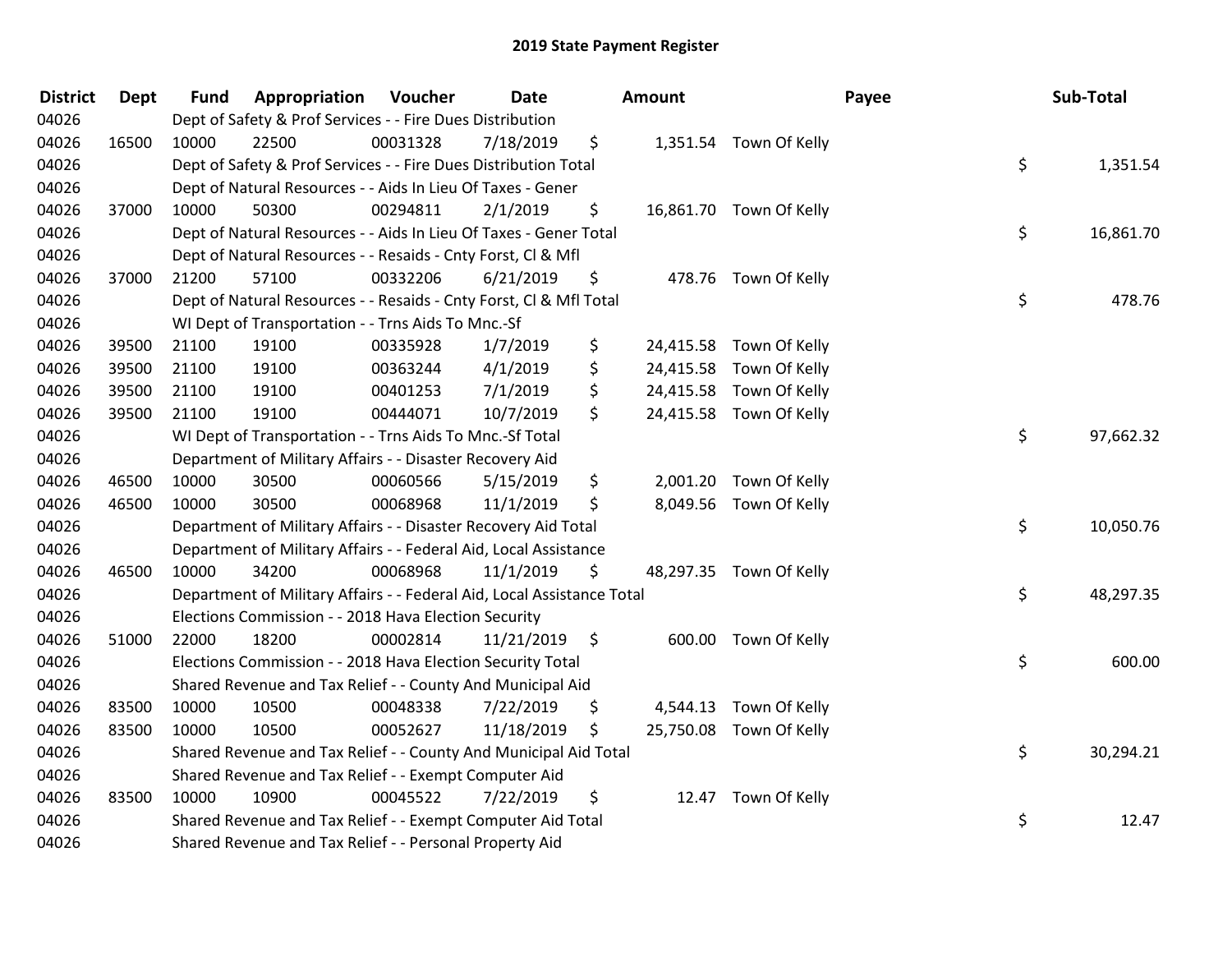| <b>District</b> | Dept  | <b>Fund</b> | <b>Appropriation</b>                                          | Voucher  | Date     | Amount |                      | Payee | Sub-Total  |
|-----------------|-------|-------------|---------------------------------------------------------------|----------|----------|--------|----------------------|-------|------------|
| 04026           | 83500 | 10000       | 11100                                                         | 00040047 | 5/6/2019 |        | 565.49 Town Of Kelly |       |            |
| 04026           |       |             | Shared Revenue and Tax Relief - - Personal Property Aid Total |          |          |        |                      |       | 565.49     |
| 04026 Total     |       |             |                                                               |          |          |        |                      |       | 206,174.60 |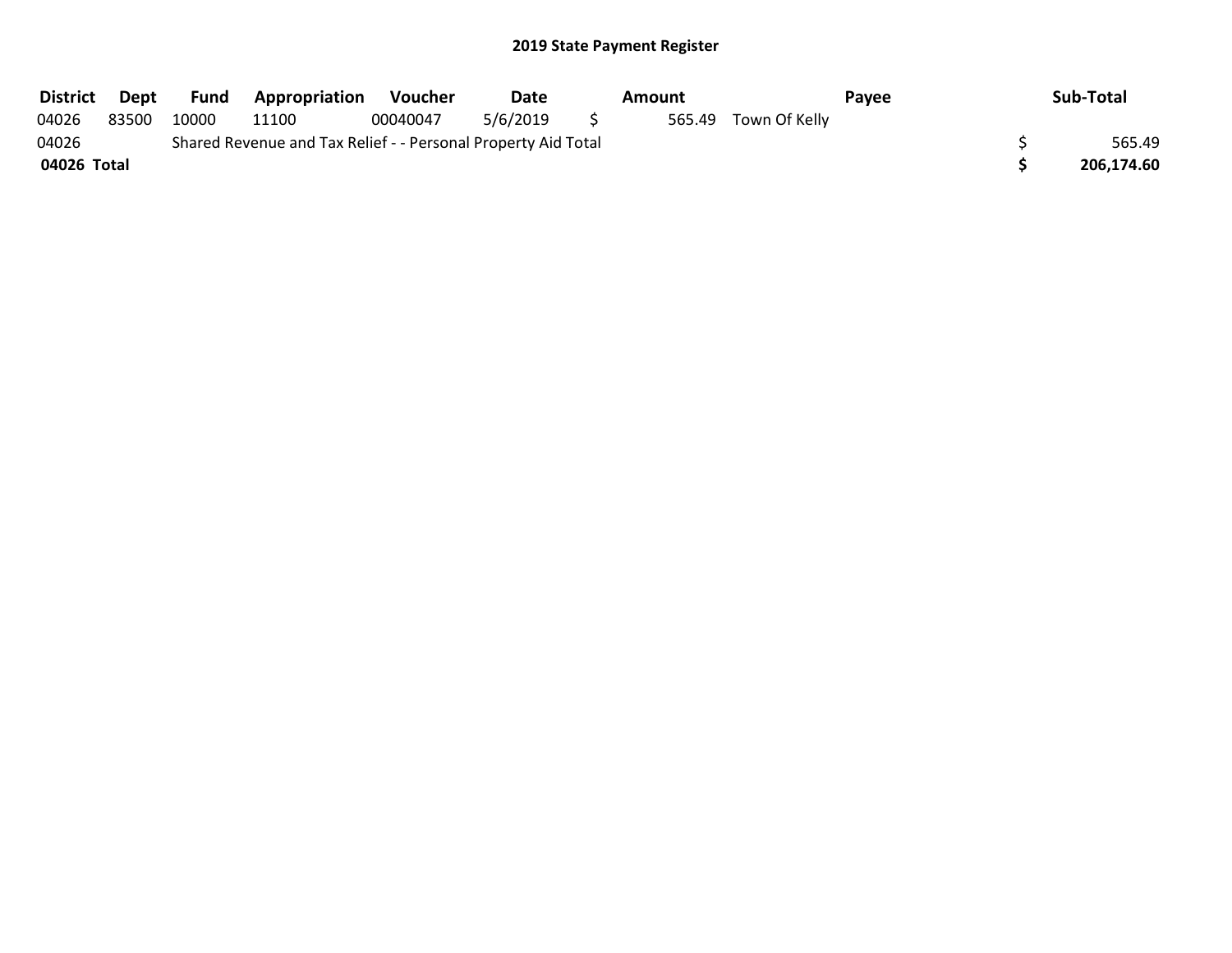| <b>District</b> | <b>Dept</b> | <b>Fund</b> | Appropriation                                                                   | Voucher   | Date       |                     | <b>Amount</b> | Payee                      | Sub-Total        |
|-----------------|-------------|-------------|---------------------------------------------------------------------------------|-----------|------------|---------------------|---------------|----------------------------|------------------|
| 04028           |             |             | Dept of Safety & Prof Services - - Fire Dues Distribution                       |           |            |                     |               |                            |                  |
| 04028           | 16500       | 10000       | 22500                                                                           | 00031425  | 7/18/2019  | \$                  |               | 1,053.78 Town Of Keystone  |                  |
| 04028           |             |             | Dept of Safety & Prof Services - - Fire Dues Distribution Total                 |           |            |                     |               |                            | \$<br>1,053.78   |
| 04028           |             |             | Dept of Natural Resources - - Aids In Lieu Of Taxes - Gener                     |           |            |                     |               |                            |                  |
| 04028           | 37000       | 10000       | 50300                                                                           | 00294879  | 2/1/2019   | \$                  |               | 5,595.90 Town Of Keystone  |                  |
| 04028           |             |             | Dept of Natural Resources - - Aids In Lieu Of Taxes - Gener Total               |           |            |                     |               |                            | \$<br>5,595.90   |
| 04028           |             |             | Dept of Natural Resources - - Resaids - Cnty Forst, Cl & Mfl                    |           |            |                     |               |                            |                  |
| 04028           | 37000       | 21200       | 57100                                                                           | 00332207  | 6/21/2019  | \$                  |               | 351.53 Town Of Keystone    |                  |
| 04028           |             |             | Dept of Natural Resources - - Resaids - Cnty Forst, Cl & Mfl Total              |           |            |                     |               |                            | \$<br>351.53     |
| 04028           |             |             | Dept of Natural Resources - - Resaids - Pymt In Lieu Tax Fed                    |           |            |                     |               |                            |                  |
| 04028           | 37000       | 21200       | 58400                                                                           | 00364699  | 10/15/2019 | - \$                |               | 13,134.97 Town Of Keystone |                  |
| 04028           |             |             | Dept of Natural Resources - - Resaids - Pymt In Lieu Tax Fed Total              |           |            |                     |               |                            | \$<br>13,134.97  |
| 04028           |             |             | Dept of Natural Resources - - Fin Asst For Responsible Units                    |           |            |                     |               |                            |                  |
| 04028           | 37000       | 27400       | 67000                                                                           | 00322974  | 5/22/2019  | \$                  |               | 1,657.45 Town Of Keystone  |                  |
| 04028           |             |             | Dept of Natural Resources - - Fin Asst For Responsible Units Total              |           |            |                     |               |                            | \$<br>1,657.45   |
| 04028           |             |             | WI Dept of Transportation - - Trns Aids To Mnc.-Sf                              |           |            |                     |               |                            |                  |
| 04028           | 39500       | 21100       | 19100                                                                           | 00335929  | 1/7/2019   | \$                  | 25,066.58     | Town Of Keystone           |                  |
| 04028           | 39500       | 21100       | 19100                                                                           | 00363245  | 4/1/2019   | \$                  | 25,066.58     | Town Of Keystone           |                  |
| 04028           | 39500       | 21100       | 19100                                                                           | 00401254  | 7/1/2019   | \$                  | 25,066.58     | Town Of Keystone           |                  |
| 04028           | 39500       | 21100       | 19100                                                                           | 00444072  | 10/7/2019  | \$                  |               | 25,066.59 Town Of Keystone |                  |
| 04028           |             |             | WI Dept of Transportation - - Trns Aids To Mnc.-Sf Total                        |           |            |                     |               |                            | \$<br>100,266.33 |
| 04028           |             |             | Department of Health Services - - Prepaid Medical Transport Reimbursement       |           |            |                     |               |                            |                  |
| 04028           | 43500       | 10000       | 16300                                                                           | AMBULANCE | 11/18/2019 | $\ddot{\mathsf{s}}$ |               | 2,000.00 Town Of Keystone  |                  |
| 04028           |             |             | Department of Health Services - - Prepaid Medical Transport Reimbursement Total |           |            |                     |               |                            | \$<br>2,000.00   |
| 04028           |             |             | Elections Commission - - 2018 Hava Election Security                            |           |            |                     |               |                            |                  |
| 04028           | 51000       | 22000       | 18200                                                                           | 00002083  | 10/16/2019 | \$                  |               | 1,200.00 Town Of Keystone  |                  |
| 04028           |             |             | Elections Commission - - 2018 Hava Election Security Total                      |           |            |                     |               |                            | \$<br>1,200.00   |
| 04028           |             |             | Shared Revenue and Tax Relief - - County And Municipal Aid                      |           |            |                     |               |                            |                  |
| 04028           | 83500       | 10000       | 10500                                                                           | 00048339  | 7/22/2019  | \$                  |               | 6,723.01 Town Of Keystone  |                  |
| 04028           | 83500       | 10000       | 10500                                                                           | 00052628  | 11/18/2019 | \$                  |               | 36,097.05 Town Of Keystone |                  |
| 04028           |             |             | Shared Revenue and Tax Relief - - County And Municipal Aid Total                |           |            |                     |               |                            | \$<br>42,820.06  |
| 04028           |             |             | Shared Revenue and Tax Relief - - Exempt Computer Aid                           |           |            |                     |               |                            |                  |
| 04028           | 83500       | 10000       | 10900                                                                           | 00045523  | 7/22/2019  | \$                  | 1.03          | Town Of Keystone           |                  |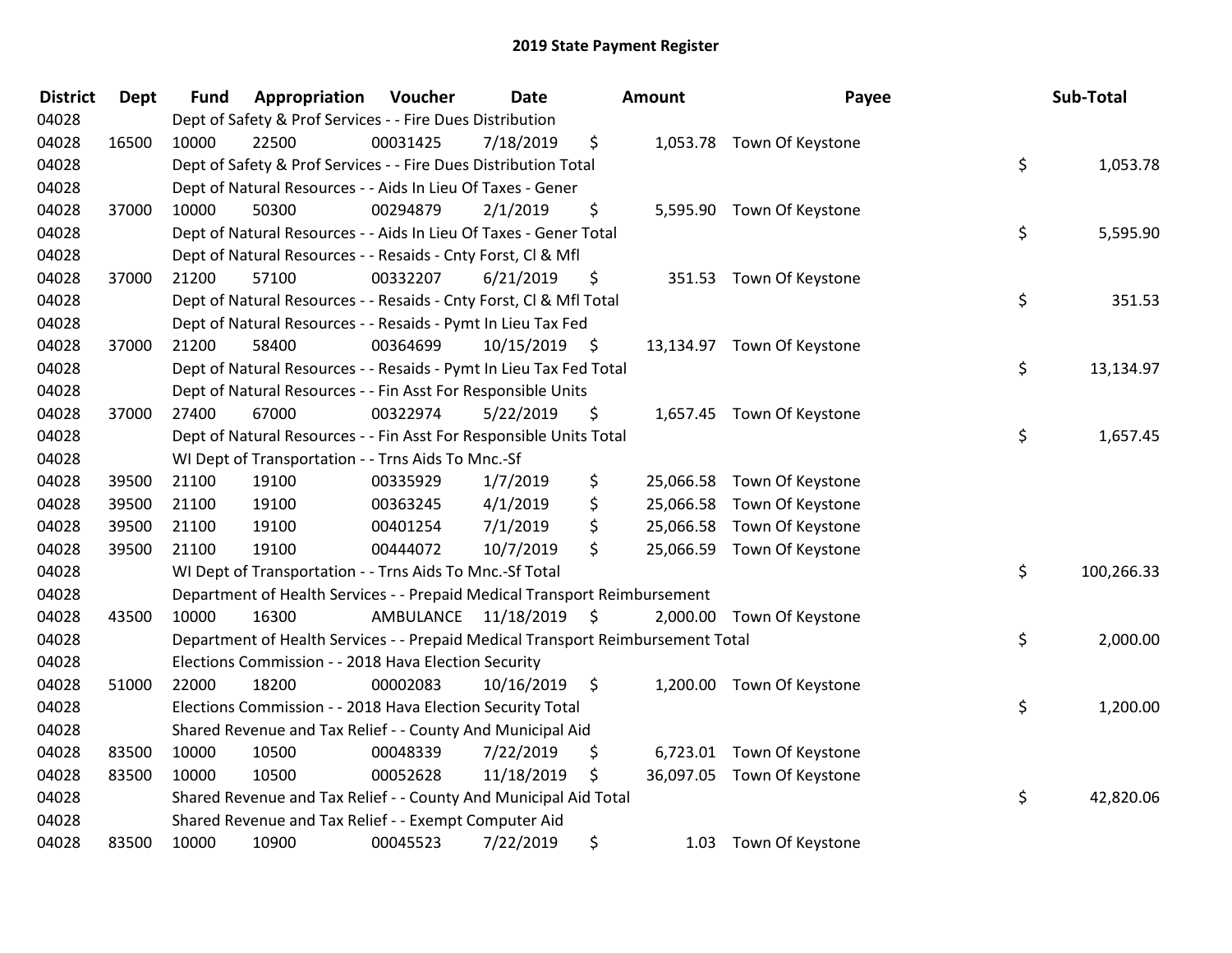| <b>District</b> | Dept  | Fund  | Appropriation                                                   | <b>Voucher</b> | Date      | Amount | Payee            | Sub-Total  |
|-----------------|-------|-------|-----------------------------------------------------------------|----------------|-----------|--------|------------------|------------|
| 04028           |       |       | Shared Revenue and Tax Relief - - Exempt Computer Aid Total     |                |           |        |                  | 1.03       |
| 04028           |       |       | Shared Revenue and Tax Relief - - Personal Property Aid         |                |           |        |                  |            |
| 04028           | 83500 | 10000 | 11100                                                           | 00040048       | 5/6/2019  | 19.27  | Town Of Keystone |            |
| 04028           |       |       | Shared Revenue and Tax Relief - - Personal Property Aid Total   |                |           |        |                  | 19.27      |
| 04028           |       |       | Shared Revenue and Tax Relief - - Lottery & Gaming Credit       |                |           |        |                  |            |
| 04028           | 83500 | 52100 | 36300                                                           | 00038141       | 3/25/2019 | 475.80 | Town Of Keystone |            |
| 04028           |       |       | Shared Revenue and Tax Relief - - Lottery & Gaming Credit Total |                |           |        |                  | 475.80     |
| 04028 Total     |       |       |                                                                 |                |           |        |                  | 168,576.12 |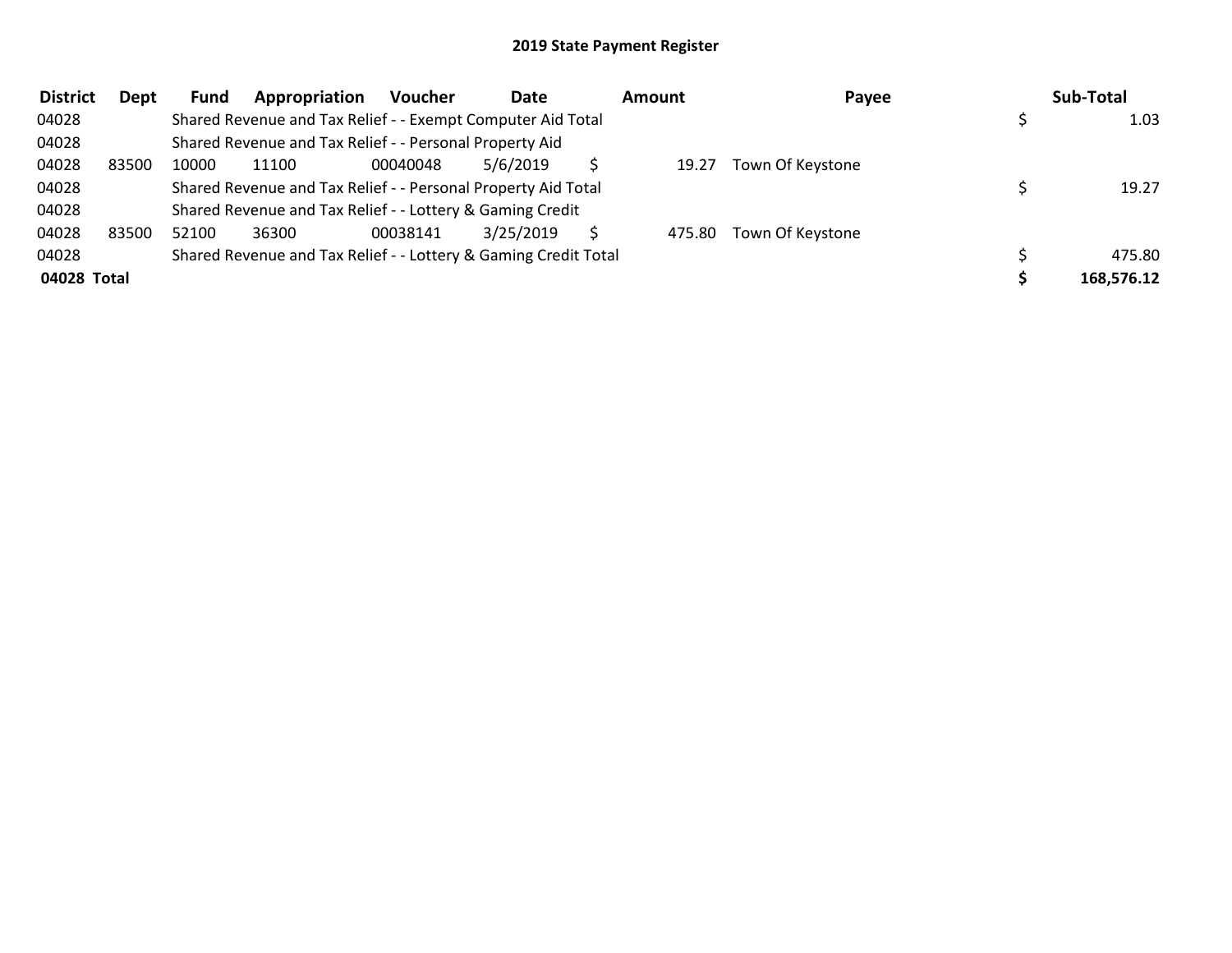| <b>District</b> | <b>Dept</b> | <b>Fund</b> | Appropriation                                                          | Voucher  | Date       | <b>Amount</b>   | Payee                     | Sub-Total        |
|-----------------|-------------|-------------|------------------------------------------------------------------------|----------|------------|-----------------|---------------------------|------------------|
| 04030           |             |             | Dept of Safety & Prof Services - - Fire Dues Distribution              |          |            |                 |                           |                  |
| 04030           | 16500       | 10000       | 22500                                                                  | 00031447 | 7/18/2019  | \$<br>983.19    | Town Of Lincoln           |                  |
| 04030           |             |             | Dept of Safety & Prof Services - - Fire Dues Distribution Total        |          |            |                 |                           | \$<br>983.19     |
| 04030           |             |             | Dept of Natural Resources - - Resaids - Cnty Forst, CI & Mfl           |          |            |                 |                           |                  |
| 04030           | 37000       | 21200       | 57100                                                                  | 00332208 | 6/21/2019  | \$              | 933.61 Town Of Lincoln    |                  |
| 04030           |             |             | Dept of Natural Resources - - Resaids - Cnty Forst, Cl & Mfl Total     |          |            |                 |                           | \$<br>933.61     |
| 04030           |             |             | WI Dept of Transportation - - Trns Aids To Mnc.-Sf                     |          |            |                 |                           |                  |
| 04030           | 39500       | 21100       | 19100                                                                  | 00335930 | 1/7/2019   | \$<br>25,657.86 | Town Of Lincoln           |                  |
| 04030           | 39500       | 21100       | 19100                                                                  | 00363246 | 4/1/2019   | \$<br>25,657.86 | Town Of Lincoln           |                  |
| 04030           | 39500       | 21100       | 19100                                                                  | 00401255 | 7/1/2019   | \$<br>25,657.86 | Town Of Lincoln           |                  |
| 04030           | 39500       | 21100       | 19100                                                                  | 00444073 | 10/7/2019  | \$              | 25,657.86 Town Of Lincoln |                  |
| 04030           |             |             | WI Dept of Transportation - - Trns Aids To Mnc.-Sf Total               |          |            |                 |                           | \$<br>102,631.44 |
| 04030           |             |             | Department of Military Affairs - - Disaster Recovery Aid               |          |            |                 |                           |                  |
| 04030           | 46500       | 10000       | 30500                                                                  | 00061804 | 6/6/2019   | \$<br>1,532.30  | Town Of Lincoln           |                  |
| 04030           |             |             | Department of Military Affairs - - Disaster Recovery Aid Total         |          |            |                 |                           | \$<br>1,532.30   |
| 04030           |             |             | Department of Military Affairs - - Federal Aid, Local Assistance       |          |            |                 |                           |                  |
| 04030           | 46500       | 10000       | 34200                                                                  | 00061804 | 6/6/2019   | \$              | 82,910.24 Town Of Lincoln |                  |
| 04030           |             |             | Department of Military Affairs - - Federal Aid, Local Assistance Total |          |            |                 |                           | \$<br>82,910.24  |
| 04030           |             |             | Shared Revenue and Tax Relief - - County And Municipal Aid             |          |            |                 |                           |                  |
| 04030           | 83500       | 10000       | 10500                                                                  | 00048340 | 7/22/2019  | \$<br>2,913.32  | Town Of Lincoln           |                  |
| 04030           | 83500       | 10000       | 10500                                                                  | 00052629 | 11/18/2019 | \$              | 16,508.80 Town Of Lincoln |                  |
| 04030           |             |             | Shared Revenue and Tax Relief - - County And Municipal Aid Total       |          |            |                 |                           | \$<br>19,422.12  |
| 04030           |             |             | Shared Revenue and Tax Relief - - Exempt Computer Aid                  |          |            |                 |                           |                  |
| 04030           | 83500       | 10000       | 10900                                                                  | 00045524 | 7/22/2019  | \$<br>1.03      | Town Of Lincoln           |                  |
| 04030           |             |             | Shared Revenue and Tax Relief - - Exempt Computer Aid Total            |          |            |                 |                           | \$<br>1.03       |
| 04030           |             |             | Shared Revenue and Tax Relief - - Personal Property Aid                |          |            |                 |                           |                  |
| 04030           | 83500       | 10000       | 11100                                                                  | 00040049 | 5/6/2019   | \$<br>5.63      | Town Of Lincoln           |                  |
| 04030           |             |             | Shared Revenue and Tax Relief - - Personal Property Aid Total          |          |            |                 |                           | \$<br>5.63       |
| 04030 Total     |             |             |                                                                        |          |            |                 |                           | \$<br>208,419.56 |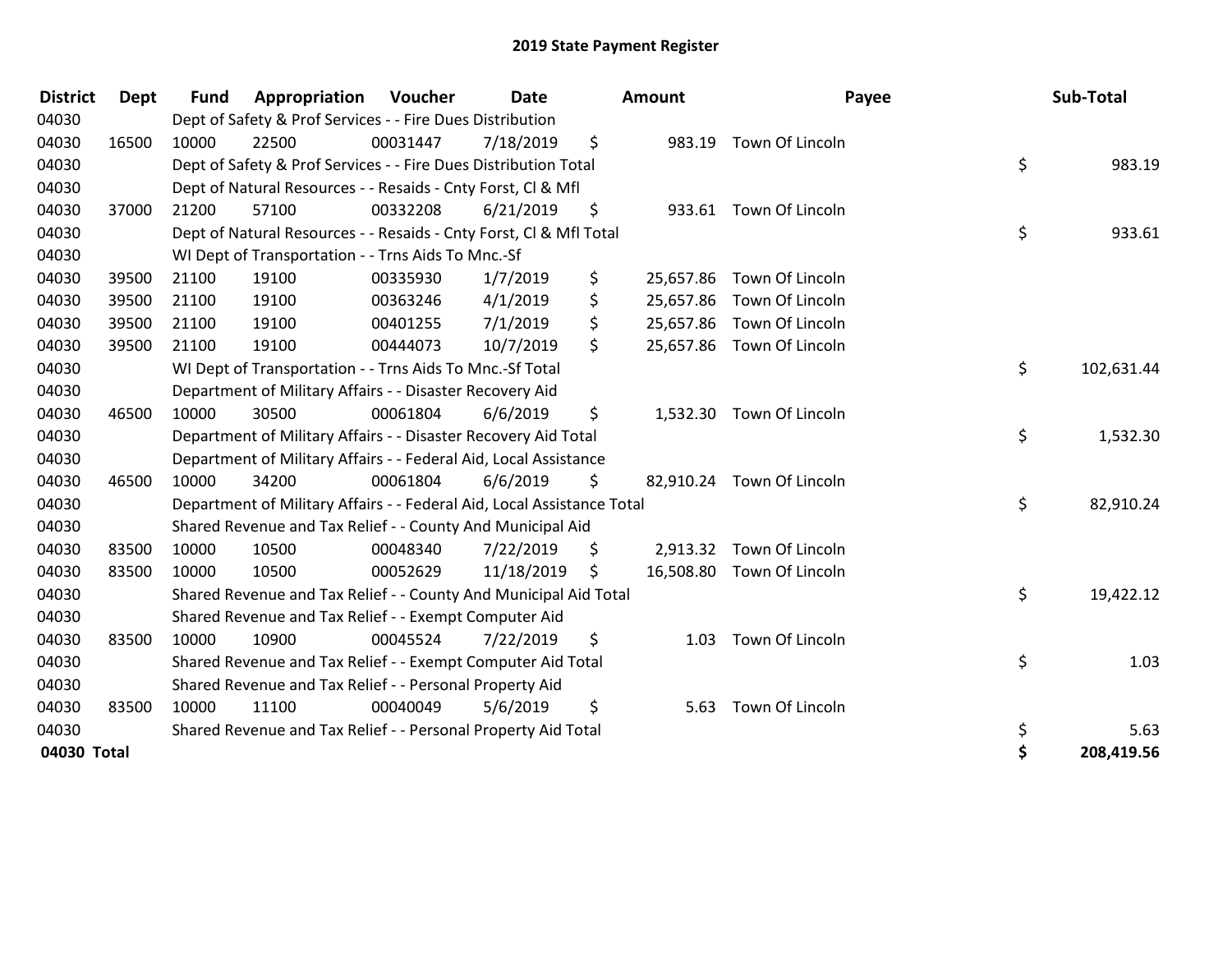| <b>District</b> | <b>Dept</b> | <b>Fund</b> | <b>Appropriation Voucher</b>                                           |          | Date       |      | Amount | Payee                    | Sub-Total        |
|-----------------|-------------|-------------|------------------------------------------------------------------------|----------|------------|------|--------|--------------------------|------------------|
| 04032           |             |             | Dept of Safety & Prof Services - - Fire Dues Distribution              |          |            |      |        |                          |                  |
| 04032           | 16500       | 10000       | 22500                                                                  | 00031524 | 7/18/2019  | \$   |        | 711.79 Town Of Mason     |                  |
| 04032           |             |             | Dept of Safety & Prof Services - - Fire Dues Distribution Total        |          |            |      |        |                          | \$<br>711.79     |
| 04032           |             |             | Dept of Natural Resources - - Aids In Lieu Of Taxes - Gener            |          |            |      |        |                          |                  |
| 04032           | 37000       | 10000       | 50300                                                                  | 00294827 | 2/1/2019   | \$   |        | 1,267.25 Town Of Mason   |                  |
| 04032           | 37000       | 10000       | 50300                                                                  | 00294828 | 2/1/2019   | \$   |        | 2,061.43 Town Of Mason   |                  |
| 04032           | 37000       | 10000       | 50300                                                                  | 00313681 | 4/19/2019  | \$   |        | 1,075.28 Town Of Mason   |                  |
| 04032           |             |             | Dept of Natural Resources - - Aids In Lieu Of Taxes - Gener Total      |          |            |      |        |                          | \$<br>4,403.96   |
| 04032           |             |             | Dept of Natural Resources - - Resaids - Cnty Forst, Cl & Mfl           |          |            |      |        |                          |                  |
| 04032           | 37000       | 21200       | 57100                                                                  | 00332209 | 6/21/2019  | \$   |        | 606.77 Town Of Mason     |                  |
| 04032           |             |             | Dept of Natural Resources - - Resaids - Cnty Forst, Cl & Mfl Total     |          |            |      |        |                          | \$<br>606.77     |
| 04032           |             |             | Dept of Natural Resources - - Fin Asst For Responsible Units           |          |            |      |        |                          |                  |
| 04032           | 37000       | 27400       | 67000                                                                  | 00323629 | 5/28/2019  | \$   |        | 3,437.45 Town Of Mason   |                  |
| 04032           |             |             | Dept of Natural Resources - - Fin Asst For Responsible Units Total     |          |            |      |        |                          | \$<br>3,437.45   |
| 04032           |             |             | WI Dept of Transportation - - Trns Aids To Mnc.-Sf                     |          |            |      |        |                          |                  |
| 04032           | 39500       | 21100       | 19100                                                                  | 00335931 | 1/7/2019   | \$   |        | 26,816.52 Town Of Mason  |                  |
| 04032           | 39500       | 21100       | 19100                                                                  | 00363247 | 4/1/2019   | \$   |        | 26,816.52 Town Of Mason  |                  |
| 04032           | 39500       | 21100       | 19100                                                                  | 00401256 | 7/1/2019   | \$   |        | 26,816.52 Town Of Mason  |                  |
| 04032           | 39500       | 21100       | 19100                                                                  | 00444074 | 10/7/2019  | \$   |        | 26,816.54 Town Of Mason  |                  |
| 04032           |             |             | WI Dept of Transportation - - Trns Aids To Mnc.-Sf Total               |          |            |      |        |                          | \$<br>107,266.10 |
| 04032           |             |             | Department of Military Affairs - - Disaster Recovery Aid               |          |            |      |        |                          |                  |
| 04032           | 46500       | 10000       | 30500                                                                  | 00069132 | 11/7/2019  | \$   |        | 43,411.17 Town Of Mason  |                  |
| 04032           |             |             | Department of Military Affairs - - Disaster Recovery Aid Total         |          |            |      |        |                          | \$<br>43,411.17  |
| 04032           |             |             | Department of Military Affairs - - Federal Aid, Local Assistance       |          |            |      |        |                          |                  |
| 04032           | 46500       | 10000       | 34200                                                                  | 00069132 | 11/7/2019  | \$   |        | 260,467.01 Town Of Mason |                  |
| 04032           |             |             | Department of Military Affairs - - Federal Aid, Local Assistance Total |          |            |      |        |                          | \$<br>260,467.01 |
| 04032           |             |             | Elections Commission - - 2018 Hava Election Security                   |          |            |      |        |                          |                  |
| 04032           | 51000       | 22000       | 18200                                                                  | 00002680 | 11/20/2019 | - \$ |        | 600.00 Town Of Mason     |                  |
| 04032           |             |             | Elections Commission - - 2018 Hava Election Security Total             |          |            |      |        |                          | \$<br>600.00     |
| 04032           |             |             | Shared Revenue and Tax Relief - - Expenditure Restraint Program        |          |            |      |        |                          |                  |
| 04032           | 83500       | 10000       | 10100                                                                  | 00048341 | 7/22/2019  | \$   |        | 4,510.63 Town Of Mason   |                  |
| 04032           |             |             | Shared Revenue and Tax Relief - - Expenditure Restraint Program Total  |          |            |      |        |                          | \$<br>4,510.63   |
| 04032           |             |             | Shared Revenue and Tax Relief - - County And Municipal Aid             |          |            |      |        |                          |                  |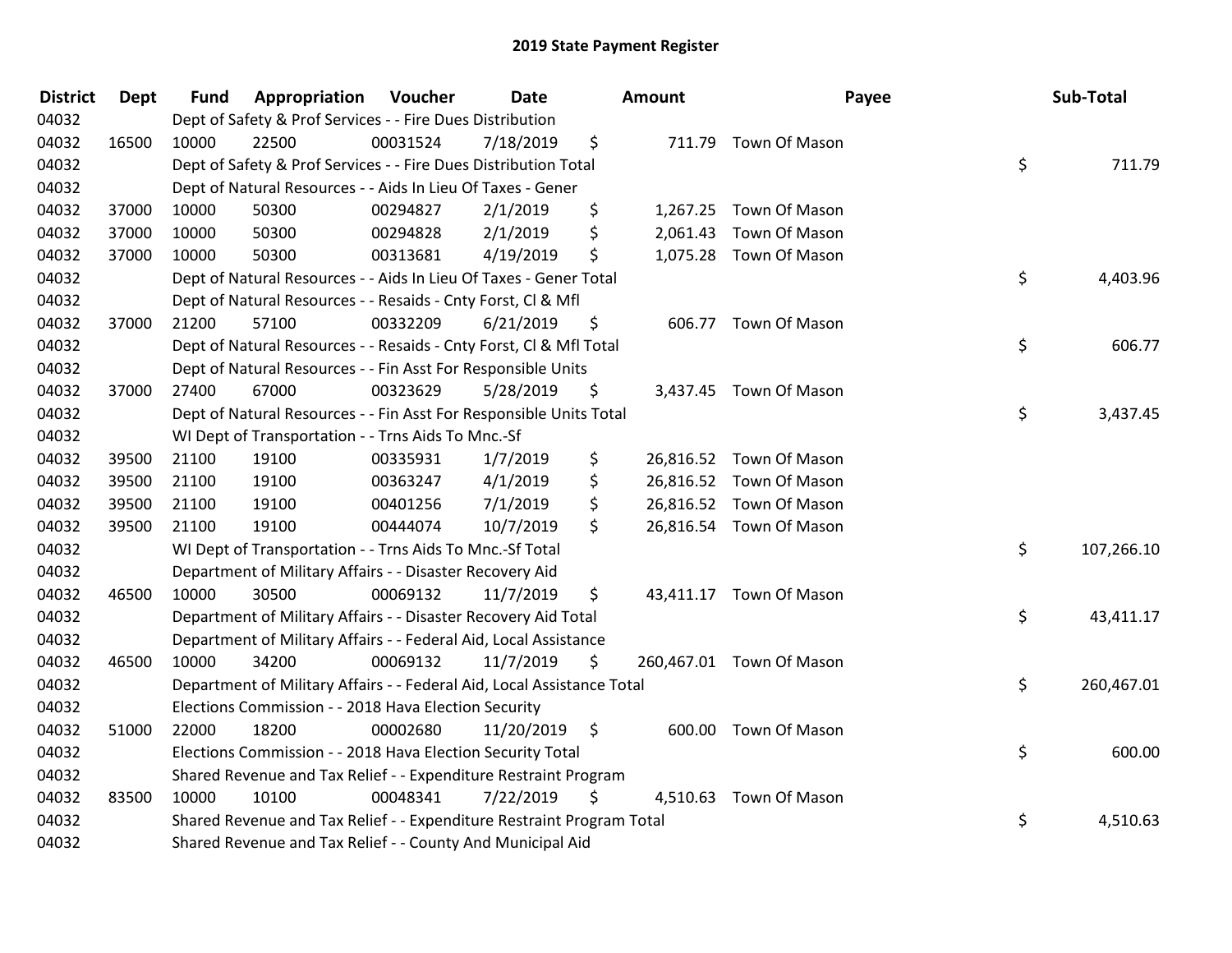| <b>District</b> | Dept  | <b>Fund</b> | Appropriation                                                    | Voucher  | Date       |   | <b>Amount</b> | Payee         | Sub-Total  |
|-----------------|-------|-------------|------------------------------------------------------------------|----------|------------|---|---------------|---------------|------------|
| 04032           | 83500 | 10000       | 10500                                                            | 00048341 | 7/22/2019  |   | 4,349.62      | Town Of Mason |            |
| 04032           | 83500 | 10000       | 10500                                                            | 00052630 | 11/18/2019 |   | 24,647.87     | Town Of Mason |            |
| 04032           |       |             | Shared Revenue and Tax Relief - - County And Municipal Aid Total |          |            |   |               |               | 28,997.49  |
| 04032           |       |             | Shared Revenue and Tax Relief - - Exempt Computer Aid            |          |            |   |               |               |            |
| 04032           | 83500 | 10000       | 10900                                                            | 00045525 | 7/22/2019  |   | 7.27          | Town Of Mason |            |
| 04032           |       |             | Shared Revenue and Tax Relief - - Exempt Computer Aid Total      |          |            |   |               |               | 7.27       |
| 04032           |       |             | Shared Revenue and Tax Relief - - Personal Property Aid          |          |            |   |               |               |            |
| 04032           | 83500 | 10000       | 11100                                                            | 00040050 | 5/6/2019   | S | 54.94         | Town Of Mason |            |
| 04032           |       |             | Shared Revenue and Tax Relief - - Personal Property Aid Total    |          |            |   |               |               | 54.94      |
| 04032 Total     |       |             |                                                                  |          |            |   |               |               | 454,474.58 |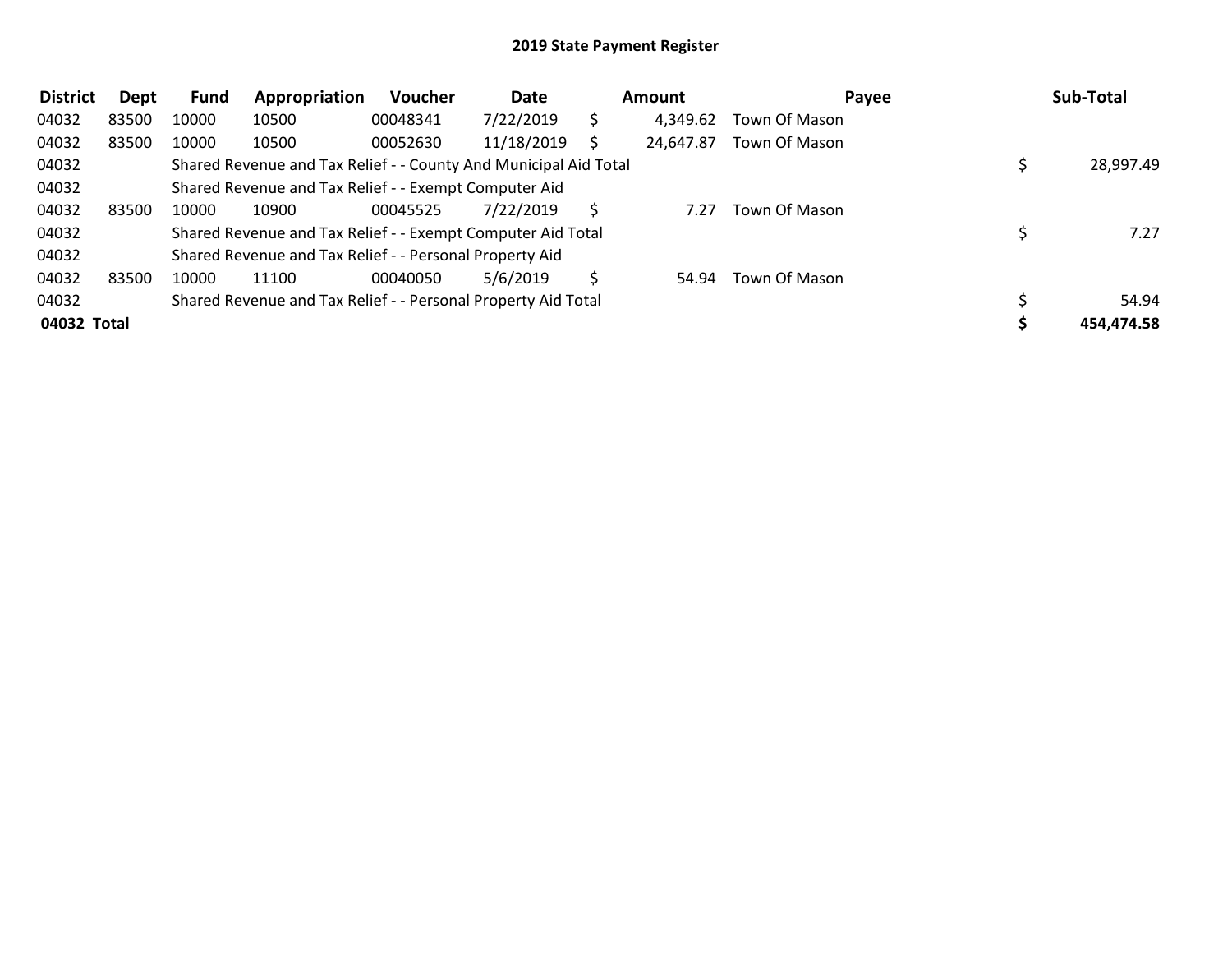| <b>District</b> | <b>Dept</b> | <b>Fund</b> | Appropriation                                                      | Voucher  | <b>Date</b> |      | Amount    | Payee                       | Sub-Total        |
|-----------------|-------------|-------------|--------------------------------------------------------------------|----------|-------------|------|-----------|-----------------------------|------------------|
| 04034           |             |             | Dept of Safety & Prof Services - - Fire Dues Distribution          |          |             |      |           |                             |                  |
| 04034           | 16500       | 10000       | 22500                                                              | 00030457 | 7/16/2019   | \$   |           | 5,639.76 Town Of Namakagon  |                  |
| 04034           |             |             | Dept of Safety & Prof Services - - Fire Dues Distribution Total    |          |             |      |           |                             | \$<br>5,639.76   |
| 04034           |             |             | Dept of Natural Resources - - Aids In Lieu Of Taxes - Gener        |          |             |      |           |                             |                  |
| 04034           | 37000       | 10000       | 50300                                                              | 00313497 | 4/19/2019   | \$   |           | 2.10 Town Of Namakagon      |                  |
| 04034           |             |             | Dept of Natural Resources - - Aids In Lieu Of Taxes - Gener Total  |          |             |      |           |                             | \$<br>2.10       |
| 04034           |             |             | Dept of Natural Resources - - Resaids - Fire Suppress Grant        |          |             |      |           |                             |                  |
| 04034           | 37000       | 21200       | 54500                                                              | 00320617 | 5/15/2019   | \$   |           | 781.35 Town Of Namakagon    |                  |
| 04034           |             |             | Dept of Natural Resources - - Resaids - Fire Suppress Grant Total  |          |             |      |           |                             | \$<br>781.35     |
| 04034           |             |             | Dept of Natural Resources - - Resaids - Cnty Forst, Cl & Mfl       |          |             |      |           |                             |                  |
| 04034           | 37000       | 21200       | 57100                                                              | 00332210 | 6/21/2019   | \$   |           | 543.66 Town Of Namakagon    |                  |
| 04034           |             |             | Dept of Natural Resources - - Resaids - Cnty Forst, CI & Mfl Total |          |             |      |           |                             | \$<br>543.66     |
| 04034           |             |             | Dept of Natural Resources - - Aids In Lieu Of Taxes - Sum S        |          |             |      |           |                             |                  |
| 04034           | 37000       | 21200       | 57900                                                              | 00313498 | 4/19/2019   | \$   | 6.44      | Town Of Namakagon           |                  |
| 04034           |             |             | Dept of Natural Resources - - Aids In Lieu Of Taxes - Sum S Total  |          |             |      |           |                             | \$<br>6.44       |
| 04034           |             |             | Dept of Natural Resources - - Resaids - Pymt In Lieu Tax Fed       |          |             |      |           |                             |                  |
| 04034           | 37000       | 21200       | 58400                                                              | 00364700 | 10/15/2019  | - \$ |           | 54,068.87 Town Of Namakagon |                  |
| 04034           |             |             | Dept of Natural Resources - - Resaids - Pymt In Lieu Tax Fed Total |          |             |      |           |                             | \$<br>54,068.87  |
| 04034           |             |             | Dept of Natural Resources - - Fin Asst For Responsible Units       |          |             |      |           |                             |                  |
| 04034           | 37000       | 27400       | 67000                                                              | 00323239 | 5/22/2019   | \$   |           | 1,898.07 Town Of Namakagon  |                  |
| 04034           |             |             | Dept of Natural Resources - - Fin Asst For Responsible Units Total |          |             |      |           |                             | \$<br>1,898.07   |
| 04034           |             |             | WI Dept of Transportation - - Trns Aids To Mnc.-Sf                 |          |             |      |           |                             |                  |
| 04034           | 39500       | 21100       | 19100                                                              | 00335932 | 1/7/2019    | \$   | 39,561.84 | Town Of Namakagon           |                  |
| 04034           | 39500       | 21100       | 19100                                                              | 00363248 | 4/1/2019    | \$   | 39,561.84 | Town Of Namakagon           |                  |
| 04034           | 39500       | 21100       | 19100                                                              | 00401257 | 7/1/2019    | \$   | 39,561.84 | Town Of Namakagon           |                  |
| 04034           | 39500       | 21100       | 19100                                                              | 00444075 | 10/7/2019   | \$   |           | 39,561.84 Town Of Namakagon |                  |
| 04034           |             |             | WI Dept of Transportation - - Trns Aids To Mnc.-Sf Total           |          |             |      |           |                             | \$<br>158,247.36 |
| 04034           |             |             | WI Dept of Transportation - - Local Rds, Grants Sf                 |          |             |      |           |                             |                  |
| 04034           | 39500       | 21100       | 27000                                                              | 00472824 | 12/20/2019  | \$   |           | 94,252.94 Town Of Namakagon |                  |
| 04034           |             |             | WI Dept of Transportation - - Local Rds, Grants Sf Total           |          |             |      |           |                             | \$<br>94,252.94  |
| 04034           |             |             | WI Dept of Transportation - - Loc Rd Imp Prg St Fd                 |          |             |      |           |                             |                  |
| 04034           | 39500       | 21100       | 27800                                                              | 00341780 | 1/14/2019   | \$   | 25,060.00 | Town Of Namakagon           |                  |
| 04034           |             |             | WI Dept of Transportation - - Loc Rd Imp Prg St Fd Total           |          |             |      |           |                             | \$<br>25,060.00  |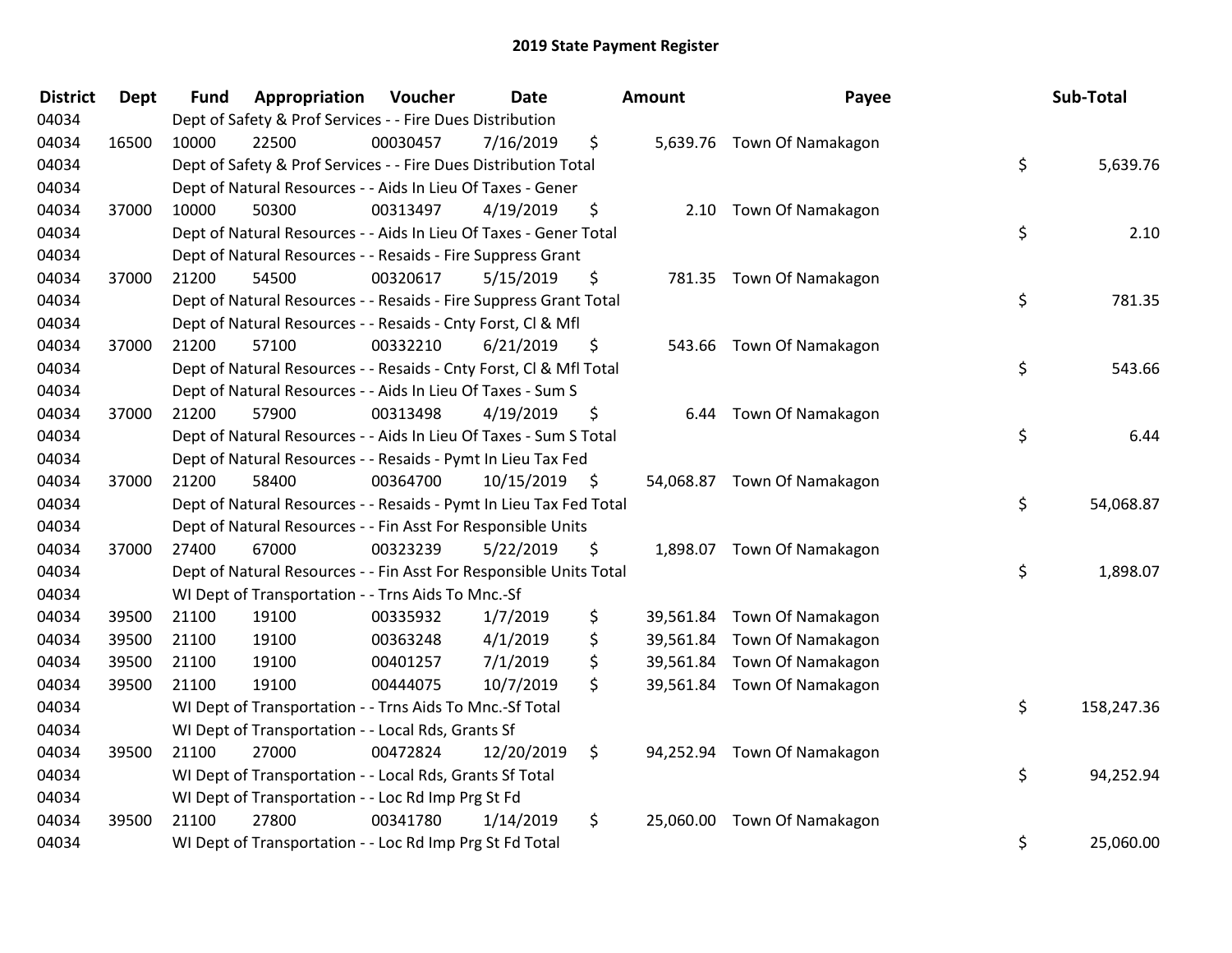| <b>District</b> | <b>Dept</b> | <b>Fund</b> | Appropriation                                                    | <b>Voucher</b> | Date       |     | Amount   | Payee             | Sub-Total      |
|-----------------|-------------|-------------|------------------------------------------------------------------|----------------|------------|-----|----------|-------------------|----------------|
| 04034           |             |             | Elections Commission - - 2018 Hava Election Security             |                |            |     |          |                   |                |
| 04034           | 51000       | 22000       | 18200                                                            | 00002610       | 11/18/2019 | - S | 700.00   | Town Of Namakagon |                |
| 04034           |             |             | Elections Commission - - 2018 Hava Election Security Total       |                |            |     |          |                   | 700.00         |
| 04034           |             |             | Shared Revenue and Tax Relief - - County And Municipal Aid       |                |            |     |          |                   |                |
| 04034           | 83500       | 10000       | 10500                                                            | 00048342       | 7/22/2019  | Ś.  | 1,151.33 | Town Of Namakagon |                |
| 04034           | 83500       | 10000       | 10500                                                            | 00052631       | 11/18/2019 | S   | 6,524.21 | Town Of Namakagon |                |
| 04034           |             |             | Shared Revenue and Tax Relief - - County And Municipal Aid Total |                |            |     |          |                   | \$<br>7,675.54 |
| 04034           |             |             | Shared Revenue and Tax Relief - - Exempt Computer Aid            |                |            |     |          |                   |                |
| 04034           | 83500       | 10000       | 10900                                                            | 00045526       | 7/22/2019  | S.  | 5.19     | Town Of Namakagon |                |
| 04034           |             |             | Shared Revenue and Tax Relief - - Exempt Computer Aid Total      |                |            |     |          |                   | 5.19           |
| 04034           |             |             | Shared Revenue and Tax Relief - - Personal Property Aid          |                |            |     |          |                   |                |
| 04034           | 83500       | 10000       | 11100                                                            | 00040051       | 5/6/2019   | \$  | 283.08   | Town Of Namakagon |                |
| 04034           |             |             | Shared Revenue and Tax Relief - - Personal Property Aid Total    |                |            |     |          |                   | \$<br>283.08   |
| 04034 Total     |             |             |                                                                  |                |            |     |          |                   | 349,164.36     |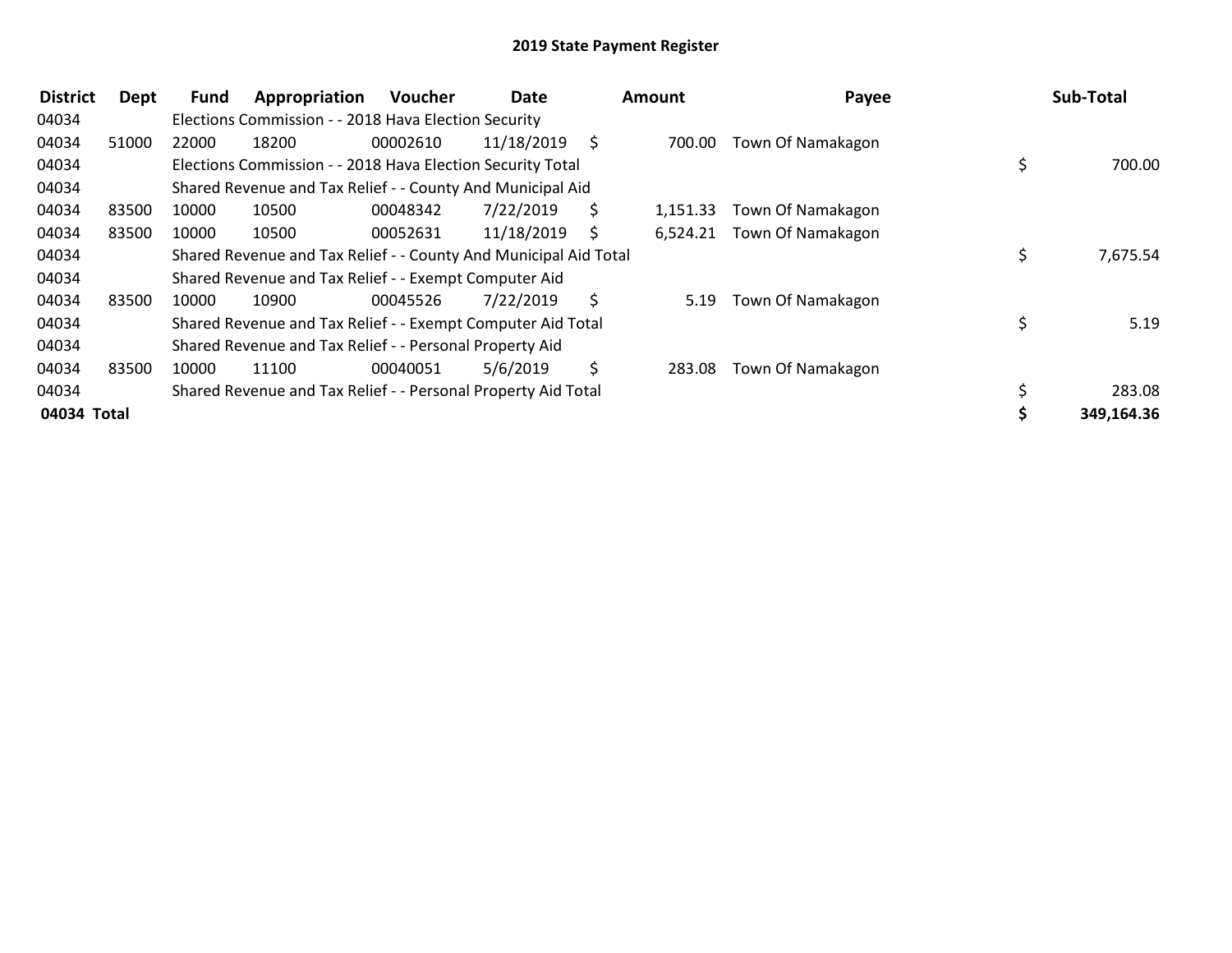| <b>District</b> | Dept  | Fund  | Appropriation                                                      | Voucher  | Date       |     | <b>Amount</b> | Payee           | Sub-Total        |
|-----------------|-------|-------|--------------------------------------------------------------------|----------|------------|-----|---------------|-----------------|------------------|
| 04036           |       |       | Dept of Safety & Prof Services - - Fire Dues Distribution          |          |            |     |               |                 |                  |
| 04036           | 16500 | 10000 | 22500                                                              | 00031540 | 7/18/2019  | \$  | 679.44        | Town Of Orienta |                  |
| 04036           |       |       | Dept of Safety & Prof Services - - Fire Dues Distribution Total    |          |            |     |               |                 | \$<br>679.44     |
| 04036           |       |       | Dept of Natural Resources - - Aids In Lieu Of Taxes - Gener        |          |            |     |               |                 |                  |
| 04036           | 37000 | 10000 | 50300                                                              | 00294814 | 2/1/2019   | \$. | 10,086.93     | Town Of Orienta |                  |
| 04036           |       |       | Dept of Natural Resources - - Aids In Lieu Of Taxes - Gener Total  |          |            |     |               |                 | \$<br>10,086.93  |
| 04036           |       |       | Dept of Natural Resources - - Resaids - Cnty Forst, CI & Mfl       |          |            |     |               |                 |                  |
| 04036           | 37000 | 21200 | 57100                                                              | 00332211 | 6/21/2019  | \$. | 2,624.98      | Town Of Orienta |                  |
| 04036           |       |       | Dept of Natural Resources - - Resaids - Cnty Forst, Cl & Mfl Total |          |            |     |               |                 | \$<br>2,624.98   |
| 04036           |       |       | WI Dept of Transportation - - Trns Aids To Mnc.-Sf                 |          |            |     |               |                 |                  |
| 04036           | 39500 | 21100 | 19100                                                              | 00335933 | 1/7/2019   | \$. | 29,045.13     | Town Of Orienta |                  |
| 04036           | 39500 | 21100 | 19100                                                              | 00363249 | 4/1/2019   | \$  | 29,045.13     | Town Of Orienta |                  |
| 04036           | 39500 | 21100 | 19100                                                              | 00401258 | 7/1/2019   | \$  | 29,045.13     | Town Of Orienta |                  |
| 04036           | 39500 | 21100 | 19100                                                              | 00444076 | 10/7/2019  | \$  | 29,045.16     | Town Of Orienta |                  |
| 04036           |       |       | WI Dept of Transportation - - Trns Aids To Mnc.-Sf Total           |          |            |     |               |                 | \$<br>116,180.55 |
| 04036           |       |       | Shared Revenue and Tax Relief - - County And Municipal Aid         |          |            |     |               |                 |                  |
| 04036           | 83500 | 10000 | 10500                                                              | 00048343 | 7/22/2019  | \$  | 607.28        | Town Of Orienta |                  |
| 04036           | 83500 | 10000 | 10500                                                              | 00052632 | 11/18/2019 | \$  | 3,441.25      | Town Of Orienta |                  |
| 04036           |       |       | Shared Revenue and Tax Relief - - County And Municipal Aid Total   |          |            |     |               |                 | 4,048.53         |
| 04036 Total     |       |       |                                                                    |          |            |     |               |                 | 133,620.43       |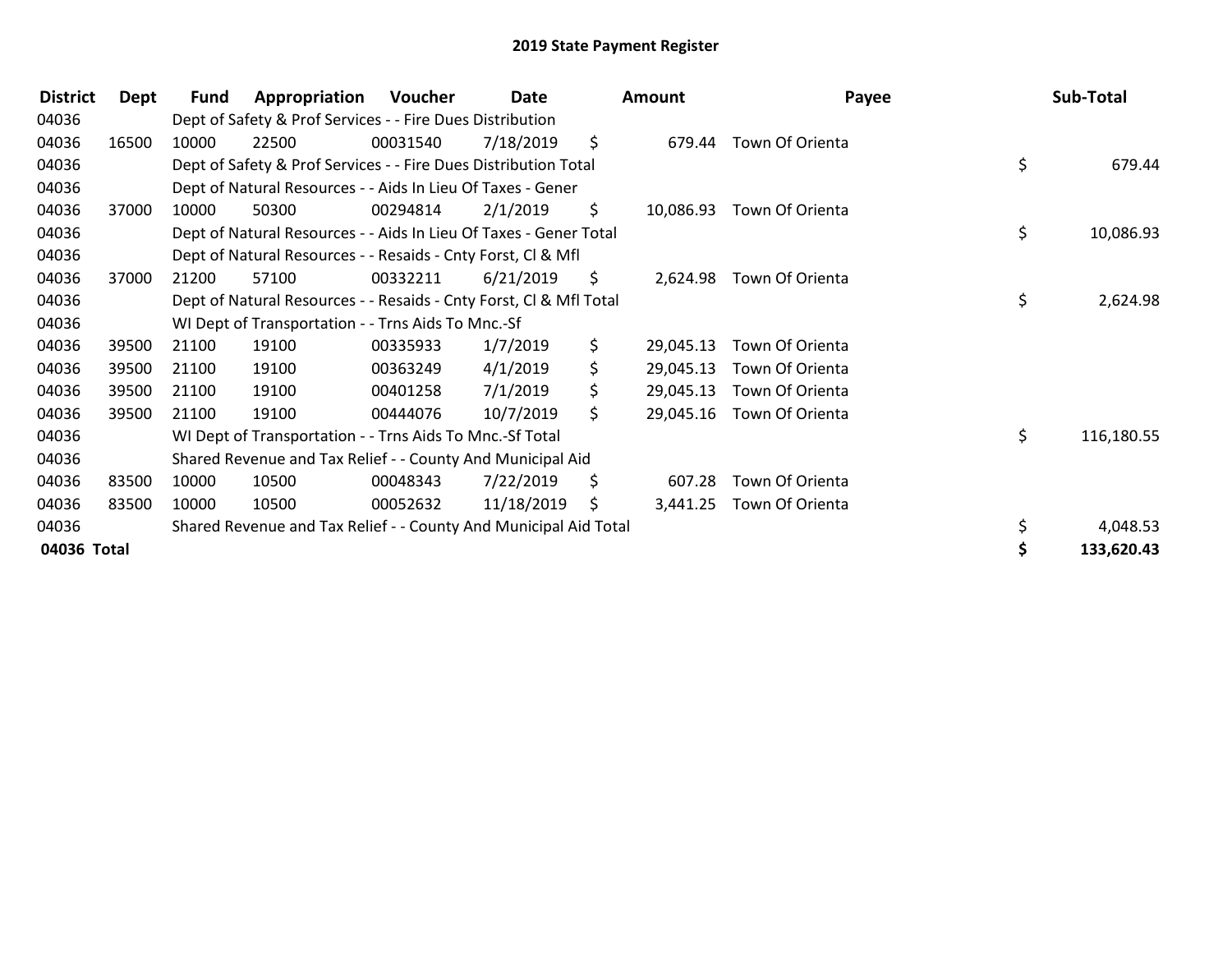| <b>District</b> | <b>Dept</b> | <b>Fund</b> | <b>Appropriation Voucher</b>                                           |          | Date       |      | <b>Amount</b> |                        | Payee | Sub-Total  |
|-----------------|-------------|-------------|------------------------------------------------------------------------|----------|------------|------|---------------|------------------------|-------|------------|
| 04038           |             |             | Dept of Safety & Prof Services - - Fire Dues Distribution              |          |            |      |               |                        |       |            |
| 04038           | 16500       | 10000       | 22500                                                                  | 00031305 | 7/18/2019  | \$   |               | 1,428.42 Town Of Oulu  |       |            |
| 04038           |             |             | Dept of Safety & Prof Services - - Fire Dues Distribution Total        |          |            |      |               |                        | \$    | 1,428.42   |
| 04038           |             |             | Dept of Natural Resources - - Resaids - Cnty Forst, Cl & Mfl           |          |            |      |               |                        |       |            |
| 04038           | 37000       | 21200       | 57100                                                                  | 00332212 | 6/21/2019  | \$   |               | 193.34 Town Of Oulu    |       |            |
| 04038           |             |             | Dept of Natural Resources - - Resaids - Cnty Forst, CI & Mfl Total     |          |            |      |               |                        | \$    | 193.34     |
| 04038           |             |             | Dept of Natural Resources - - Fin Asst For Responsible Units           |          |            |      |               |                        |       |            |
| 04038           | 37000       | 27400       | 67000                                                                  | 00323549 | 5/22/2019  | \$   |               | 2,999.42 Town Of Oulu  |       |            |
| 04038           |             |             | Dept of Natural Resources - - Fin Asst For Responsible Units Total     |          |            |      |               |                        | \$    | 2,999.42   |
| 04038           |             |             | WI Dept of Transportation - - Trns Aids To Mnc.-Sf                     |          |            |      |               |                        |       |            |
| 04038           | 39500       | 21100       | 19100                                                                  | 00335934 | 1/7/2019   | \$   |               | 34,479.24 Town Of Oulu |       |            |
| 04038           | 39500       | 21100       | 19100                                                                  | 00363250 | 4/1/2019   | \$   | 34,479.24     | Town Of Oulu           |       |            |
| 04038           | 39500       | 21100       | 19100                                                                  | 00401259 | 7/1/2019   | \$   | 34,479.24     | Town Of Oulu           |       |            |
| 04038           | 39500       | 21100       | 19100                                                                  | 00444077 | 10/7/2019  | \$   |               | 34,479.25 Town Of Oulu |       |            |
| 04038           |             |             | WI Dept of Transportation - - Trns Aids To Mnc.-Sf Total               |          |            |      |               |                        | \$    | 137,916.97 |
| 04038           |             |             | Department of Military Affairs - - Disaster Recovery Aid               |          |            |      |               |                        |       |            |
| 04038           | 46500       | 10000       | 30500                                                                  | 00069085 | 11/5/2019  | \$   |               | 2,928.30 Town Of Oulu  |       |            |
| 04038           |             |             | Department of Military Affairs - - Disaster Recovery Aid Total         |          |            |      |               |                        | \$    | 2,928.30   |
| 04038           |             |             | Department of Military Affairs - - Federal Aid, Local Assistance       |          |            |      |               |                        |       |            |
| 04038           | 46500       | 10000       | 34200                                                                  | 00069085 | 11/5/2019  | \$   |               | 22,519.23 Town Of Oulu |       |            |
| 04038           |             |             | Department of Military Affairs - - Federal Aid, Local Assistance Total |          |            |      |               |                        | \$    | 22,519.23  |
| 04038           |             |             | Elections Commission - - 2018 Hava Election Security                   |          |            |      |               |                        |       |            |
| 04038           | 51000       | 22000       | 18200                                                                  | 00002705 | 11/19/2019 | - \$ |               | 1,200.00 Town Of Oulu  |       |            |
| 04038           |             |             | Elections Commission - - 2018 Hava Election Security Total             |          |            |      |               |                        | \$    | 1,200.00   |
| 04038           |             |             | Shared Revenue and Tax Relief - - County And Municipal Aid             |          |            |      |               |                        |       |            |
| 04038           | 83500       | 10000       | 10500                                                                  | 00048344 | 7/22/2019  | \$   |               | 9,504.47 Town Of Oulu  |       |            |
| 04038           | 83500       | 10000       | 10500                                                                  | 00052633 | 11/18/2019 | \$   |               | 53,858.68 Town Of Oulu |       |            |
| 04038           |             |             | Shared Revenue and Tax Relief - - County And Municipal Aid Total       |          |            |      |               |                        | \$    | 63,363.15  |
| 04038           |             |             | Shared Revenue and Tax Relief - - Utility Aid                          |          |            |      |               |                        |       |            |
| 04038           | 83500       | 10000       | 11000                                                                  | 00048344 | 7/22/2019  | \$   | 141.73        | Town Of Oulu           |       |            |
| 04038           | 83500       | 10000       | 11000                                                                  | 00052633 | 11/18/2019 | \$   | 794.29        | Town Of Oulu           |       |            |
| 04038           |             |             | Shared Revenue and Tax Relief - - Utility Aid Total                    |          |            |      |               |                        | \$    | 936.02     |
| 04038 Total     |             |             |                                                                        |          |            |      |               |                        | \$    | 233,484.85 |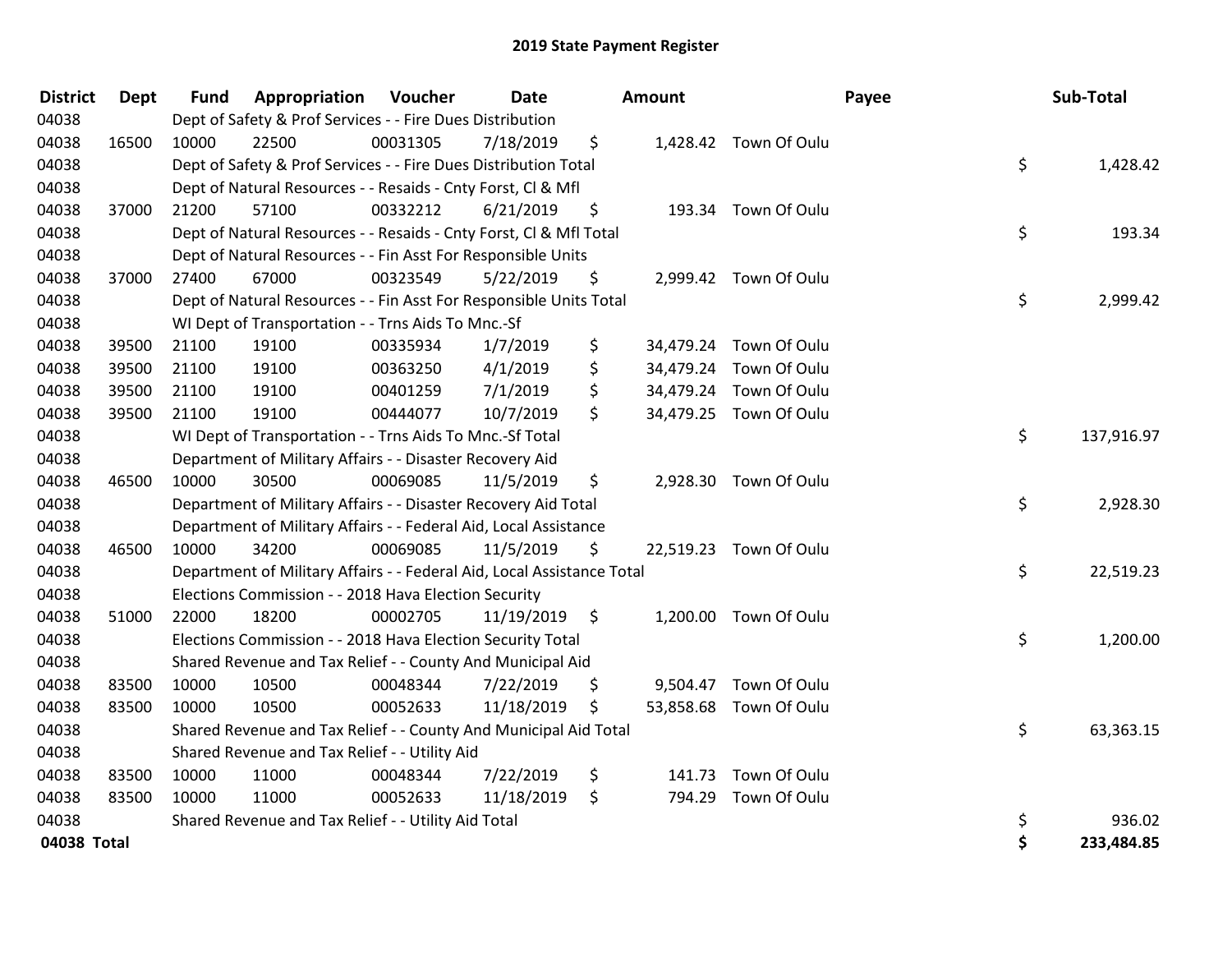| <b>District</b> | <b>Dept</b> | <b>Fund</b> | Appropriation                                                          | Voucher  | Date       | Amount |                          | Payee | Sub-Total |
|-----------------|-------------|-------------|------------------------------------------------------------------------|----------|------------|--------|--------------------------|-------|-----------|
| 04040           |             |             | Dept of Safety & Prof Services - - Fire Dues Distribution              |          |            |        |                          |       |           |
| 04040           | 16500       | 10000       | 22500                                                                  | 00031531 | 7/18/2019  | \$     | 690.42 Town Of Pilsen    |       |           |
| 04040           |             |             | Dept of Safety & Prof Services - - Fire Dues Distribution Total        |          |            |        |                          | \$    | 690.42    |
| 04040           |             |             | Dept of Natural Resources - - Aids In Lieu Of Taxes - Gener            |          |            |        |                          |       |           |
| 04040           | 37000       | 10000       | 50300                                                                  | 00294919 | 2/1/2019   | \$     | 2,816.91 Town Of Pilsen  |       |           |
| 04040           |             |             | Dept of Natural Resources - - Aids In Lieu Of Taxes - Gener Total      |          |            |        |                          | \$    | 2,816.91  |
| 04040           |             |             | Dept of Natural Resources - - Resaids - Cnty Forst, Cl & Mfl           |          |            |        |                          |       |           |
| 04040           | 37000       | 21200       | 57100                                                                  | 00332213 | 6/21/2019  | \$     | 78.13 Town Of Pilsen     |       |           |
| 04040           |             |             | Dept of Natural Resources - - Resaids - Cnty Forst, Cl & Mfl Total     |          |            |        |                          | \$    | 78.13     |
| 04040           |             |             | Dept of Natural Resources - - Resaids - Pymt In Lieu Tax Fed           |          |            |        |                          |       |           |
| 04040           | 37000       | 21200       | 58400                                                                  | 00364701 | 10/15/2019 | \$     | 13,324.31 Town Of Pilsen |       |           |
| 04040           |             |             | Dept of Natural Resources - - Resaids - Pymt In Lieu Tax Fed Total     |          |            |        |                          | \$    | 13,324.31 |
| 04040           |             |             | WI Dept of Transportation - - Trns Aids To Mnc.-Sf                     |          |            |        |                          |       |           |
| 04040           | 39500       | 21100       | 19100                                                                  | 00335935 | 1/7/2019   | \$     | 20,073.57 Town Of Pilsen |       |           |
| 04040           | 39500       | 21100       | 19100                                                                  | 00363251 | 4/1/2019   | \$     | 20,073.57 Town Of Pilsen |       |           |
| 04040           | 39500       | 21100       | 19100                                                                  | 00401260 | 7/1/2019   | \$     | 20,073.57 Town Of Pilsen |       |           |
| 04040           | 39500       | 21100       | 19100                                                                  | 00444078 | 10/7/2019  | \$     | 20,073.58 Town Of Pilsen |       |           |
| 04040           |             |             | WI Dept of Transportation - - Trns Aids To Mnc.-Sf Total               |          |            |        |                          | \$    | 80,294.29 |
| 04040           |             |             | Department of Military Affairs - - Disaster Recovery Aid               |          |            |        |                          |       |           |
| 04040           | 46500       | 10000       | 30500                                                                  | 00065294 | 8/19/2019  | \$     | 3,633.80 Town Of Pilsen  |       |           |
| 04040           |             |             | Department of Military Affairs - - Disaster Recovery Aid Total         |          |            |        |                          | \$    | 3,633.80  |
| 04040           |             |             | Department of Military Affairs - - Federal Aid, Local Assistance       |          |            |        |                          |       |           |
| 04040           | 46500       | 10000       | 34200                                                                  | 00065294 | 8/19/2019  | \$     | 21,802.80 Town Of Pilsen |       |           |
| 04040           |             |             | Department of Military Affairs - - Federal Aid, Local Assistance Total |          |            |        |                          | \$    | 21,802.80 |
| 04040           |             |             | Elections Commission - - 2018 Hava Election Security                   |          |            |        |                          |       |           |
| 04040           | 51000       | 22000       | 18200                                                                  | 00002690 | 11/20/2019 | \$     | 1,200.00 Town Of Pilsen  |       |           |
| 04040           |             |             | Elections Commission - - 2018 Hava Election Security Total             |          |            |        |                          | \$    | 1,200.00  |
| 04040           |             |             | Shared Revenue and Tax Relief - - County And Municipal Aid             |          |            |        |                          |       |           |
| 04040           | 83500       | 10000       | 10500                                                                  | 00048345 | 7/22/2019  | \$     | 4,074.42 Town Of Pilsen  |       |           |
| 04040           | 83500       | 10000       | 10500                                                                  | 00052634 | 11/18/2019 | \$     | 23,088.38 Town Of Pilsen |       |           |
| 04040           |             |             | Shared Revenue and Tax Relief - - County And Municipal Aid Total       |          |            |        |                          | \$    | 27,162.80 |
| 04040           |             |             | Shared Revenue and Tax Relief - - Utility Aid                          |          |            |        |                          |       |           |
| 04040           | 83500       | 10000       | 11000                                                                  | 00048345 | 7/22/2019  | \$     | 4.84 Town Of Pilsen      |       |           |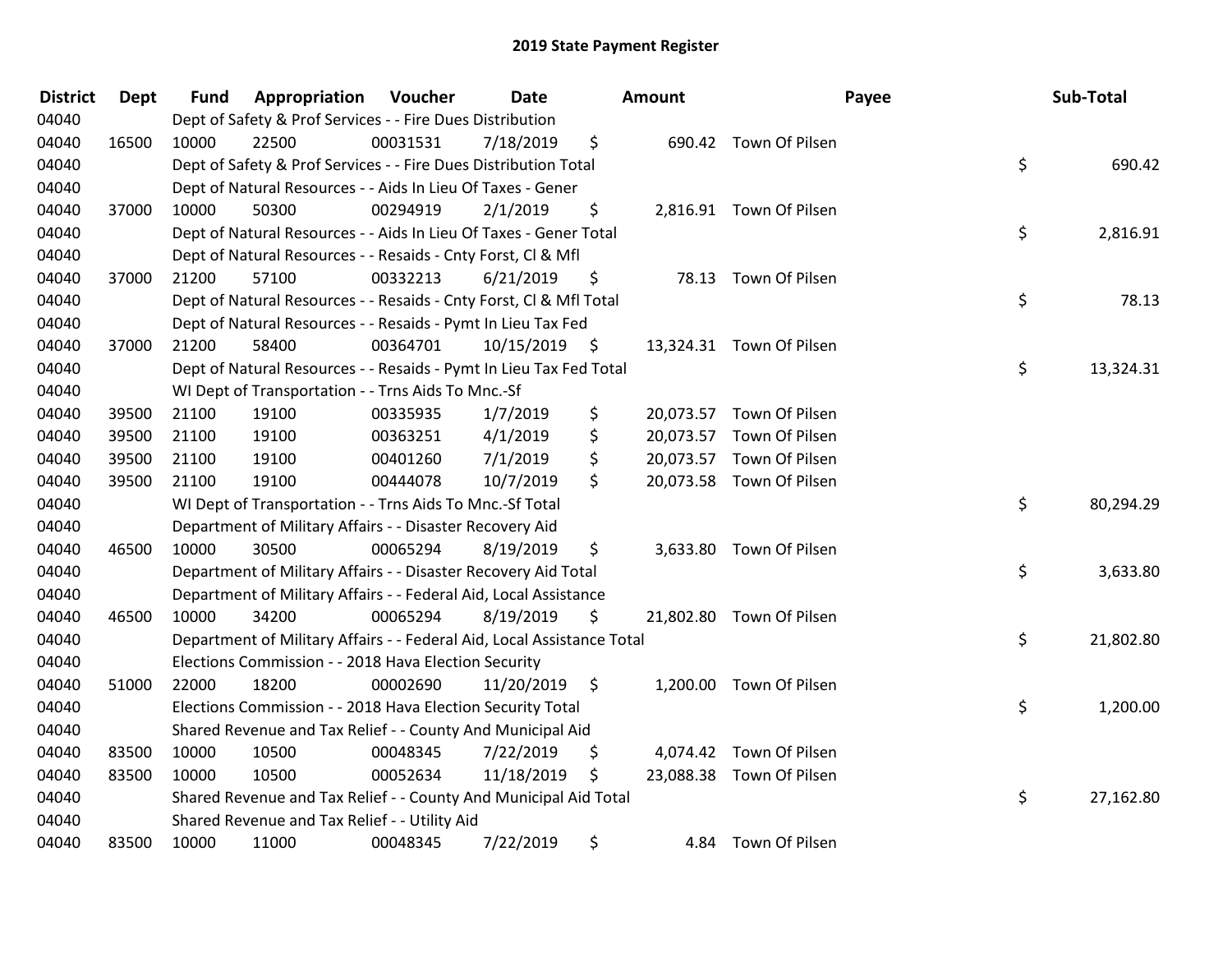| <b>District</b> | Dept  | <b>Fund</b> | Appropriation                                                 | <b>Voucher</b> | Date       | Amount            |                | Payee | Sub-Total  |
|-----------------|-------|-------------|---------------------------------------------------------------|----------------|------------|-------------------|----------------|-------|------------|
| 04040           | 83500 | 10000       | 11000                                                         | 00052634       | 11/18/2019 | 8.73              | Town Of Pilsen |       |            |
| 04040           |       |             | Shared Revenue and Tax Relief - - Utility Aid Total           |                |            |                   |                |       | 13.57      |
| 04040           |       |             | Shared Revenue and Tax Relief - - Personal Property Aid       |                |            |                   |                |       |            |
| 04040           | 83500 | 10000       | 11100                                                         | 00040052       | 5/6/2019   | 3.00 <sub>1</sub> | Town Of Pilsen |       |            |
| 04040           |       |             | Shared Revenue and Tax Relief - - Personal Property Aid Total |                |            |                   |                |       | 3.00       |
| 04040 Total     |       |             |                                                               |                |            |                   |                |       | 151,020.03 |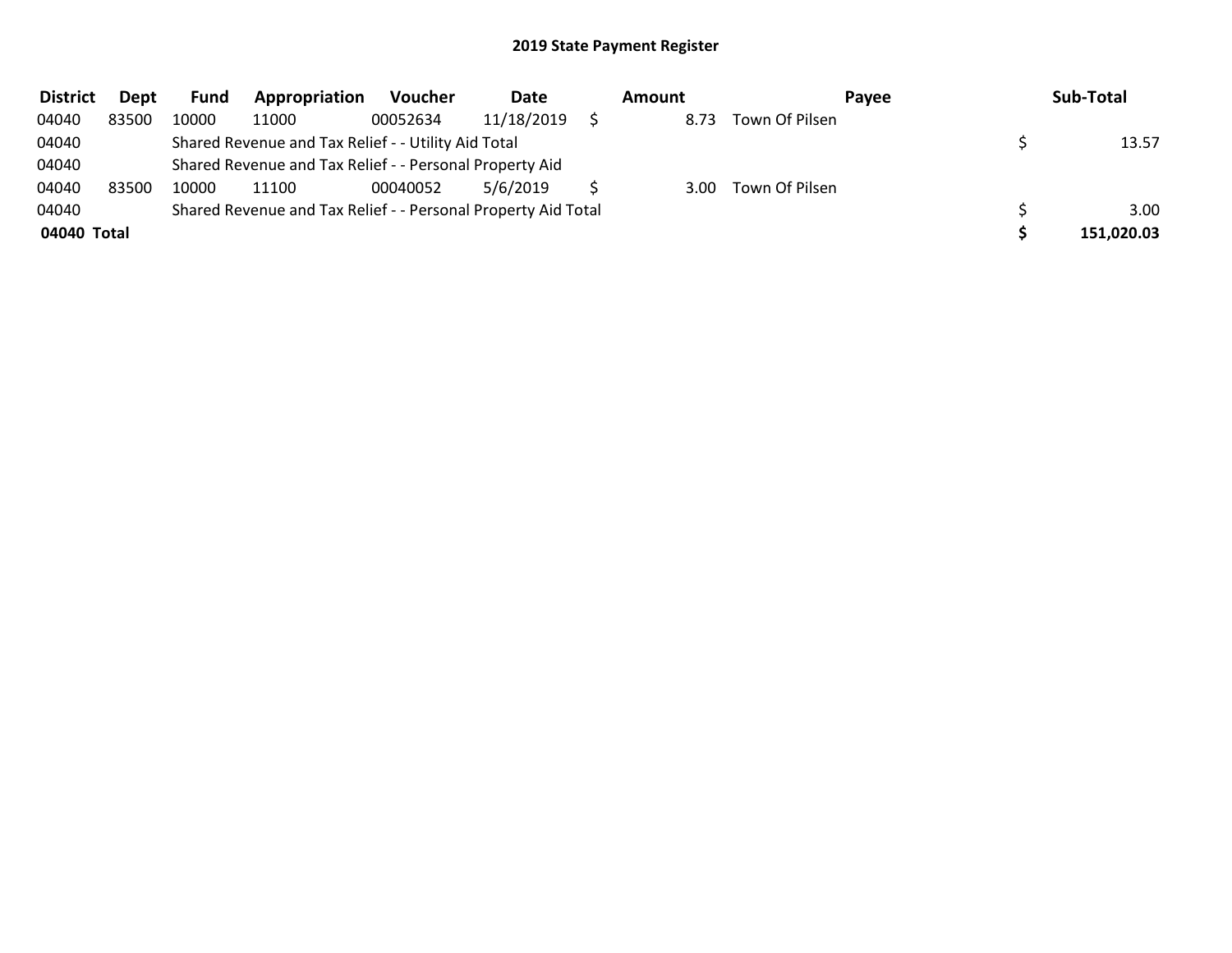| <b>District</b> | Dept  | <b>Fund</b> | Appropriation                                                      | Voucher  | <b>Date</b> |     | Amount     | Payee                      | Sub-Total        |
|-----------------|-------|-------------|--------------------------------------------------------------------|----------|-------------|-----|------------|----------------------------|------------------|
| 04042           |       |             | Dept of Safety & Prof Services - - Fire Dues Distribution          |          |             |     |            |                            |                  |
| 04042           | 16500 | 10000       | 22500                                                              | 00031231 | 7/18/2019   | \$  |            | 1,632.36 Town Of Port Wing |                  |
| 04042           |       |             | Dept of Safety & Prof Services - - Fire Dues Distribution Total    |          |             |     |            |                            | \$<br>1,632.36   |
| 04042           |       |             | Dept of Natural Resources - - GPO-Federal Funds                    |          |             |     |            |                            |                  |
| 04042           | 37000 | 10000       | 44100                                                              | 00297025 | 2/13/2019   | \$  | 4,796.71   | Town Of Port Wing          |                  |
| 04042           | 37000 | 10000       | 44100                                                              | 00306961 | 3/26/2019   | \$  | 117,101.71 | Town Of Port Wing          |                  |
| 04042           | 37000 | 10000       | 44100                                                              | 00329239 | 6/11/2019   | \$  | 3,016.64   | Town Of Port Wing          |                  |
| 04042           | 37000 | 10000       | 44100                                                              | 00336148 | 7/19/2019   | \$  | 11,080.06  | Town Of Port Wing          |                  |
| 04042           | 37000 | 10000       | 44100                                                              | 00336152 | 7/19/2019   | \$  | 57,577.60  | Town Of Port Wing          |                  |
| 04042           | 37000 | 10000       | 44100                                                              | 00350638 | 8/16/2019   | \$  | 40,300.00  | Town Of Port Wing          |                  |
| 04042           | 37000 | 10000       | 44100                                                              | 00359650 | 9/20/2019   | \$  | 11,925.50  | Town Of Port Wing          |                  |
| 04042           | 37000 | 10000       | 44100                                                              | 00359651 | 9/20/2019   | \$  | 12,507.98  | Town Of Port Wing          |                  |
| 04042           | 37000 | 10000       | 44100                                                              | 00362356 | 10/3/2019   | \$  | 77,457.50  | Town Of Port Wing          |                  |
| 04042           | 37000 | 10000       | 44100                                                              | 00364316 | 10/10/2019  | \$  | 119,890.50 | Town Of Port Wing          |                  |
| 04042           | 37000 | 10000       | 44100                                                              | 00375480 | 12/5/2019   | \$  |            | 8,473.11 Town Of Port Wing |                  |
| 04042           |       |             | Dept of Natural Resources - - GPO-Federal Funds Total              |          |             |     |            |                            | \$<br>464,127.31 |
| 04042           |       |             | Dept of Natural Resources - - Aids In Lieu Of Taxes - Gener        |          |             |     |            |                            |                  |
| 04042           | 37000 | 10000       | 50300                                                              | 00294925 | 2/1/2019    | \$  | 3,798.26   | Town Of Port Wing          |                  |
| 04042           | 37000 | 10000       | 50300                                                              | 00294926 | 2/1/2019    | \$  |            | 7,346.57 Town Of Port Wing |                  |
| 04042           | 37000 | 10000       | 50300                                                              | 00314869 | 4/19/2019   | \$  | 570.38     | Town Of Port Wing          |                  |
| 04042           | 37000 | 10000       | 50300                                                              | 00314870 | 4/19/2019   | \$  |            | 428.13 Town Of Port Wing   |                  |
| 04042           |       |             | Dept of Natural Resources - - Aids In Lieu Of Taxes - Gener Total  |          |             |     |            |                            | \$<br>12,143.34  |
| 04042           |       |             | Dept of Natural Resources - - Resaids - Cnty Forst, Cl & Mfl       |          |             |     |            |                            |                  |
| 04042           | 37000 | 21200       | 57100                                                              | 00332214 | 6/21/2019   | \$  |            | 3,237.75 Town Of Port Wing |                  |
| 04042           |       |             | Dept of Natural Resources - - Resaids - Cnty Forst, CI & Mfl Total |          |             |     |            |                            | \$<br>3,237.75   |
| 04042           |       |             | Dept of Natural Resources - - Aids In Lieu Of Taxes - Sum S        |          |             |     |            |                            |                  |
| 04042           | 37000 | 21200       | 57900                                                              | 00314868 | 4/19/2019   | \$  | 51.04      | Town Of Port Wing          |                  |
| 04042           |       |             | Dept of Natural Resources - - Aids In Lieu Of Taxes - Sum S Total  |          |             |     |            |                            | \$<br>51.04      |
| 04042           |       |             | Dept of Natural Resources - - Resaids - Pymt In Lieu Tax Fed       |          |             |     |            |                            |                  |
| 04042           | 37000 | 21200       | 58400                                                              | 00364702 | 10/15/2019  | -\$ |            | 2,304.50 Town Of Port Wing |                  |
| 04042           |       |             | Dept of Natural Resources - - Resaids - Pymt In Lieu Tax Fed Total |          |             |     |            |                            | \$<br>2,304.50   |
| 04042           |       |             | Dept of Natural Resources - - Fin Asst For Responsible Units       |          |             |     |            |                            |                  |
| 04042           | 37000 | 27400       | 67000                                                              | 00322807 | 5/22/2019   | \$  |            | 3,835.19 Town Of Port Wing |                  |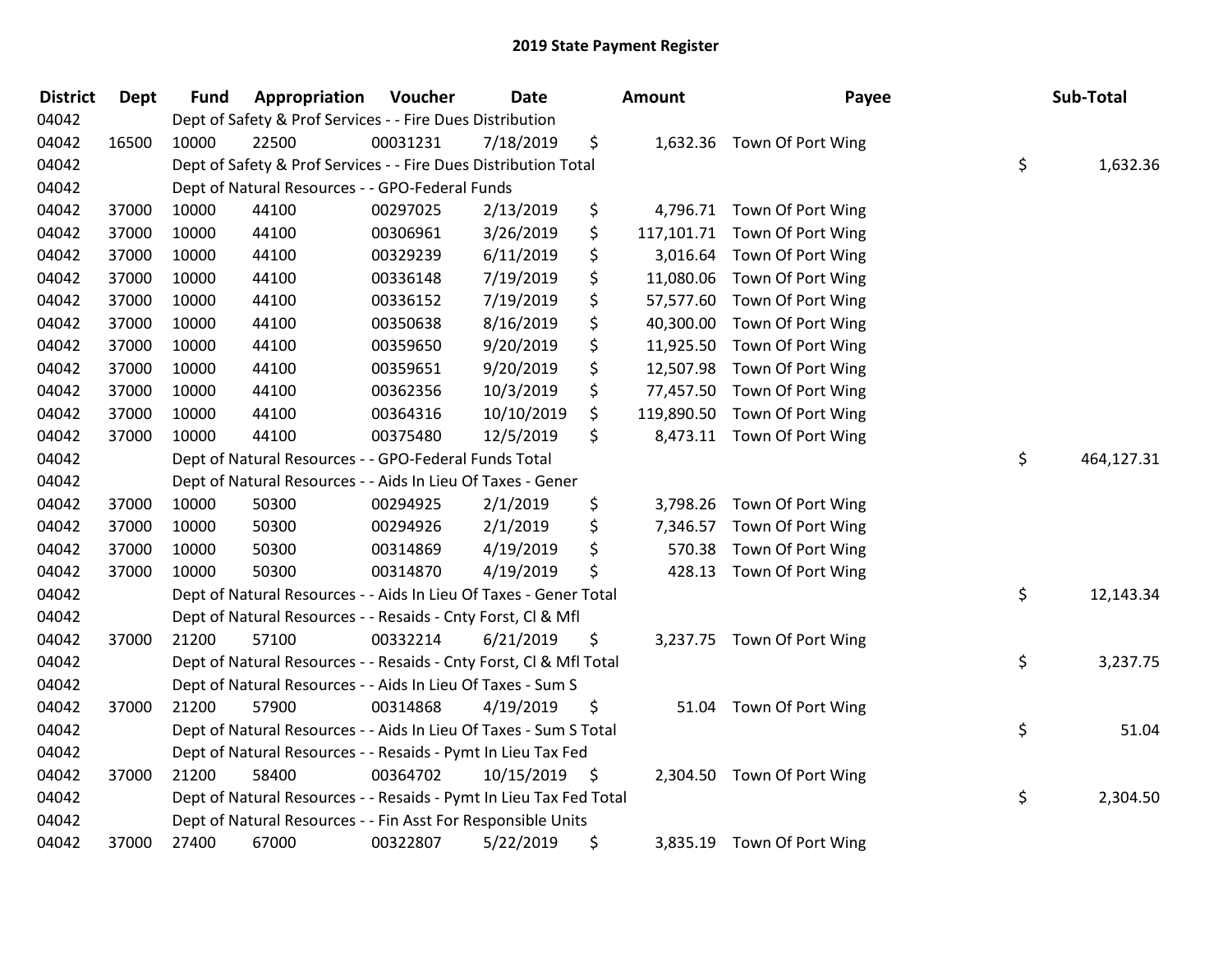| <b>District</b> | <b>Dept</b> | Fund  | Appropriation                                                          | Voucher  | <b>Date</b> |     | <b>Amount</b> | Payee                       | Sub-Total        |
|-----------------|-------------|-------|------------------------------------------------------------------------|----------|-------------|-----|---------------|-----------------------------|------------------|
| 04042           |             |       | Dept of Natural Resources - - Fin Asst For Responsible Units Total     |          |             |     |               |                             | \$<br>3,835.19   |
| 04042           |             |       | WI Dept of Transportation - - Trns Aids To Mnc.-Sf                     |          |             |     |               |                             |                  |
| 04042           | 39500       | 21100 | 19100                                                                  | 00335936 | 1/7/2019    | \$  | 31,570.63     | Town Of Port Wing           |                  |
| 04042           | 39500       | 21100 | 19100                                                                  | 00363252 | 4/1/2019    | \$  | 31,570.63     | Town Of Port Wing           |                  |
| 04042           | 39500       | 21100 | 19100                                                                  | 00401261 | 7/1/2019    | \$  | 31,570.63     | Town Of Port Wing           |                  |
| 04042           | 39500       | 21100 | 19100                                                                  | 00444079 | 10/7/2019   | \$  |               | 31,570.65 Town Of Port Wing |                  |
| 04042           |             |       | WI Dept of Transportation - - Trns Aids To Mnc.-Sf Total               |          |             |     |               |                             | \$<br>126,282.54 |
| 04042           |             |       | Department of Military Affairs - - Disaster Recovery Aid               |          |             |     |               |                             |                  |
| 04042           | 46500       | 10000 | 30500                                                                  | 00066994 | 9/19/2019   | \$  |               | 2,845.91 Town Of Port Wing  |                  |
| 04042           | 46500       | 10000 | 30500                                                                  | 00069082 | 11/5/2019   | \$  |               | 3,881.25 Town Of Port Wing  |                  |
| 04042           |             |       | Department of Military Affairs - - Disaster Recovery Aid Total         |          |             |     |               |                             | \$<br>6,727.16   |
| 04042           |             |       | Department of Military Affairs - - Federal Aid, Local Assistance       |          |             |     |               |                             |                  |
| 04042           | 46500       | 10000 | 34200                                                                  | 00066994 | 9/19/2019   | \$  |               | 17,075.45 Town Of Port Wing |                  |
| 04042           | 46500       | 10000 | 34200                                                                  | 00069082 | 11/5/2019   | \$  |               | 23,287.50 Town Of Port Wing |                  |
| 04042           |             |       | Department of Military Affairs - - Federal Aid, Local Assistance Total |          |             |     |               |                             | \$<br>40,362.95  |
| 04042           |             |       | Elections Commission - - 2018 Hava Election Security                   |          |             |     |               |                             |                  |
| 04042           | 51000       | 22000 | 18200                                                                  | 00002069 | 10/9/2019   | \$. |               | 1,200.00 Town Of Port Wing  |                  |
| 04042           |             |       | Elections Commission - - 2018 Hava Election Security Total             |          |             |     |               |                             | \$<br>1,200.00   |
| 04042           |             |       | Shared Revenue and Tax Relief - - County And Municipal Aid             |          |             |     |               |                             |                  |
| 04042           | 83500       | 10000 | 10500                                                                  | 00048346 | 7/22/2019   | \$  | 8,543.29      | Town Of Port Wing           |                  |
| 04042           | 83500       | 10000 | 10500                                                                  | 00052635 | 11/18/2019  | \$  |               | 48,411.99 Town Of Port Wing |                  |
| 04042           |             |       | Shared Revenue and Tax Relief - - County And Municipal Aid Total       |          |             |     |               |                             | \$<br>56,955.28  |
| 04042           |             |       | Shared Revenue and Tax Relief - - Exempt Computer Aid                  |          |             |     |               |                             |                  |
| 04042           | 83500       | 10000 | 10900                                                                  | 00045527 | 7/22/2019   | \$  |               | 17.67 Town Of Port Wing     |                  |
| 04042           |             |       | Shared Revenue and Tax Relief - - Exempt Computer Aid Total            |          |             |     |               |                             | \$<br>17.67      |
| 04042           |             |       | Shared Revenue and Tax Relief - - Utility Aid                          |          |             |     |               |                             |                  |
| 04042           | 83500       | 10000 | 11000                                                                  | 00048346 | 7/22/2019   | \$  | 0.19          | Town Of Port Wing           |                  |
| 04042           | 83500       | 10000 | 11000                                                                  | 00052635 | 11/18/2019  | \$  | 0.80          | Town Of Port Wing           |                  |
| 04042           |             |       | Shared Revenue and Tax Relief - - Utility Aid Total                    |          |             |     |               |                             | \$<br>0.99       |
| 04042           |             |       | Shared Revenue and Tax Relief - - Personal Property Aid                |          |             |     |               |                             |                  |
| 04042           | 83500       | 10000 | 11100                                                                  | 00040053 | 5/6/2019    | \$  | 133.40        | Town Of Port Wing           |                  |
| 04042           |             |       | Shared Revenue and Tax Relief - - Personal Property Aid Total          |          |             |     |               |                             | \$<br>133.40     |
| 04042 Total     |             |       |                                                                        |          |             |     |               |                             | \$<br>719,011.48 |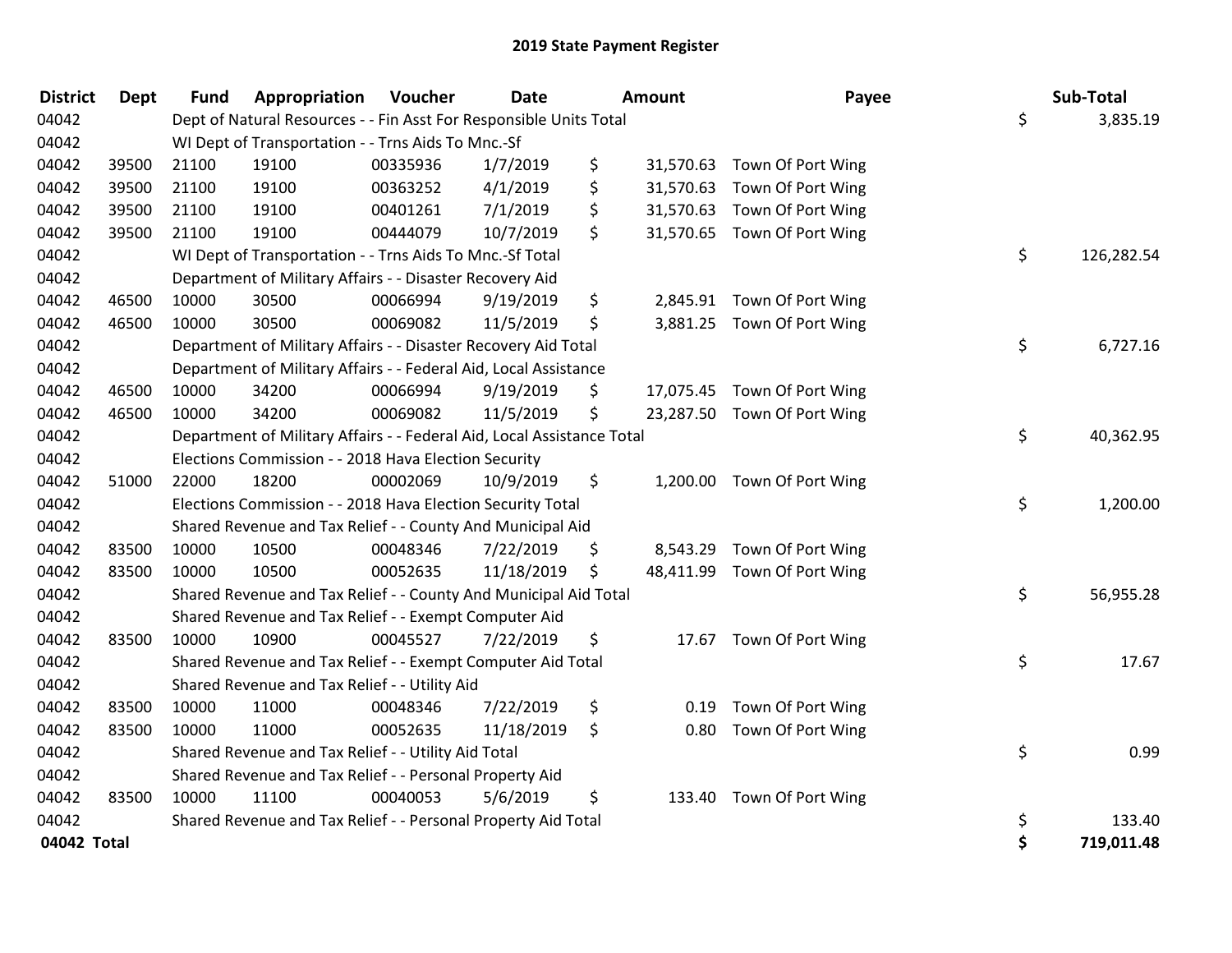| <b>District</b> | <b>Dept</b> | <b>Fund</b> | Appropriation                                                       | Voucher  | <b>Date</b> | <b>Amount</b>   |                           | Payee | Sub-Total  |
|-----------------|-------------|-------------|---------------------------------------------------------------------|----------|-------------|-----------------|---------------------------|-------|------------|
| 04046           |             |             | Dept of Safety & Prof Services - - Fire Dues Distribution           |          |             |                 |                           |       |            |
| 04046           | 16500       | 10000       | 22500                                                               | 00031393 | 7/18/2019   | \$              | 1,144.64 Town Of Russell  |       |            |
| 04046           |             |             | Dept of Safety & Prof Services - - Fire Dues Distribution Total     |          |             |                 |                           | \$    | 1,144.64   |
| 04046           |             |             | Dept of Natural Resources - - Resaids - Cnty Forst, Cl & Mfl        |          |             |                 |                           |       |            |
| 04046           | 37000       | 21200       | 57100                                                               | 00332215 | 6/21/2019   | \$              | 2,978.48 Town Of Russell  |       |            |
| 04046           |             |             | Dept of Natural Resources - - Resaids - Cnty Forst, CI & Mfl Total  |          |             |                 |                           | \$    | 2,978.48   |
| 04046           |             |             | Dept of Natural Resources - - Aids In Lieu Of Taxes - Sum S         |          |             |                 |                           |       |            |
| 04046           | 37000       | 21200       | 57900                                                               | 00313766 | 4/19/2019   | \$              | 1.67 Town Of Russell      |       |            |
| 04046           |             |             | Dept of Natural Resources - - Aids In Lieu Of Taxes - Sum S Total   |          |             |                 |                           | \$    | 1.67       |
| 04046           |             |             | Dept of Natural Resources - - Fin Asst For Responsible Units        |          |             |                 |                           |       |            |
| 04046           | 37000       | 27400       | 67000                                                               | 00322653 | 5/22/2019   | \$              | 8,887.33 Town Of Russell  |       |            |
| 04046           |             |             | Dept of Natural Resources - - Fin Asst For Responsible Units Total  |          |             |                 |                           | \$    | 8,887.33   |
| 04046           |             |             | WI Dept of Transportation - - Trns Aids To Mnc.-Sf                  |          |             |                 |                           |       |            |
| 04046           | 39500       | 21100       | 19100                                                               | 00335937 | 1/7/2019    | \$<br>15,391.13 | Town Of Russell           |       |            |
| 04046           | 39500       | 21100       | 19100                                                               | 00363253 | 4/1/2019    | \$<br>15,391.13 | Town Of Russell           |       |            |
| 04046           | 39500       | 21100       | 19100                                                               | 00401262 | 7/1/2019    | \$<br>15,391.13 | Town Of Russell           |       |            |
| 04046           | 39500       | 21100       | 19100                                                               | 00444080 | 10/7/2019   | \$              | 15,391.14 Town Of Russell |       |            |
| 04046           |             |             | WI Dept of Transportation - - Trns Aids To Mnc.-Sf Total            |          |             |                 |                           | \$    | 61,564.53  |
| 04046           |             |             | Shared Revenue and Tax Relief - - County And Municipal Aid          |          |             |                 |                           |       |            |
| 04046           | 83500       | 10000       | 10500                                                               | 00048347 | 7/22/2019   | \$              | 17,129.07 Town Of Russell |       |            |
| 04046           | 83500       | 10000       | 10500                                                               | 00052636 | 11/18/2019  | \$              | 97,064.72 Town Of Russell |       |            |
| 04046           |             |             | Shared Revenue and Tax Relief - - County And Municipal Aid Total    |          |             |                 |                           | \$    | 114,193.79 |
| 04046           |             |             | Shared Revenue and Tax Relief - - Exempt Computer Aid               |          |             |                 |                           |       |            |
| 04046           | 83500       | 10000       | 10900                                                               | 00045528 | 7/22/2019   | \$<br>4.16      | Town Of Russell           |       |            |
| 04046           |             |             | Shared Revenue and Tax Relief - - Exempt Computer Aid Total         |          |             |                 |                           | \$    | 4.16       |
| 04046           |             |             | Shared Revenue and Tax Relief - - Personal Property Aid             |          |             |                 |                           |       |            |
| 04046           | 83500       | 10000       | 11100                                                               | 00040054 | 5/6/2019    | \$              | 174.96 Town Of Russell    |       |            |
| 04046           |             |             | Shared Revenue and Tax Relief - - Personal Property Aid Total       |          |             |                 |                           | \$    | 174.96     |
| 04046           |             |             | Shared Revenue and Tax Relief - - Payments For Municipal Svcs       |          |             |                 |                           |       |            |
| 04046           | 83500       | 10000       | 50100                                                               | 00037761 | 1/31/2019   | \$              | 2,229.36 Town Of Russell  |       |            |
| 04046           |             |             | Shared Revenue and Tax Relief - - Payments For Municipal Svcs Total |          |             |                 |                           | \$    | 2,229.36   |
| 04046 Total     |             |             |                                                                     |          |             |                 |                           | \$    | 191,178.92 |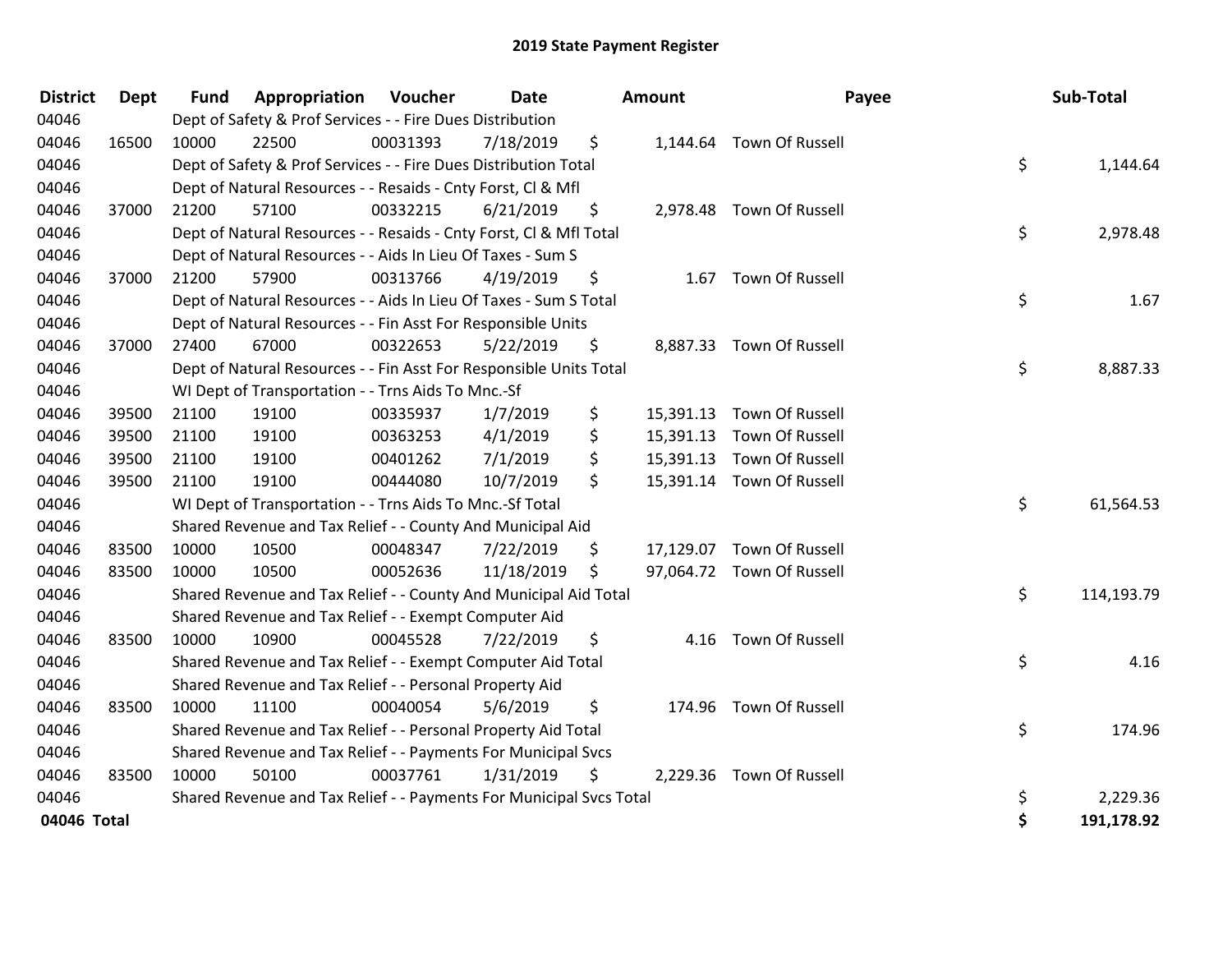| <b>District</b> | <b>Dept</b> | <b>Fund</b> | Appropriation                                                          | Voucher  | Date       |      | <b>Amount</b> |                         | Payee | Sub-Total  |
|-----------------|-------------|-------------|------------------------------------------------------------------------|----------|------------|------|---------------|-------------------------|-------|------------|
| 04048           |             |             | Dept of Safety & Prof Services - - Fire Dues Distribution              |          |            |      |               |                         |       |            |
| 04048           | 16500       | 10000       | 22500                                                                  | 00031529 | 7/18/2019  | \$   |               | 693.62 Town Of Tripp    |       |            |
| 04048           |             |             | Dept of Safety & Prof Services - - Fire Dues Distribution Total        |          |            |      |               |                         | \$    | 693.62     |
| 04048           |             |             | Dept of Natural Resources - - Aids In Lieu Of Taxes - Gener            |          |            |      |               |                         |       |            |
| 04048           | 37000       | 10000       | 50300                                                                  | 00294818 | 2/1/2019   | \$   |               | 1,400.41 Town Of Tripp  |       |            |
| 04048           |             |             | Dept of Natural Resources - - Aids In Lieu Of Taxes - Gener Total      |          |            |      |               |                         | \$    | 1,400.41   |
| 04048           |             |             | Dept of Natural Resources - - Resaids - Cnty Forst, Cl & Mfl           |          |            |      |               |                         |       |            |
| 04048           | 37000       | 21200       | 57100                                                                  | 00332216 | 6/21/2019  | \$   |               | 2,165.99 Town Of Tripp  |       |            |
| 04048           |             |             | Dept of Natural Resources - - Resaids - Cnty Forst, Cl & Mfl Total     |          |            |      |               |                         | \$    | 2,165.99   |
| 04048           |             |             | Dept of Natural Resources - - Resaids - Pymt In Lieu Tax Fed           |          |            |      |               |                         |       |            |
| 04048           | 37000       | 21200       | 58400                                                                  | 00364703 | 10/23/2019 | - \$ |               | 5,742.33 Town Of Tripp  |       |            |
| 04048           |             |             | Dept of Natural Resources - - Resaids - Pymt In Lieu Tax Fed Total     |          |            |      |               |                         | \$    | 5,742.33   |
| 04048           |             |             | Dept of Natural Resources - - Fin Asst For Responsible Units           |          |            |      |               |                         |       |            |
| 04048           | 37000       | 27400       | 67000                                                                  | 00323503 | 5/22/2019  | \$   |               | 1,307.84 Town Of Tripp  |       |            |
| 04048           |             |             | Dept of Natural Resources - - Fin Asst For Responsible Units Total     |          |            |      |               |                         | \$    | 1,307.84   |
| 04048           |             |             | WI Dept of Transportation - - Trns Aids To Mnc.-Sf                     |          |            |      |               |                         |       |            |
| 04048           | 39500       | 21100       | 19100                                                                  | 00335938 | 1/7/2019   | \$   | 33,834.21     | Town Of Tripp           |       |            |
| 04048           | 39500       | 21100       | 19100                                                                  | 00363254 | 4/1/2019   | \$   |               | 33,834.21 Town Of Tripp |       |            |
| 04048           | 39500       | 21100       | 19100                                                                  | 00401263 | 7/1/2019   | \$   |               | 33,834.21 Town Of Tripp |       |            |
| 04048           | 39500       | 21100       | 19100                                                                  | 00444081 | 10/7/2019  | \$   |               | 33,834.22 Town Of Tripp |       |            |
| 04048           |             |             | WI Dept of Transportation - - Trns Aids To Mnc.-Sf Total               |          |            |      |               |                         | \$    | 135,336.85 |
| 04048           |             |             | Department of Military Affairs - - Disaster Recovery Aid               |          |            |      |               |                         |       |            |
| 04048           | 46500       | 10000       | 30500                                                                  | 00068983 | 11/1/2019  | \$   |               | 4,931.30 Town Of Tripp  |       |            |
| 04048           |             |             | Department of Military Affairs - - Disaster Recovery Aid Total         |          |            |      |               |                         | \$    | 4,931.30   |
| 04048           |             |             | Department of Military Affairs - - Federal Aid, Local Assistance       |          |            |      |               |                         |       |            |
| 04048           | 46500       | 10000       | 34200                                                                  | 00068983 | 11/1/2019  | \$   |               | 29,587.82 Town Of Tripp |       |            |
| 04048           |             |             | Department of Military Affairs - - Federal Aid, Local Assistance Total |          |            |      |               |                         | \$    | 29,587.82  |
| 04048           |             |             | Shared Revenue and Tax Relief - - County And Municipal Aid             |          |            |      |               |                         |       |            |
| 04048           | 83500       | 10000       | 10500                                                                  | 00048348 | 7/22/2019  | \$   |               | 2,201.63 Town Of Tripp  |       |            |
| 04048           | 83500       | 10000       | 10500                                                                  | 00052637 | 11/18/2019 | \$   |               | 12,475.87 Town Of Tripp |       |            |
| 04048           |             |             | Shared Revenue and Tax Relief - - County And Municipal Aid Total       |          |            |      |               |                         | \$    | 14,677.50  |
| 04048           |             |             | Shared Revenue and Tax Relief - - Personal Property Aid                |          |            |      |               |                         |       |            |
| 04048           | 83500       | 10000       | 11100                                                                  | 00040055 | 5/6/2019   | \$   |               | 54.00 Town Of Tripp     |       |            |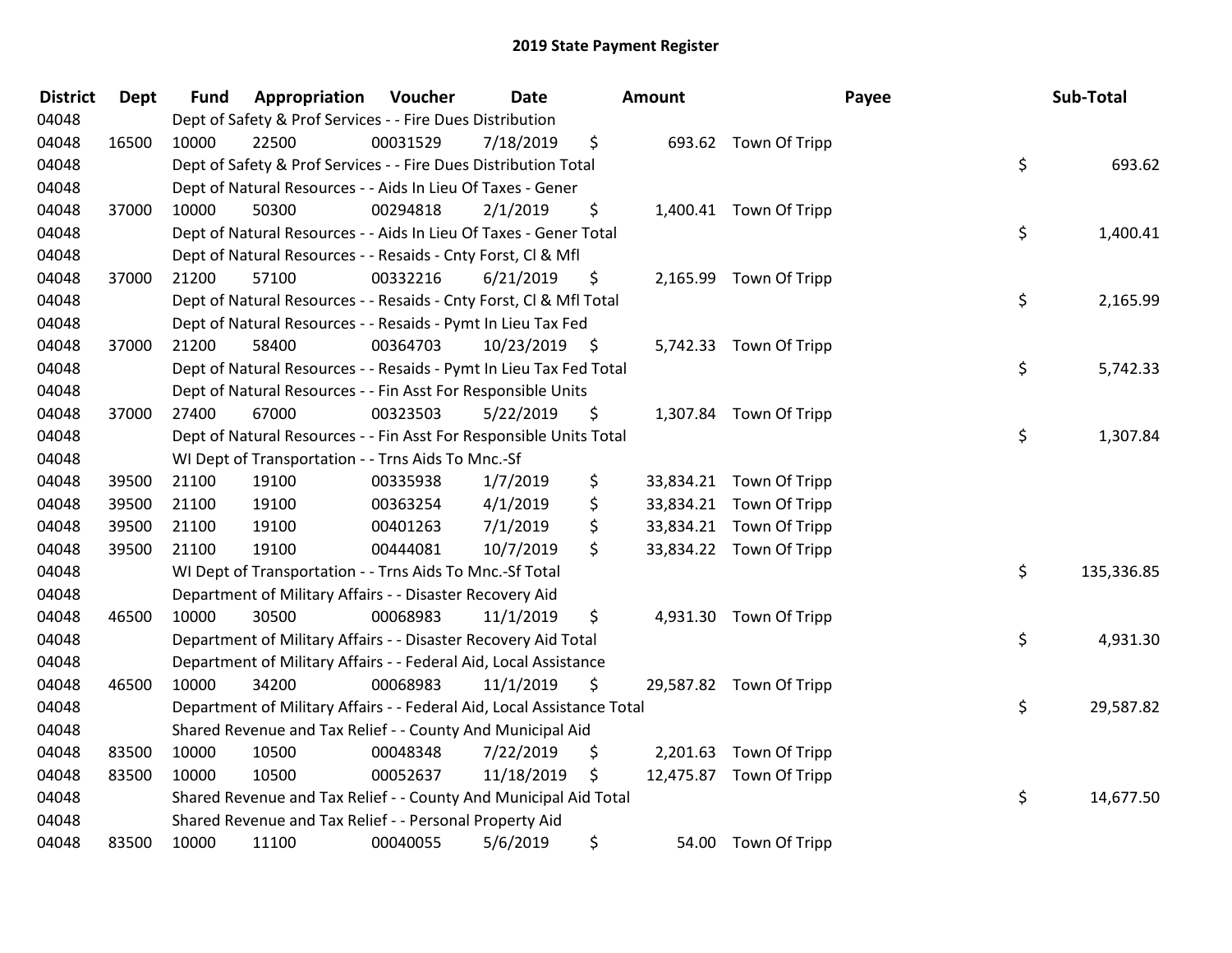| District    | Dept | Fund | <b>Appropriation</b>                                          | Voucher | <b>Date</b> | Amount | Payee | Sub-Total |            |
|-------------|------|------|---------------------------------------------------------------|---------|-------------|--------|-------|-----------|------------|
| 04048       |      |      | Shared Revenue and Tax Relief - - Personal Property Aid Total |         |             |        |       |           | 54.00      |
| 04048 Total |      |      |                                                               |         |             |        |       |           | 195,897.66 |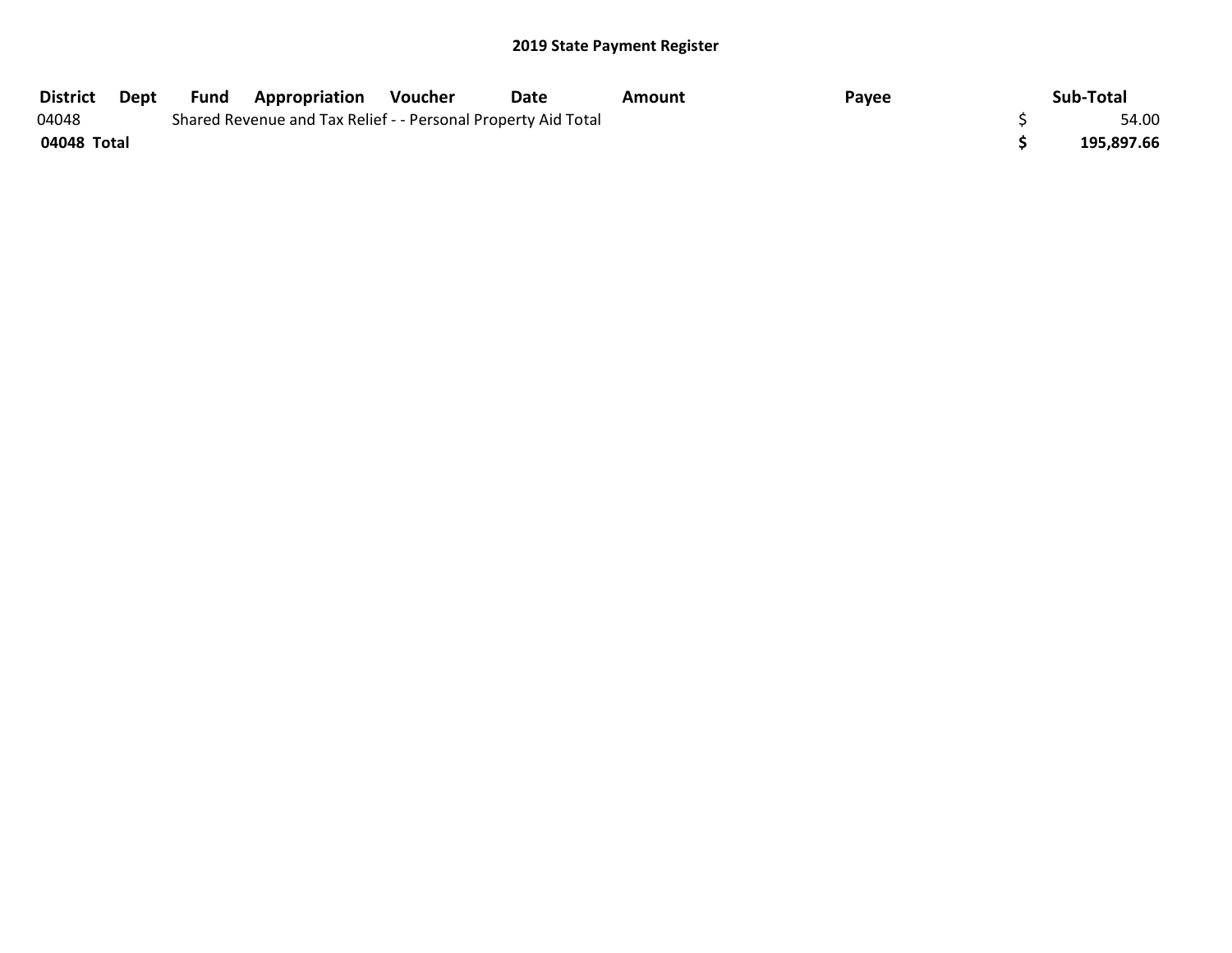| <b>District</b> | <b>Dept</b> | <b>Fund</b> | Appropriation                                                      | Voucher  | <b>Date</b> |      | <b>Amount</b> | Payee                      | Sub-Total        |
|-----------------|-------------|-------------|--------------------------------------------------------------------|----------|-------------|------|---------------|----------------------------|------------------|
| 04050           |             |             | Dept of Safety & Prof Services - - Fire Dues Distribution          |          |             |      |               |                            |                  |
| 04050           | 16500       | 10000       | 22500                                                              | 00031125 | 7/17/2019   | \$   |               | 1,973.88 Town Of Washburn  |                  |
| 04050           |             |             | Dept of Safety & Prof Services - - Fire Dues Distribution Total    |          |             |      |               |                            | \$<br>1,973.88   |
| 04050           |             |             | Dept of Natural Resources - - Aids In Lieu Of Taxes - Gener        |          |             |      |               |                            |                  |
| 04050           | 37000       | 10000       | 50300                                                              | 00294821 | 2/1/2019    | \$   | 12,544.99     | Town Of Washburn           |                  |
| 04050           | 37000       | 10000       | 50300                                                              | 00313471 | 4/19/2019   | \$   |               | 529.63 Town Of Washburn    |                  |
| 04050           |             |             | Dept of Natural Resources - - Aids In Lieu Of Taxes - Gener Total  |          |             |      |               |                            | \$<br>13,074.62  |
| 04050           |             |             | Dept of Natural Resources - - Resaids - Cnty Forst, Cl & Mfl       |          |             |      |               |                            |                  |
| 04050           | 37000       | 21200       | 57100                                                              | 00332217 | 6/21/2019   | \$   |               | 794.41 Town Of Washburn    |                  |
| 04050           |             |             | Dept of Natural Resources - - Resaids - Cnty Forst, Cl & Mfl Total |          |             |      |               |                            | \$<br>794.41     |
| 04050           |             |             | Dept of Natural Resources - - Aids In Lieu Of Taxes - Sum S        |          |             |      |               |                            |                  |
| 04050           | 37000       | 21200       | 57900                                                              | 00313470 | 4/19/2019   | \$   |               | 6.40 Town Of Washburn      |                  |
| 04050           |             |             | Dept of Natural Resources - - Aids In Lieu Of Taxes - Sum S Total  |          |             |      |               |                            | \$<br>6.40       |
| 04050           |             |             | Dept of Natural Resources - - Resaids - Pymt In Lieu Tax Fed       |          |             |      |               |                            |                  |
| 04050           | 37000       | 21200       | 58400                                                              | 00364704 | 10/15/2019  | - \$ |               | 42,849.31 Town Of Washburn |                  |
| 04050           |             |             | Dept of Natural Resources - - Resaids - Pymt In Lieu Tax Fed Total |          |             |      |               |                            | \$<br>42,849.31  |
| 04050           |             |             | WI Dept of Transportation - - Trns Aids To Mnc.-Sf                 |          |             |      |               |                            |                  |
| 04050           | 39500       | 21100       | 19100                                                              | 00335939 | 1/7/2019    | \$   |               | 76,113.54 Town Of Washburn |                  |
| 04050           | 39500       | 21100       | 19100                                                              | 00363255 | 4/1/2019    | \$   |               | 76,113.54 Town Of Washburn |                  |
| 04050           | 39500       | 21100       | 19100                                                              | 00401264 | 7/1/2019    | \$   |               | 76,113.54 Town Of Washburn |                  |
| 04050           | 39500       | 21100       | 19100                                                              | 00444082 | 10/7/2019   | \$   |               | 76,113.54 Town Of Washburn |                  |
| 04050           |             |             | WI Dept of Transportation - - Trns Aids To Mnc.-Sf Total           |          |             |      |               |                            | \$<br>304,454.16 |
| 04050           |             |             | WI Dept of Transportation - - Loc Rd Imp Prg St Fd                 |          |             |      |               |                            |                  |
| 04050           | 39500       | 21100       | 27800                                                              | 00349732 | 2/6/2019    | \$   |               | 29,087.50 Town Of Washburn |                  |
| 04050           |             |             | WI Dept of Transportation - - Loc Rd Imp Prg St Fd Total           |          |             |      |               |                            | \$<br>29,087.50  |
| 04050           |             |             | Elections Commission - - 2018 Hava Election Security               |          |             |      |               |                            |                  |
| 04050           | 51000       | 22000       | 18200                                                              | 00002354 | 11/15/2019  | \$   |               | 1,200.00 Town Of Washburn  |                  |
| 04050           |             |             | Elections Commission - - 2018 Hava Election Security Total         |          |             |      |               |                            | \$<br>1,200.00   |
| 04050           |             |             | Shared Revenue and Tax Relief - - County And Municipal Aid         |          |             |      |               |                            |                  |
| 04050           | 83500       | 10000       | 10500                                                              | 00048349 | 7/22/2019   | \$   |               | 3,589.80 Town Of Washburn  |                  |
| 04050           | 83500       | 10000       | 10500                                                              | 00052638 | 11/18/2019  | \$   |               | 20,342.45 Town Of Washburn |                  |
| 04050           |             |             | Shared Revenue and Tax Relief - - County And Municipal Aid Total   |          |             |      |               |                            | \$<br>23,932.25  |
| 04050           |             |             | Shared Revenue and Tax Relief - - Exempt Computer Aid              |          |             |      |               |                            |                  |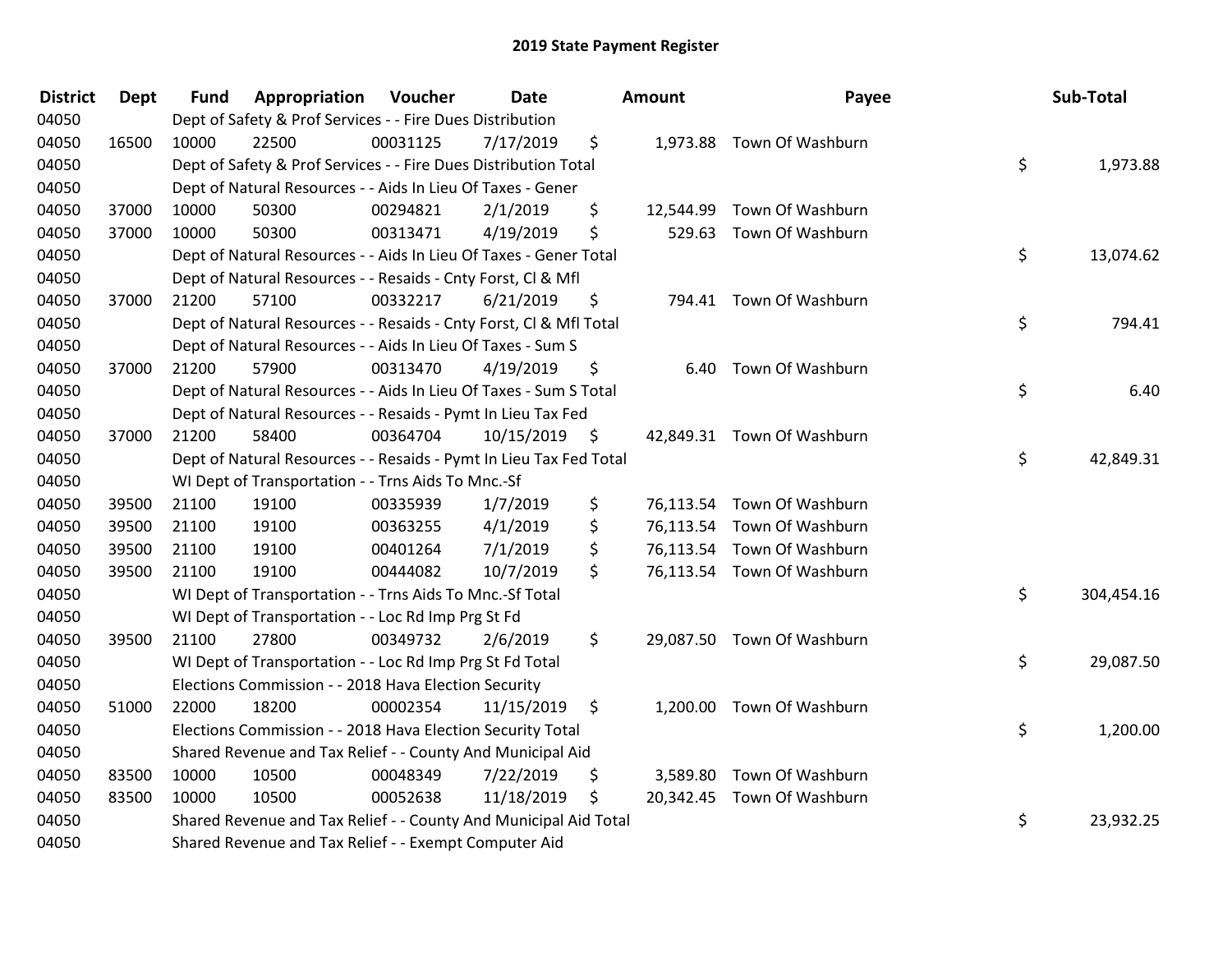| <b>District</b> | Dept  | Fund  | Appropriation                                                 | <b>Voucher</b> | Date      | Amount | Pavee                  | Sub-Total  |
|-----------------|-------|-------|---------------------------------------------------------------|----------------|-----------|--------|------------------------|------------|
| 04050           | 83500 | 10000 | 10900                                                         | 00045529       | 7/22/2019 | 1.03   | Town Of Washburn       |            |
| 04050           |       |       | Shared Revenue and Tax Relief - - Exempt Computer Aid Total   |                |           |        |                        | 1.03       |
| 04050           |       |       | Shared Revenue and Tax Relief - - Personal Property Aid       |                |           |        |                        |            |
| 04050           | 83500 | 10000 | 11100                                                         | 00040056       | 5/6/2019  |        | 32.66 Town Of Washburn |            |
| 04050           |       |       | Shared Revenue and Tax Relief - - Personal Property Aid Total |                |           |        |                        | 32.66      |
| 04050 Total     |       |       |                                                               |                |           |        |                        | 417,406.22 |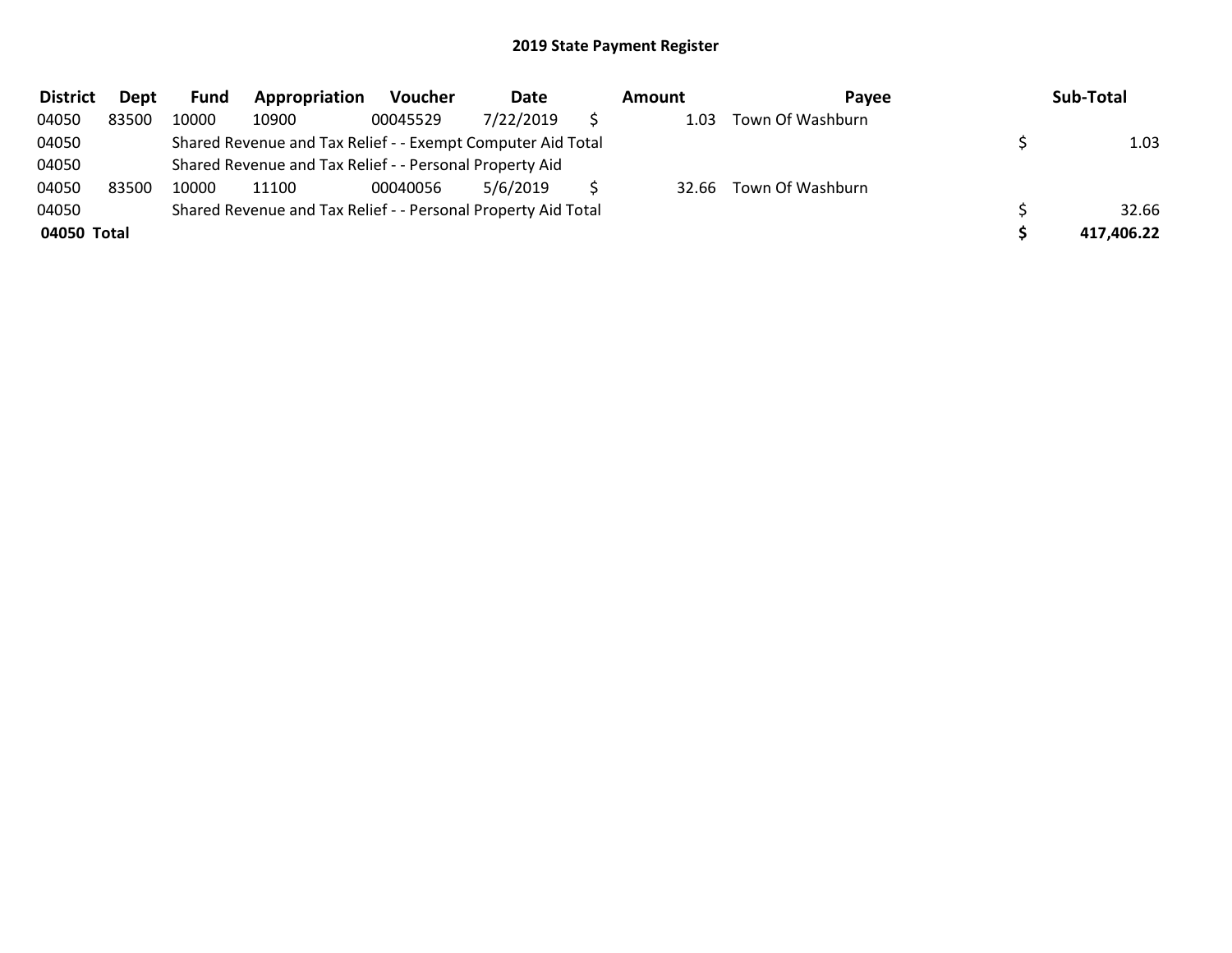| <b>District</b> | Dept  | <b>Fund</b> | Appropriation                                                          | <b>Voucher</b> | Date       |     | Amount    | Payee                   | Sub-Total       |
|-----------------|-------|-------------|------------------------------------------------------------------------|----------------|------------|-----|-----------|-------------------------|-----------------|
| 04151           |       |             | Dept of Safety & Prof Services - - Fire Dues Distribution              |                |            |     |           |                         |                 |
| 04151           | 16500 | 10000       | 22500                                                                  | 00031639       | 7/18/2019  | \$  |           | 165.99 Village Of Mason |                 |
| 04151           |       |             | Dept of Safety & Prof Services - - Fire Dues Distribution Total        |                |            |     |           |                         | \$<br>165.99    |
| 04151           |       |             | WI Dept of Transportation - - Trns Aids To Mnc.-Sf                     |                |            |     |           |                         |                 |
| 04151           | 39500 | 21100       | 19100                                                                  | 00335940       | 1/7/2019   | \$  | 1,558.82  | Village Of Mason        |                 |
| 04151           | 39500 | 21100       | 19100                                                                  | 00363256       | 4/1/2019   | \$  | 1,558.82  | Village Of Mason        |                 |
| 04151           | 39500 | 21100       | 19100                                                                  | 00401265       | 7/1/2019   | \$  | 1,558.82  | Village Of Mason        |                 |
| 04151           | 39500 | 21100       | 19100                                                                  | 00444083       | 10/7/2019  | \$  | 1,558.83  | Village Of Mason        |                 |
| 04151           |       |             | WI Dept of Transportation - - Trns Aids To Mnc.-Sf Total               |                |            |     |           |                         | \$<br>6,235.29  |
| 04151           |       |             | Department of Military Affairs - - Disaster Recovery Aid               |                |            |     |           |                         |                 |
| 04151           | 46500 | 10000       | 30500                                                                  | 00068982       | 11/1/2019  | \$  | 1,009.21  | Village Of Mason        |                 |
| 04151           |       |             | Department of Military Affairs - - Disaster Recovery Aid Total         |                |            |     |           |                         | \$<br>1,009.21  |
| 04151           |       |             | Department of Military Affairs - - Federal Aid, Local Assistance       |                |            |     |           |                         |                 |
| 04151           | 46500 | 10000       | 34200                                                                  | 00060974       | 5/23/2019  | \$  | 6,055.22  | Village Of Mason        |                 |
| 04151           | 46500 | 10000       | 34200                                                                  | 00064608       | 7/30/2019  | \$  | 10,525.61 | Village Of Mason        |                 |
| 04151           |       |             | Department of Military Affairs - - Federal Aid, Local Assistance Total |                |            |     |           |                         | \$<br>16,580.83 |
| 04151           |       |             | Elections Commission - - 2018 Hava Election Security                   |                |            |     |           |                         |                 |
| 04151           | 51000 | 22000       | 18200                                                                  | 00002197       | 11/5/2019  | \$. | 1,100.00  | Village Of Mason        |                 |
| 04151           |       |             | Elections Commission - - 2018 Hava Election Security Total             |                |            |     |           |                         | \$<br>1,100.00  |
| 04151           |       |             | Shared Revenue and Tax Relief - - County And Municipal Aid             |                |            |     |           |                         |                 |
| 04151           | 83500 | 10000       | 10500                                                                  | 00048350       | 7/22/2019  | \$  | 5,883.02  | Village Of Mason        |                 |
| 04151           | 83500 | 10000       | 10500                                                                  | 00052639       | 11/18/2019 | \$  | 33,337.10 | Village Of Mason        |                 |
| 04151           |       |             | Shared Revenue and Tax Relief - - County And Municipal Aid Total       |                |            |     |           |                         | \$<br>39,220.12 |
| 04151 Total     |       |             |                                                                        |                |            |     |           |                         | \$<br>64,311.44 |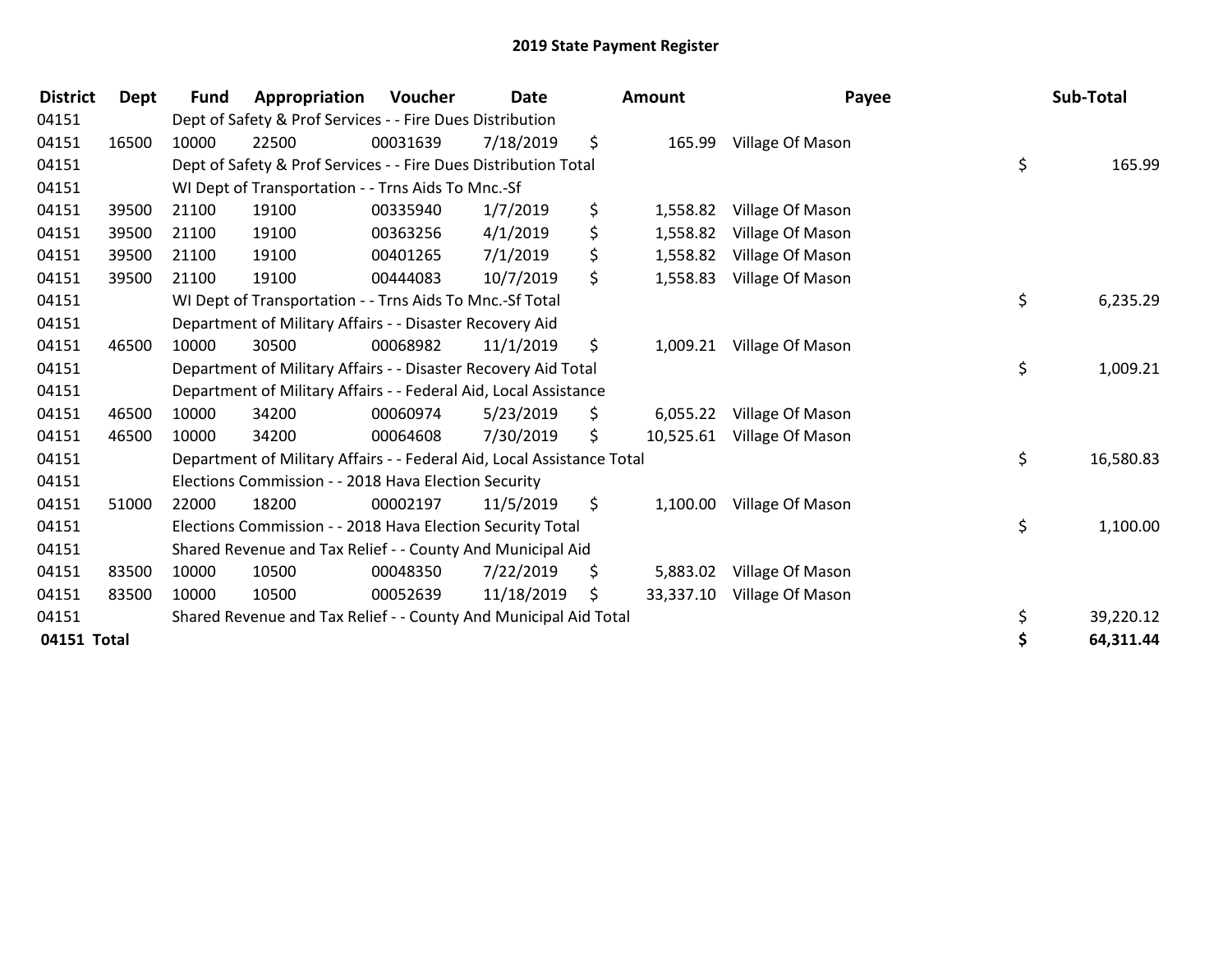| <b>District</b> | Dept  | Fund  | Appropriation                                                   | <b>Voucher</b> | Date      | Amount |                           | <b>Payee</b> | Sub-Total |
|-----------------|-------|-------|-----------------------------------------------------------------|----------------|-----------|--------|---------------------------|--------------|-----------|
| 04201           |       |       | Dept of Safety & Prof Services - - Fire Dues Distribution       |                |           |        |                           |              |           |
| 04201           | 16500 | 10000 | 22500                                                           | 00030002       | 7/16/2019 |        | 20,947.55 City of Ashland |              |           |
| 04201           |       |       | Dept of Safety & Prof Services - - Fire Dues Distribution Total |                |           |        |                           |              | 20.947.55 |
| 04201 Total     |       |       |                                                                 |                |           |        |                           |              | 20.947.55 |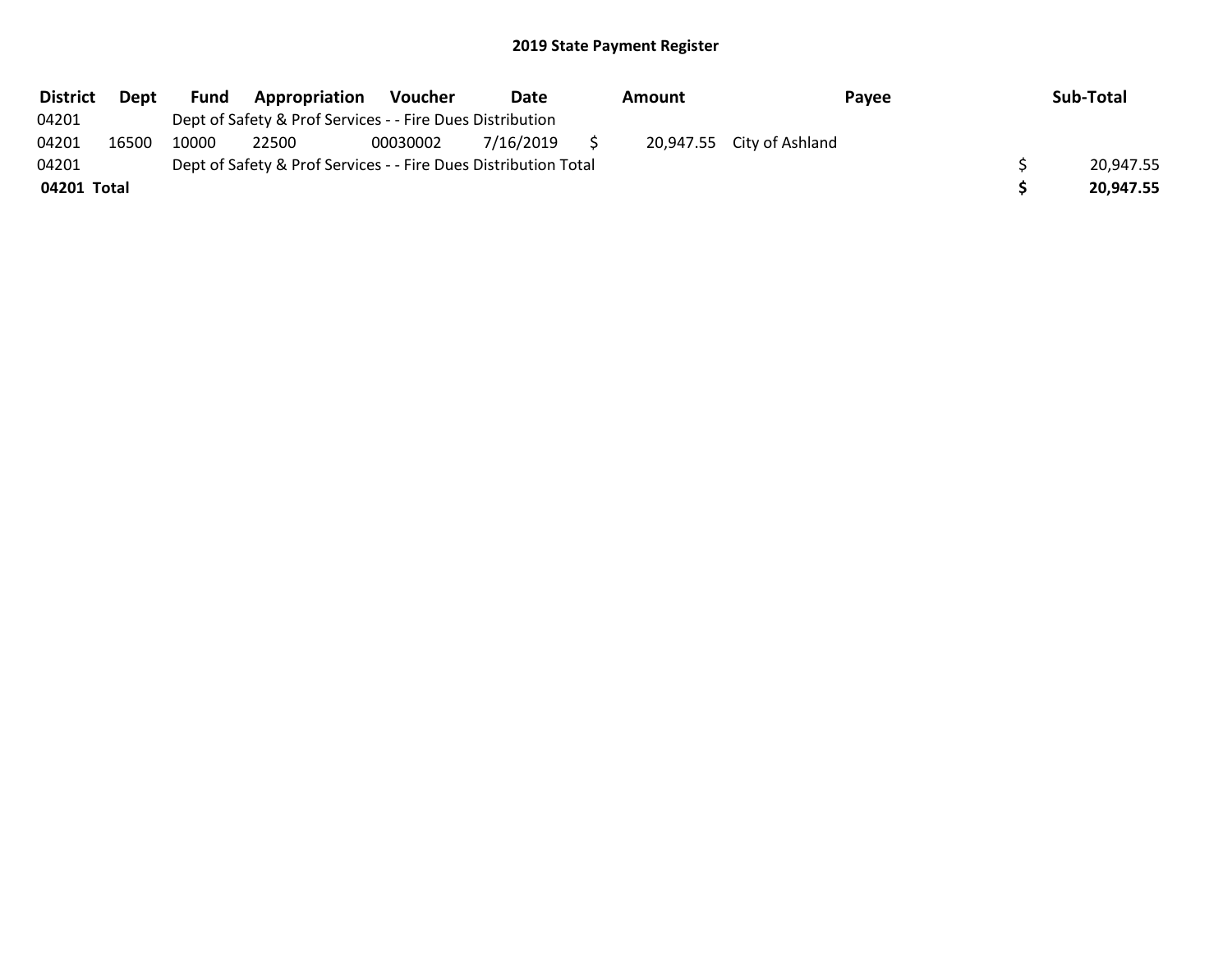| <b>District</b> | Dept  | <b>Fund</b> | Appropriation                                                     | Voucher  | <b>Date</b> | Amount         | Payee            | Sub-Total      |
|-----------------|-------|-------------|-------------------------------------------------------------------|----------|-------------|----------------|------------------|----------------|
| 04206           |       |             | Dept of Safety & Prof Services - - Fire Dues Distribution         |          |             |                |                  |                |
| 04206           | 16500 | 10000       | 22500                                                             | 00030720 | 7/17/2019   | \$<br>3,511.40 | City Of Bayfield |                |
| 04206           |       |             | Dept of Safety & Prof Services - - Fire Dues Distribution Total   |          |             |                |                  | \$<br>3,511.40 |
| 04206           |       |             | Dept of Natural Resources - - Aids In Lieu Of Taxes - Gener       |          |             |                |                  |                |
| 04206           | 37000 | 10000       | 50300                                                             | 00314118 | 4/19/2019   | \$<br>98.85    | City Of Bayfield |                |
| 04206           |       |             | Dept of Natural Resources - - Aids In Lieu Of Taxes - Gener Total |          |             |                |                  | \$<br>98.85    |
| 04206           |       |             | Dept of Natural Resources - - Gen Program Ops-State Funds         |          |             |                |                  |                |
| 04206           | 37000 | 21200       | 16100                                                             | 00298237 | 2/19/2019   | \$<br>214.72   | City Of Bayfield |                |
| 04206           | 37000 | 21200       | 16100                                                             | 00298416 | 2/19/2019   | \$<br>83.50    | City Of Bayfield |                |
| 04206           | 37000 | 21200       | 16100                                                             | 00298417 | 2/19/2019   | \$<br>10.93    | City Of Bayfield |                |
| 04206           | 37000 | 21200       | 16100                                                             | 00315266 | 4/24/2019   | \$<br>10.50    | City Of Bayfield |                |
| 04206           | 37000 | 21200       | 16100                                                             | 00315270 | 4/24/2019   | \$<br>87.76    | City Of Bayfield |                |
| 04206           | 37000 | 21200       | 16100                                                             | 00315272 | 4/24/2019   | \$<br>225.95   | City Of Bayfield |                |
| 04206           | 37000 | 21200       | 16100                                                             | 00332023 | 6/24/2019   | \$<br>181.90   | City Of Bayfield |                |
| 04206           | 37000 | 21200       | 16100                                                             | 00332025 | 6/24/2019   | \$<br>74.76    | City Of Bayfield |                |
| 04206           | 37000 | 21200       | 16100                                                             | 00332026 | 6/24/2019   | \$<br>42.46    | City Of Bayfield |                |
| 04206           | 37000 | 21200       | 16100                                                             | 00355484 | 9/4/2019    | \$<br>88.05    | City Of Bayfield |                |
| 04206           | 37000 | 21200       | 16100                                                             | 00355485 | 9/4/2019    | \$<br>186.46   | City Of Bayfield |                |
| 04206           | 37000 | 21200       | 16100                                                             | 00355486 | 9/4/2019    | \$<br>132.87   | City Of Bayfield |                |
| 04206           | 37000 | 21200       | 16100                                                             | 00369554 | 11/4/2019   | \$<br>224.64   | City Of Bayfield |                |
| 04206           | 37000 | 21200       | 16100                                                             | 00369558 | 11/4/2019   | \$<br>86.16    | City Of Bayfield |                |
| 04206           | 37000 | 21200       | 16100                                                             | 00369560 | 11/13/2019  | \$<br>47.60    | City Of Bayfield |                |
| 04206           |       |             | Dept of Natural Resources - - Gen Program Ops-State Funds Total   |          |             |                |                  | \$<br>1,698.26 |
| 04206           |       |             | Dept of Natural Resources - - GPO--State Funds                    |          |             |                |                  |                |
| 04206           | 37000 | 21200       | 36100                                                             | 00298237 | 2/19/2019   | \$<br>42.94    | City Of Bayfield |                |
| 04206           | 37000 | 21200       | 36100                                                             | 00298416 | 2/19/2019   | \$<br>16.70    | City Of Bayfield |                |
| 04206           | 37000 | 21200       | 36100                                                             | 00298417 | 2/19/2019   | \$<br>2.19     | City Of Bayfield |                |
| 04206           | 37000 | 21200       | 36100                                                             | 00315270 | 4/24/2019   | \$<br>17.55    | City Of Bayfield |                |
| 04206           | 37000 | 21200       | 36100                                                             | 00315272 | 4/24/2019   | \$<br>45.19    | City Of Bayfield |                |
| 04206           | 37000 | 21200       | 36100                                                             | 00332023 | 6/24/2019   | \$<br>90.95    | City Of Bayfield |                |
| 04206           | 37000 | 21200       | 36100                                                             | 00332025 | 6/24/2019   | \$<br>37.38    | City Of Bayfield |                |
| 04206           | 37000 | 21200       | 36100                                                             | 00355485 | 9/4/2019    | \$<br>93.23    | City Of Bayfield |                |
| 04206           | 37000 | 21200       | 36100                                                             | 00355486 | 9/4/2019    | \$<br>66.44    | City Of Bayfield |                |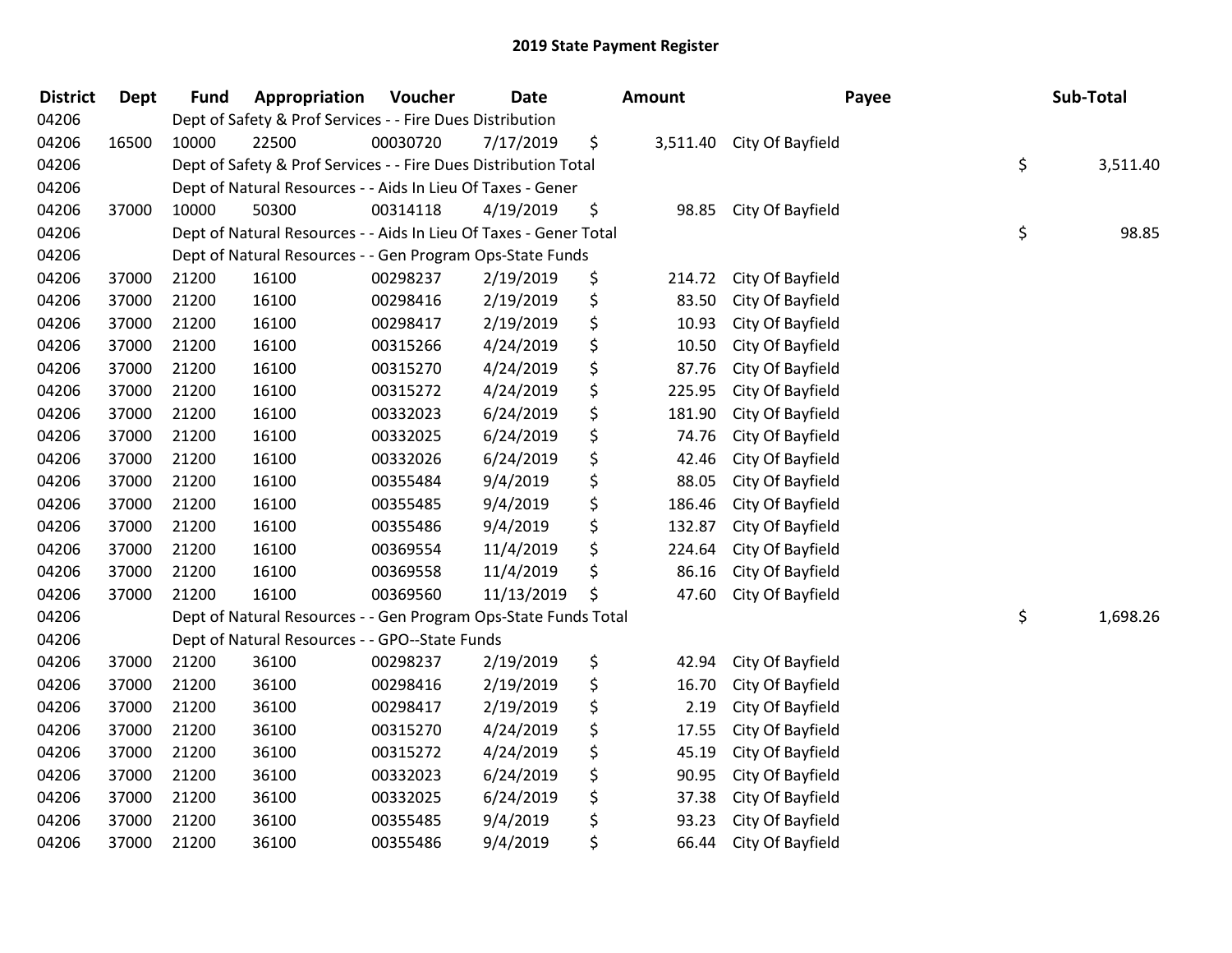| <b>District</b> | <b>Dept</b> | <b>Fund</b> | Appropriation                                                                   | Voucher   | Date       |      | <b>Amount</b> |                            | Payee | Sub-Total |
|-----------------|-------------|-------------|---------------------------------------------------------------------------------|-----------|------------|------|---------------|----------------------------|-------|-----------|
| 04206           | 37000       | 21200       | 36100                                                                           | 00369554  | 11/4/2019  | \$   | 49.92         | City Of Bayfield           |       |           |
| 04206           | 37000       | 21200       | 36100                                                                           | 00369558  | 11/4/2019  | \$   | 19.15         | City Of Bayfield           |       |           |
| 04206           | 37000       | 21200       | 36100                                                                           | 00369560  | 11/13/2019 | \$   | 10.58         | City Of Bayfield           |       |           |
| 04206           |             |             | Dept of Natural Resources - - GPO--State Funds Total                            |           |            |      |               |                            | \$    | 492.22    |
| 04206           |             |             | Dept of Natural Resources - - Aids In Lieu Of Taxes - Sum S                     |           |            |      |               |                            |       |           |
| 04206           | 37000       | 21200       | 57900                                                                           | 00314119  | 4/19/2019  | \$   | 0.01          | City Of Bayfield           |       |           |
| 04206           |             |             | Dept of Natural Resources - - Aids In Lieu Of Taxes - Sum S Total               |           |            |      |               |                            | \$    | 0.01      |
| 04206           |             |             | Dept of Natural Resources - - Land Acquisition                                  |           |            |      |               |                            |       |           |
| 04206           | 37000       | 36300       | TA100                                                                           | 00289905  | 1/10/2019  | \$   |               | 70,000.00 City Of Bayfield |       |           |
| 04206           |             |             | Dept of Natural Resources - - Land Acquisition Total                            |           |            |      |               |                            | \$    | 70,000.00 |
| 04206           |             |             | WI Dept of Transportation - - Hwy Sfty Loc Aid Ffd                              |           |            |      |               |                            |       |           |
| 04206           | 39500       | 21100       | 18500                                                                           | 00411590  | 7/12/2019  | \$   |               | 4,013.98 City Of Bayfield  |       |           |
| 04206           |             |             | WI Dept of Transportation - - Hwy Sfty Loc Aid Ffd Total                        |           |            |      |               |                            | \$    | 4,013.98  |
| 04206           |             |             | WI Dept of Transportation - - Trns Aids To Mnc.-Sf                              |           |            |      |               |                            |       |           |
| 04206           | 39500       | 21100       | 19100                                                                           | 00335941  | 1/7/2019   | \$   | 20,955.79     | City Of Bayfield           |       |           |
| 04206           | 39500       | 21100       | 19100                                                                           | 00363257  | 4/1/2019   | \$   | 20,955.79     | City Of Bayfield           |       |           |
| 04206           | 39500       | 21100       | 19100                                                                           | 00401266  | 7/1/2019   | \$   | 20,955.79     | City Of Bayfield           |       |           |
| 04206           | 39500       | 21100       | 19100                                                                           | 00444084  | 10/7/2019  | \$   |               | 20,955.81 City Of Bayfield |       |           |
| 04206           |             |             | WI Dept of Transportation - - Trns Aids To Mnc.-Sf Total                        |           |            |      |               |                            | \$    | 83,823.18 |
| 04206           |             |             | WI Dept of Transportation - - Loc Rd Imp Prg St Fd                              |           |            |      |               |                            |       |           |
| 04206           | 39500       | 21100       | 27800                                                                           | 00341781  | 1/14/2019  | \$   |               | 12,464.95 City Of Bayfield |       |           |
| 04206           |             |             | WI Dept of Transportation - - Loc Rd Imp Prg St Fd Total                        |           |            |      |               |                            | \$    | 12,464.95 |
| 04206           |             |             | Department of Health Services - - Prepaid Medical Transport Reimbursement       |           |            |      |               |                            |       |           |
| 04206           | 43500       | 10000       | 16300                                                                           | AMBULANCE | 11/18/2019 | - \$ | 2,990.69      | City Of Bayfield           |       |           |
| 04206           |             |             | Department of Health Services - - Prepaid Medical Transport Reimbursement Total |           |            |      |               |                            | \$    | 2,990.69  |
| 04206           |             |             | Department of Justice - - Law Enforcement Train, Local                          |           |            |      |               |                            |       |           |
| 04206           | 45500       | 10000       | 23100                                                                           | 00072395  | 10/9/2019  | \$   |               | 480.00 City Of Bayfield    |       |           |
| 04206           |             |             | Department of Justice - - Law Enforcement Train, Local Total                    |           |            |      |               |                            | \$    | 480.00    |
| 04206           |             |             | Department of Justice - - Federal Aid, State Operations                         |           |            |      |               |                            |       |           |
| 04206           | 45500       | 10000       | 24100                                                                           | 00075687  | 11/29/2019 | \$   | 477.38        | City Of Bayfield           |       |           |
| 04206           |             |             | Department of Justice - - Federal Aid, State Operations Total                   |           |            |      |               |                            | \$    | 477.38    |
| 04206           |             |             | Department of Administration - - Federal Aid                                    |           |            |      |               |                            |       |           |
| 04206           | 50500       | 10000       | 14200                                                                           | 00099938  | 4/3/2019   | \$   |               | 3,170.00 City Of Bayfield  |       |           |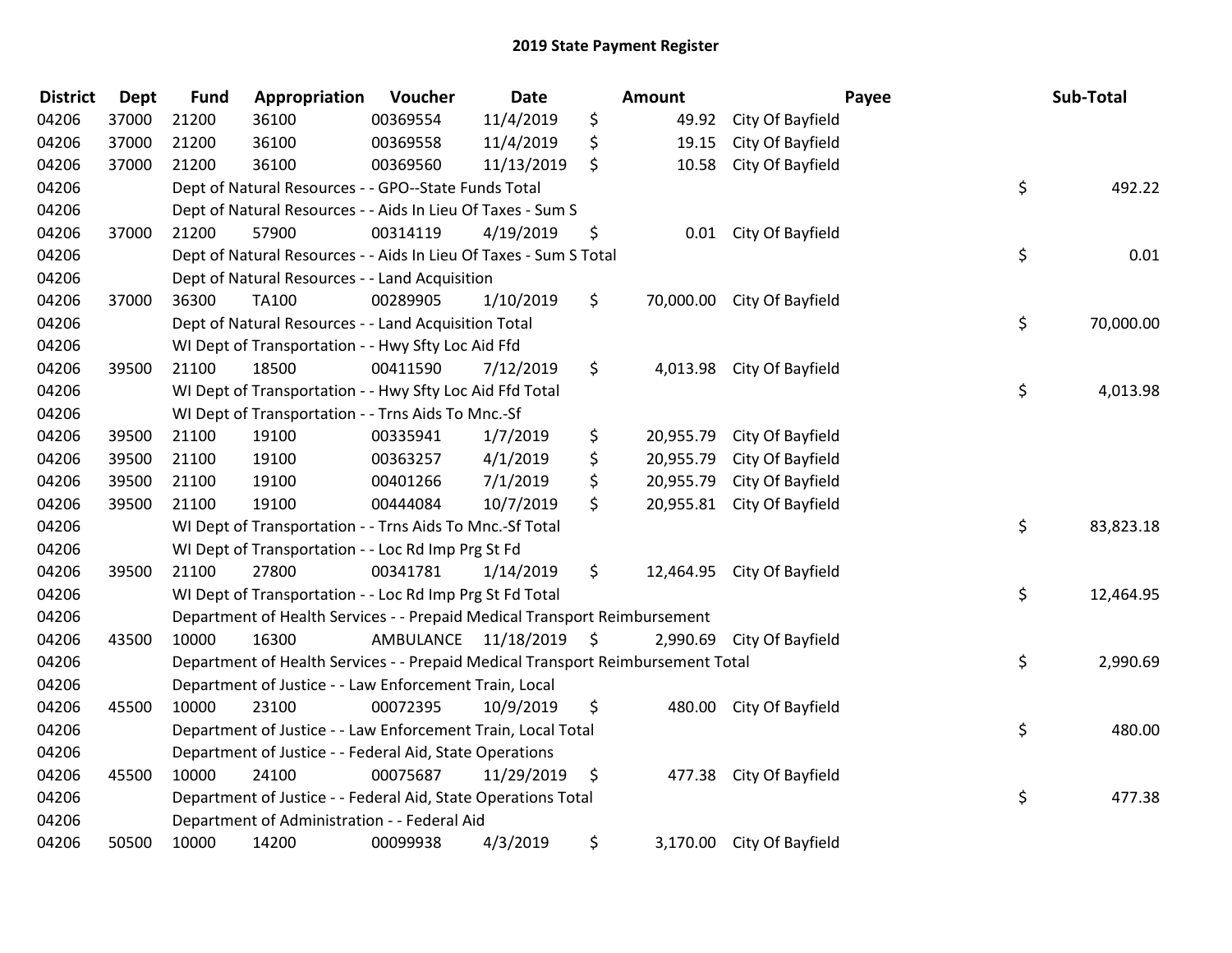| <b>District</b> | <b>Dept</b> | <b>Fund</b> | Appropriation                                                       | Voucher  | <b>Date</b> |         | <b>Amount</b> |                  | Payee | Sub-Total  |
|-----------------|-------------|-------------|---------------------------------------------------------------------|----------|-------------|---------|---------------|------------------|-------|------------|
| 04206           | 50500       | 10000       | 14200                                                               | 00102733 | 6/5/2019    | \$      | 440.00        | City Of Bayfield |       |            |
| 04206           | 50500       | 10000       | 14200                                                               | 00106982 | 8/28/2019   | \$      | 8,932.29      | City Of Bayfield |       |            |
| 04206           |             |             | Department of Administration - - Federal Aid Total                  |          |             |         |               |                  | \$    | 12,542.29  |
| 04206           |             |             | Elections Commission - - 2018 Hava Election Security                |          |             |         |               |                  |       |            |
| 04206           | 51000       | 22000       | 18200                                                               | 00002376 | 11/13/2019  | $\zeta$ | 1,100.00      | City Of Bayfield |       |            |
| 04206           |             |             | Elections Commission - - 2018 Hava Election Security Total          |          |             |         |               |                  | \$    | 1,100.00   |
| 04206           |             |             | Public Defender Board - - Transcript, Discovery And Int             |          |             |         |               |                  |       |            |
| 04206           | 55000       | 10000       | 10600                                                               | 00197378 | 5/30/2019   | \$      | 6.65          | City Of Bayfield |       |            |
| 04206           | 55000       | 10000       | 10600                                                               | 00200808 | 6/12/2019   | \$      | 6.65          | City Of Bayfield |       |            |
| 04206           |             |             | Public Defender Board - - Transcript, Discovery And Int Total       |          |             |         |               |                  | \$    | 13.30      |
| 04206           |             |             | Shared Revenue and Tax Relief - - County And Municipal Aid          |          |             |         |               |                  |       |            |
| 04206           | 83500       | 10000       | 10500                                                               | 00048351 | 7/22/2019   | \$      | 4,244.45      | City Of Bayfield |       |            |
| 04206           | 83500       | 10000       | 10500                                                               | 00052640 | 11/18/2019  | S       | 21,061.18     | City Of Bayfield |       |            |
| 04206           |             |             | Shared Revenue and Tax Relief - - County And Municipal Aid Total    |          |             |         |               |                  | \$    | 25,305.63  |
| 04206           |             |             | Shared Revenue and Tax Relief - - Exempt Computer Aid               |          |             |         |               |                  |       |            |
| 04206           | 83500       | 10000       | 10900                                                               | 00045530 | 7/22/2019   | \$.     | 163.17        | City Of Bayfield |       |            |
| 04206           |             |             | Shared Revenue and Tax Relief - - Exempt Computer Aid Total         |          |             |         |               |                  | \$    | 163.17     |
| 04206           |             |             | Shared Revenue and Tax Relief - - Utility Aid                       |          |             |         |               |                  |       |            |
| 04206           | 83500       | 10000       | 11000                                                               | 00048351 | 7/22/2019   | \$      | 846.00        | City Of Bayfield |       |            |
| 04206           | 83500       | 10000       | 11000                                                               | 00052640 | 11/18/2019  | \$      | 4,841.24      | City Of Bayfield |       |            |
| 04206           |             |             | Shared Revenue and Tax Relief - - Utility Aid Total                 |          |             |         |               |                  | \$    | 5,687.24   |
| 04206           |             |             | Shared Revenue and Tax Relief - - Personal Property Aid             |          |             |         |               |                  |       |            |
| 04206           | 83500       | 10000       | 11100                                                               | 00040057 | 5/6/2019    | \$      | 619.83        | City Of Bayfield |       |            |
| 04206           |             |             | Shared Revenue and Tax Relief - - Personal Property Aid Total       |          |             |         |               |                  | \$    | 619.83     |
| 04206           |             |             | Shared Revenue and Tax Relief - - Payments For Municipal Svcs       |          |             |         |               |                  |       |            |
| 04206           | 83500       | 10000       | 50100                                                               | 00037798 | 1/31/2019   | \$      | 716.30        | City Of Bayfield |       |            |
| 04206           |             |             | Shared Revenue and Tax Relief - - Payments For Municipal Svcs Total |          |             |         |               |                  | \$    | 716.30     |
| 04206 Total     |             |             |                                                                     |          |             |         |               |                  | \$    | 226,198.68 |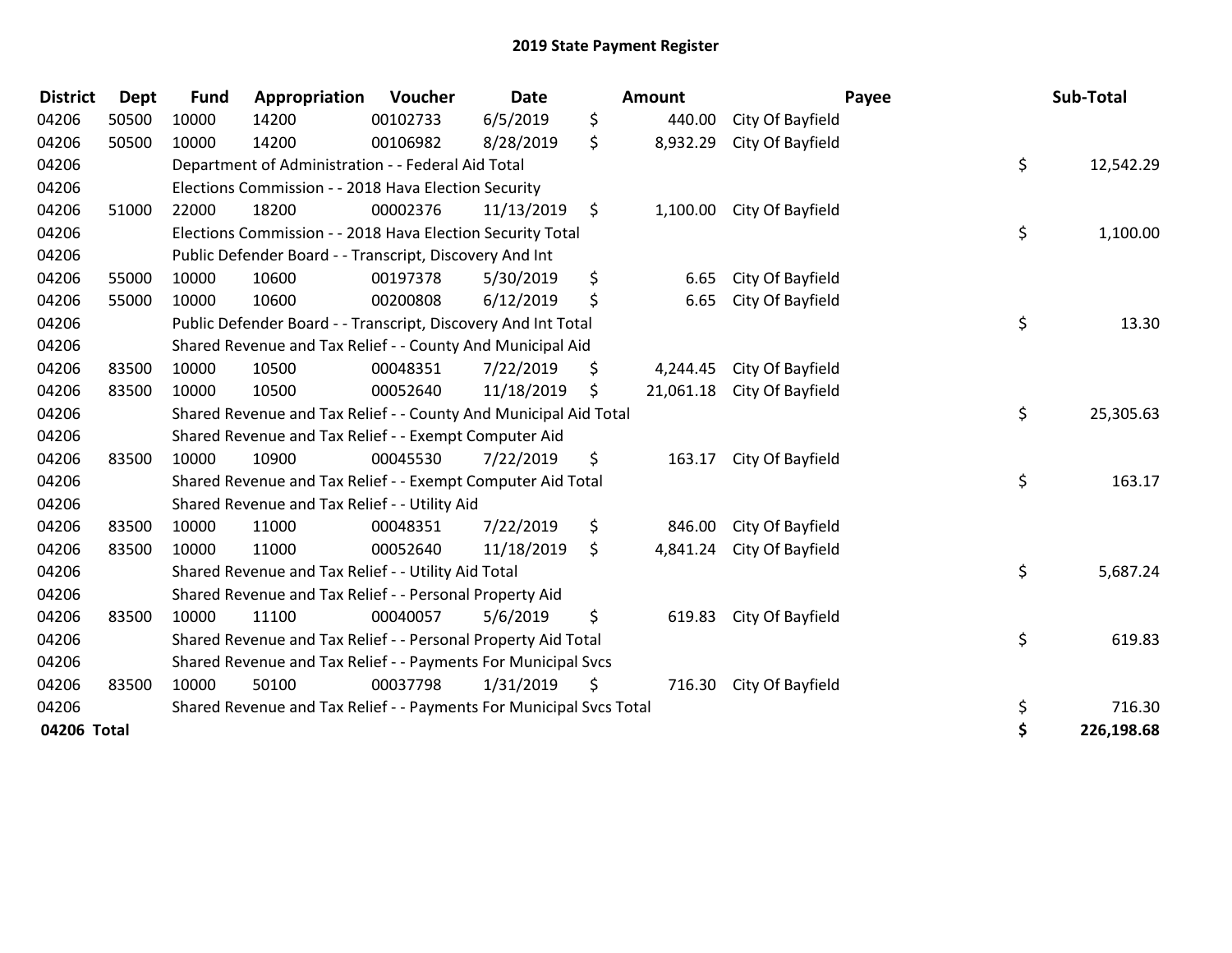| <b>District</b> | <b>Dept</b> | <b>Fund</b> | Appropriation                                                      | Voucher  | Date       | Amount          | Payee                        | Sub-Total        |
|-----------------|-------------|-------------|--------------------------------------------------------------------|----------|------------|-----------------|------------------------------|------------------|
| 04291           |             |             | Dept of Safety & Prof Services - - Fire Dues Distribution          |          |            |                 |                              |                  |
| 04291           | 16500       | 10000       | 22500                                                              | 00030456 | 7/16/2019  | \$              | 5,643.28 Washburn, City of   |                  |
| 04291           |             |             | Dept of Safety & Prof Services - - Fire Dues Distribution Total    |          |            |                 |                              | \$<br>5,643.28   |
| 04291           |             |             | Dept of Natural Resources - - General Program Operations --        |          |            |                 |                              |                  |
| 04291           | 37000       | 21200       | 25400                                                              | 00289909 | 1/9/2019   | \$<br>287.02    | Washburn, City of            |                  |
| 04291           | 37000       | 21200       | 25400                                                              | 00289913 | 1/9/2019   | \$<br>596.57    | Washburn, City of            |                  |
| 04291           | 37000       | 21200       | 25400                                                              | 00310222 | 4/8/2019   | \$<br>309.44    | Washburn, City of            |                  |
| 04291           | 37000       | 21200       | 25400                                                              | 00310228 | 4/8/2019   | \$<br>567.14    | Washburn, City of            |                  |
| 04291           | 37000       | 21200       | 25400                                                              | 00340578 | 7/11/2019  | \$<br>390.76    | Washburn, City of            |                  |
| 04291           | 37000       | 21200       | 25400                                                              | 00340582 | 7/11/2019  | \$<br>575.54    | Washburn, City of            |                  |
| 04291           | 37000       | 21200       | 25400                                                              | 00364323 | 10/15/2019 | \$<br>494.59    | Washburn, City of            |                  |
| 04291           | 37000       | 21200       | 25400                                                              | 00364331 | 10/15/2019 | \$<br>330.74    | Washburn, City of            |                  |
| 04291           |             |             | Dept of Natural Resources - - General Program Operations -- Total  |          |            |                 |                              | \$<br>3,551.80   |
| 04291           |             |             | Dept of Natural Resources - - Resaids - Cnty Forst, Cl & Mfl       |          |            |                 |                              |                  |
| 04291           | 37000       | 21200       | 57100                                                              | 00332218 | 6/21/2019  | \$<br>6.20      | Washburn, City of            |                  |
| 04291           |             |             | Dept of Natural Resources - - Resaids - Cnty Forst, Cl & Mfl Total |          |            |                 |                              | \$<br>6.20       |
| 04291           |             |             | Dept of Natural Resources - - Rec & Resource Aids, Fed             |          |            |                 |                              |                  |
| 04291           | 37000       | 21200       | 58300                                                              | 00325813 | 6/5/2019   | \$              | 2,628.70 Washburn, City of   |                  |
| 04291           |             |             | Dept of Natural Resources - - Rec & Resource Aids, Fed Total       |          |            |                 |                              | \$<br>2,628.70   |
| 04291           |             |             | Dept of Natural Resources - - Fin Asst For Responsible Units       |          |            |                 |                              |                  |
| 04291           | 37000       | 27400       | 67000                                                              | 00322799 | 5/22/2019  | \$              | 15,329.24 Washburn, City of  |                  |
| 04291           |             |             | Dept of Natural Resources - - Fin Asst For Responsible Units Total |          |            |                 |                              | \$<br>15,329.24  |
| 04291           |             |             | WI Dept of Transportation - - Hwy Sfty Loc Aid Ffd                 |          |            |                 |                              |                  |
| 04291           | 39500       | 21100       | 18500                                                              | 00359826 | 3/12/2019  | \$<br>3,865.46  | Washburn, City of            |                  |
| 04291           |             |             | WI Dept of Transportation - - Hwy Sfty Loc Aid Ffd Total           |          |            |                 |                              | \$<br>3,865.46   |
| 04291           |             |             | WI Dept of Transportation - - Trns Aids To Mnc.-Sf                 |          |            |                 |                              |                  |
| 04291           | 39500       | 21100       | 19100                                                              | 00335942 | 1/7/2019   | \$<br>34,953.49 | Washburn, City of            |                  |
| 04291           | 39500       | 21100       | 19100                                                              | 00363258 | 4/1/2019   | \$<br>34,953.49 | Washburn, City of            |                  |
| 04291           | 39500       | 21100       | 19100                                                              | 00401267 | 7/1/2019   | \$<br>34,953.49 | Washburn, City of            |                  |
| 04291           | 39500       | 21100       | 19100                                                              | 00444085 | 10/7/2019  | \$<br>34,953.49 | Washburn, City of            |                  |
| 04291           |             |             | WI Dept of Transportation - - Trns Aids To Mnc.-Sf Total           |          |            |                 |                              | \$<br>139,813.96 |
| 04291           |             |             | WI Dept of Transportation - - Harbor Bond Fund 4                   |          |            |                 |                              |                  |
| 04291           | 39500       | 21100       | 90500                                                              | 00348108 | 2/4/2019   | \$              | 397,867.63 Washburn, City of |                  |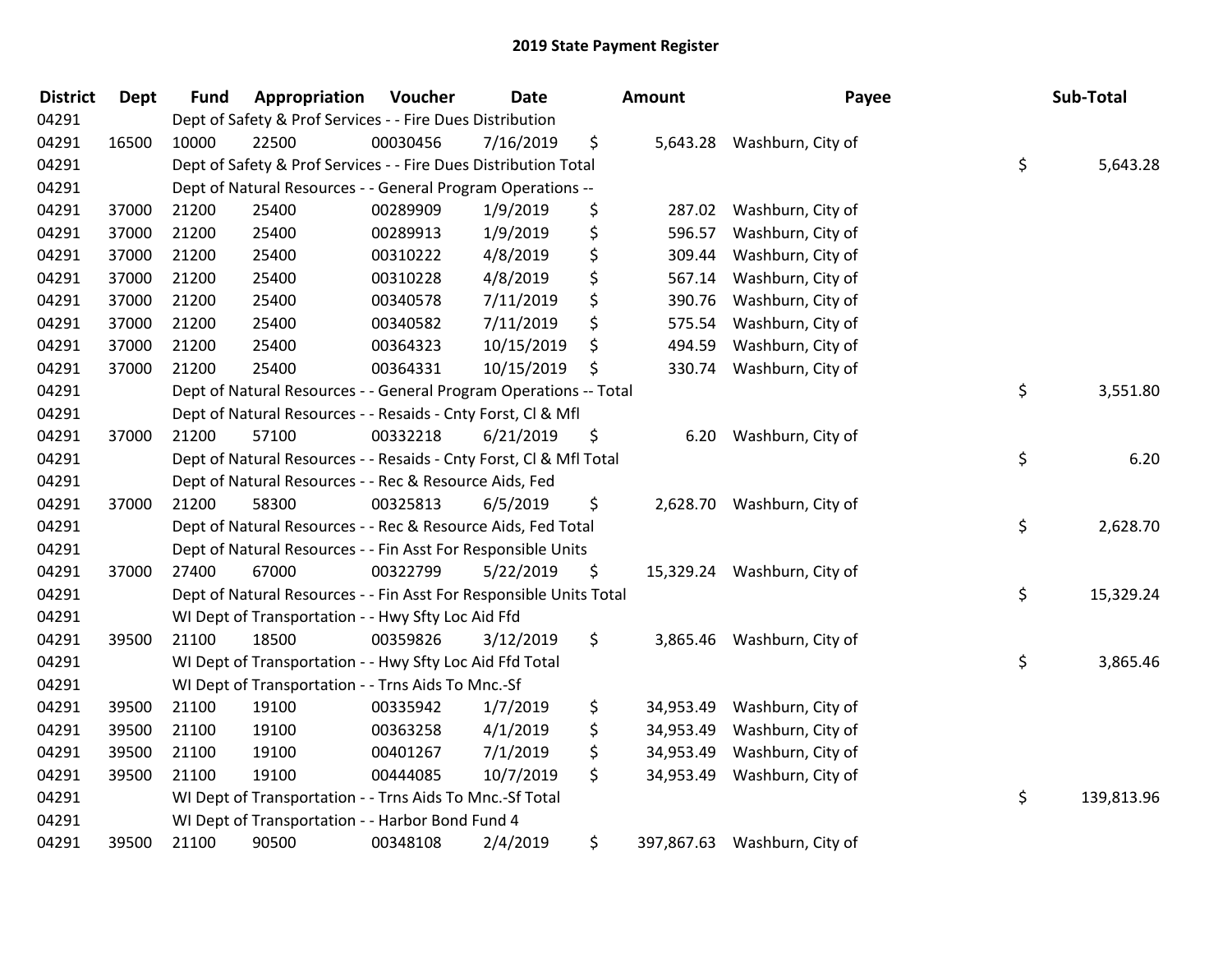| <b>District</b> | <b>Dept</b> | <b>Fund</b> | Appropriation                                                                   | Voucher              | Date       |                     | <b>Amount</b> | Payee                        | Sub-Total          |
|-----------------|-------------|-------------|---------------------------------------------------------------------------------|----------------------|------------|---------------------|---------------|------------------------------|--------------------|
| 04291           | 39500       | 21100       | 90500                                                                           | 00369963             | 4/10/2019  | \$                  | 619,549.37    | Washburn, City of            |                    |
| 04291           | 39500       | 21100       | 90500                                                                           | 00428721             | 8/28/2019  | \$                  | 217,089.00    | Washburn, City of            |                    |
| 04291           | 39500       | 21100       | 90500                                                                           | 00463049             | 11/19/2019 | \$                  |               | 64,974.00 Washburn, City of  |                    |
| 04291           |             |             | WI Dept of Transportation - - Harbor Bond Fund 4 Total                          |                      |            |                     |               |                              | \$<br>1,299,480.00 |
| 04291           |             |             | Department of Health Services - - Emergency Medical Services, Ai                |                      |            |                     |               |                              |                    |
| 04291           | 43500       | 10000       | 11900                                                                           | 00308033             | 9/4/2019   | \$                  |               | 5,744.62 Washburn, City of   |                    |
| 04291           |             |             | Department of Health Services - - Emergency Medical Services, Ai Total          |                      |            |                     |               |                              | \$<br>5,744.62     |
| 04291           |             |             | Department of Health Services - - Prepaid Medical Transport Reimbursement       |                      |            |                     |               |                              |                    |
| 04291           | 43500       | 10000       | 16300                                                                           | AMBULANCE 11/18/2019 |            | $\ddot{\mathsf{s}}$ |               | 10,841.24 Washburn, City of  |                    |
| 04291           |             |             | Department of Health Services - - Prepaid Medical Transport Reimbursement Total |                      |            |                     |               |                              | \$<br>10,841.24    |
| 04291           |             |             | Department of Justice - - Law Enforcement Train, Local                          |                      |            |                     |               |                              |                    |
| 04291           | 45500       | 10000       | 23100                                                                           | 00074690             | 11/14/2019 | $\ddot{\mathsf{s}}$ |               | 800.00 Washburn, City of     |                    |
| 04291           |             |             | Department of Justice - - Law Enforcement Train, Local Total                    |                      |            |                     |               |                              | \$<br>800.00       |
| 04291           |             |             | Shared Revenue and Tax Relief - - Expenditure Restraint Program                 |                      |            |                     |               |                              |                    |
| 04291           | 83500       | 10000       | 10100                                                                           | 00048352             | 7/22/2019  | \$                  |               | 33,958.25 Washburn, City of  |                    |
| 04291           |             |             | Shared Revenue and Tax Relief - - Expenditure Restraint Program Total           |                      |            |                     |               |                              | \$<br>33,958.25    |
| 04291           |             |             | Shared Revenue and Tax Relief - - County And Municipal Aid                      |                      |            |                     |               |                              |                    |
| 04291           | 83500       | 10000       | 10500                                                                           | 00048352             | 7/22/2019  | \$                  |               | 94,016.57 Washburn, City of  |                    |
| 04291           | 83500       | 10000       | 10500                                                                           | 00052641             | 11/18/2019 | \$                  |               | 521,919.31 Washburn, City of |                    |
| 04291           |             |             | Shared Revenue and Tax Relief - - County And Municipal Aid Total                |                      |            |                     |               |                              | \$<br>615,935.88   |
| 04291           |             |             | Shared Revenue and Tax Relief - - Exempt Computer Aid                           |                      |            |                     |               |                              |                    |
| 04291           | 83500       | 10000       | 10900                                                                           | 00045531             | 7/22/2019  | \$                  |               | 491.56 Washburn, City of     |                    |
| 04291           | 83500       | 10000       | 10900                                                                           | 00047717             | 7/22/2019  | \$                  |               | 1,961.15 Washburn, City of   |                    |
| 04291           |             |             | Shared Revenue and Tax Relief - - Exempt Computer Aid Total                     |                      |            |                     |               |                              | \$<br>2,452.71     |
| 04291           |             |             | Shared Revenue and Tax Relief - - Utility Aid                                   |                      |            |                     |               |                              |                    |
| 04291           | 83500       | 10000       | 11000                                                                           | 00048352             | 7/22/2019  | \$                  | 140.15        | Washburn, City of            |                    |
| 04291           | 83500       | 10000       | 11000                                                                           | 00052641             | 11/18/2019 | \$                  | 2,348.03      | Washburn, City of            |                    |
| 04291           |             |             | Shared Revenue and Tax Relief - - Utility Aid Total                             |                      |            |                     |               |                              | \$<br>2,488.18     |
| 04291           |             |             | Shared Revenue and Tax Relief - - Personal Property Aid                         |                      |            |                     |               |                              |                    |
| 04291           | 83500       | 10000       | 11100                                                                           | 00040058             | 5/6/2019   | \$                  | 3,884.44      | Washburn, City of            |                    |
| 04291           | 83500       | 10000       | 11100                                                                           | 00042439             | 5/6/2019   | \$                  | 836.29        | Washburn, City of            |                    |
| 04291           |             |             | Shared Revenue and Tax Relief - - Personal Property Aid Total                   |                      |            |                     |               |                              | \$<br>4,720.73     |
| 04291           |             |             | Shared Revenue and Tax Relief - - Payments For Municipal Svcs                   |                      |            |                     |               |                              |                    |